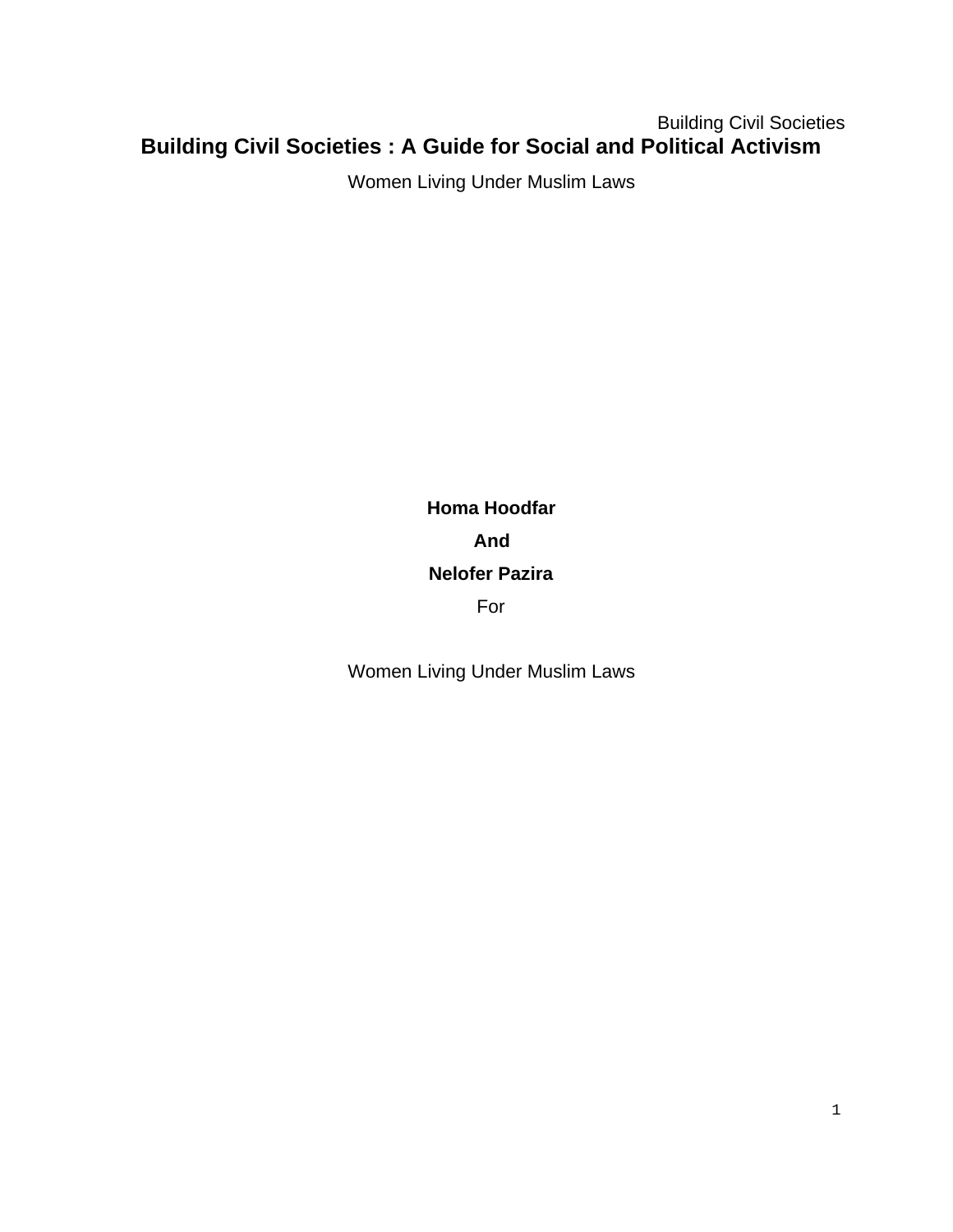### Building Civil Societies **Building Civil Societies: A Guide for Social and Political Activism**

### **Table of Contents**

Acknowledgements Introduction: Alerts for Action

## **Part I: Raising our Voices**

- 1-Women Living Under Muslim Laws (WLUML) and Alerts for Action Initiatives
- 2-Working to Create a Civil Society
- 3-Lobbying for Legal Change
- 4-Participating in International Affairs

### **Part II: Social and Political Participation in Practice**

5-Public Participation: Adapting Effective Techniques and Strategies Priority issues Setting goals Forms of public action 6-Taking action: Planning a Time Frame Crisis situations Opportune moments Long-term structural changes 7-Responding to Crisis Situations: "Alerts for Action" Basic guidelines: Writing Alerts for Action Alerts for Action: Some examples Zara Mahamat Yacoub: A journalist and filmmaker Flor Contemplacion: A Philippine migrant worker Soliciting support and solidarity campaigns Responding to Alerts: Letters to high officials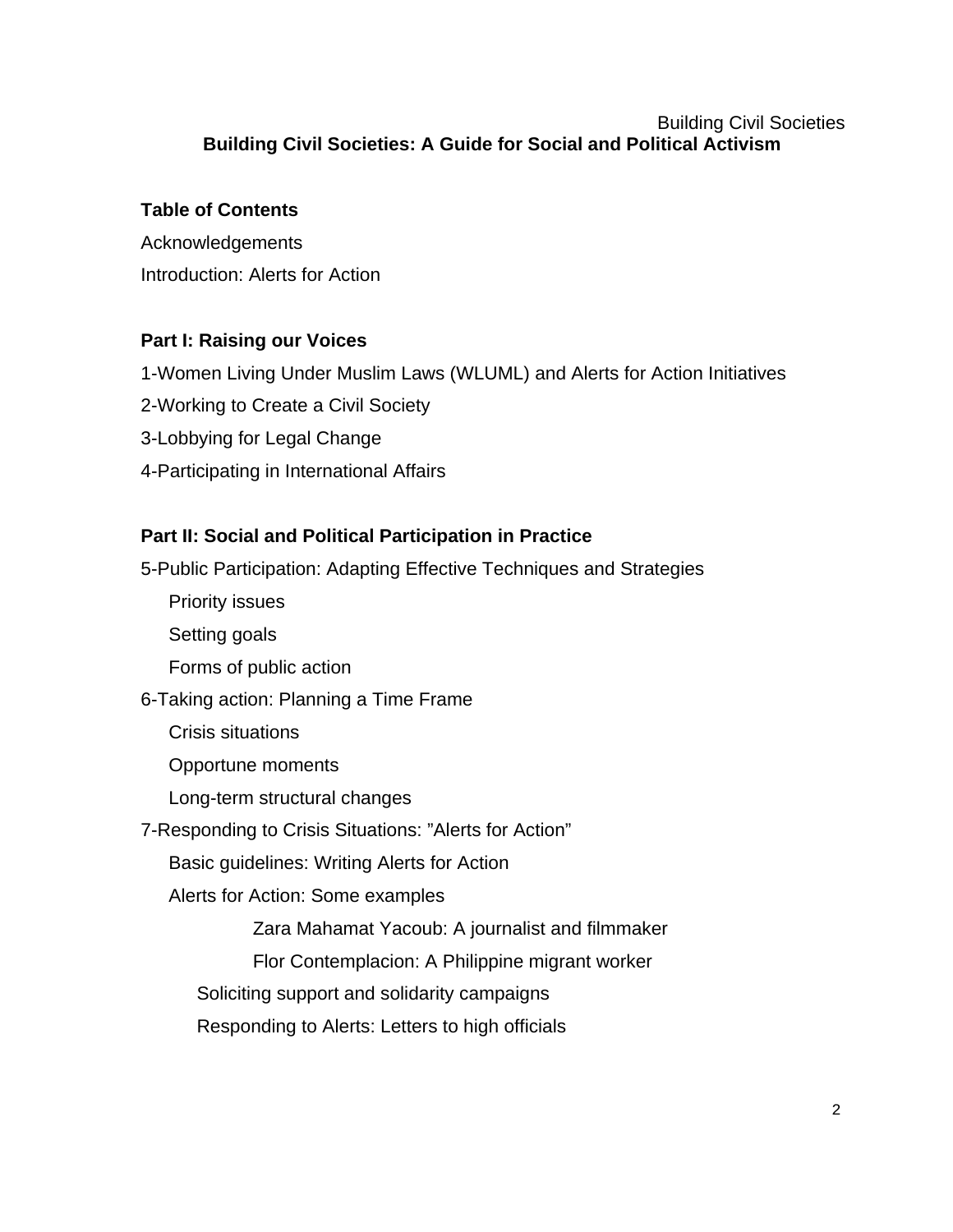#### Building Civil Societies

#### 8-Petition and signature campaigns

Moroccan women: The `One Million Signature' campaign

Basic guide to preparing a petition

Some examples

#### 9-Postcard campaigns

Guidelines for launching a postcard campaign The campaign for the rights of women in Afghanistan One million post cards to the US president: Save Iraqi children Campaign to end the civil war in Sudan An environmental postcard campaign: The Group of 21

#### 10-Working with mass media

Addressing the media Writing to local/national newspapers: Some practical points Addressing radio and television stations Press releases: A basic guide

### 11-Direct lobbying

12 - Appendix 1: Centers Promoting Human Rights and Democracy Useful Addresses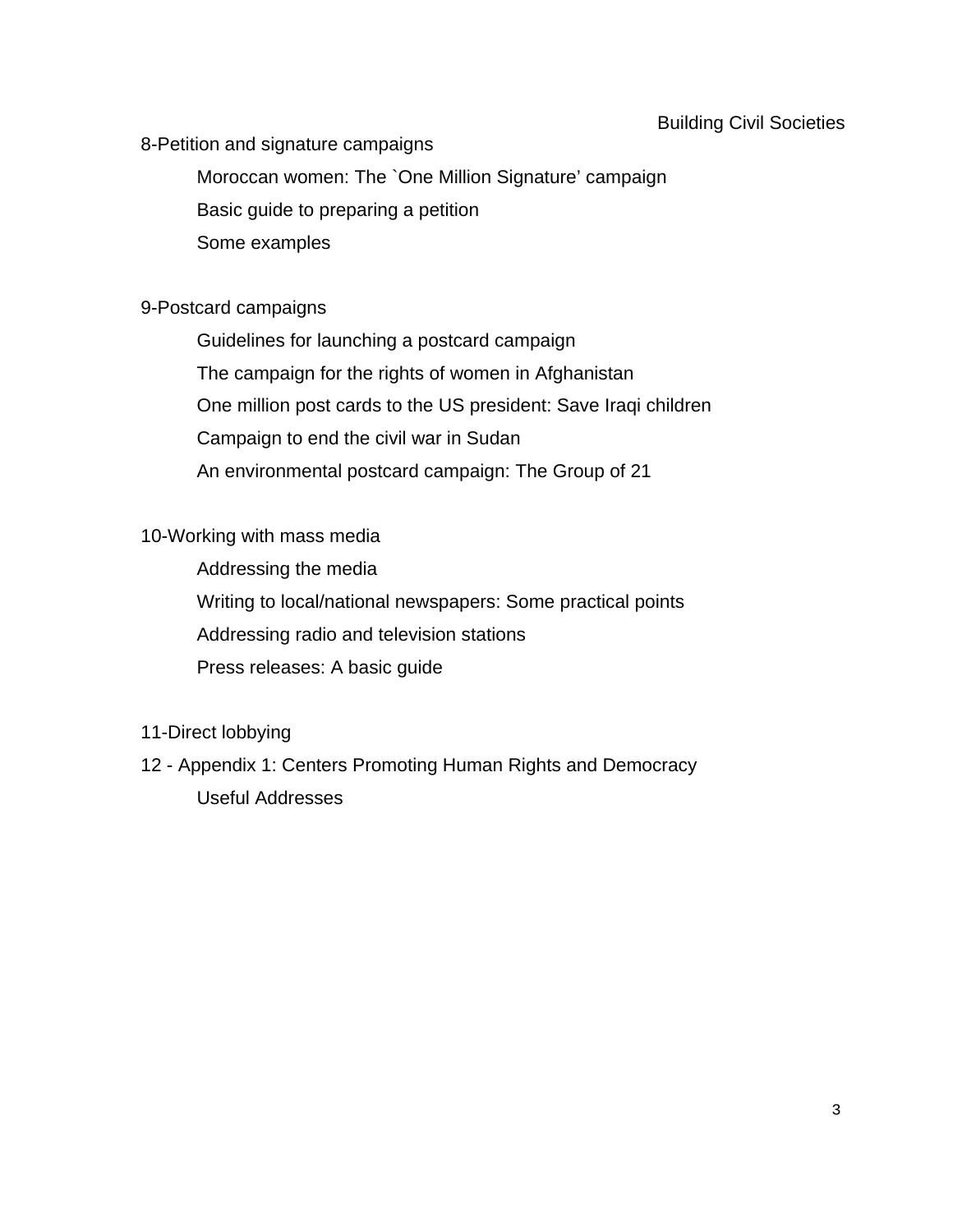## Building Civil Societies

#### **Abbreviations**

| ASK.          | Ain o salish kendra                                                        |
|---------------|----------------------------------------------------------------------------|
| <b>BBC</b>    | <b>British Broadcasting Corporation</b>                                    |
| <b>CEDAW</b>  | Convention on the Elimination of All Forms of Discrimination Against Women |
| <b>COAT</b>   | Coalition to Oppose the Arms Trade                                         |
| <b>CCMW</b>   | Canadian Council of Muslim Women                                           |
| <b>FWB</b>    | First Women's Bank                                                         |
| <b>ICHRDD</b> | International Center for Human Rights and Democratic Development           |
| <b>MWRAF</b>  | Muslim Women's Research and Action Forum                                   |
| <b>NPA</b>    | National Plan of Action                                                    |
| NGO           | non-governmental organization                                              |
| <b>UAF</b>    | Union d'action feminine                                                    |
| <b>UN</b>     | <b>United Nations</b>                                                      |
| <b>RAWA</b>   | Revolutionary Association of Women of Afghanistan (Quetta, Pakistan)       |
| SG            | Shirkat Gah                                                                |
| <b>SAGE</b>   | <b>Students Against Genocide</b>                                           |
| <b>WLUML</b>  | Women Living Under Muslim Laws                                             |
| <b>WWHR</b>   | Women for Women's Human Rights                                             |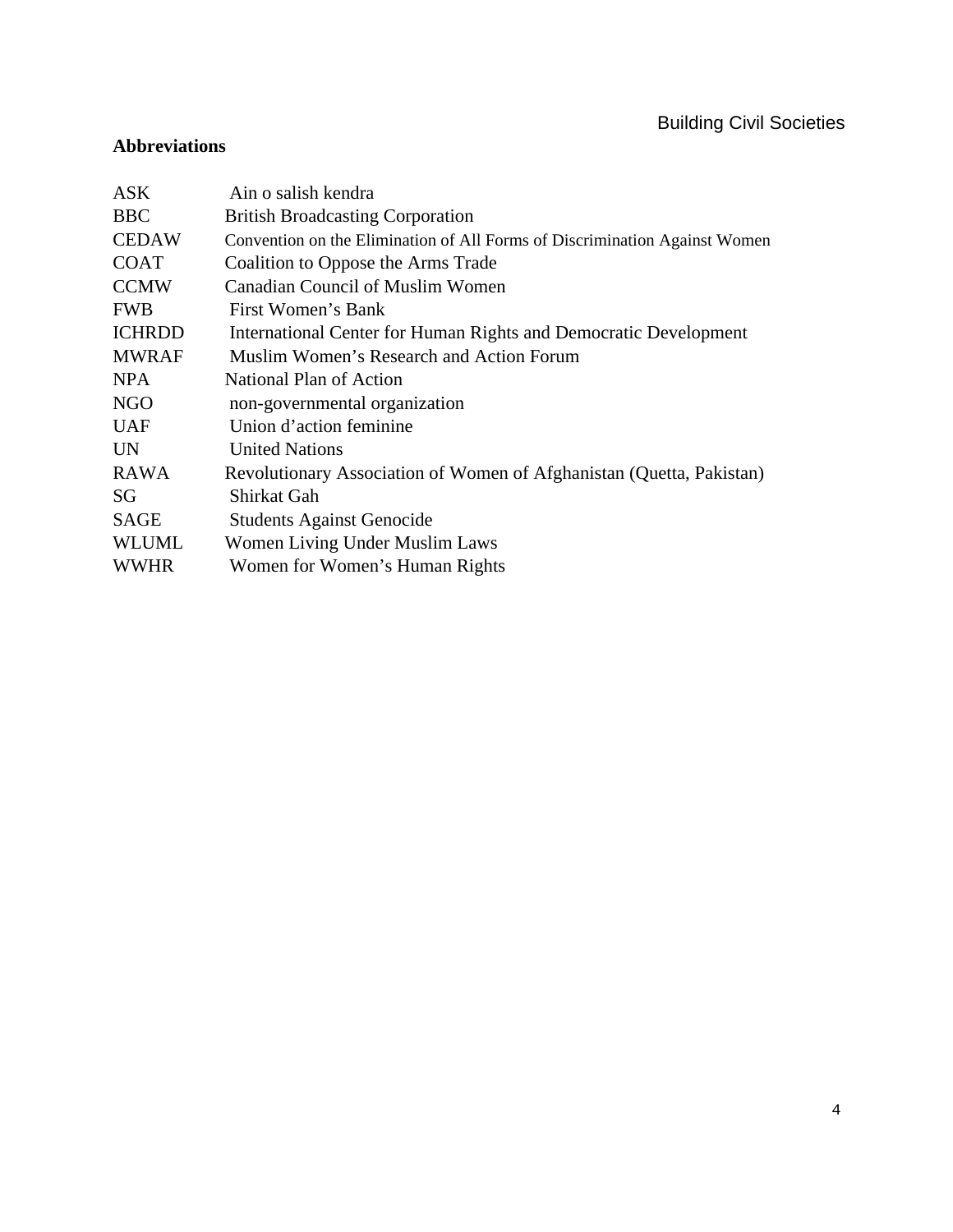#### **Acknowledgements**

This has truly been a collaborative effort, and many dedicated people have worked to see it through. Although this project started out as a small handbook, friends of the network suggested a need to address many issues relating to activism. Subsequently, the book evolved into a much larger project than initially intended. We would especially like to thank Farida Shaheed, Cassandra Balchin, Sohail Warraich, Codou Bop, Faizoun Zackariya, Behdokhet Zahra Roshdieh, Katayoon Hoodfar, Caroline Brac de la Perriere, Sultana Kamal, Salma Sobhan, Harsh Kapoor and Pinar Ilkkaracan who read and commented on the first draft. We would like to give special thanks to Marlene Caplan whose careful editorial work has improved the manuscript immensely. Also, thanks to Patricia L. Kelly, and cori Simpson whose suggestions on the manuscript have been helpful. We also greatly appreciate the contribution of Leila Atraqchi. We are indebted to Marieme Helie-Lucas, the initial inspiration behind this project, who once again managed to lure us into one of her many causes. Our very special thanks to Ariane Brunet and the International Center for Human Rights and Democratic Development for providing us with funds, encouragement, and constructive advice throughout the evolution of this book, and above all for their patience as the project has been much prolonged.

#### **About the authors:**

**Homa Hoodfar** is associate professor of Anthropology at the Department of Sociology and Anthropology, Concordia University. She has conducted filed research in Egypt and Iran and Canada. Among her recent publications are; The Women's Movement in Iran: Women at the Crossroad of Secularization and Islamization. Women Living Under Muslim Laws. (1999); Between Marriage and the Market: Intimate Politics and Survival in Cairo. Berkeley: University of California Press, (1997). Development, Change, and Gender in Cairo: A View from the Household. Ed. Diane Singerman and Homa Hoodfar. Bloomington: Indiana University Press (1996).

**Nelofer Pazira** is a journalist and researcher. Originally from Afghanistan, she is interested in the question of political Islam and the rise of ethnic nationalism and its impact on gender issues and civil society.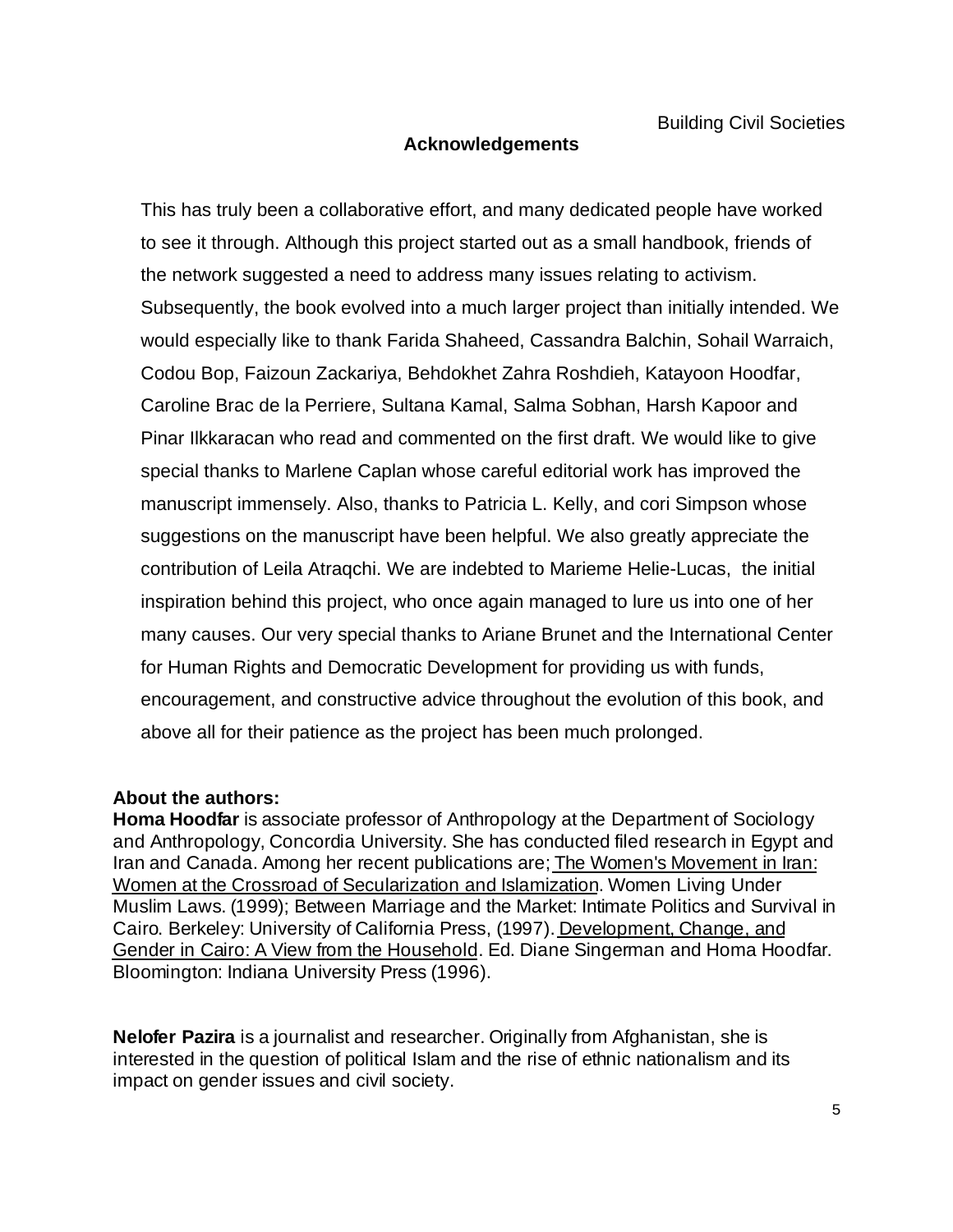#### **Introduction: Alerts for Action**

The "Alert for Action" is a tool - a call to mobilize individuals and groups to protest injustice, voice support for humanitarian and human rights causes, and work for social change. The network of Women Living Under Muslim Laws (WLUML) has been involved in initiating and circulating Alerts for Action since before its formal inception in 1984. Not surprisingly, given its links with many individuals and international organizations - particularly in countries and communities where Islam is the dominant religion, WLUML often receives questions regarding Alerts and other types of protest letters and initiatives for public mobilization. The questions range from wanting to know what Alerts for Action are and how they can be launched, to how effective they are given the limited time, resources, and energy activists have. How do we judge when a situation warrants issuing an Alert, and whether it should be circulated internationally, nationally, or locally? Similarly, and often in connection with the Alerts for Action, the Network also receives requests for information about preparing press releases, petitions, and postcard campaigns.

Clearly there are two sets of issues and queries to be addressed. First**,** there are the queries from those of us who are not too familiar with, or not fully convinced of, the effectiveness of this kind of political and social participation. Second are the questions from those of us who are convinced of the importance of taking action in times of human rights crises and who need direction in terms of organizing a protest campaign or providing effective support. In the past, given the wide political and cultural context in which the WLUML Network is active, it has done its best to respond to these requests on a case by case basis. However, as the number of active networkers has increased, and due to frequent requests for a brief guide to forms of public participation and specifically for a manual on preparing Alerts and initiating other types of political mobilization, the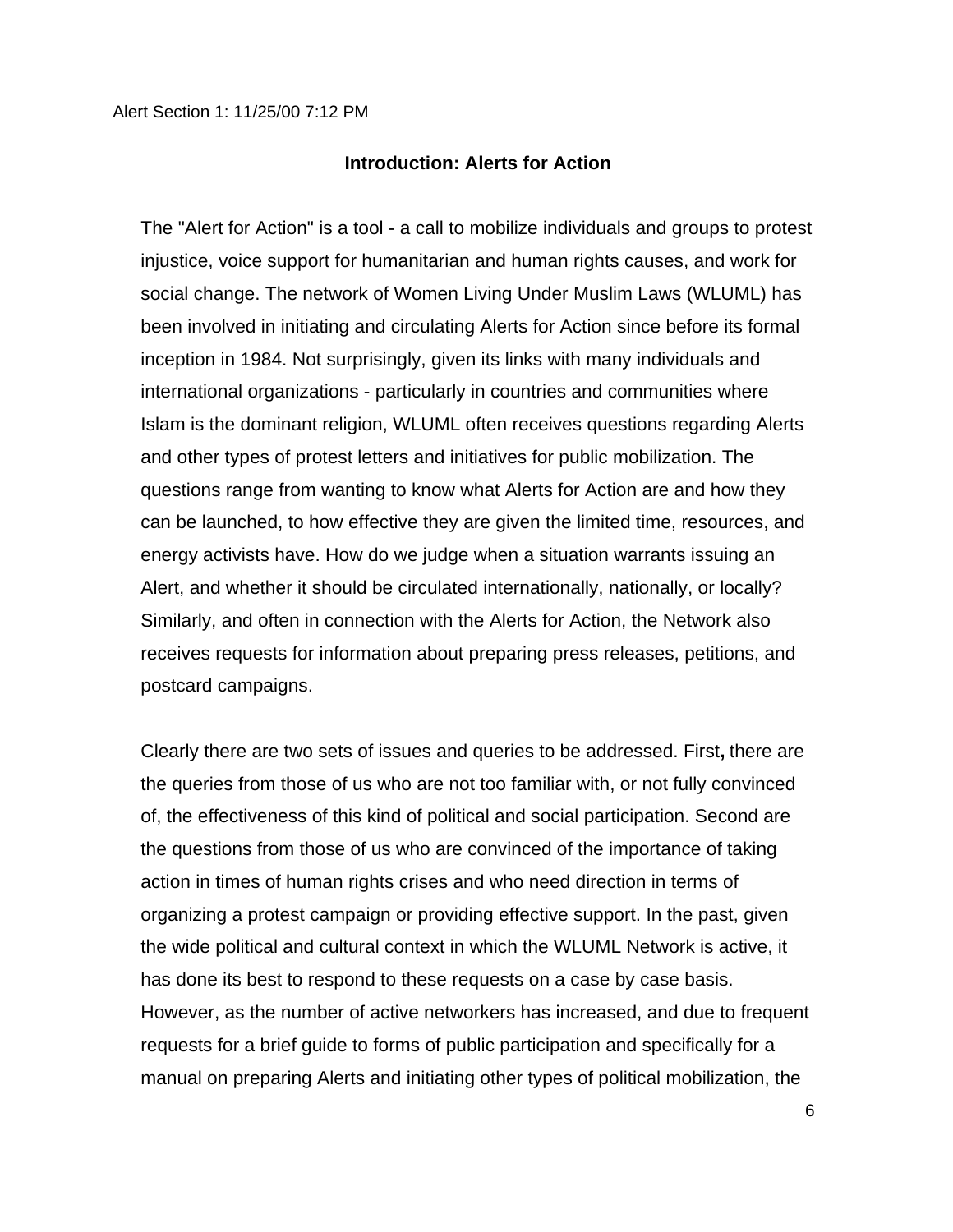WLUML Network has undertaken the publication of this general guide. Yet the WLUML stresses that there is no universal recipe for action, and often the particular social and political context must be examined and evaluated in order to determine appropriate strategies. Thus, this publication is intended to provide direction and practical ideas, rather than prescription, to anyone who is interested in helping to bring about change and social justice, specifically through "Alerts" and letter writing campaigns.

This guide is organized in two sections. In Part one we present the history of the WLUML Network, and examine and assess various forms and levels of public participation for upholding and expanding social justice. We discuss different levels of public action and give examples from different countries. Part Two reviews several methods used by social activists around the world, outlines basic principles for preparing and publicizing various forms of solidarity action, and evaluates the limitations and effectiveness of each.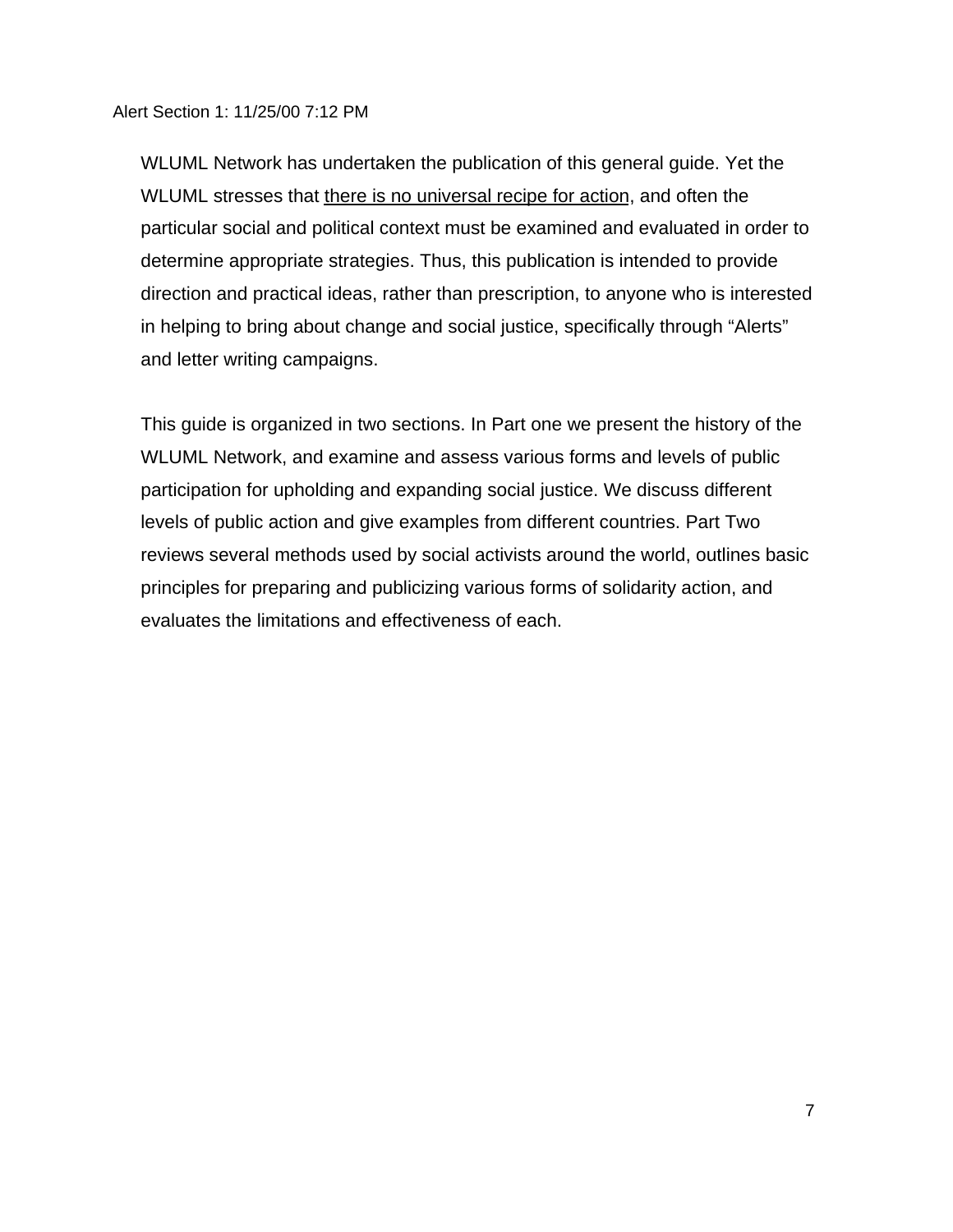# **Part One: Raising Our Voices**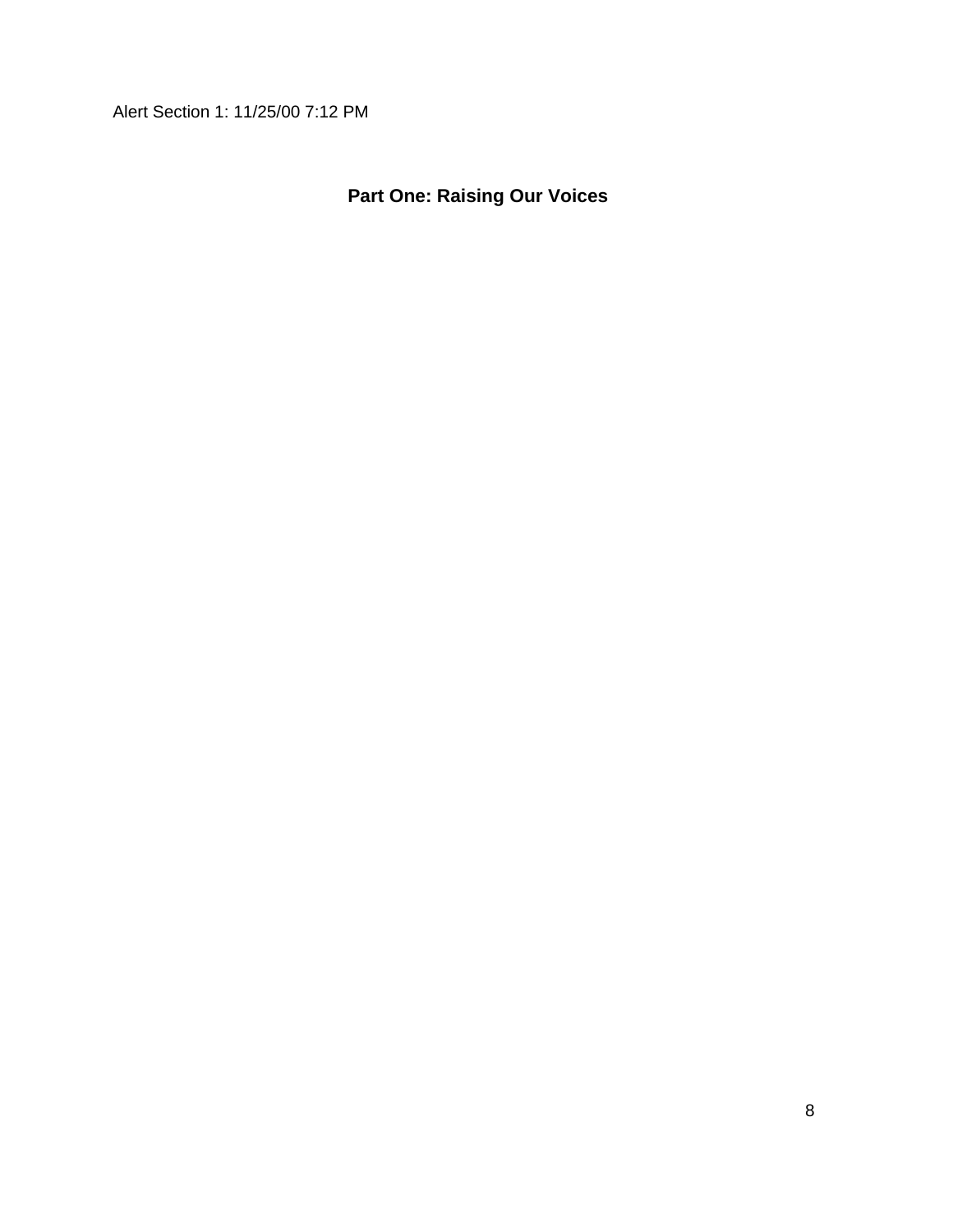## **Women Living Under Muslim Laws (WLUML) and the Alerts for Action Initiatives:**

The history of WLUML is linked with attempts to mobilize international support for the just treatment of individuals, particularly women, by governments or other political groups. In 1982 Marieme Helie-Lucas, at the time a sociology lecturer in Algeria, had to leave the country. During this period, the Algerian government reinitiated the process of changing Algerian family law. An earlier attempt had failed in part because of strong objections from many women, themselves veterans of the Algerian independence movement. The law being pushed once again by the government would severely reduce the legal rights of women within marriage and this was unacceptable to women who had fought hard for the independence of their country. Aware of women's objections, the authorities tried to pass the bill quietly without launching public discussion. Women activists, aware of the government's plan, managed to get access to a draft of the law and circulated it among interested individuals.Three of the women who read and discussed the proposed family law within various women's groups were arrested and imprisoned without trial or charges, and kept incommunicado for several months. It was in this context of political tension that Marieme left Algeria.

Abroad Marieme met women activists from India, Bangladesh, Pakistan and many other places, who shared their experiences of participating in successful national and international campaigns which had resulted in political and social change. Dowry death was one important issue around which Indian activists had mobilized, gaining widespread support from the public and forcing the Indian government to address the issue. Marieme, deeply concerned about the safety of the imprisoned women in Algeria, was inspired to act on their behalf. While Human Rights organizations organized protests in Paris, she decided to write to women's organizations and women activists across the world, particularly in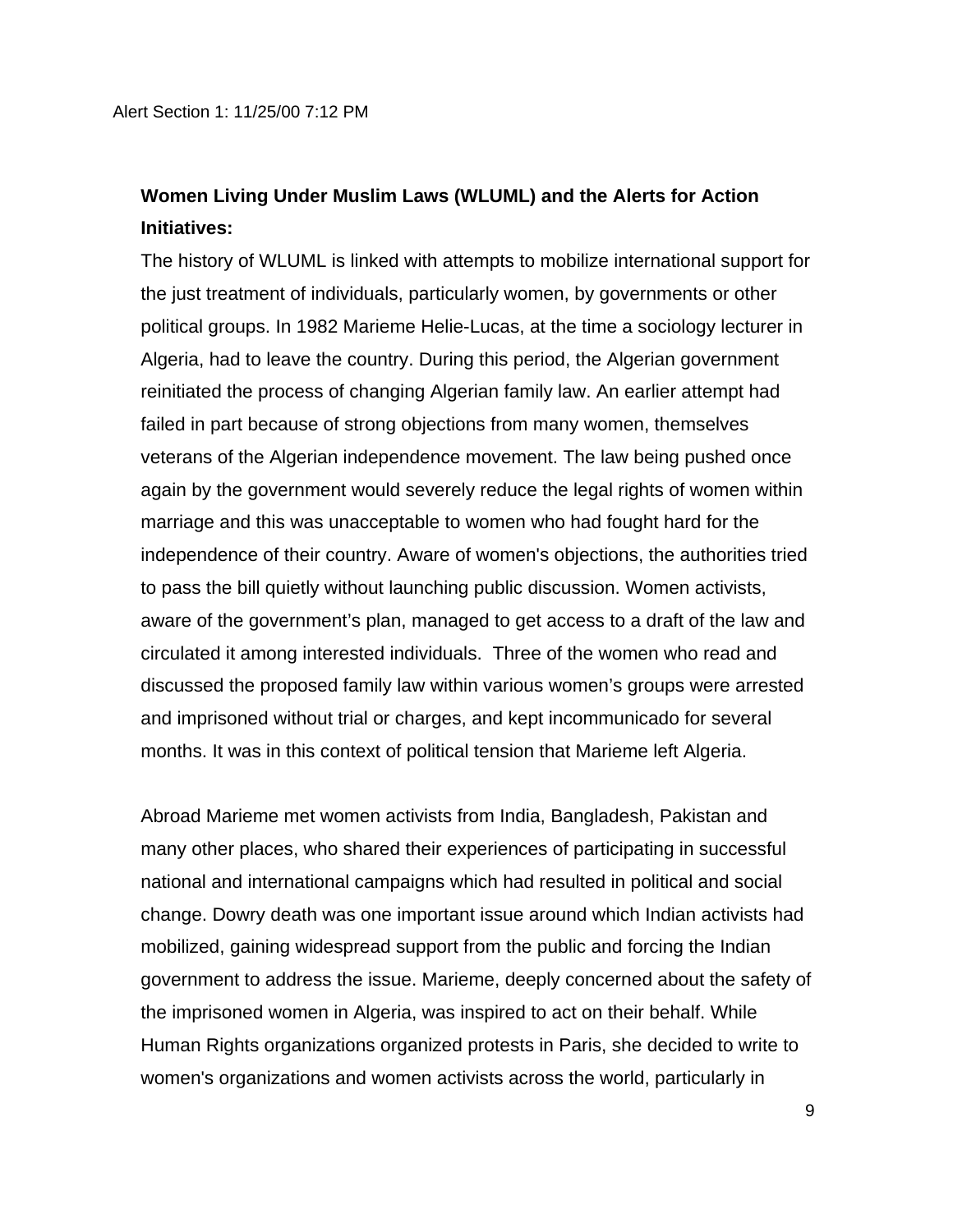Muslim countries, asking them to write to the government of Algeria requesting the release of the imprisoned women. (Receiving support exclusively from the "west" is easily turned against us by our detractors. Marieme's initiative was a step towards building alliances and creating support between Third World countries and Muslim countries, especially through women's organizations). Marieme asked everyone she wrote to pass on the letter-writing request to other women's organizations or individual activists, and that everyone send her a copy of each letter written to the Algerian government. (This was before the advent of fax machines and electronic mail, and all this communication was done through the post - given the usual shortage of funds among women's organizations and activists, telex and telegrams were out of the question). Within a couple of months several hundred letters of support, many from the Muslim world and other developing countries, were received. In light of Algeria's human rights record, no-one had been too optimistic about the results of the letter-writing campaign, but shortly after the bombardment of mail on their behalf the imprisoned women were released, albeit without explanation.

A few months later, Marieme received a letter from India which in essence said, `we signed and supported the liberation of the Algerian women in prison, could you now mobilize the Algerian women for the campaign we are launching in India.' The letter referred to the case of a 24-year-old Sunni Muslim woman who dared to challenge the Supreme Court of India on the constitutionality of India's Muslim Personal Status Law. The rights granted her under the Indian constitution were denied under the country's Muslim Personal Status Law. This is true in many of our countries, where the family laws are often in sharp contradiction to the constitution. The Indian case was publicized in Muslim countries and communities, going far beyond Algerian women's organizations, and generated much discussion among concerned women.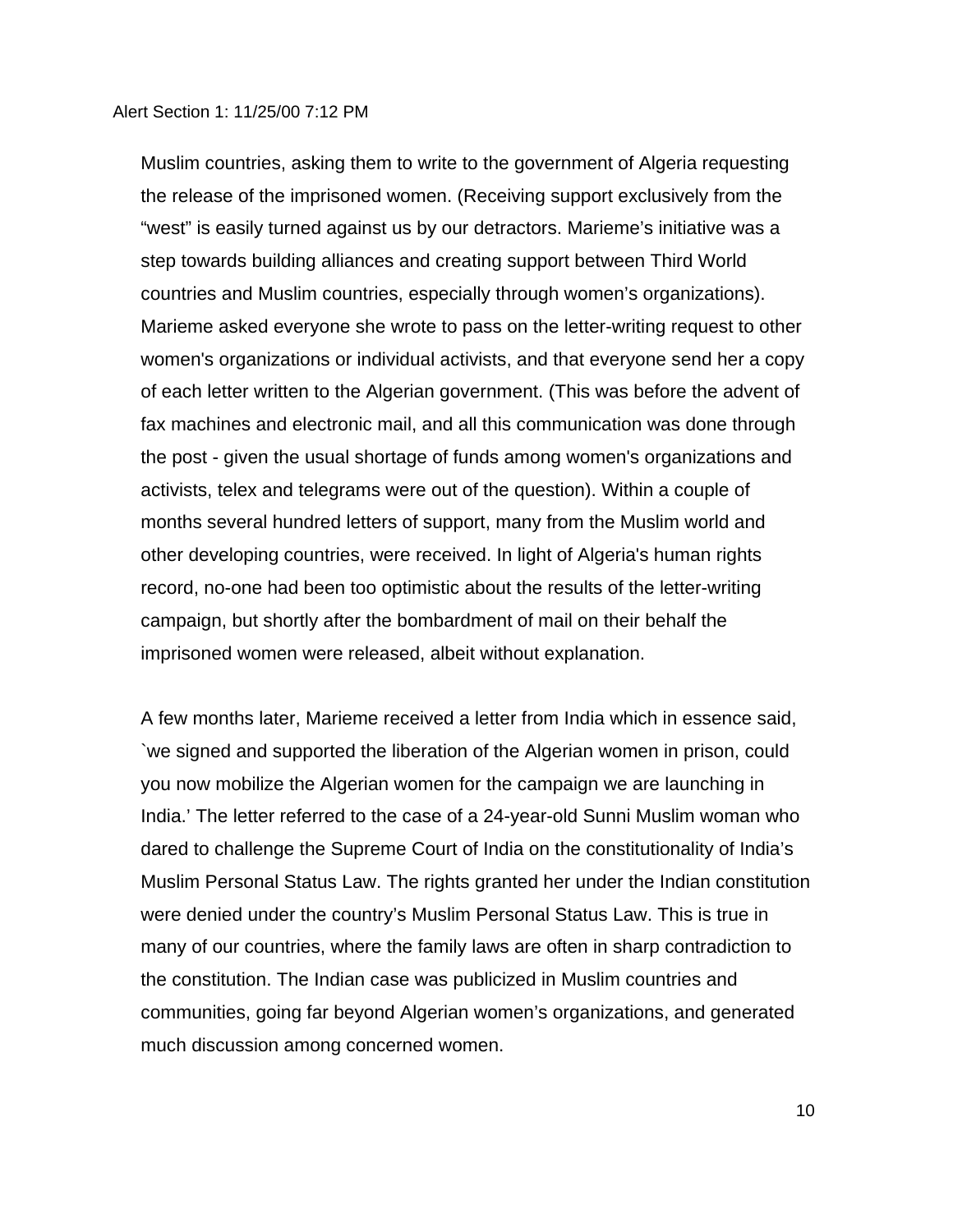More cases kept coming up. The next one concerned the plight of a Sri Lankan migrant worker in Abu Dhabi who had become pregnant after being raped by her employer. The Abu Dhabi government was treating the case as adultery, since without witnesses the woman could not prove the rape. [In order for a woman to prove rape in Abu Dhabi, she must provide at least two male eye-witnesses - an impossibility in most rape situations]. The raped woman was sentenced to death by stoning, and was to be kept in prison until the birth of her child and two months of breast-feeding. Women activists publicized the case. They wrote to women's organizations, human rights activists, feminists and intellectuals around the world, and particularly in Muslim countries, explaining the gross injustice that was about to be carried out. They urged people to write to the government of Abu Dhabi asking for the immediate release of the woman. The campaign was successful. Not only was the woman released and sent back to her country along with her baby, but the whole process of the campaign contributed to bring to the attention of the international community the plight of many powerless immigrant workers, highlighting their economic exploitation and their lack of basic human rights. Since then, several programs have been set up to monitor and improve the situations of migrant workers, and the United Nations has devoted several sessions to examining the issue of migrant labor. Moreover the case drew attention to the absurdly unjust requirements to prove rape, and to the treatment of zina (sex outside marriage) which generally targets women as sexual criminals.

These and several other unexpectedly successful actions led some women activists to consider creating an organization that would bring women from Muslim countries and communities in contact with each other. The women involved, all from Muslim societies and communities, recognized that in Muslim societies (but also in many other societies) issues of gender and equity lay at the heart of many women's problems. Moreover, they were very aware that despite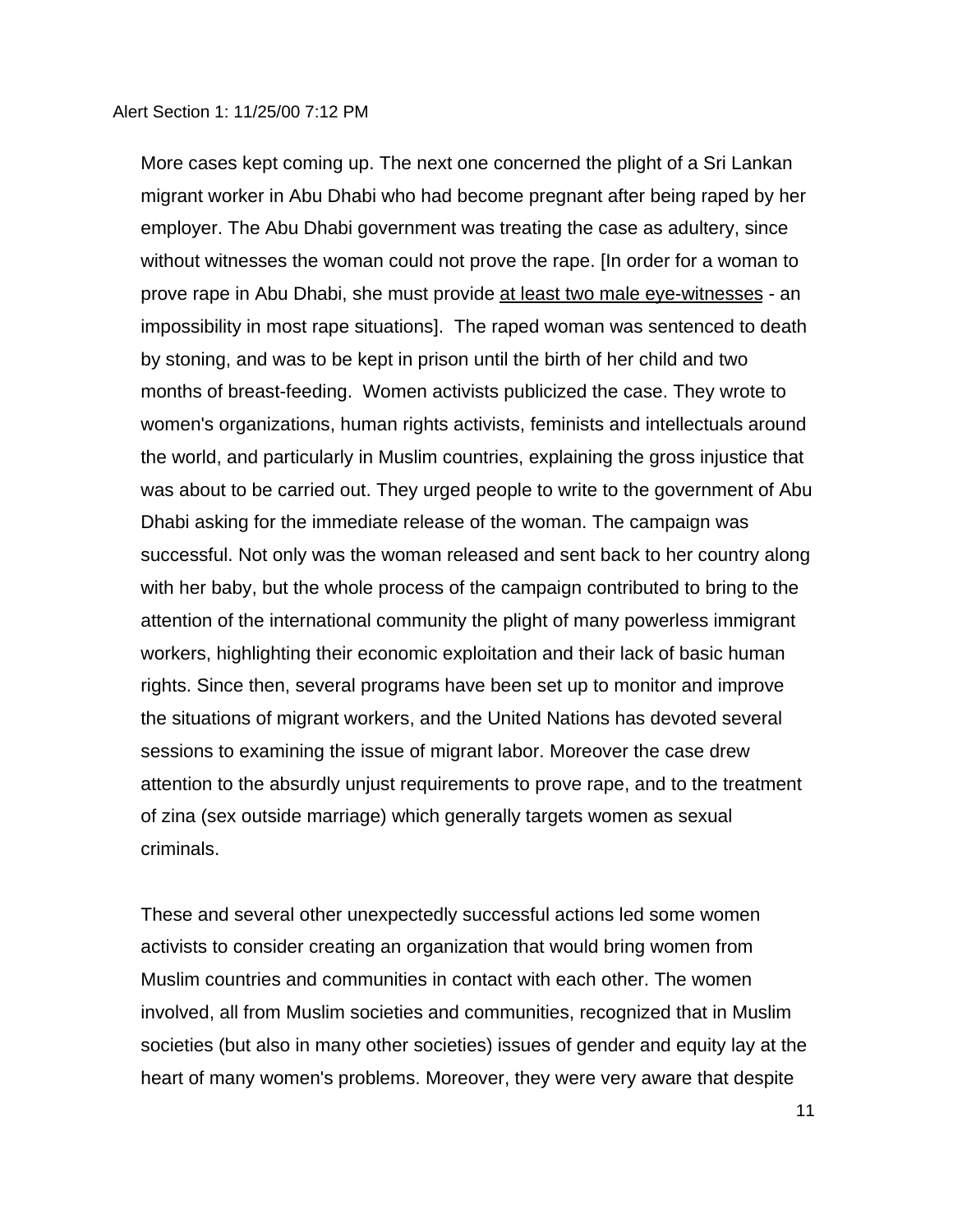the diversity of beliefs and practices in the Muslim world, especially in relation to women's issues, each cultural group understands their particular interpretation of Islam and Muslim Law to be the only one. This made it difficult for Muslims critical of women's lack of equity to raise their concerns, for fear any critique could be misconstrued as questioning the tenets of their religion. Moreover, communication among women in different Muslim societies was (and to a large extent still is) very limited due to social and legal difficulties; thus Muslim women rarely had the opportunity to become aware of the diversity of rules and norms imposed on women in the name of Islam. Ironically, the contacts that were made among women activists from various Muslim countries, linked through their fight against colonialism in the first half of the twentieth century, were greatly curtailed beginning in the 1950's after the success of many anti-colonial movements.

With this in mind, Marieme initiated a series of talks with women from Muslim countries, discussing the importance of contact and the political support that they could give each other, as well as the sharing of experiences and the exchange of ideas. This led to the formal creation of the Network of Women Living Under Muslim Laws in 1984, where women of diverse political orientations, and religious and cultural backgrounds, committed to building equitable and democratic societies, could support each other.

The idea of a solidarity network has been at the core of WLUML from its inception. Today, after more than 15 years in existence, in addition to solidarity work including "Alerts for Action" and letter-writing campaigns, the network is engaged in diverse activities, including supporting women's research and specifically research for action, and lobbying initiatives in areas that WLUML's active networkers deem important for the advancement of women in Muslim societies. The WLUML Network publishes the result of research carried out under its auspices as well other studies which promote social justice and equity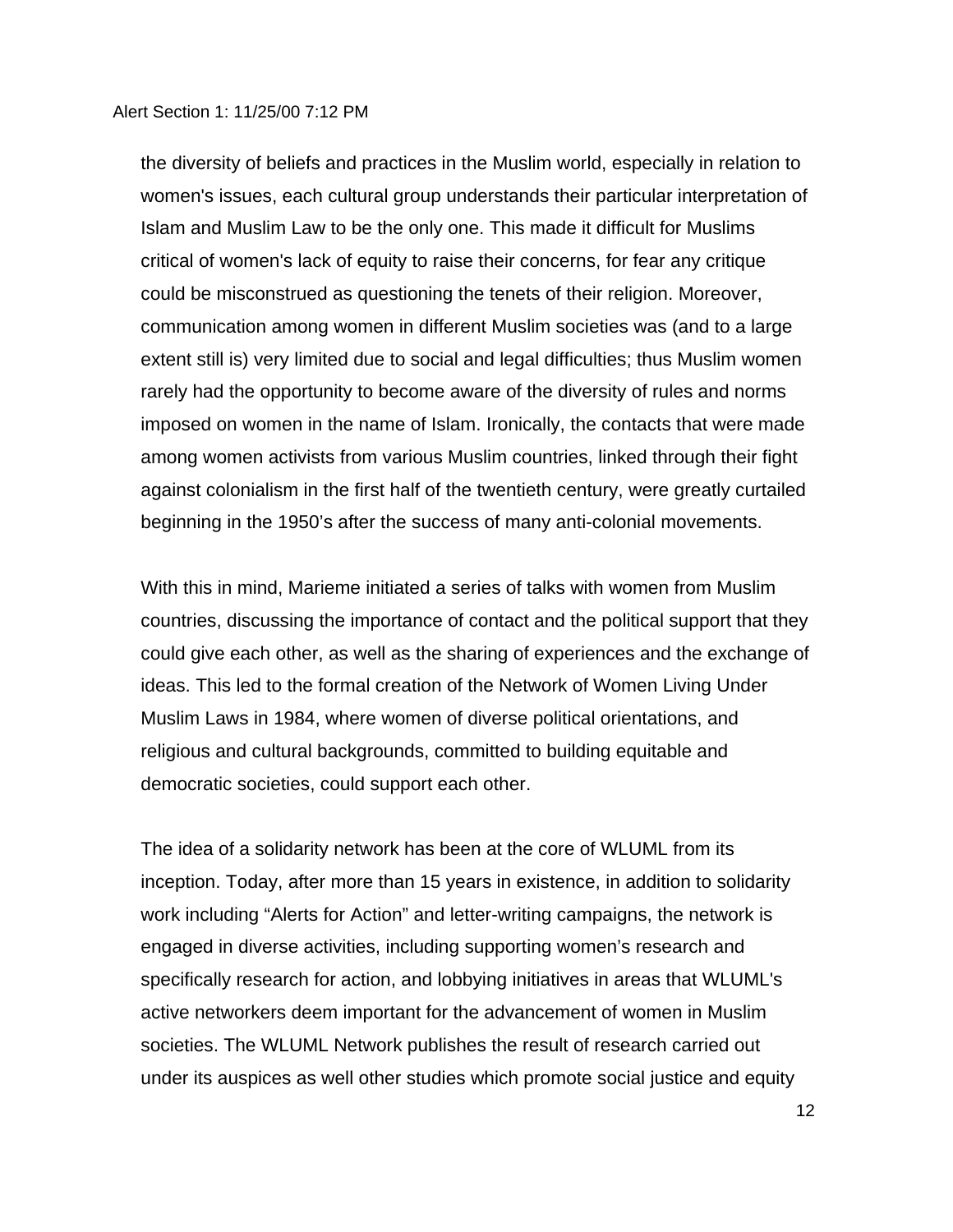i<br>L

for women living in Muslim contexts. Supporting women in their social and political lobbying, and facilitating women's interaction on common concerns locally, regionally and nationally through meetings, exchanges, and conferences is also an important aspect of WLUML's work. As well, WLUML does its best to ensure that women from Muslim countries have a presence at international conferences organized by the federation of Non-Governmental Organizations (NGOs) and other international organizations such as the United Nations. The WLUML Network works to challenge inaccurate representations of Islam and Muslims by the international media, attempting to sensitize the public and raise awareness that the stereotypical image of Islam is simply one interpretation in a religion, that, like most other religions, is dominated by patriarchal notions. Privileging such stereotypes often plays into hands of those wishing to suppress more democratic and equitable interpretations of Islam.<sup>1</sup>

<sup>&</sup>lt;sup>1</sup> For more on the philosophy and history of WLUML see Farida Shaheed, 1994 "Controlled or Autonomous : Identity and the Experience of the Network Women Living Under Muslim Laws " in Signs: Journal of Women in Culture and Society, Vol. 19, number 4. Reprinted as Occasional Paper number 5: Women Living Under Muslim Laws.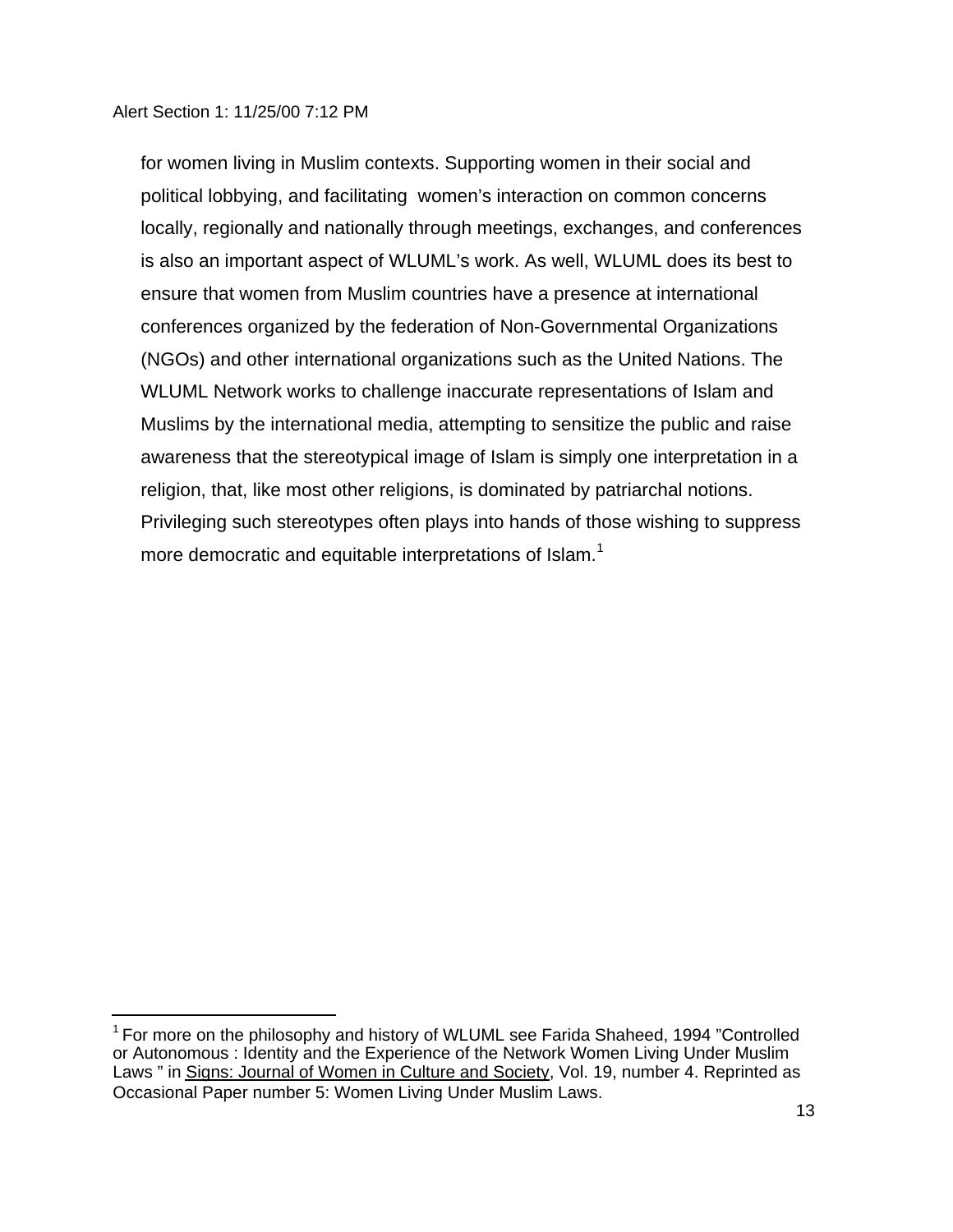#### **Working to Create a Civil Society**

The conventional assumption has been that if citizens have the right to elect their government representatives, then they have a democratic society where ideals of social justice, based on notions of equality and fundamental rights, are the guiding principles. However, global realities at the threshold of the 21st century reveal the fallacy of such assumptions. It is evident that to insure the development of a democratic society, public accountability must be built into the political system, governing those in positions of power. Moreover, the notion of "political participation" has shifted substantially. Individual citizens have a larger role to play than casting a vote or even participating in the occasional demonstration. These are important, but building a just and equitable society requires more active participation in terms of voicing concerns and demanding change. It requires educating political leaders and representatives about injustices of all kinds, and demanding the fundamental reforms to create a better world. Without such participation, the creation of an equitable, inclusive, and just society is impossible.

Public participation does not necessarily mean creating or joining a political party; there are many forms of both individual and collective participation. Writing letters to elected representatives, voicing opinion regarding government policy, and encouraging others to do the same are significant political acts. Members of parliament concerned about the next election cannot afford to ignore thousands of letters from constituents requesting opposition to a bill which voters consider undemocratic or wrong. In countries where this form of pressure is not an option, writing to the national newspapers, radio stations, and other media outlets to voice dissatisfaction can be effective. Appeals to national and international human rights organizations are also constructive forms of public participation, given that most governments care about their international reputations. All these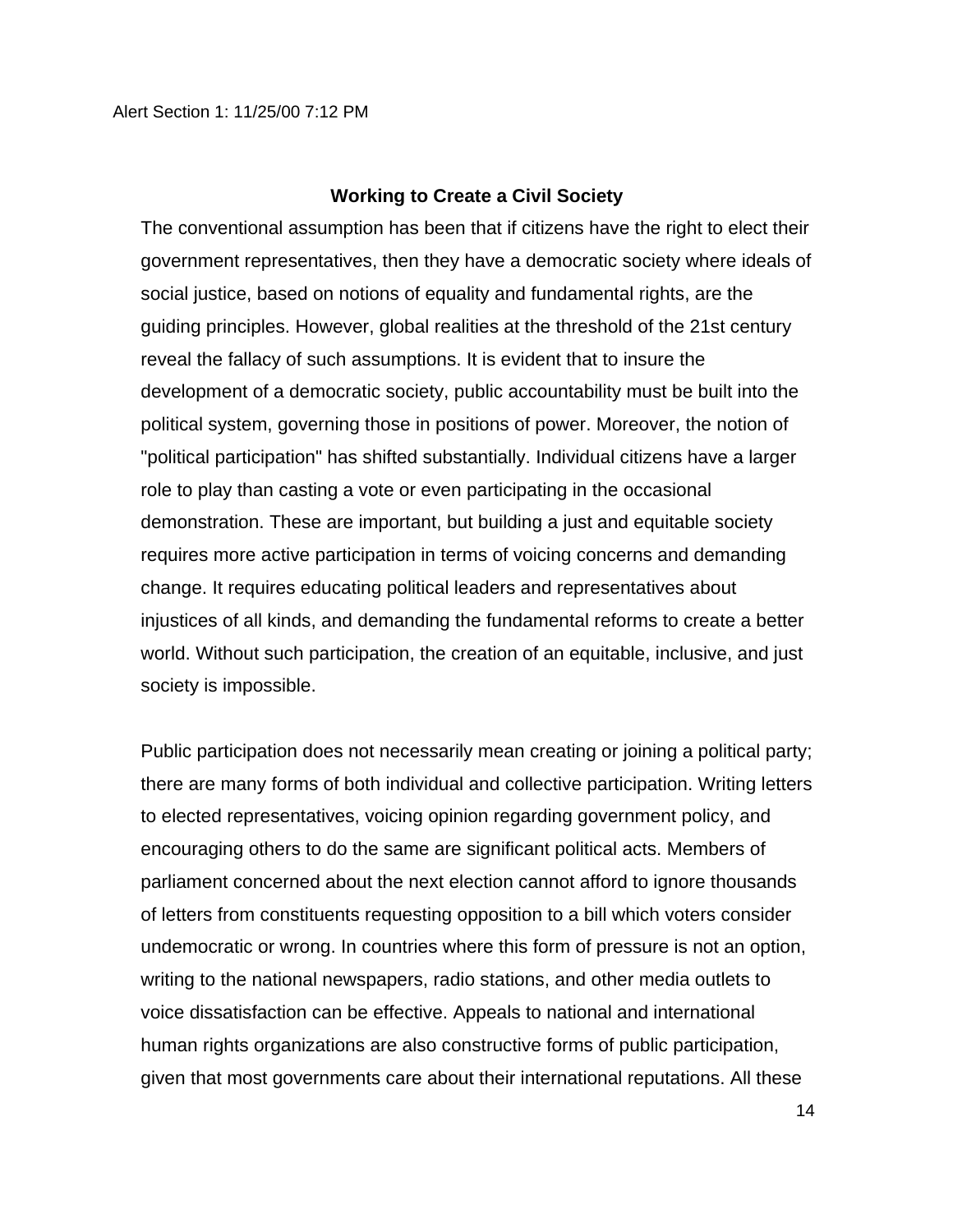activities are forms of "lobbying," that is to say efforts by individuals or groups to influence and mobilize public opinion, governments, policy-makers, and international communities to examine a social, legal, or political issue of concern.

Let us provide an example: In 1990 the Sri Lankan government decided to reform laws affecting marriage, divorce, and guardianship of children, allowing minority communities to be governed by their respective family codes. A new Muslim Family Code was to be introduced, as some 7.6 percent of the Sri Lankan population is Muslim. The government asked community leaders and some of the most conservative Sri Lankan and Middle Eastern Sunni religious authorities to assist in writing the new Muslim family code. Women activists in the Sri Lankan Muslim community, however, aware of the importance of family law and its implication for women, mobilized and, through Muslim Women's Research and Action Forum, lobbied for female representation on the council. Two women lawyers from MWRAF were invited, along with 14 men, to join the legal reform committee. MWRAF had already carried out research on Muslim family law in Sri Lanka and thus was aware of some of the women's and community's concerns. The women, knowing of the importance of family laws and practices in other Muslim societies, immediately mobilized their contacts and asked WLUML to send documents on the entire range of family codes from different Muslim countries, including Tunisia, Egypt, Turkey, Iran and Malaysia. After studying these documents and considering their own culture, women activists prepared a draft document of recommendations and continued to lobby for their views. All but one of their recommendations were accepted. This informed intervention, supported by solid research and documentation, encouraged the authorities to invite representatives from women's groups and organizations on other occasions. While MWRAF and other women's organizations continue to lobby for further reform of women's legal and social position, they are well aware that if they hadn't taken steps to involve themselves at the early stages of the process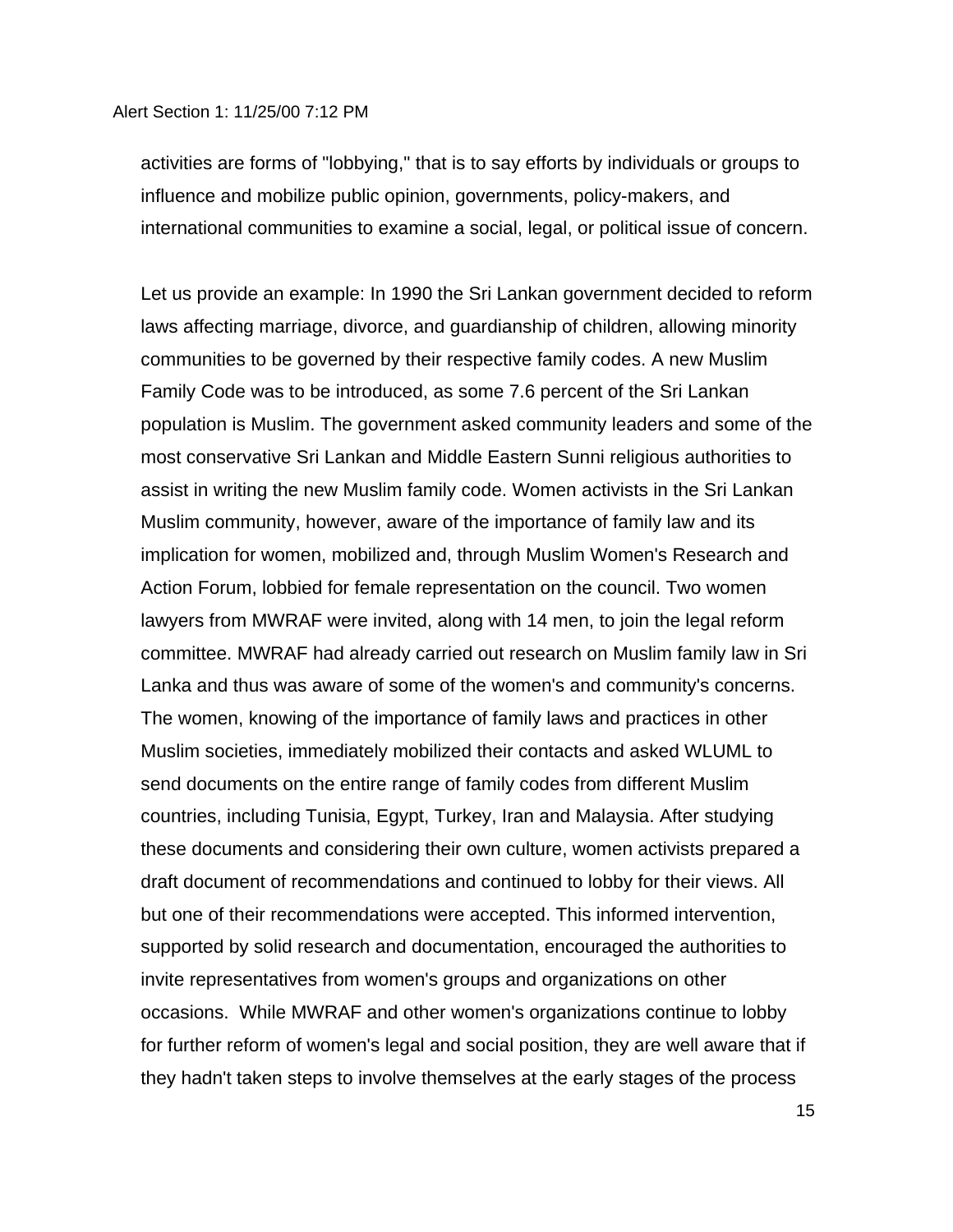i<br>L

of drafting the new code, they would have faced a much greater task in trying to reform the established law later. $2$ 

However, political participation does not necessarily have to address formal decision-making processes and powerful officials or bureaucrats. There are many informal actions that can bring about social change. In 1995 a researcher conducting in-depth interviews on women's views of family planning in a lowincome neighborhood of Tehran recorded the following case, in which a neighborhood woman managed to get the local mullah (religious leader), a man generally indifferent to women's affairs, to support women's right to freedom from domestic abuse. Through strategic involvement of the mullah - an influential personage - an ordinary neighborhood woman used the existing religious structure to achieve positive social change in her community.

The problem involved a neighborhood man who regularly assaulted his wife. They lived in a rented room in a traditional-style house shared with several lowincome families. All the neighbors were aware of the situation and frequently intervened to save the woman from her husband's blows. But despite trying, neither the neighbors nor her relatives - who finally suggested divorce - had any impact on the man's behavior. The abused wife had three young children and divorce would mean losing custody of her children to their father, since under Iranian Family Law, fathers automatically gain guardianship of their children. This law effectively discouraged her from seeking divorce, and her husband was well aware of this. An elderly woman in the neighborhood reproached the abusive husband, calling his behavior cruel, damaging to his children, and unforgivable in God's eyes. Although he politely heard her out, her speech had no impact on his

 $2$  For further discussion and infromation on the reform of Mulsim family Code in Sri Lanka see MWRAF &WLUML. 1999. Between Two worlds: Mulsim Women in a Multi-Ethnic Society, Colombo, Sri Lanka. Chulani Kodikara. 1999. Mulsim Family law in Sri Lamka. Colombo, Sri Lanka: MWRAF & WLUML.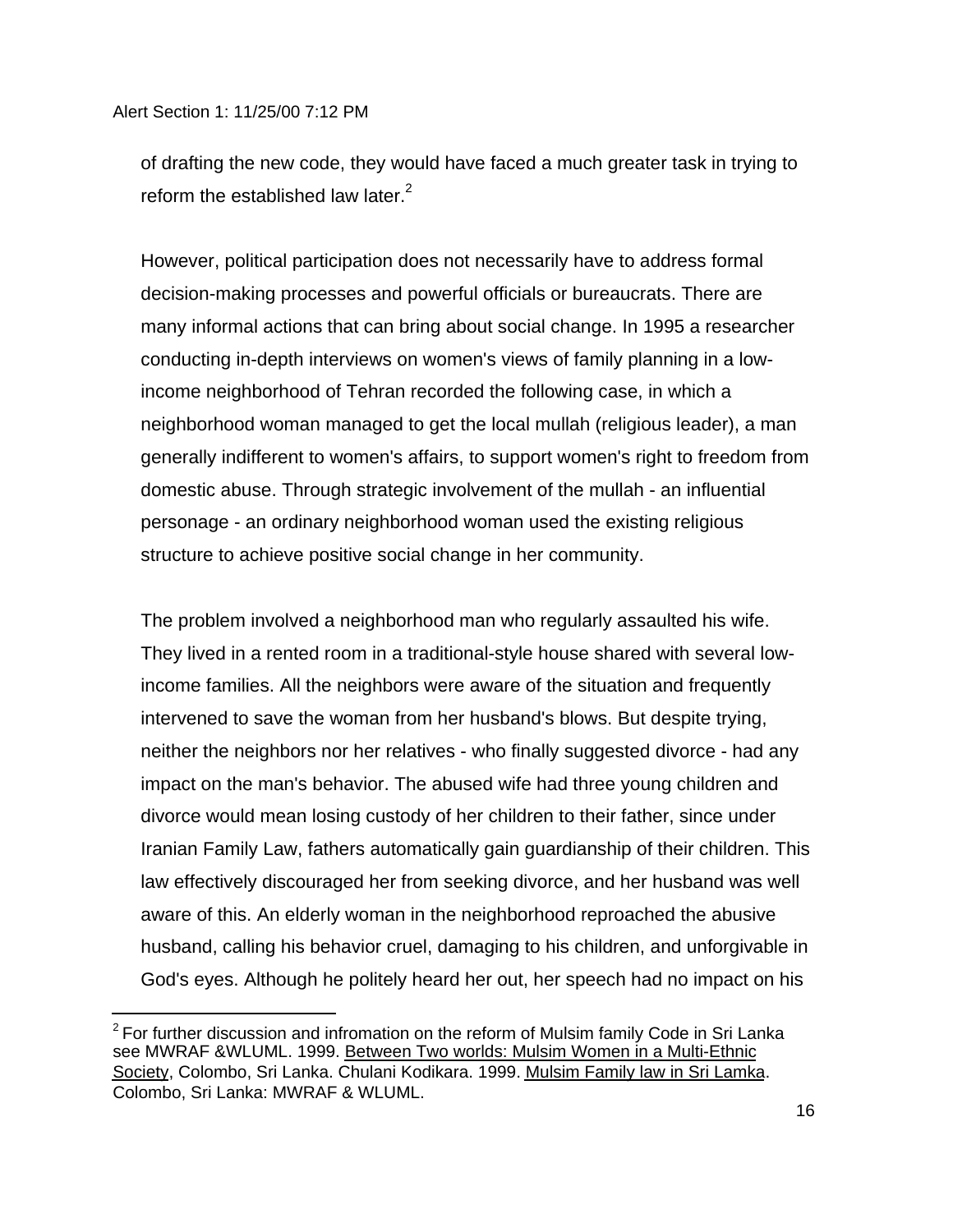behavior. Frustrated and angry, the respected elderly woman went to the local mullah. The elderly woman pointed out to the mullah that although according to custom men are the heads of their households, it is not Islamic for a man to beat his wife. She told the mullah that the men in the neighborhood did not take the counsel of elders such as herself seriously because religious leaders like the mullah neglected to remind them of their family and community responsibilities. She reminded the mullah that, as part of his Islamic office, it was his obligation to address this issue in his sermons. She also demanded that the mullah go and talk with the abusive husband. The mullah, knowing that the whole community was now aware of this visit, had little choice but to act.

His meeting was successful and the husband changed his behavior radically. The change was influenced by several factors. Traditionally, mullahs are seen as pious men of great religious learning, and are highly respected. Moreover, most men in low-income residential areas are laborers, and frequently need the support of their local mullah to obtain small loans from the mosque or to provide character references for a variety of purposes. They often need the mullah's help to find a job, or to sign their ration card and so on. Staying on good terms with the local mullah and being recognized as good Muslims by him is very important to the men, particularly in low-income neighborhoods.

In subsequent sermons, the mullah discussed domestic violence and advised the men that justice and fairness are the most important elements of Islam. If they fail to uphold these principles, he warned, especially within their families, then they invite the curse of God and his Prophet upon themselves. His words did not fall on deaf ears; women in particular paid careful attention and reminded their husbands of the mullah's words. The mullah's influence on the formerly abusive husband was noted by many women in the neighborhood, who went seeking his guidance and help for their own troubles. Moreover, they also gave him their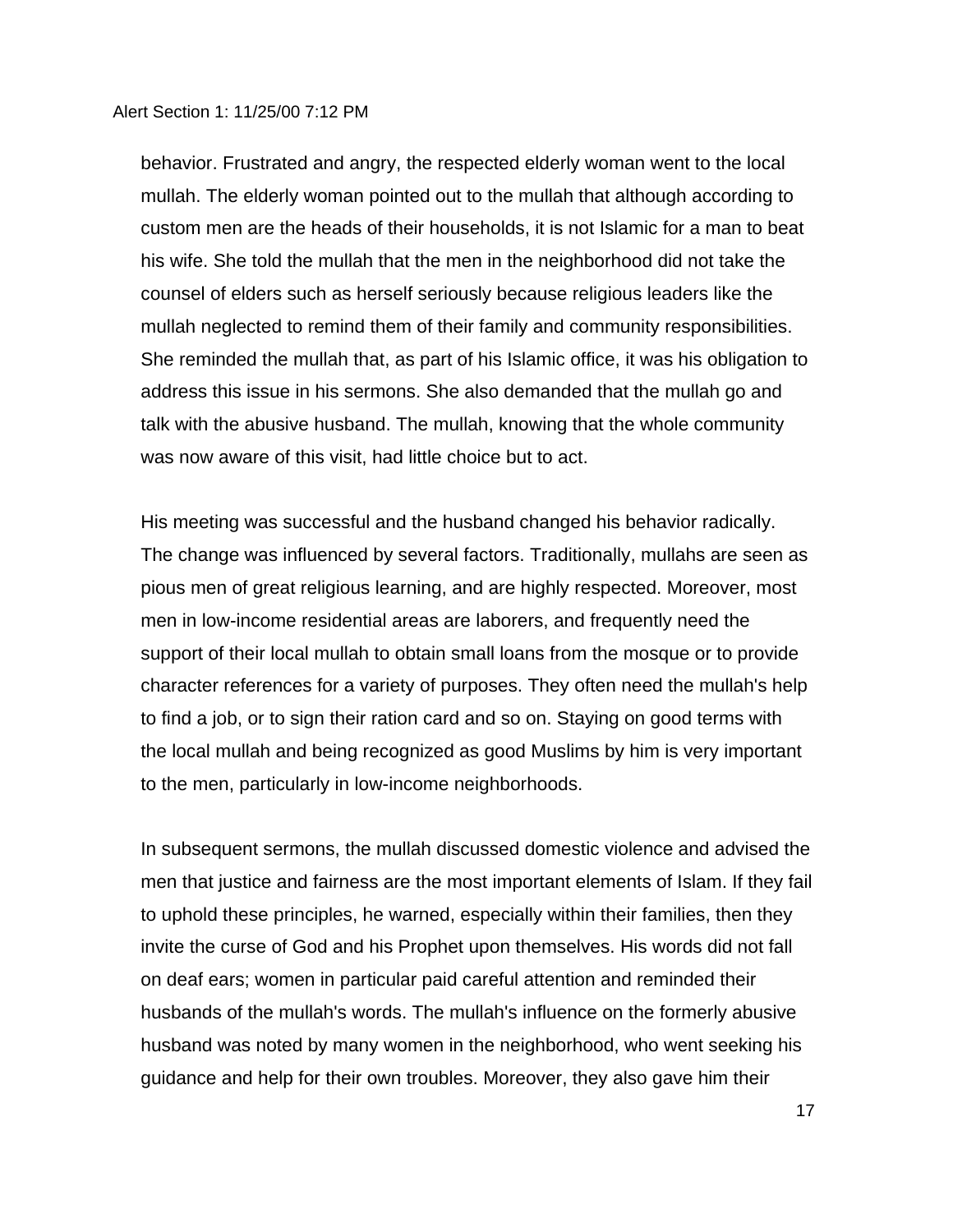alms for distribution among the poor, which further enhanced his position in the community. In effect, the mullah became an informal family arbitrator. For women in the neighborhood, approaching him was much more practical and less intimidating than going to the formal court and trying to deal with unfamiliar procedures and strangers. The experience also made the mullah aware of a group of constituents - the women - and their concerns, which he had previously ignored. As he grew more familiar with the women and their concerns, his interpretation of their Islamic rights gradually became more liberal. This case illustrates how the actions of one ordinary woman, who refused to overlook an injustice, benefited an entire community in several ways.

In another case, in 1981 the father of a 17-year-old girl chose, in accordance with Pakistani tradition, to marry his daughter off to a man his daughter had never seen. Though the family lived in Manchester, England, where the adamantly unwilling bride-to-be was born and raised, her father insisted that as the head of the family he would decide when and whom she married, as was his customary and he argued - Islamic duty.

The girl tried to enlist the support of her uncles, teachers, and other family members without success. When she approached some women's organizations for advice and support they advised her to leave her father's house and go to a shelter where they could then help her. She did not want to leave home, knowing the great grief it would cause her family, part of a tight-knit, traditional Pakistani community. Finally, she and several other Pakistani women went to the local mosque and told the mullah about the situation and asked him to intervene. The mullah, himself the father of two daughters and a traditional man, counseled the young woman and agreed to talk with her father.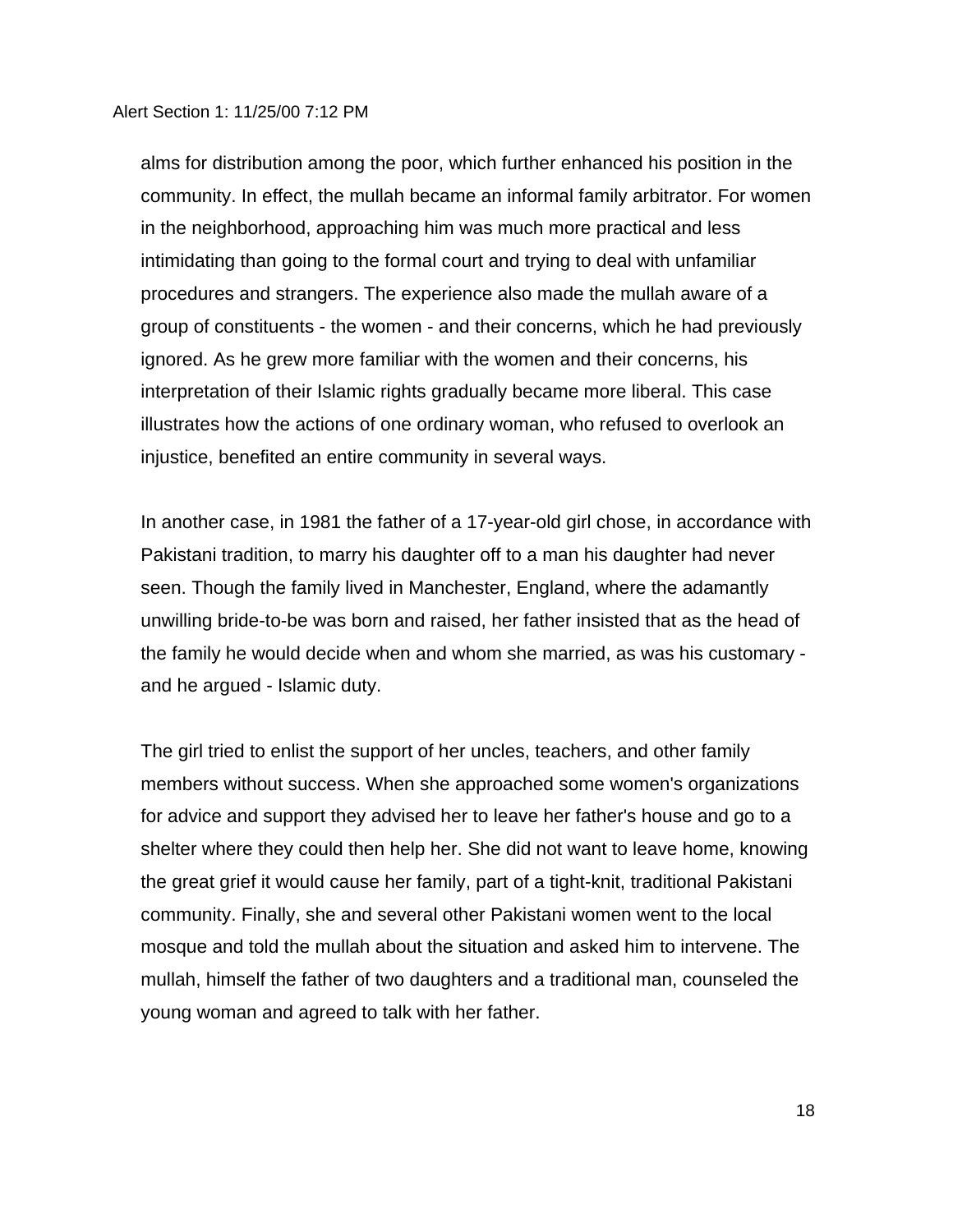Using the Holy Qur'an to support his position, the mullah reminded the unhappy girl's father that, contrary to traditional practices, it was in fact a sin to marry his daughter off without her consent, and to do so would condemn her to a sinful life in God's eyes, for a forced marriage is invalid from an Islamic point of view. The mullah left, saying the final decision was up to the girl's father. The father, considering the mullah's words and knowing the entire community was now aware of the situation, called off the marriage. This incident has since provided many young Muslim women in Britain and elsewhere with tools to resist forced marriages without alienating their families. Unjust traditional practices normally justified in the name of religion can often be resisted through an alternative interpretation of Islam. Though women cannot always use this strategy of gaining the support of the local religious authority, the two aforementioned examples illustrate how informal strategies which take advantage of local institutions (including religion) can help overturn harmful practices.

Informal strategies are not only useful for personal reasons; in many cases, they can be effective for national issues as well. In February 1998, Ghulam Mussen Karbaschi, the mayor of Tehran, Iran, whose liberal ideas and effective management of the city had won him unprecedented popularity -especially among women – was arrested. Conservative clerics, outraged at his increasing popularity and his role in promoting the election of liberal-minded president Mohammed Khatami in May 1997, charged Karbaschi with the abuse of public funds.

Since Iran's judiciary, police, and army are controlled by the conservative spiritual leader, and not the government, the mayor's situation seemed hopeless and his safety in jeopardy. While many people campaigned for international support from human rights organizations, Iranian women took a different approach. During the mayor's detention, women showered his residence with flowers each day to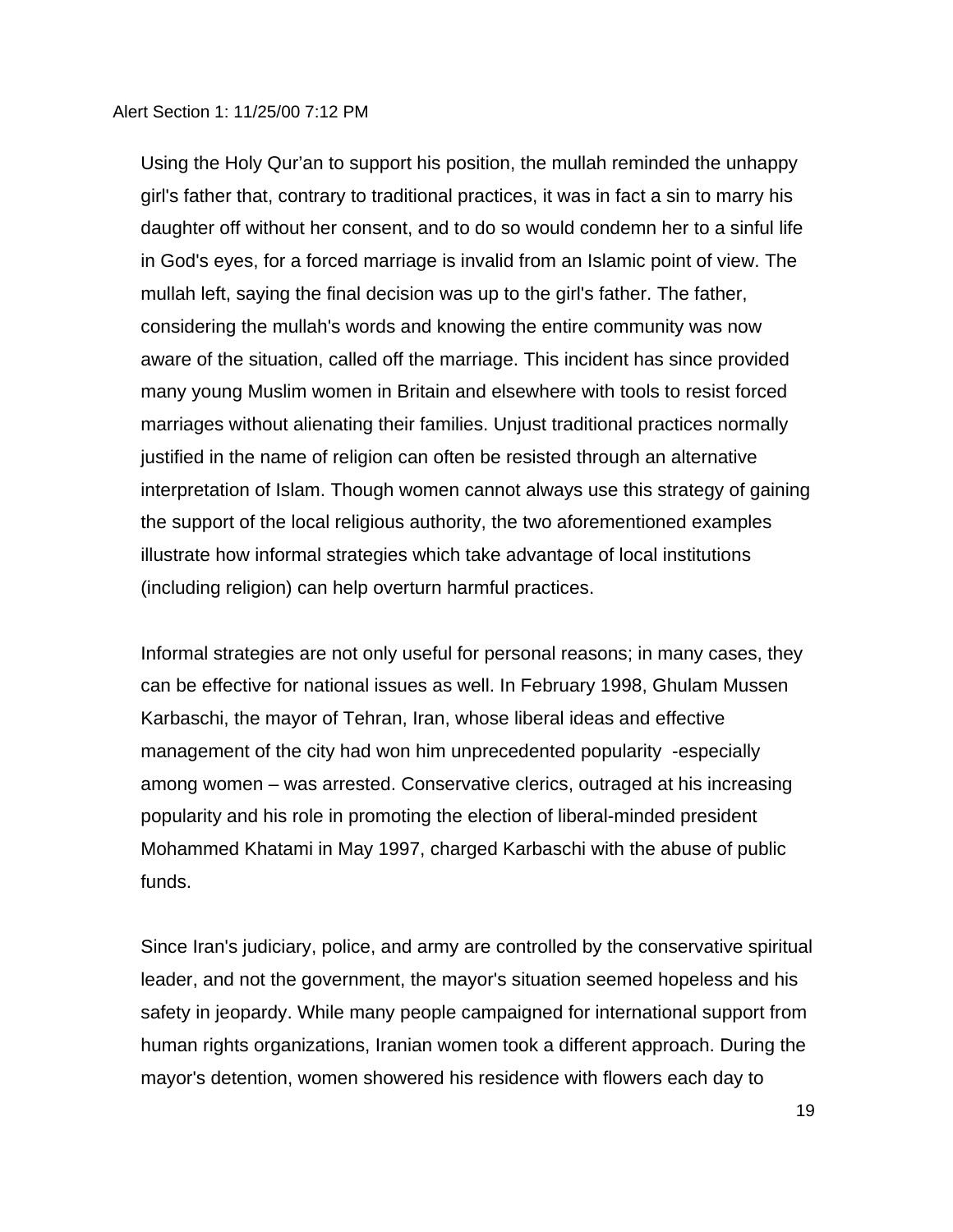express their support for him. The mountain of flowers drew increasing numbers of spectators to the mayor's house.

Fearful of public anger and a potential uprising, the extremists were forced to release Karbaschi on bail, which they had previously refused, and allow him to prepare for his trial. In Iran's current political context, where the police, courts, and media are controlled by conservative religious forces whose power and authority are above the government, and who for the last two decades have felt no need to explain their actions to the people, this was a significant victory for the public. It clearly demonstrated to Iranians their power as a collective, when an action as innocuous as taking flowers to the mayor's home permeated the political arena and influenced a judicial decision.

Although the idea of challenging government actions can be daunting for individuals, and understandably few take such steps, in many instances there are existing channels that citizens can use to protest and prevent policies or actions they are in disagreement with. The story of how a coalition of women's organizations and women activists saved the Pakistan First Women's Bank from privatization is a case in point. It is important however, to note that this type of action requires careful planning and great commitment.

The First Women's Bank (FWB), was set up by Benazir Bhutto during her first term as prime minister in 1989. Pakistani women had for some time been demanding a bank where women of limited finances and education, who found it difficult to obtain loans or indeed even deal with bank officials, could have access to financing on fair terms. The Women's Bank combined the functions of a commercial bank with the approach of a development institution, to encourage women's economic activities. The only bank of its kind in the world, the FWB is run exclusively by women professionals, with some male subordinate staff, and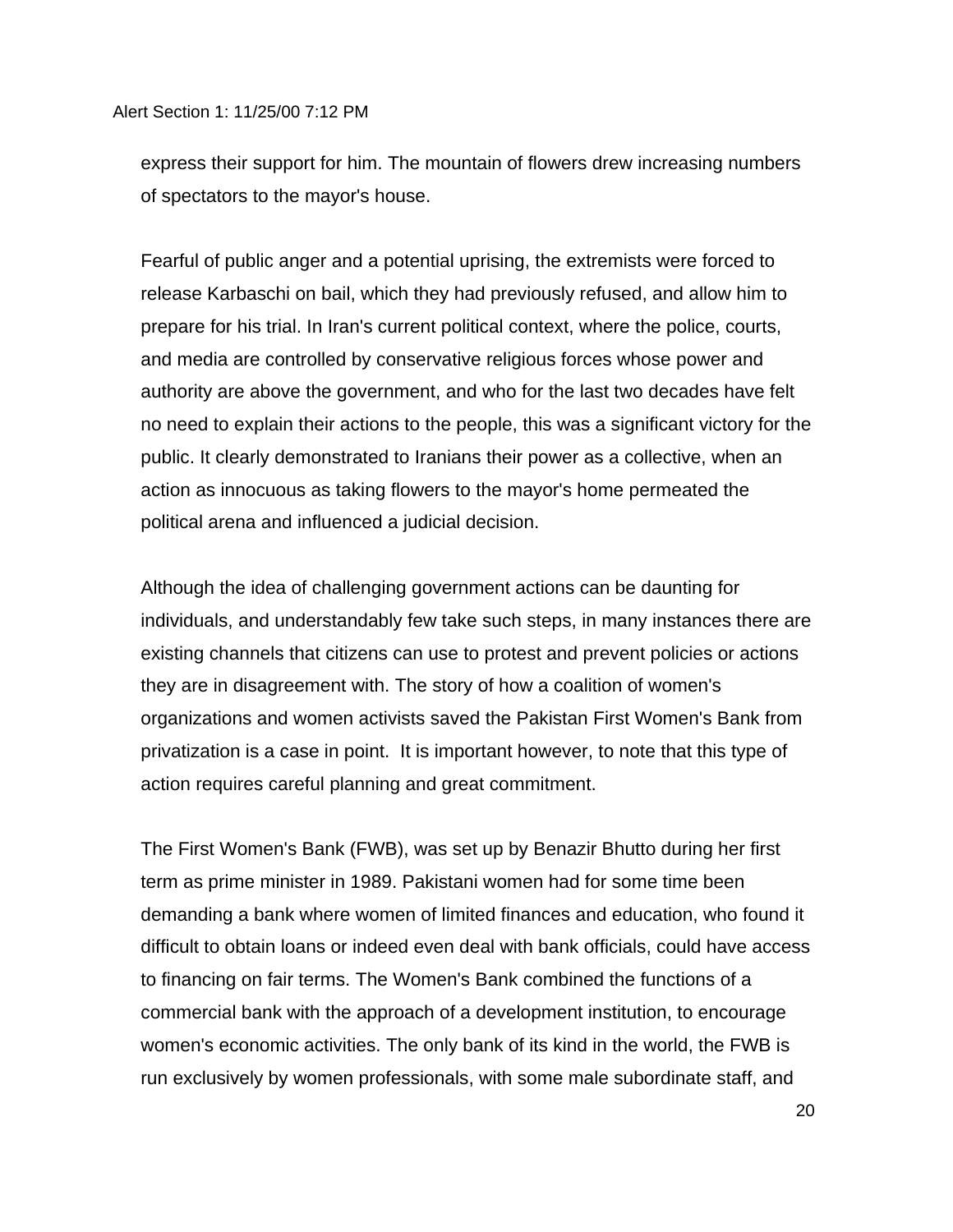extends credit to women, to institutions and enterprises at least fifty percent owned by women, and to companies where all the employees are women. The FWB also runs a micro-credit program, granting small loans to women without collateral. By 1997 the FWB had 35 branches throughout the country.

In 1997 the government of Pakistan decided to privatize all public banks, including the First Women's Bank. Realizing that such a move would in effect mean the end of the Women's Bank in terms of its employment and loans policies, rendering it a financial institution like any other, women activists launched a petition to exempt the bank from privatization. As the sell date approached, representatives from women's organizations went to court to get an injunction against the privatization, arguing that unlike commercial banks the FWB is an affirmative action initiative with a mandate to provide women access to loans and economic support. Though the government argued that the FWB was a commercial bank like any other, to the surprise of everyone involved, the judge agreed to grant an injunction and allow the women a few days to prepare an argument and prove their case.

Between Friday and Monday the women and their organizations mobilized their networks, collected documents, attracted the media to cover the story, prepared their arguments, and, most significantly, acquired a copy of the minutes of the original government cabinet meeting where the FWB was chartered and its loan and employment policies laid out, as well as a copy of a letter from then Prime Minister Benazir Bhutto to the bank's first president reaffirming these policies.

The documents were submitted to the court and only hours before the signing of the transfer of the bank into private hands, the court ruled that while the government could privatize the bank, the new owner could not change the bank's policies. The court ruled that the original mandate of the bank prevailed, and this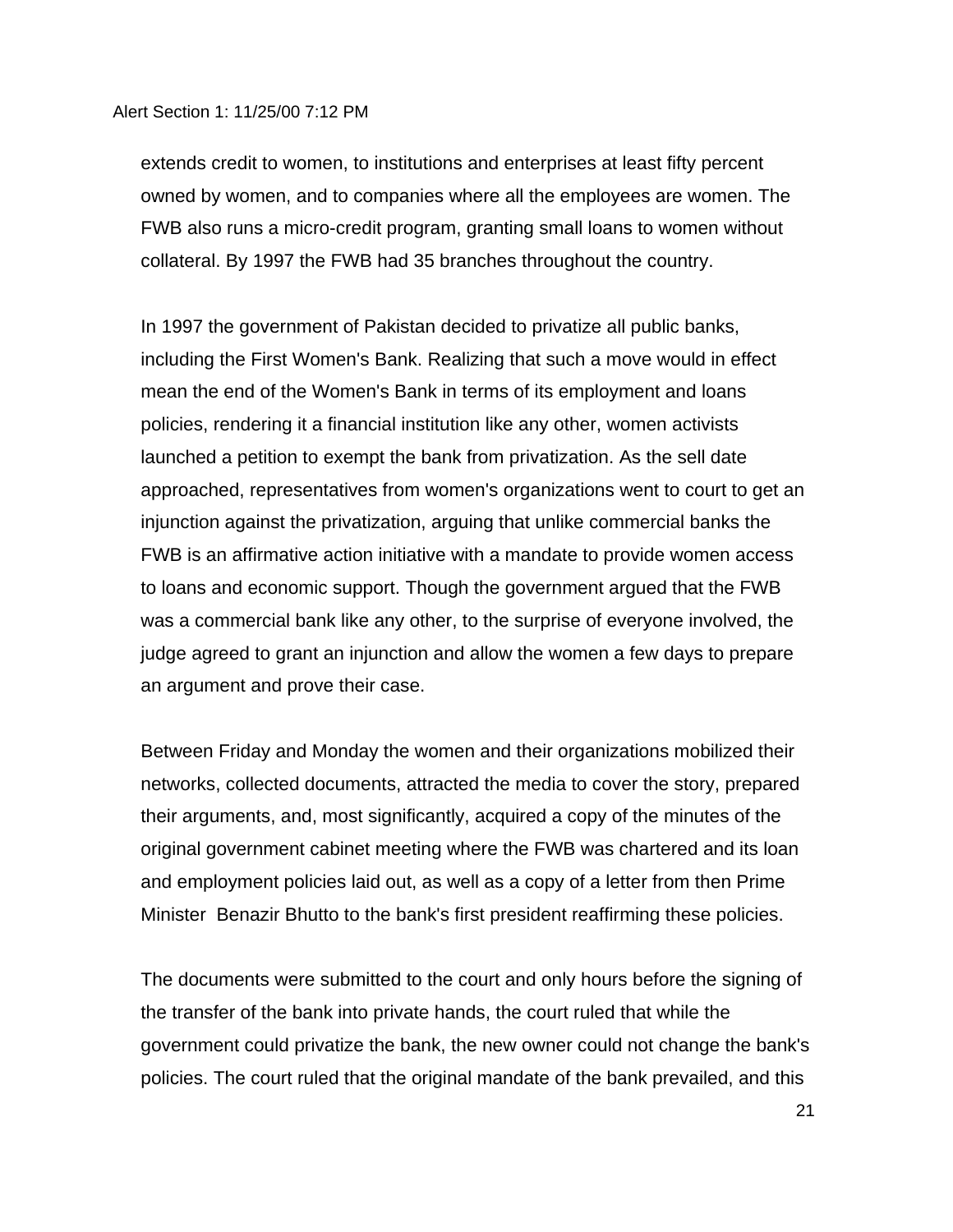ruling was to be read out at the time of the bidding, which was also broadcast live on national television. Needless to say, there were no private interests willing to run such an enterprise and the bank remains a public institution.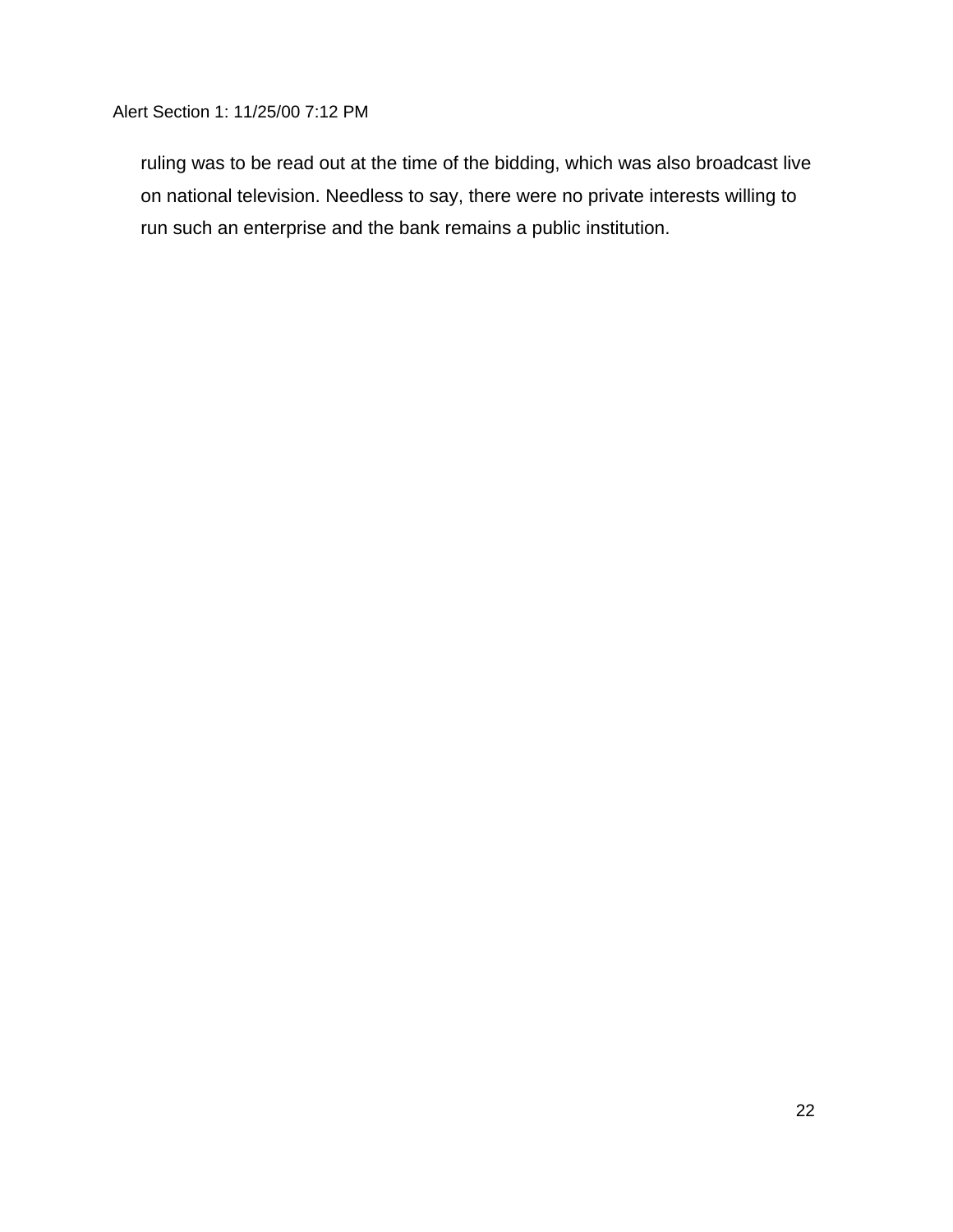#### **Lobbying for Legal Reform**

We often underestimate how much a small group of interested, committed people can accomplish with persistence and the right strategies. The above are examples of people taking action at a local level, making use of local resources to generate change. In the following, we review some examples of more formal, large-scale lobbies for reform.

In 1991, the WLUML Plan of Action conceived a broad research agenda to map out the formal and informal legal structures affecting women's lives in diverse Muslim societies and communities. Given the varied social contexts, different research teams focused on particular themes as their starting points. The coordinators for Turkey concentrated on domestic violence, which their earlier research had identified as a grave problem for women and their children in the face of rapid social change. After a thorough review of the existing data on domestic violence in Turkey and the relevant laws and official institutions, the two researchers did an extensive study of domestic violence and women's views on how the issue should be tackled.

The investigators published a book on their findings, The Myth of a Warm Home: Domestic Violence and Sexual Abuse in the Family written in very accessible language. They also produced a documentary video, Time to Say `No', which they promoted heavily. They lobbied newspapers and magazines to report on domestic violence and wrote several articles based on their research findings for different popular magazines and newspapers.

In their articles they suggested strategies and legal interventions accessible to women experiencing abuse, as alternatives to the criminal process that often does not work for women in the context of Turkish society. They recommended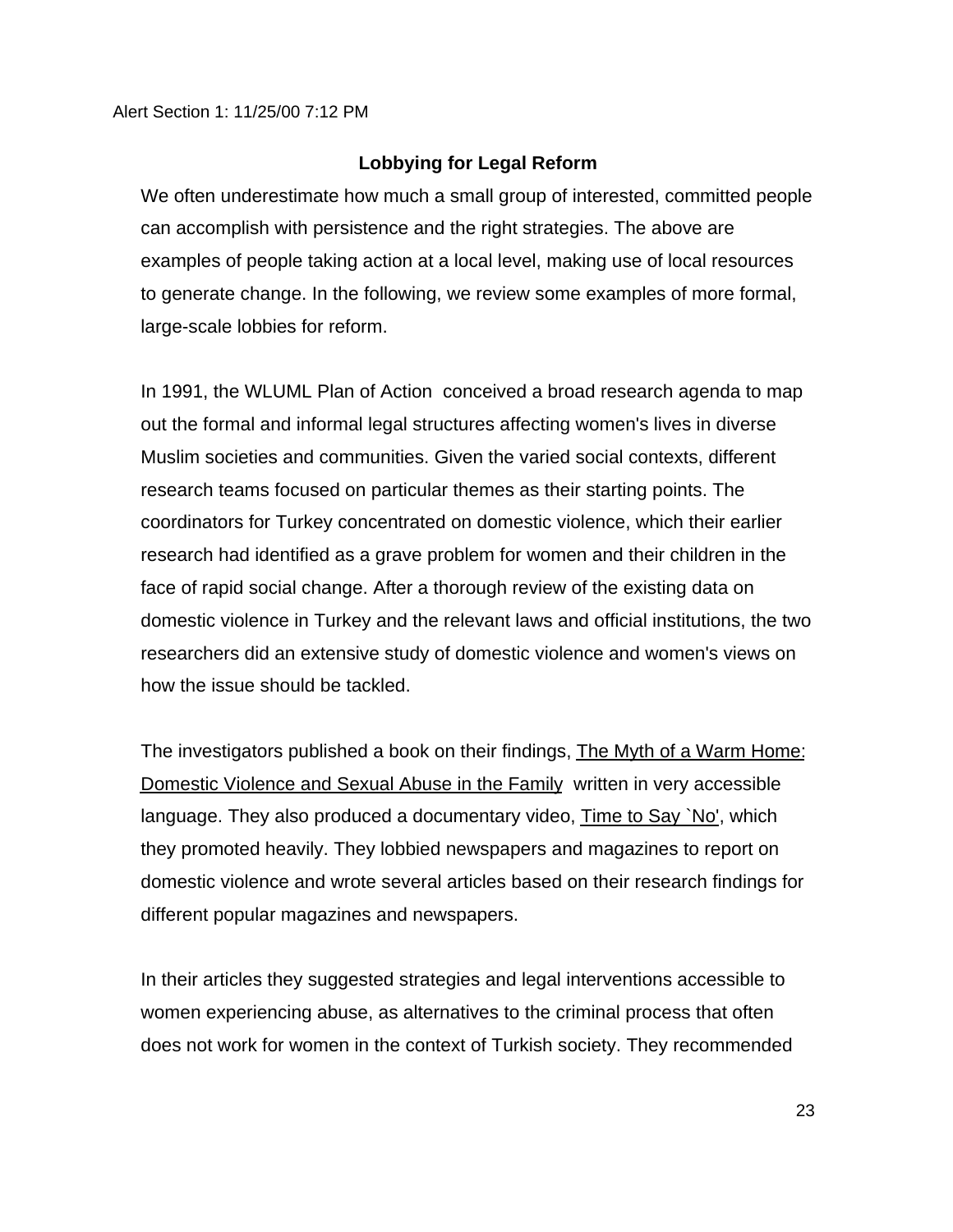various protective measures based on their extensive field research and their review of research findings in other Muslim societies.

Once the topic had received a fair amount of public interest, the researchers met with an official from the ministry responsible for women's affairs, where they discussed the urgent need to address the issue of domestic violence. They explained that their survey indicated Turkish women typically did not want to get divorced, did not want their husbands jailed, and were not comfortable with the idea of shelters for battered women. What women wanted was a law that protected them while giving them time to decide their future. The researchers left copies of all their documentation with the ministry official.

During this period the Islamist Welfare Party had come to power, and given the party's conservative stance on women's issues, many women had little hope of positive reform. Nonetheless, the researchers, who helped form a small organization, "Women for Women's Human Rights" (WWHR), felt that there was nothing to lose by continued lobbying. WWHR director Pinar Ilkkaracan contacted ministry officials and politely raised her concerns, providing a copy of The Myth of a Warm Home and the various articles that had appeared in popular Turkish magazines on the topic of domestic violence. Shortly thereafter, and to her great surprises, she was contacted by the ministry for further consultation regarding government action on domestic violence. It appeared that the governing party believed that dealing with domestic violence provided them with an opportunity to challenge the popular view that the government was indifferent to women's concerns. Further, the secular nationalist government that preceded the Welfare Party had cut funds to the few shelters and organizations that dealt specifically with domestic violence, and this was a chance for the new government to enhance its image.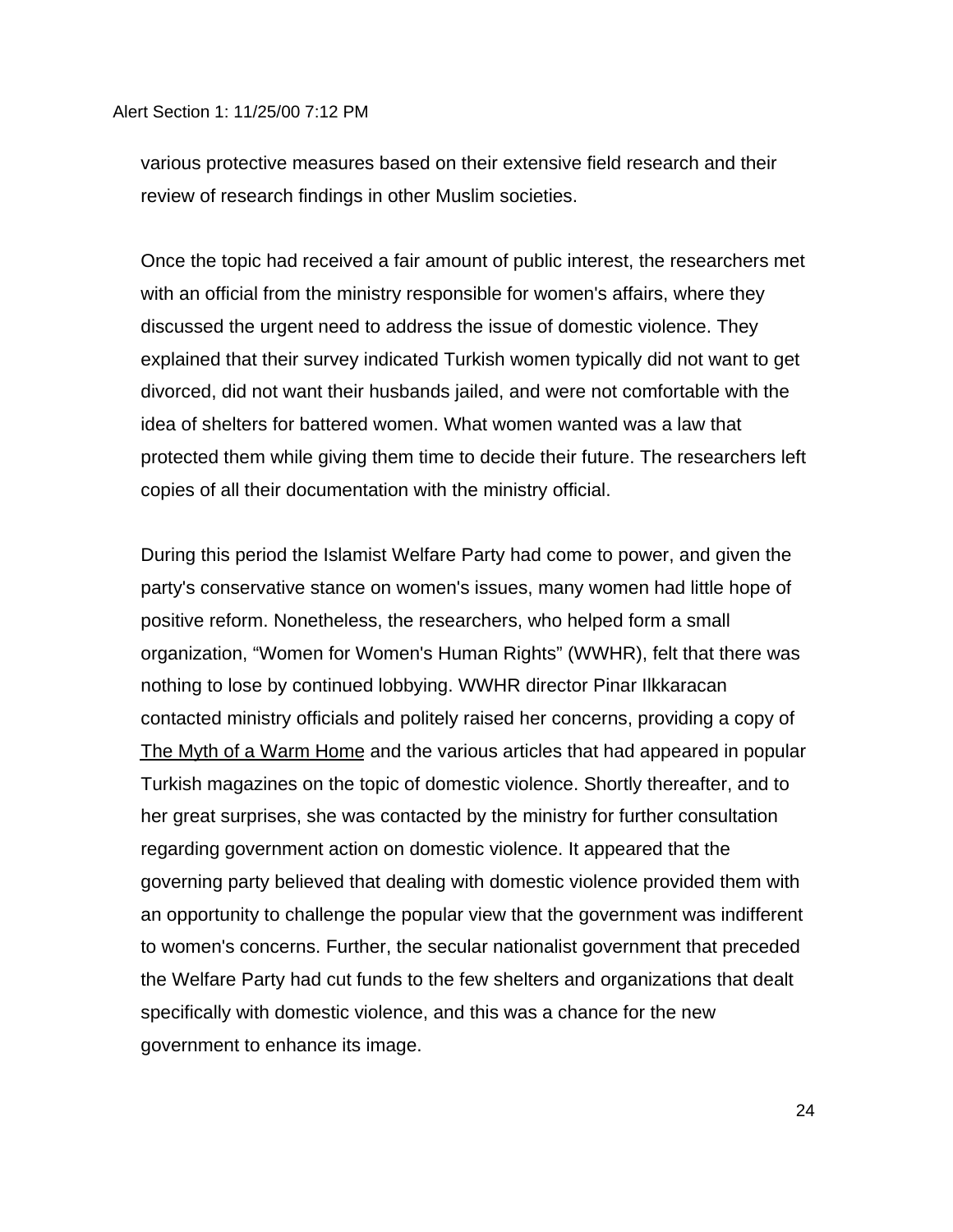Soon, Pinar Ilkkaracan and her small organization found themselves helping to prepare a bill dealing with domestic violence to be presented to the Parliamentary Committee before being submitted to Parliament for approval. They also contacted all 21 members of the Parliamentary Justice Commission, the first body to act in the process of any legislative changes in Turkey. They provided copies of The Myth of a Warm Home and other documents to every member of the Commission, recognizing that the officials were unlikely to be familiar with the data on domestic violence. They also met with interested members of the Committee to discuss details of the data.

While the Committee was reviewing the proposed bill, opponents began complaining that implementing laws to deal with domestic violence was a Western idea without any Islamic basis, disregarding the fact that Turkish law is secular. They also objected to a section of the bill which would ban an abusive husband from his home as non-Islamic. Supporters of the bill argued that the research data showed that banning an abusive husband from his house would allow a cooling-off period for the family and help avoid an escalation of domestic violence. They argued that this measure was designed to save marriages and promote a more harmonious family life. They further argued that the intent of the bill was in accordance with the principles of Islam, and pointed out that the Muslim-majority country of Malaysia had introduced a similar law, recognizing the devastating social impacts of domestic violence.

Finally in January 1998 a new law on domestic violence was approved by the Turkish Parliament. In short, the bill recognized that domestic violence was a social problem with terrible consequences for the family as a whole. The research findings and cases recorded by several shelters in Turkey clearly indicated that women would only consider divorce under very severe circumstances because of the consequences of divorce for women and children.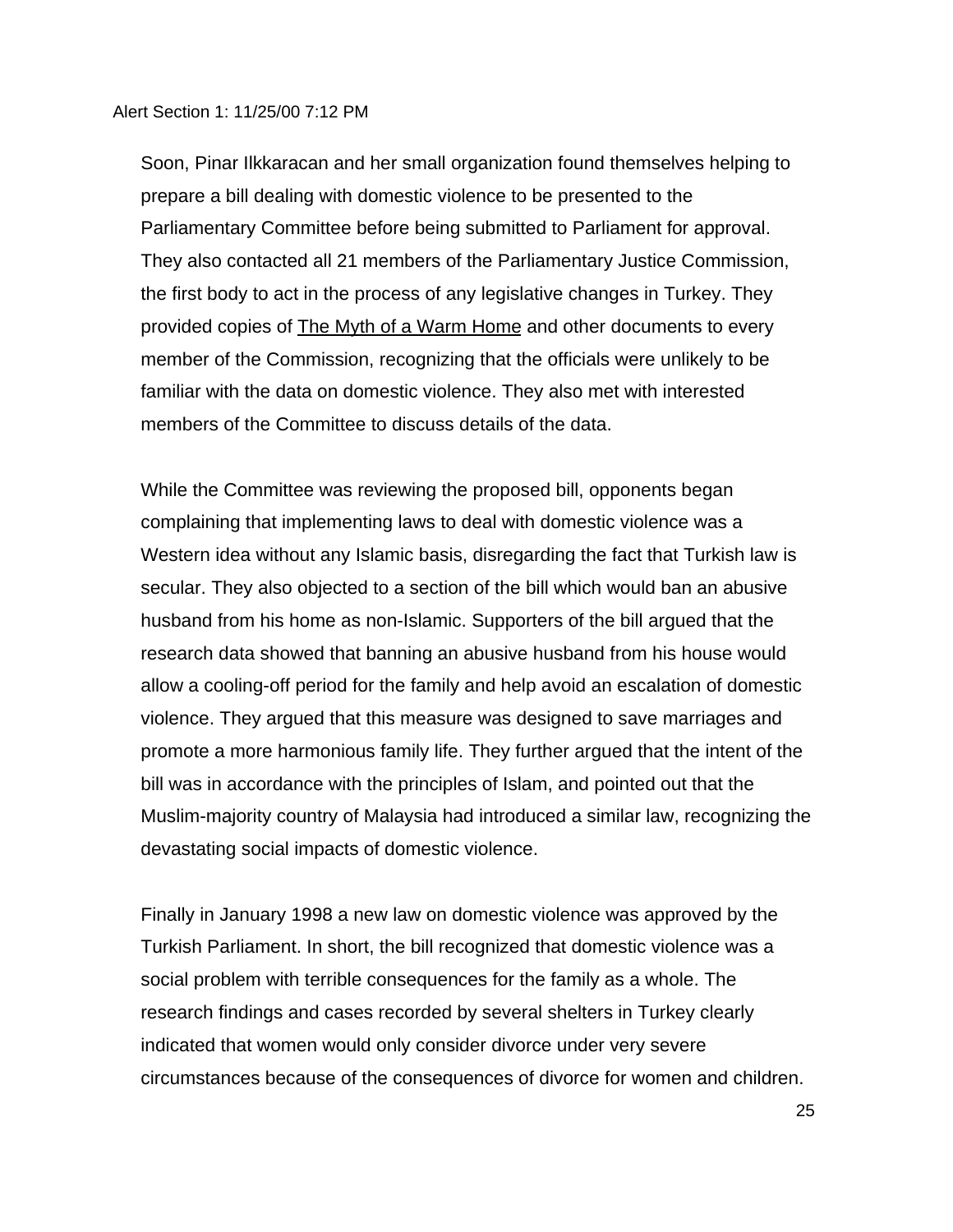Women wanted protection, and public policy preventing men from getting away with violence against their families. The central clause of the new legislation allowed for an immediate injunction following a formal complaint, prohibiting a husband and his kin from coming near the complainant or her residence. The bill included provisions for establishing procedures to try and bring the parties together, whereas previously Turkish courts settled cases of domestic violence using general family law, and often months would pass before a legal hearing, at which point the situation had usually escalated. The ineffective process left most women reluctant to take legal action, a situation husbands exploited, imposing demands and using force with impunity. The new law provided protection for women and a safer environment in which a couple could reflect and attempt to resolve their differences.

It is unquestionable that the enactment of this important law owed much to the activism of many women. They approached the issue responsibly and effectively, first arming themselves with extensive research based on broad and detailed investigation and discussion with Turkish women of diverse backgrounds. They looked for precedents in other Muslim and non-Muslim societies where the issue of domestic violence was being addressed. In the process they brought the issue into the public arena, gaining the interest of social critics, journalists, lawyers, Islamist women's groups and the Welfare Party's women's wing, which also held group discussions and wrote articles on domestic violence and its implications for the larger society. However, the WWHR does not view its work as complete:

Our efforts are now geared towards the wide-spread dissemination of information about this new law through our outreach activities such as the WWHR legal literacy initiative. We also continue with our media campaign and talk about all the options that are open to women. Moreover we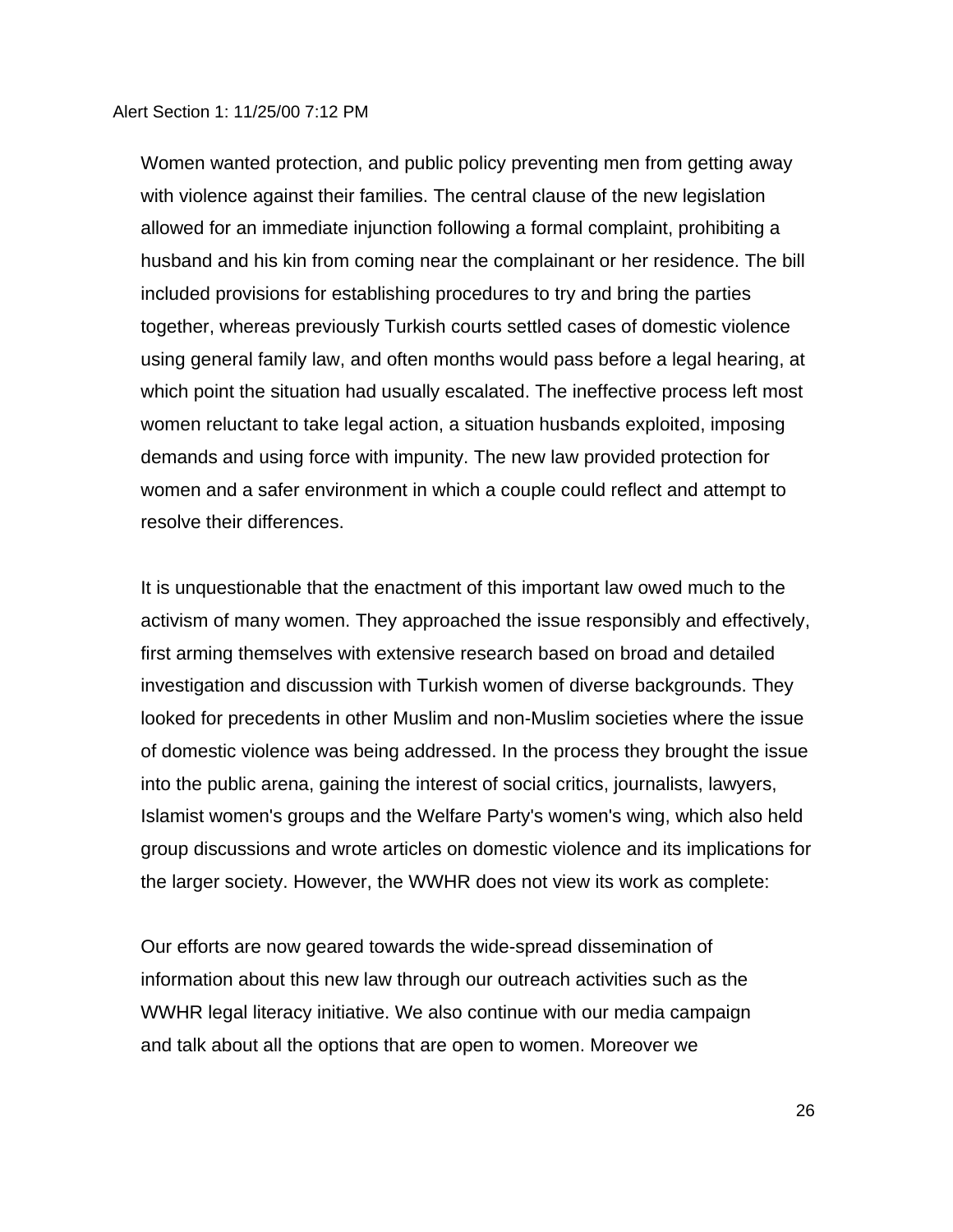monitor the way police handle these cases because many of the officers may not know the new law.

Clearly, it is important to monitor legal reforms once they have entered the books. New and better laws are of no use if they are not implemented!

The following cases from Iran and Bangladesh illustrate how, in very different contexts, individuals, women's groups, and organizations have joined forces to demonstrate that society can not tolerate crimes committed against women.

In 1995 in Iran, a young man angered by a rejection of his marriage proposal paid two men to throw acid in the face of the 17-year-old woman he had wanted to marry and her 9-year-old sister. The three men were arrested but received very minor

sentences, particularly the rejected suitor who had plotted the act.

The appalling act of throwing acid and the court's light treatment of the criminals angered many people, especially women, who came together to initiate a letterwriting campaign targeting newspapers and legal offices. Women activists of all political backgrounds joined in protest. Others lobbied the magazines and newspapers to publish such letters frequently and to give them prominence. Under the pressure of public opinion, the court was forced to re-open the case and the three men were then given severe sentences. The campaign had several important outcomes: it raised social awareness; it sent a signal to the authorities that they were accountable; it showed the perpetrators of such crimes that they would face severe punishment, and finally, it communicated to women and other groups experiencing oppression the power of raising their voices to demand justice.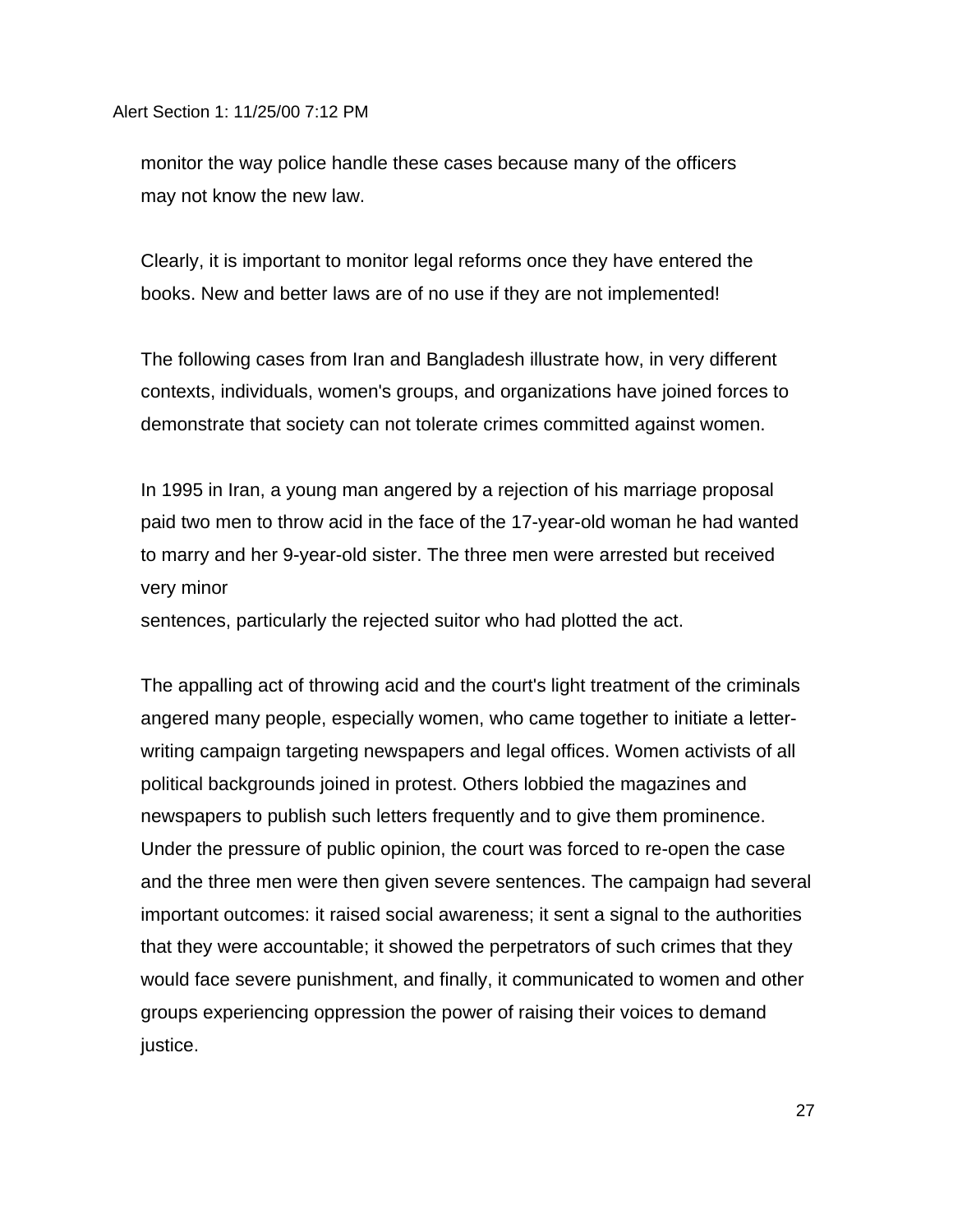In Bangladesh over the last decade some local mullahs, particularly in the small villages, have started to assume extra-legal powers. There have been occasions where citizens, and particularly women, have been greatly abused in the name of religion. Women have been the primary victims of these illegal judgements (called *fatwas*), condemning them to lashes or death by stoning. The fatwas are often issued in revenge by local mullahs when women or their families reject marital proposals or sexual advances of the mullahs or their associates. These mullahs have no legal jurisdiction to set themselves up as judges and impose such sentences. Not surprisingly, they do present any sort of proof along with their accusations.

It is important to note that a fatwa is a religious decree issued by a religious authority. In some Middle Eastern countries only a religious leader of the highest authority may issue a fatwa, an ordinary judgements, regardless of the religious official's legal authority, are not referred to as fatwas. However, in Bangladesh and some other Muslim countries, the fatwa is used much more cursorily. The misuse of the term fatwa is disingenuous - that is, it is used cleverly and intentionally by those pronouncing fatwas - as the term resonates for believers as a carefully scrutinized and rendered opinion by a very learned religious leader.

In October 1993, the family of Nurjahan, a 22-year-old woman who had been orally divorced by her husband, arranged for her second marriage. The oral repudiation of women by their husbands is a common practice of divorce in Bangladesh and is problematic in that it often unjustly puts women in very vulnerable positions. (This form of divorce is no longer recognized by law which requires the giving notice both to the wife and appropriate authority and has instituted a 90 days period before which the divorce could be finalized.) At this point the mullah (the local Imam) of the village decided that Nurjahan's first marriage was still valid and that therefore she and her new husband had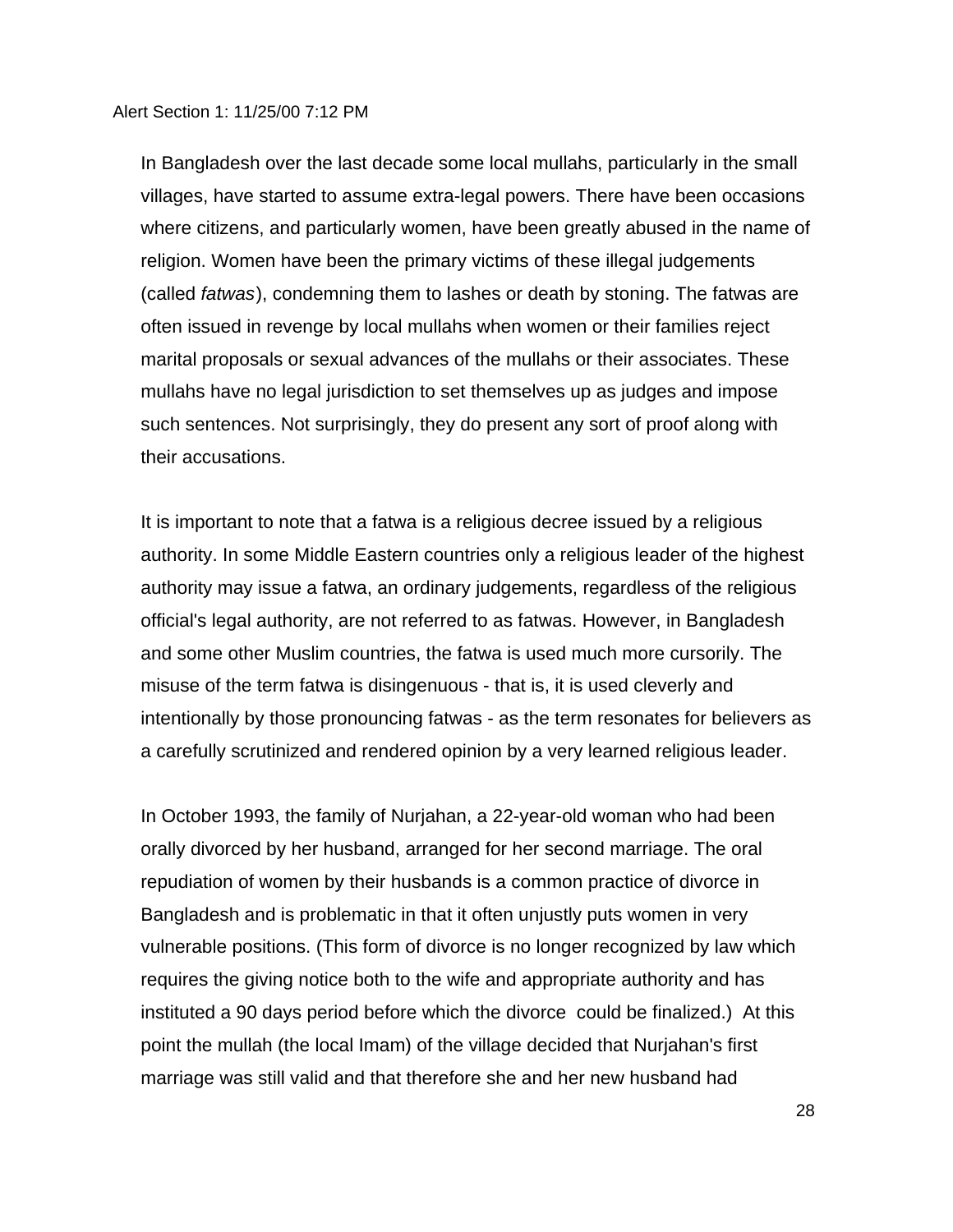committed adultery. He ordered the people of the village to bury Nurjahan to her chest in the ground and stone her to death. Her parents were condemned to 100 lashes for arranging the supposedly illegal second marriage. Nurjahan survived the stoning but committed suicide in utter despair at the inhumane treatment she received at the hands of supposedly religious people.

Nurjahan's was one in a series of similar stories. To put an end to these tragic abuses of human rights in the name of religion, Bangladesh Mahila Parished, a Bangladesh women's rights organization filed a suit against the mullah. Sultana Kamal, a human rights activist who works closely with WLUML and with Ain o Salish Kendra (ASK), a Bangladeshi non-governmental organization promoting legal awareness and human rights, supported the case along with other women activists and so forced the state to take on the case rather than turn a blind eye to the victimization of women. Kamal and her colleagues wrote a book, Fatwas against Women in Bangladesh, which WLUML published, produced the video Eclipse, and presented the issue both nationally and internationally.

Beside writing and giving talks on the subject, the Mahila Parishad, other organizations, sultana Kamal, and her colleagues organized national demonstrations to increase pressure on the government to take action. ASK also mobilized international support through Alerts for Action. The following is a copy of the Alert that was issued in support of Nurjahan by Ain o Salish Kendra (ASK). The Alert was subsequently reissued by WLUML and generated much international support, particularly within the Muslim world.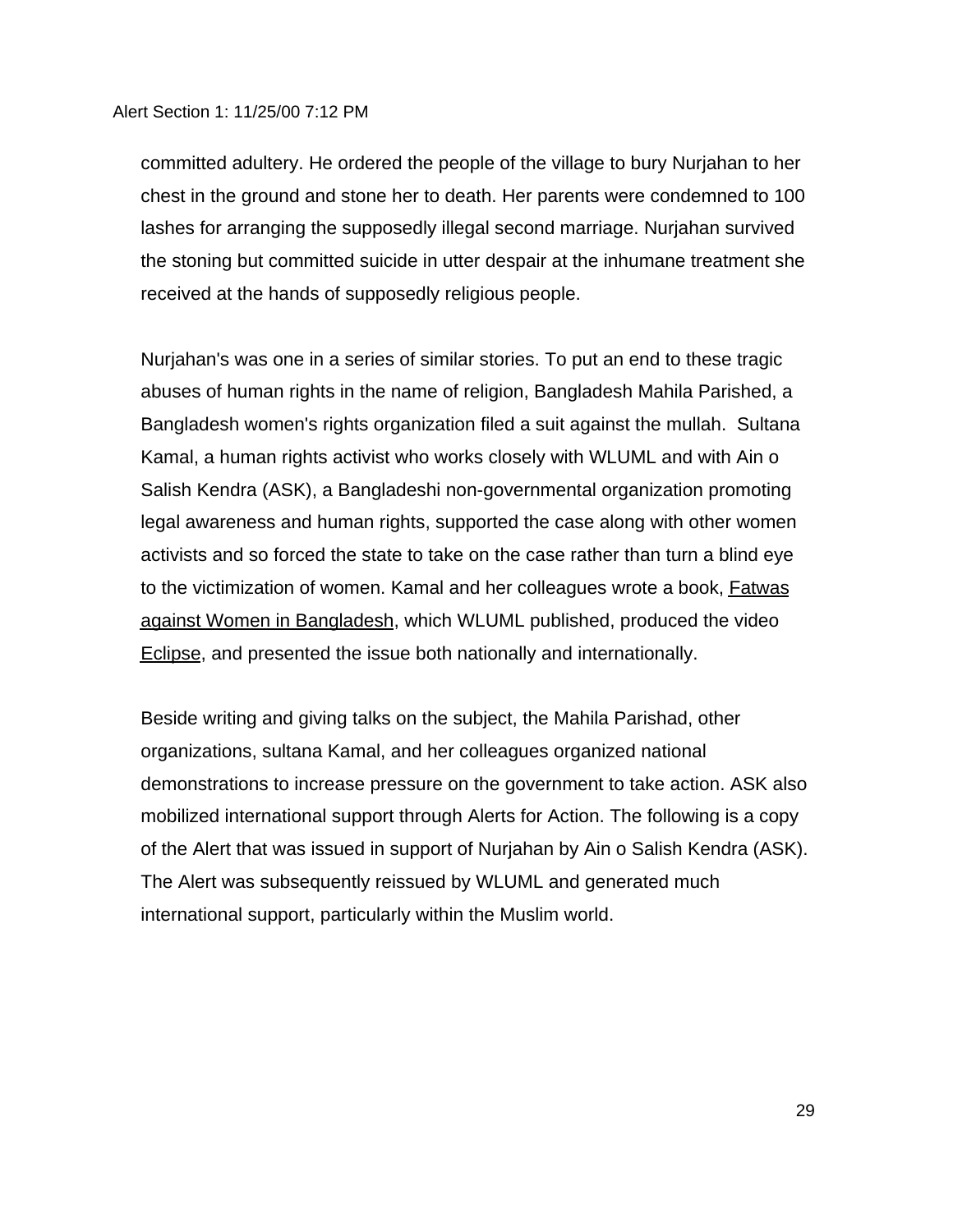Report: Protest against Imam for indicting a woman in a village salish for adultery, contrary to the law of Bangladesh.

Compiled by: Ain O Salish Kendra, 55 Inner Circular Road, Shantinagar, Dhaka 1217

In Bangladesh the laws of personal status derive from an individual's religion; these laws apply only to determine rights and obligations between parties. Any breach of law is subject to the ordinary civil law. Extra-marital sexual activity is not a crime. Further there is no organized clergy in Islam. Nor does any religious elder have any jurisdiction, civil or criminal, over citizens. Yet on 10 January, 1993, Nurjahan, a 22-year-old woman and her husband Malek were forced to stand in a waist deep ditch and subjected to stoning 100 times. Her elderly parents also were subjected to 100 lashes.

Despite her protests, Nurjahan and her husband were forced into a newly dug, waist-deep ditch, and pebbles were thrown at them. In response to the appeals of some of the villagers, the stones were reduced to clay pebbles. Nurjahan and her family were very poor; they lived in a forest area, where Nurjahan's work was to collect twigs and branches for sale. Most of the villagers are very poor and ignorant, and are dominated by the sardars who lease the forest wood. Nurjahan had earlier been divorced by her first husband. Subsequently her father arranged her marriage with her present husband, but before doing so he obtained the Imam's verdict that the divorce was valid. The Imam had done so after extracting a fee of TK 200 from the father.

It was alleged that one of the sardars had quarrelled with Nurjahan's second husband; there were also reports that the Imam had acted out of vengeance because he had wanted to marry Nurjahan. Whatever the reason, subsequent to her marriage, the Imam and the sardars formed a salish (a village council, which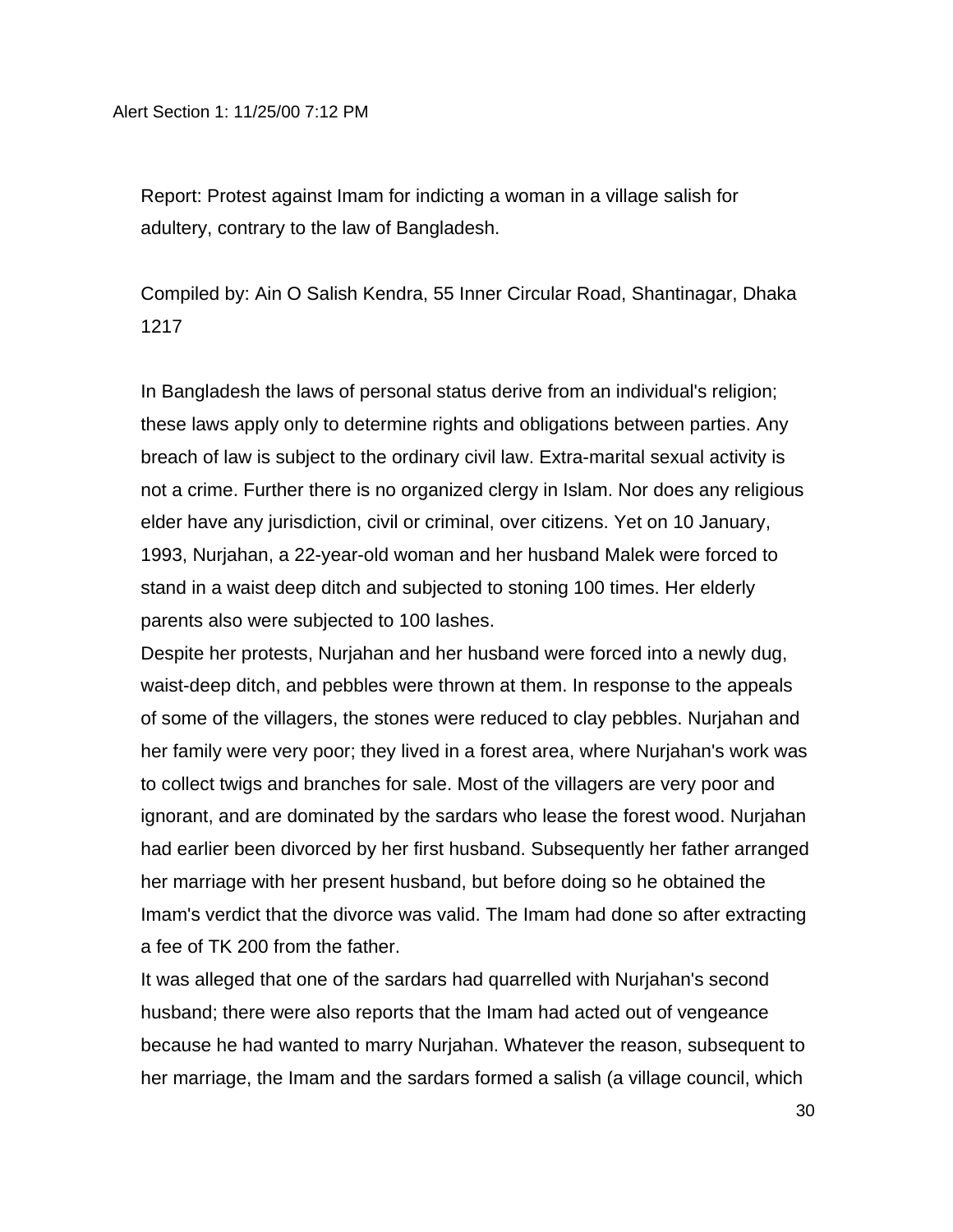has no legal jurisdiction) and convicted Nurjahan and her husband of zina (extra marital sexual relations), in accordance with some Islamic practice. This has no validity in Bangladesh.

After the incident one of the sardars reportedly came to Nurjahan and told her: "You should kill yourself rather than live with this shame." She swallowed some poison and did precisely that.

The police failed to come to the village in time to investigate the case. Subsequently, a women's rights organization (Bangladesh Mahila Parishad) investigated the incident and have filed a case with the police for abatement in suicide under section 109. The Imam and sardars were arrested and have been refused bail.

The stoning and suicide of Nurjahan have aroused considerable public concern, and anger amongst women's organizations. They have organized public meetings, disseminated information through the media, and lobbied the government. This is not a simple law-and-order problem; there is considerable apprehension that the political licence given to Imams and religious parties has revived their traditional influence. They have been encouraged to impose their own arbitrary laws, which violate human rights and are contrary to the law of the land. Nurjahan's case cannot be taken as an isolated incident. It is symptomatic of the violence against women perpetrated by obscurantist forces.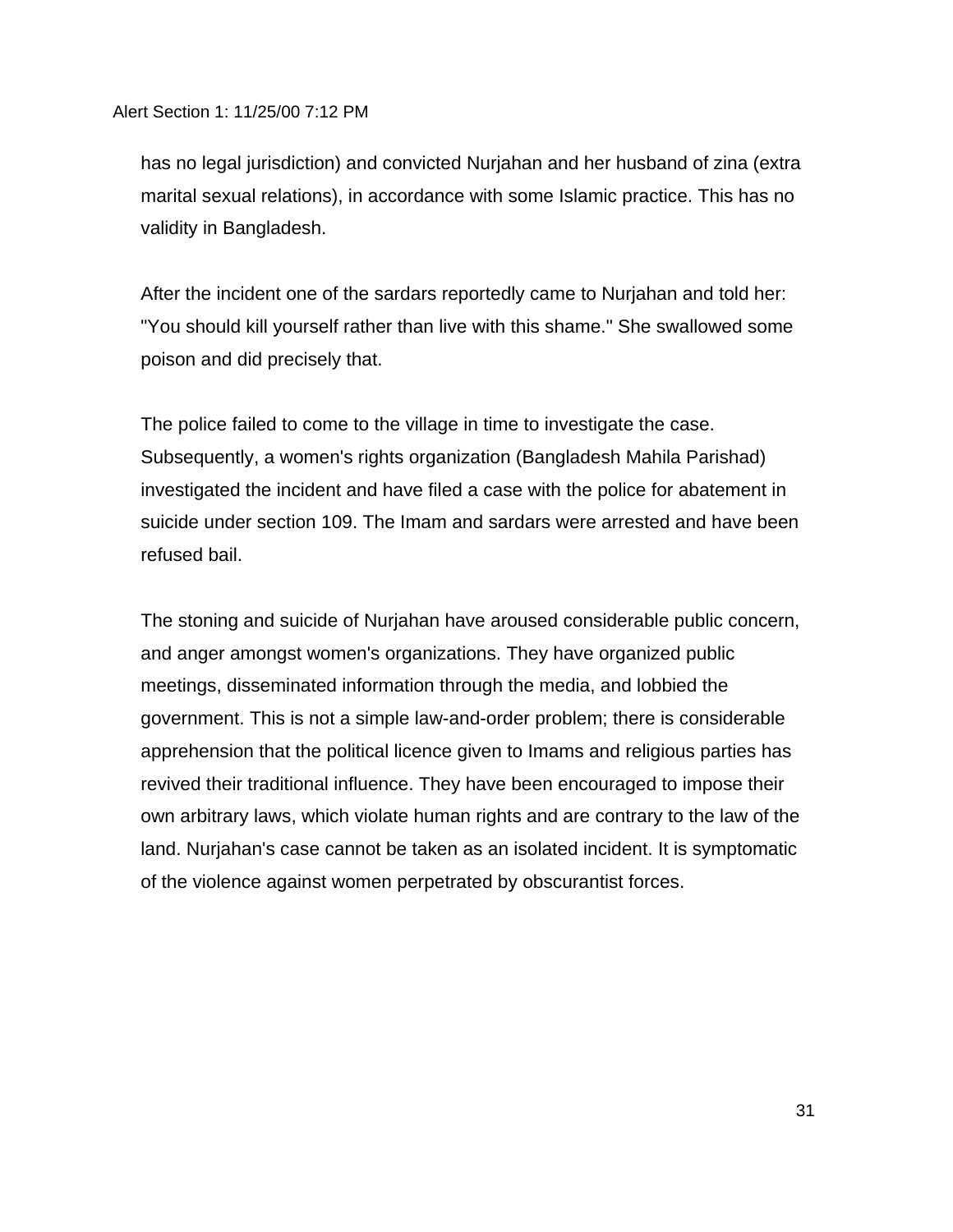It is important that you demonstrate your solidarity for Nurjahan and her family by writing in support of the trial of the accused Imam and 3 sardars;

A. For exemplary punishment for those who instigated Nurjahan's death;

B. For the proper application of the penal code;

C. For affirmation of the principle to determine the limits of the salish jurisdiction, which does not and should not extend to criminal offences.

Please write to:

\*D. Begum Khaleda Zia, The Prime Minister of Bangladesh, Government of the People's Republic of Bangladesh

\*A. Mirza Ghulam Hafiz, Minister of Law and Parliamentary Affairs, Government of the People's Republic of Bangladesh

\*B. Sheikh Razzaque Ali, Speaker, National Parliament of Bangladesh Sultana Kamal's tireless efforts to improve the condition of women and to insure human rights have brought her national and international recognition and awards. In 1995, she received the John Humphrey Freedom Award from the International Center for Human Rights and Democratic Development (ICHRDD), to further her human rights work.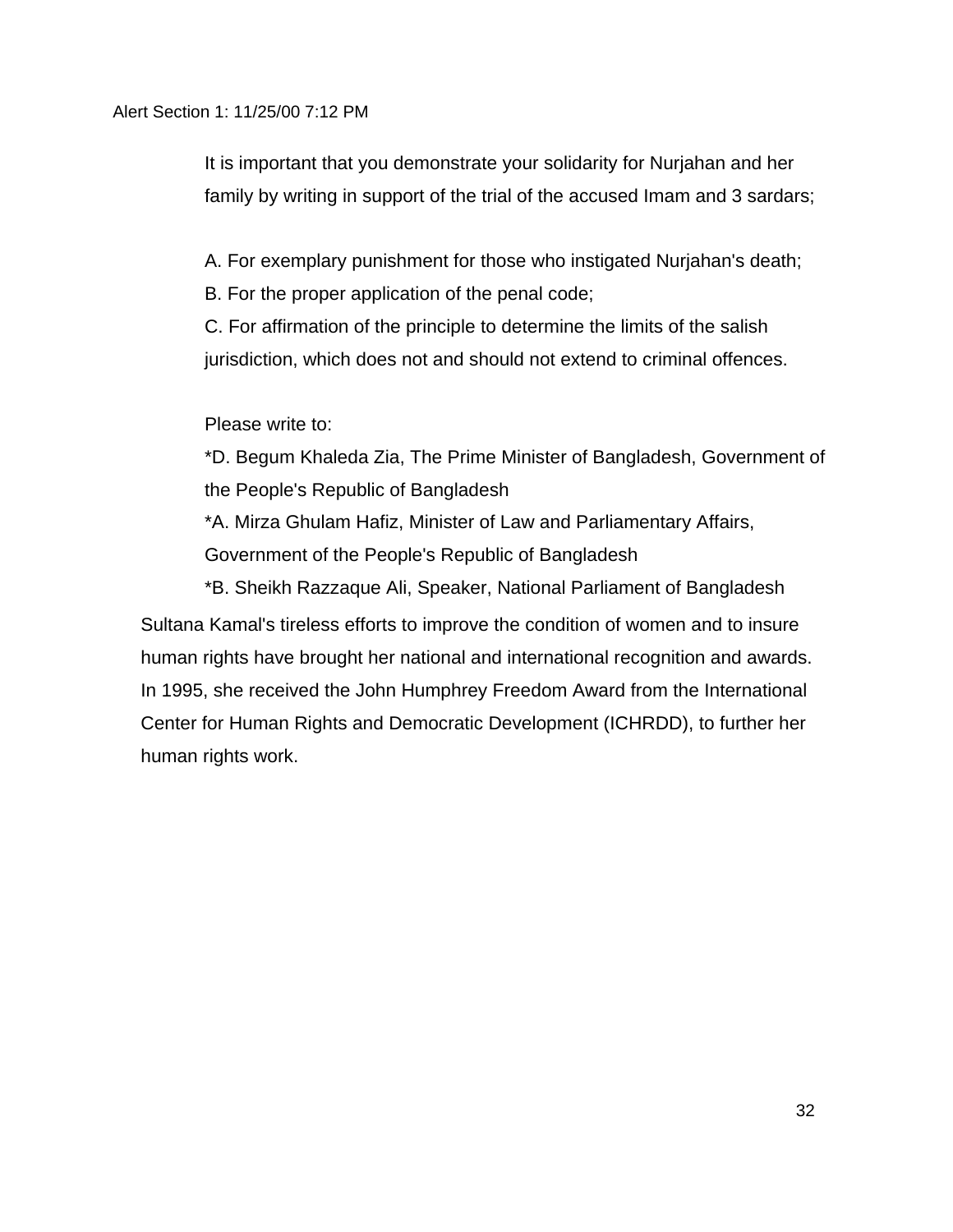#### **Participating In International Affairs**

In our global village, where the human community is more integrated and interconnected then ever before, our responsibility for public participation extends beyond local and national borders. With increasingly apparent human rights violations, our responsibility and the scope of our action become more essential. While the obligation to inform ourselves about events and issues within our own communities is vital, we must also voice our opposition to conditions, actions, and policies which violate the most basic standards of human rights, wherever they occur. At times events may seem too far away, and beyond our capacity to help. However, simply raising public awareness about an issue, exposing human rights violations, and joining in protest are effective starting points for bringing about social change. The following examples illustrate how issues around the world can affect all of us, and how we can help influence the course of events.

In 1995, the international Coalition to Oppose the Arms Trade (COAT) issued an alert to expose France's violation of its promise to "exercise utmost restraint" in testing nuclear weapons. The alert condemned the decision of the French government to test its nuclear weapons in the South Pacific and requested that people oppose the nuclear testing through a world-wide boycott of French products. The alert read: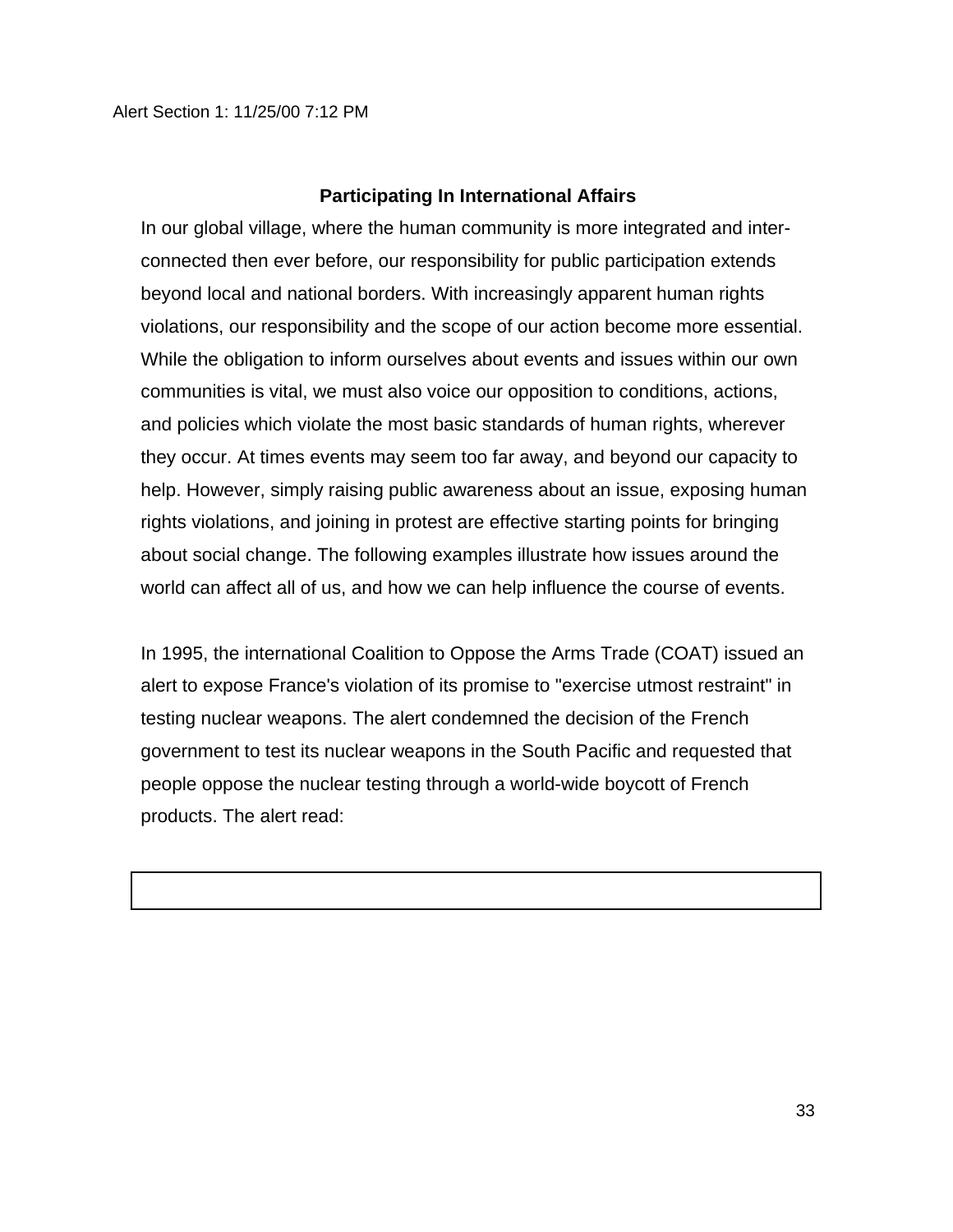On June 13, France announced its decision to resume nuclear explosions in the South Pacific. Jacques Chirac, the new president of France, made this announcement only a few weeks after the indefinite extension of the Nuclear Non-proliferation Treaty (N.P.T.). In the N.P.T., France agreed to "exercise utmost restraint" in testing nuclear weapons. France's decision betrays the commitments made by nuclear weapons powers to implement the N.P.T. It also undermines worldwide hopes for a Comprehensive Test Ban Treaty. France's resumption of nuclear testing is especially insensitive because 1995 is the fiftieth anniversary of the nuclear devastation of Hiroshima and Nagasaki. France says it will explode eight nuclear bombs at the Mururoa Atoll (French Polynesia) in the South Pacific between September 1995 and May 1996. Each test will release energy amounting about 150 kilotons – eight times the power of the bomb dropped on Hiroshima. Their decision may encourage other nuclear weapons states to resume their own nuclear weapons tests.

With this introduction, the International Peace Bureau, which has member organizations and active supporters in 46 countries, called for an international boycott of French products. Besides nuclear explosions, some of the more common French exports are wine, cheese, cosmetics, and bottled water, consumed in considerable quantities, particularly in wealthier countries where supporters of the International Peace Bureau are very active. The boycott sent a shock wave through French business and export groups who had remained silent over the nuclear testing.

# **Insert the announcement.**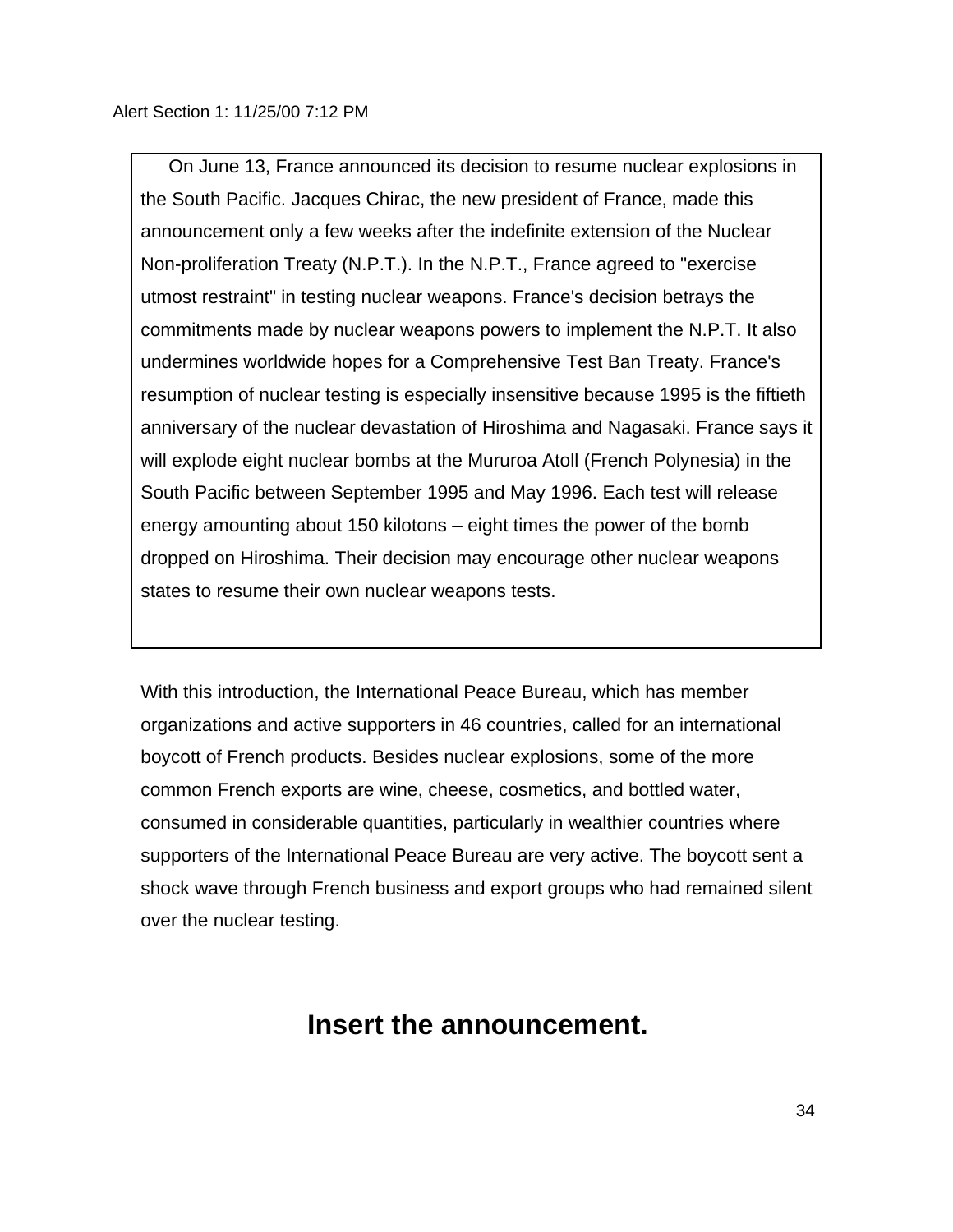By raising the issue of French nuclear testing in the South Pacific and requesting a boycott of French products, the International Peace Bureau forced the French business community to pressure their government not to break international law. It worked; the French government, conceding the political and economic consequences of the nuclear testing, was forced to cease its nuclear tests before their completion. This sent a clear message to other governments that citizens of the global village can indeed exert considerable influence using the appropriate strategies.

Public action has even been harnessed by organizations, including women's groups, to prevent war. In February 1998, the government of Iraq came under attack from the world for blocking the UN inspection of its palaces, where the government was believed to be storing biological and chemical weapons. The government of the United States and its allies were prepared to launch an air strike to destroy the sites. The clock was ticking and the US army was ready to attack as UN officials pulled out of Iraq.

However, a world-wide public action changed the course of events. The US government became isolated in its decision as the American public, mobilized by diverse human rights and pro-peace organizations, refused to support another air strike on Iraq. Around the world rallies were organized, petitions and protest letters sent out, and newspaper articles written denouncing the US decision to attack Iraq in order to force the Iraqi government to allow UN inspection of the sites. Many human rights and women's organizations, having observed the impact of the Gulf War on Iraqi civilians, urged dialogue rather than military force as a way of solving the crisis. The attack, which would have devastated the defenseless people of Iraq, was halted (temporarily, as it unfortunately turned out) only minutes before the air strikes were to begin. Women in Black, a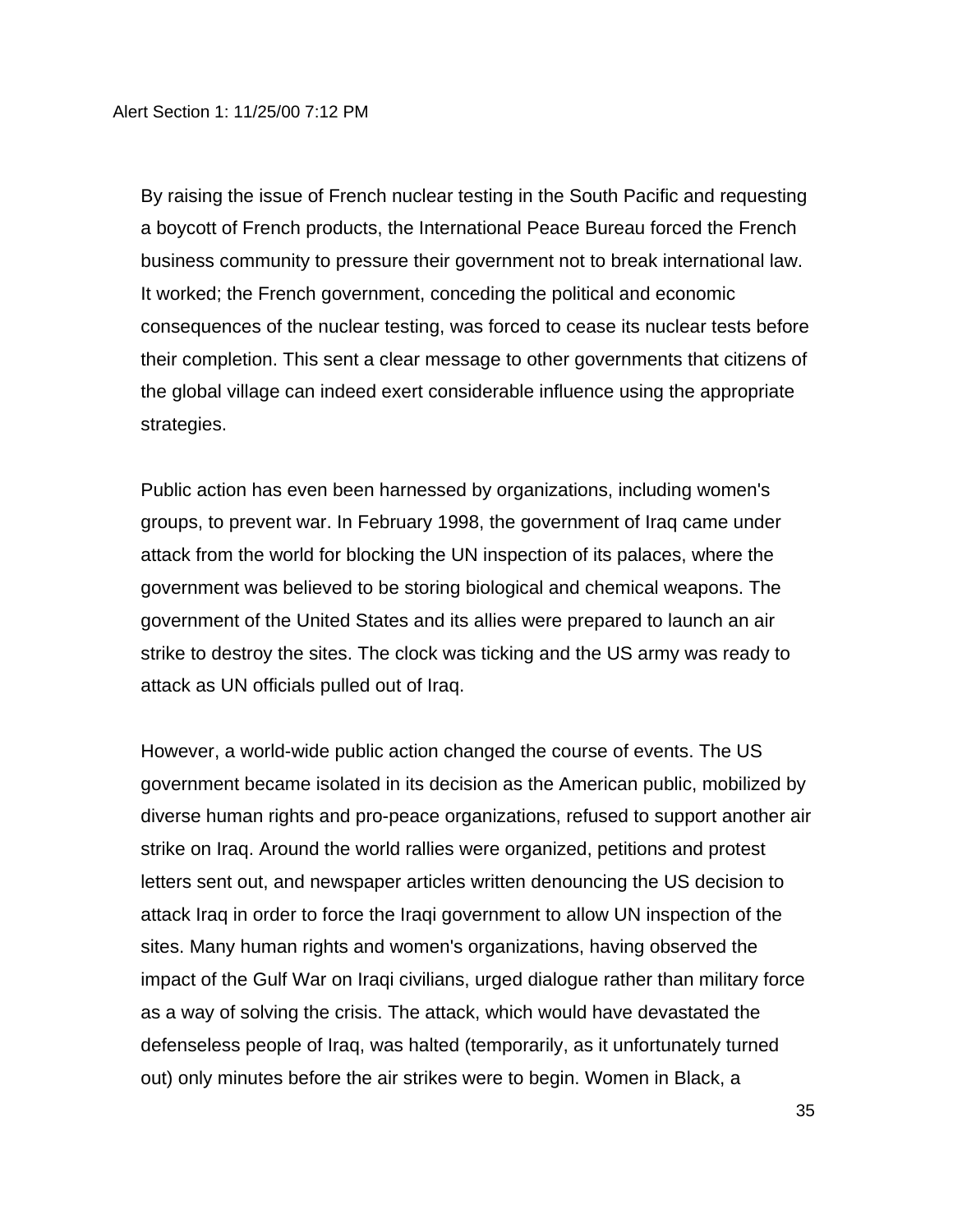Yugoslav pro-peace women's organization that has been active since 1992, organized public protests and issued the following letter:

Saddam Hussein is a ruthless dictator in possession of dangerous weapons. But he is the last person Western bombing will hurt. Nor will it damage his elite troops. He is removing the Republican Guard from target sites. Instead, he is putting new recruits into uniform, enlisting women and putting them in the line of fire. As in the 1991 Gulf War, many so-called smart bombs will miss their targets and kill civilians. Collateral damage means women and children dead and maimed. Iraqi women are already suffering disproportionately from seven years of the most severe sanctions regime in world history. UNICEF says 567,000 children have died since 1991, more than in Hiroshima and Nagasaki. If the Iraqi chemical and biological weapons capability is hit, it may spill poisons into the atmosphere. If it is not, what is the point? The US has no support from most Arab countries. An attack will seriously damage relations between the West and the Arab World. Fundamentalist forces will be strengthened in the region, leading to a climate in which women's rights are curtailed. There is an alternative. Negotiate. It's the only way forward. Persist in inspection and controlled dismantling of chemical and biological weapons. End sanctions that hurt ordinary people, embargo imports for government and military. Ban the world trade in arms, in which Britain and the US are leading actors. Support Kofi Annan and strengthen the UN. Isolate Saddam, instead of making him a hero and martyr to imperialism. DEMONSTRATE IN SILENT VIGIL WITH **WOMEN IN BLACK**, TRAFALGAR SQUARE, LONDON, 6 PM WEDNESDAY FEB. 18, 25 AND MARCH 4, 1998.

A similar international campaign initially succeeded in preventing the bombing of Iraq during October-November 1998, and Kofi Annan, the UN secretary, managed to negotiate an agreement with the Iraqi government. However, a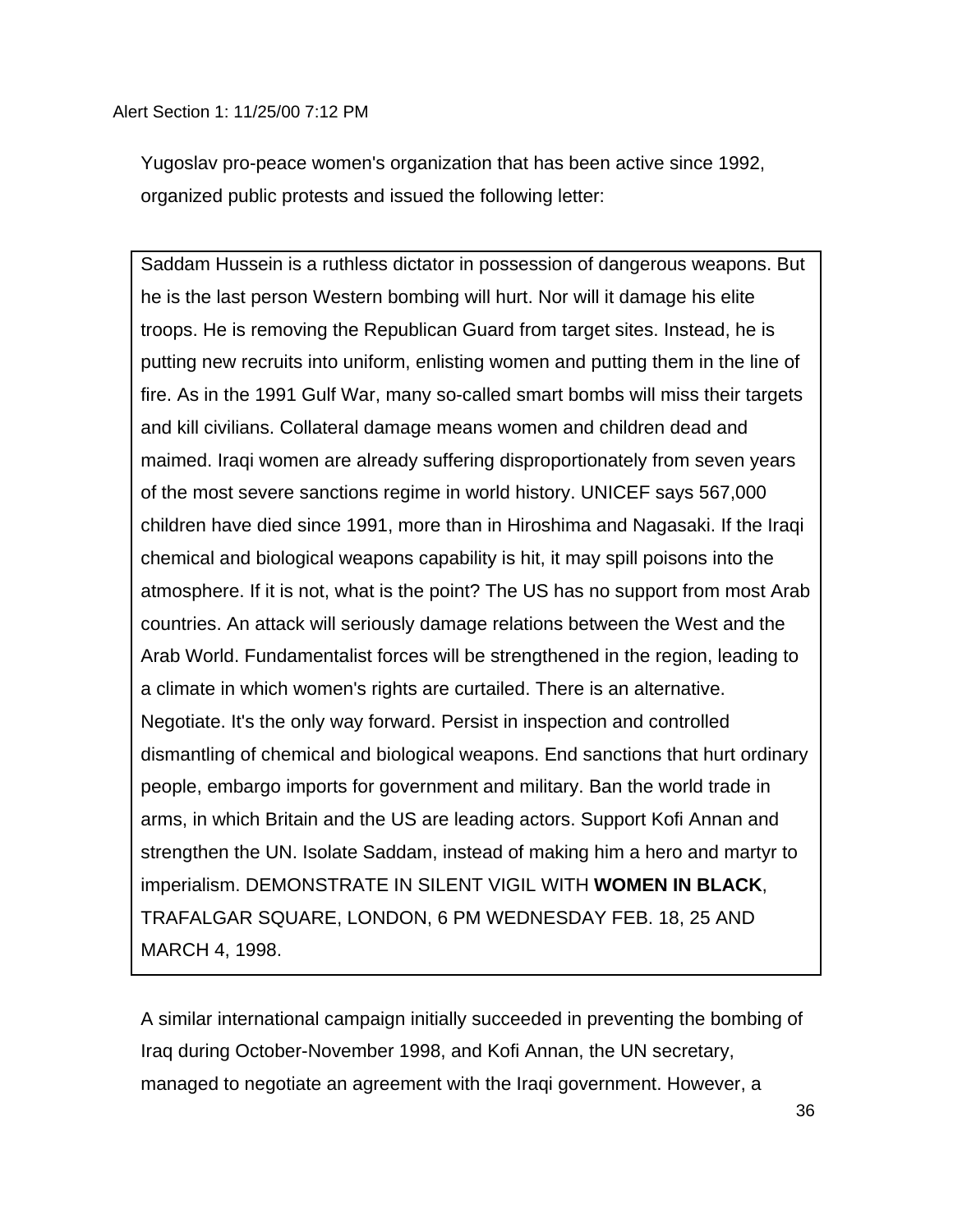month later on December 16, 1998, when the public's attention was no longer focused on the potential conflict in Iraq, the American President, on the verge of impeachment, used Saddam Hussein's lack of cooperation with UN inspectors as an excuse to bomb Iraq. The U.S. action, though supported by Britain, brought waves of condemnation from the international community and many governments around the world. Many activists also criticized themselves for not keeping up the pressure against U.S. strikes and turning their attentions elsewhere. Nonetheless, while efforts ultimately failed to prevent the attack, the widespread campaign against the U.S. strikes raised public awareness of the situation and provided the public with a condemning view of the American government's bullying, aggressive approach in the international arena.

Public action can also help restore peace to troubled regions. In May 1998 when India tested several atomic bombs, neighboring Pakistan followed suit. Human rights organizations around the world called on the international community to stop the dangerous bomb-testing game that threatened the fragile peace in the region. The world community was outraged at India for initiating the atomic bomb tests, and equally condemned the action of Pakistan. They joined with pro-peace forces in both countries to try and stop the testing and expose the military oneupmanship that threatened the entire region and the world at large.

In spite of restricted movement across their shared border, the pro-peace movements in both countries have tried to find means to unite against destruction. One important initiative of a peace worker was to set up email networks and websites during the crisis and circulate news and information to several thousand people. In this way he bypassed the geopolitical boundaries between the two countries. The `South Asians Against Nukes' website, launched by one individual with conviction, drew thousands of people after the BBC World Service (on May 19, 1998; 8 days following the first Indian nuclear test) gave a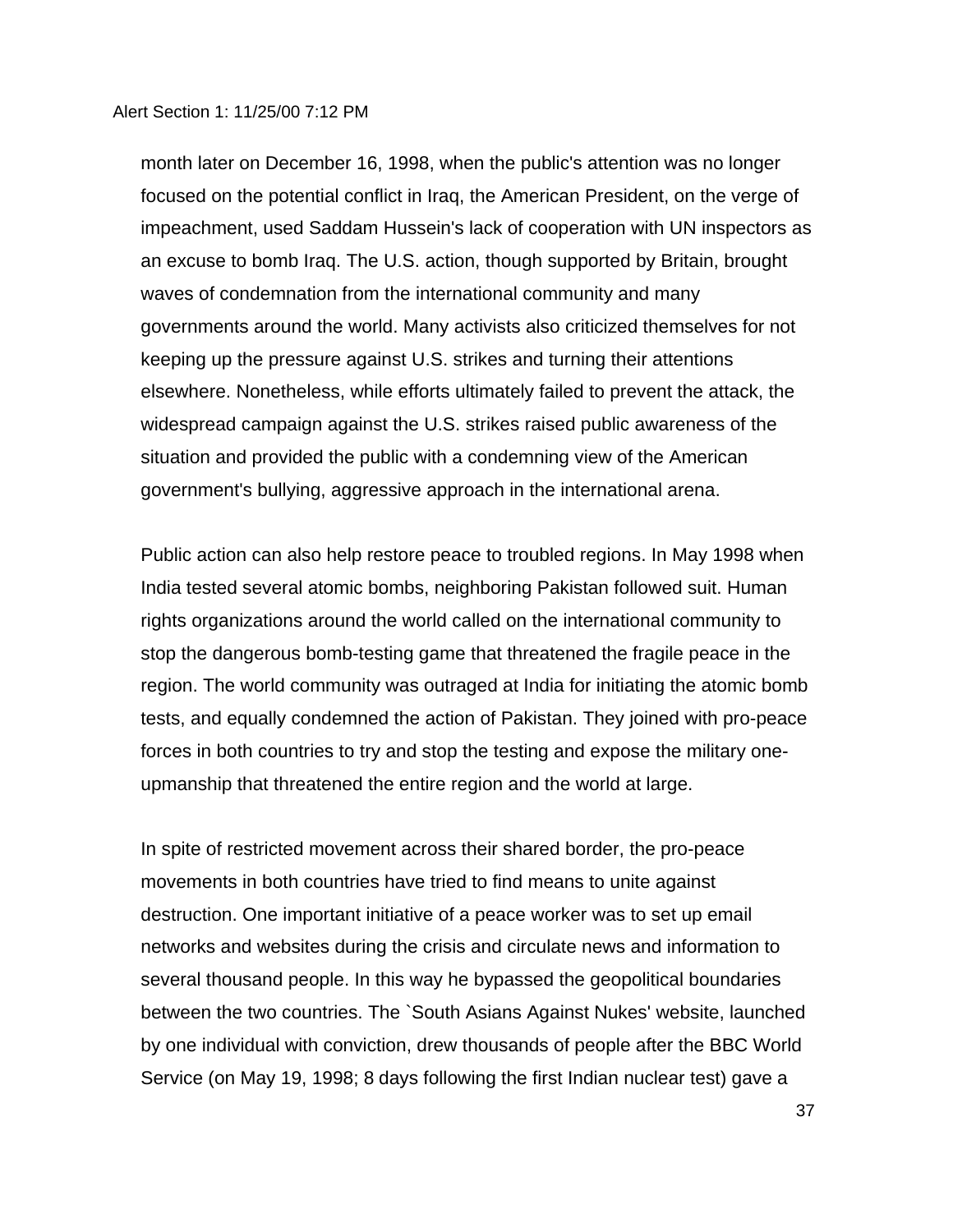prominent description and listed it as one of the five most important sites on Asia's nuclear crisis the world. Such cases once again stress the importance of individual action for generating and mobilizing others to make a better world.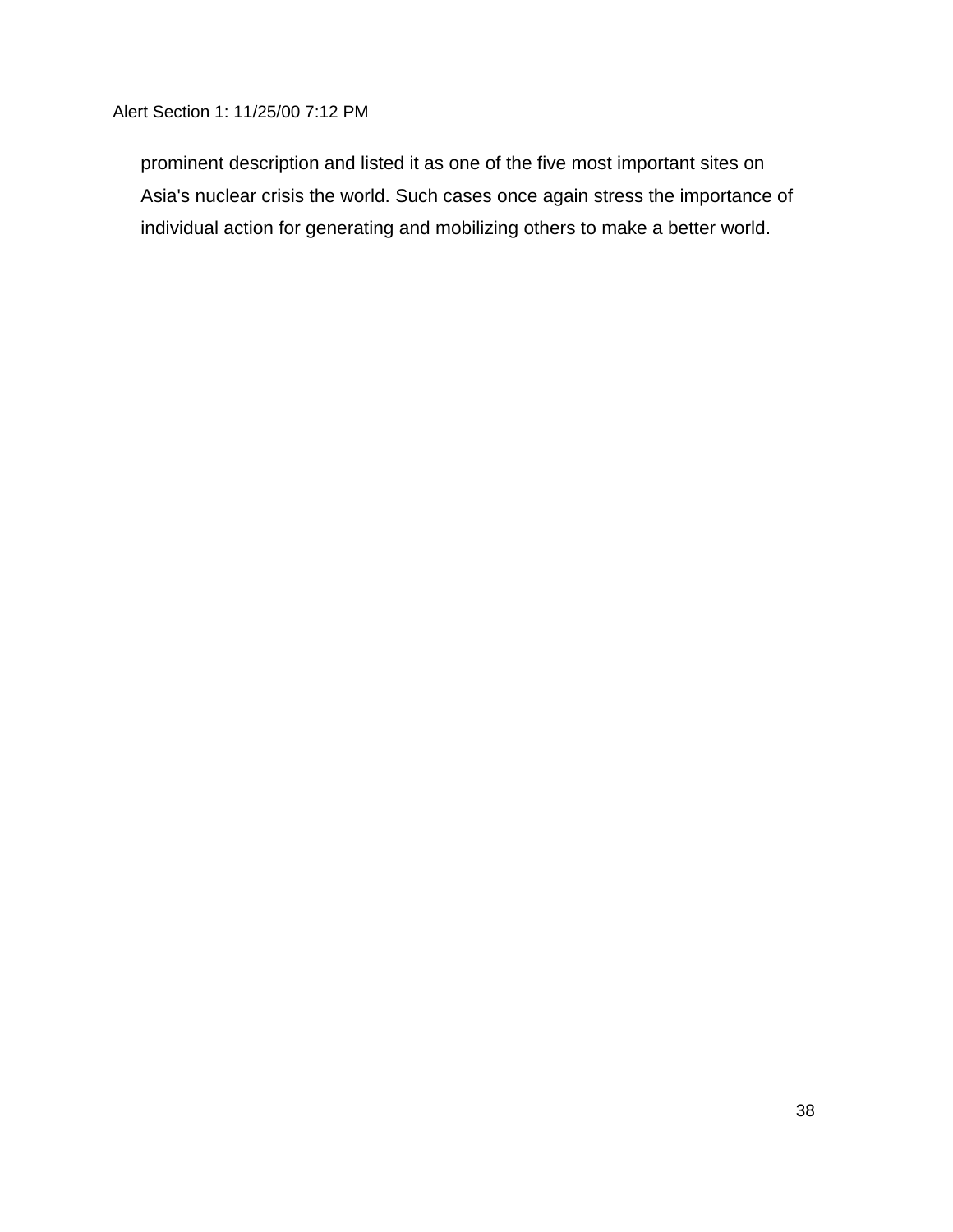#### **Concluding Remarks**

In this section we have tried to demonstrate the importance of social and political participation at local, national, and international levels, to make the world a better place for ourselves and for our children. To do this we have tried to demystify the meaning of social and political participation, and convince you that political participation does not need to be initiated formally, or at official levels by highranking individuals, or justified with cumbersome words. Raising our voices about issues of concern; about injustices; about things we feel are wrong in our society, can be realized through the simple act of writing a letter to a local newspaper or to the local member of parliament, or in actions as innocuous as sending flowers, as the women of Tehran did in support of their imprisoned mayor. These forms of participation are the bases for the creation and promotion of a lasting civil society.

Governments, politicians, and elites often create the false impression that only they are qualified for political and social participation, and that ordinary people have little to contribute. Such attitudes have silenced many voices from expressing concern. This silence is often presented by despotic rulers as proof that "their people are not ready for democracy and political participation." But ordinary people interested in their communities, along with grassroots activists and intellectuals, are working together to change and expand the conventional understanding of political participation. Refusing to accept injustice against ourselves and others, even when injustice is legitimized under banners of culture and tradition, is an important form of social participation. We hope we demonstrated that in our interconnected world we do not have to stand in despair as international events unfold. We can, through local actions, take part in building a better world of communities.

39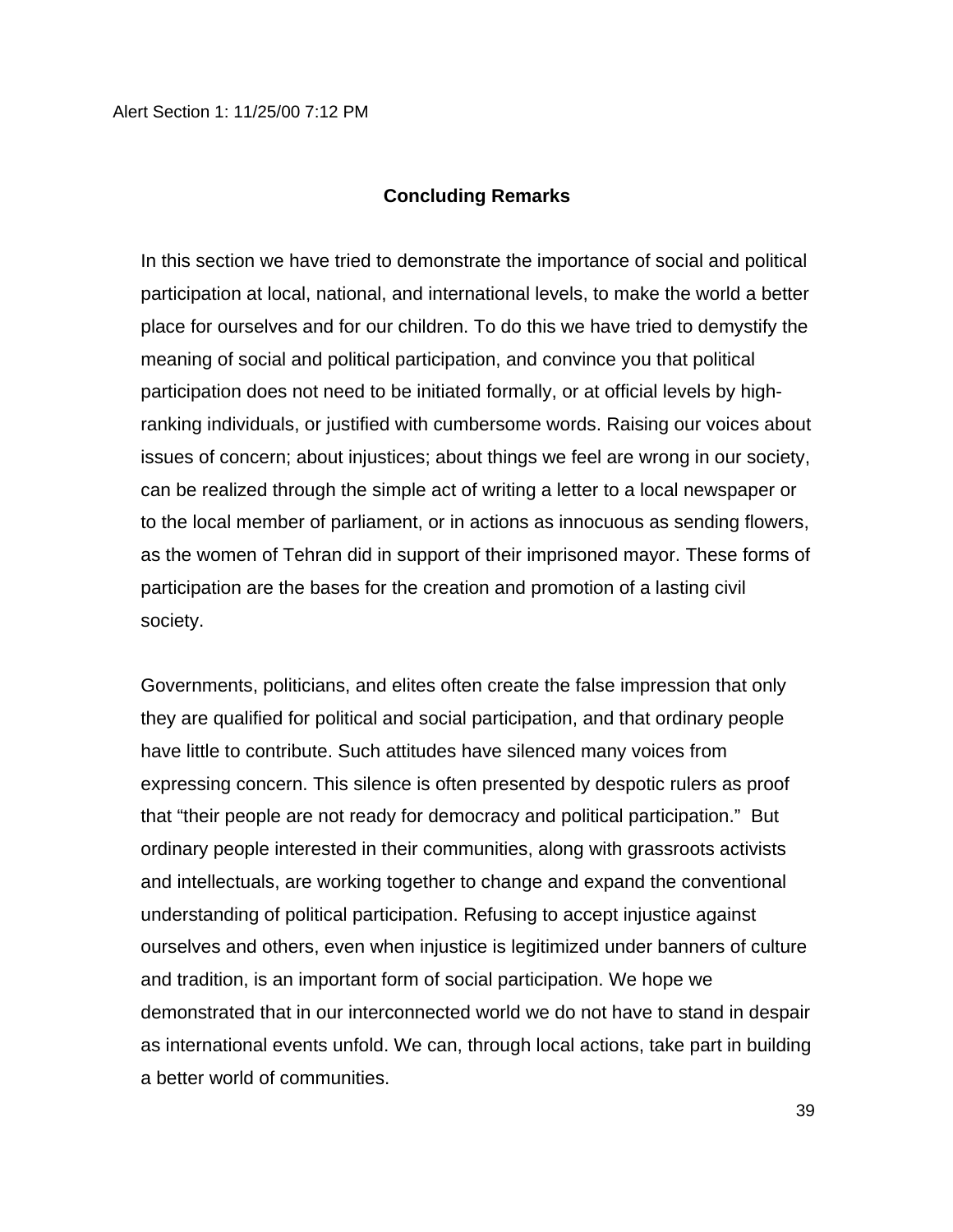**Part II: Social and Political Participation in Practice**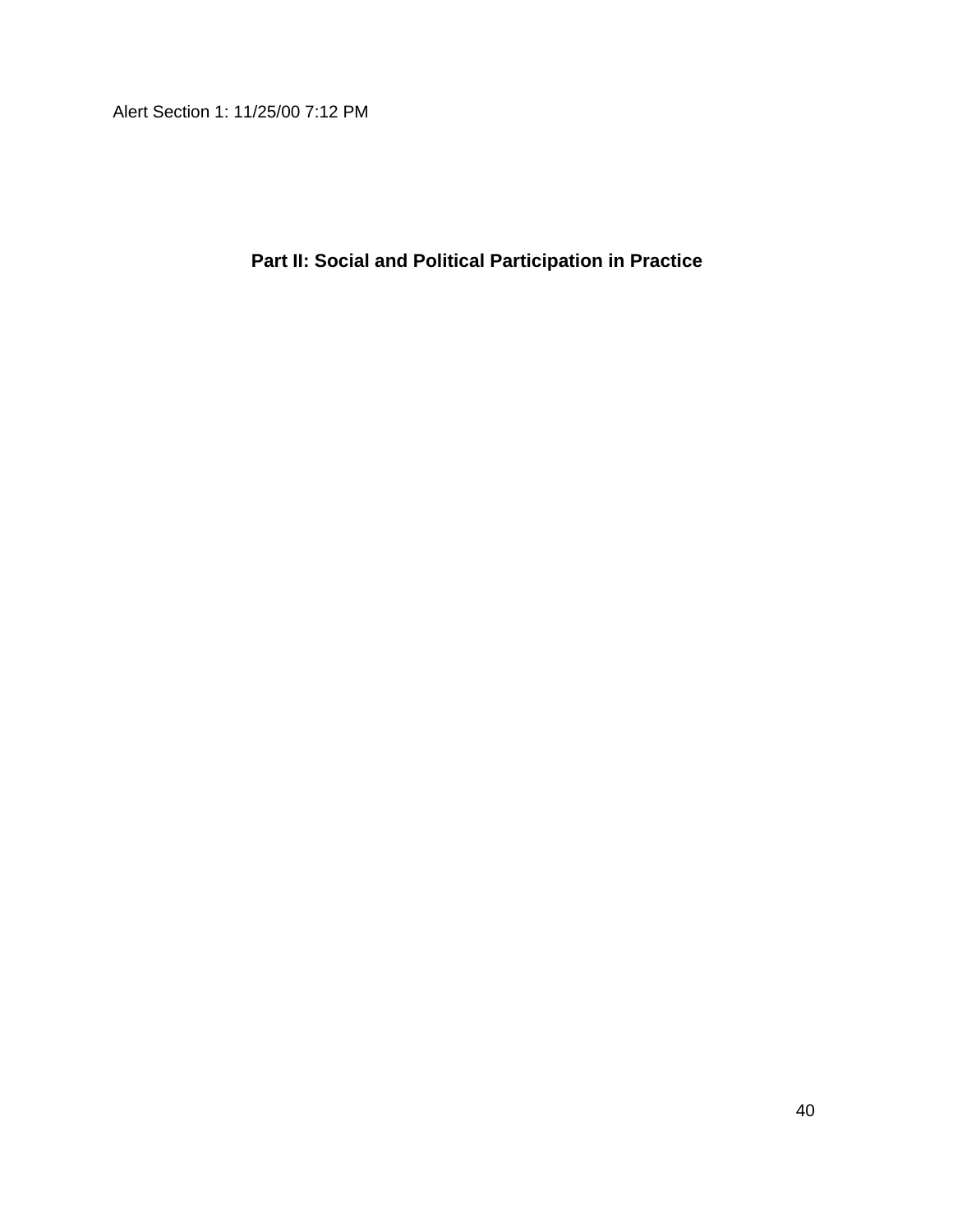#### **Public Participation: Effective Techniques and Strategies**

Being convinced of the importance of political and social action is the first step; political and social change requires techniques and strategies as well as passionate and committed participation. Given the variety of social and historical contexts, there is no single prescription for effective intervention, but there are basic guidelines which can serve as a starting point. In this section, we will discuss various forms of participation used by the WLUML Network and other groups and organizations, drawing on years of experience in initiating and supporting different forms of public participation. We also provide a detailed outline for writing and circulating requests for solidarity (Alerts for Action) and support letters, and give examples of each. But, first two essential points to consider when getting involved in any form of public participation.

**Prioritizing issues:** The first step in any political/social action is deciding which issues and platforms are most important and pressing, given limited resources (time, skill, knowledge, political will, finances, available materials and so on). Taking on more than you can handle usually yields poor results and consequently disappointment and loss of interest.

**Setting clear, feasible goals:** Once the priorities are identified, it is crucial to distinguish between short-term, achievable goals and ideal goals. (For instance, while we may wish to work for global peace and a world without armies, we may have to decide that our energies are best invested in working to resolve or avert specific military or civil conflicts, albeit without losing sight of our ideals.) Once long-term goals are established, the various steps needed to ultimately reach those goals have to be identified. Taking action without first considering the longterm vision can waste time and energy, and result in extreme frustration.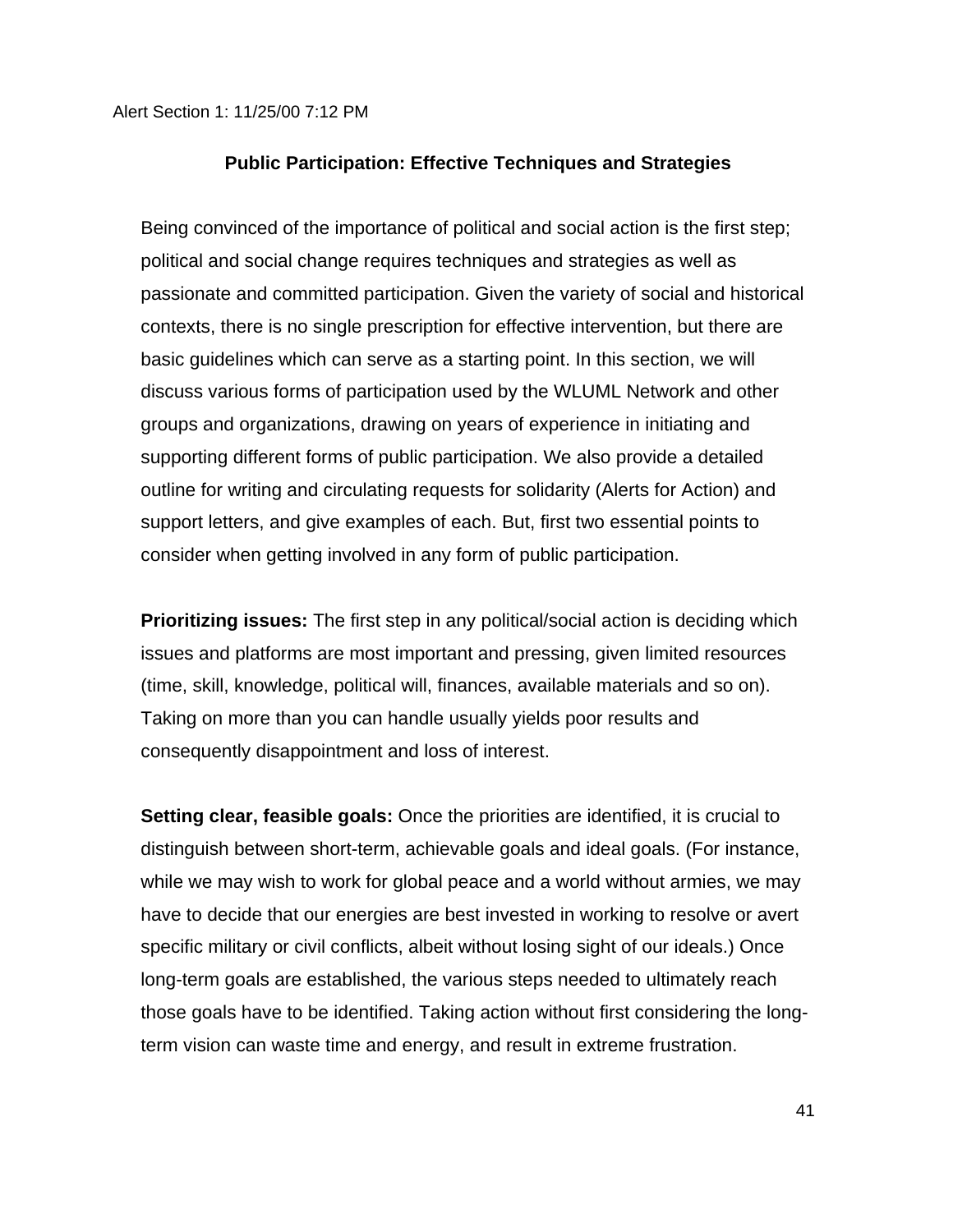**Forms of public action**: Organizing huge demonstrations and rallies has traditionally been perceived as an effective way of lobbying for a cause or protesting against injustices. While still effective, this form of action has its limitations. Concerned people may be unable to travel to the protest site because of distance, cost, or other demands and commitments. Furthermore, many of us live under the rule of governments that discourage or even prohibit public demonstrations. For these reasons and many more, it is imperative to develop and use other forms of public participation, including letter-writing campaigns, poster and postcard campaigns, Alerts for Action campaigns, circulating petitions, and direct lobbying.

### **Taking Action: Planning a Time Frame**

Many variables shape how political activists design their strategies, and timing is perhaps the most crucial element in planning for effective action. Activists generally operate within three time frames: immediate response to crisis situations, exploiting opportune moments, and long-term efforts towards structural change.

**Crisis situations**: These situations demand immediate action - delays may have fatal consequences, as evidenced in the case of the Sri Lankan migrant worker in Abu Dhabi, documented in section **1 (page CSX**). Similarly, when a second American military strike on Iraq seemed imminent, individuals and organizations had to act quickly to express their opposition to the American decision to use force. Of course such cases should be given priority over other activities. Often this means that attention and resources must be temporarily diverted from other projects and activities. However, the challenge is to respond to crises without losing sight of long-term goals and initiatives.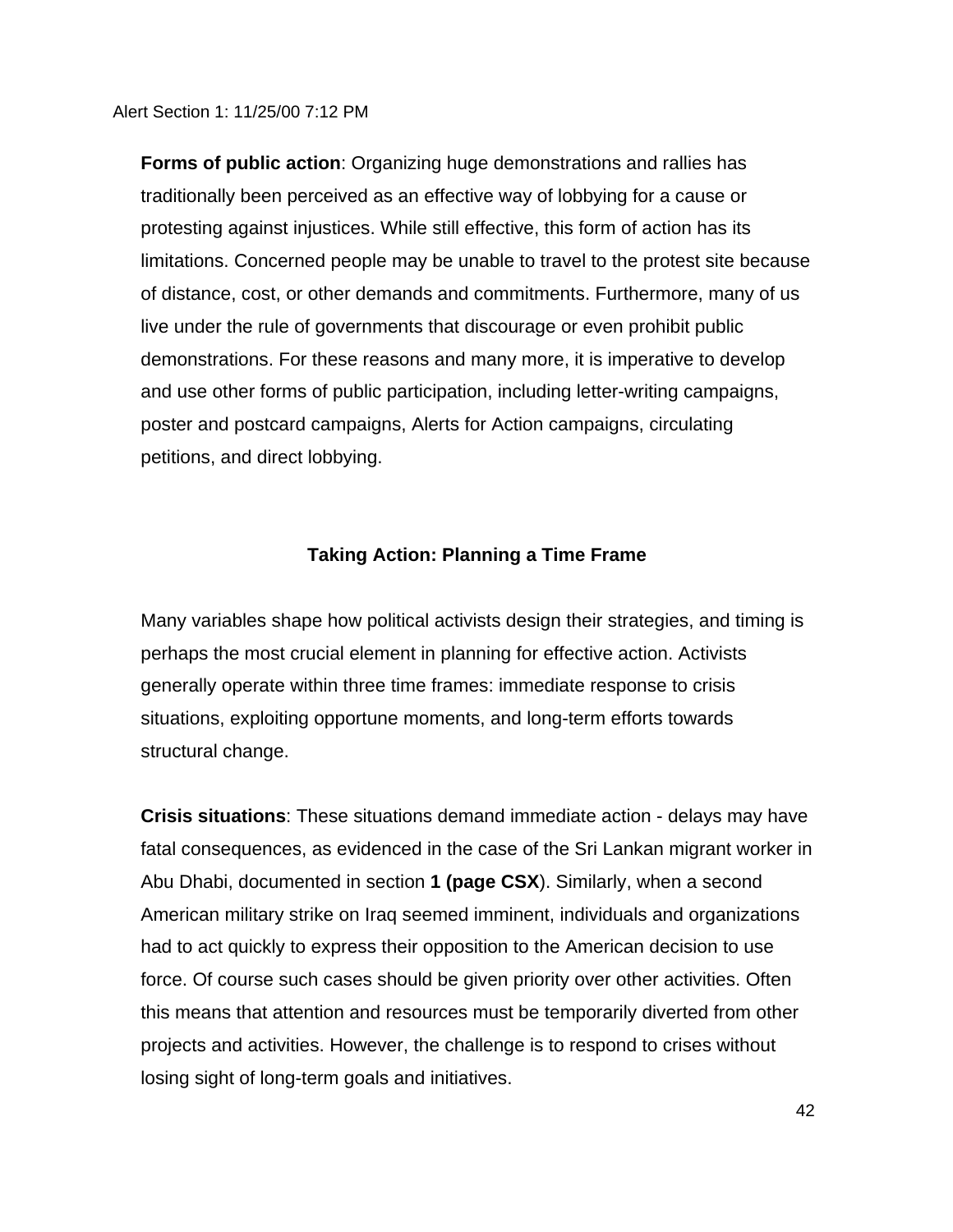**Opportune moments:** Occasionally forces combine to provide opportune moments for concerted effort towards social change. These windows of opportunity beg our immediate attention. For example, Moroccan women launched their `One Million Signatures' campaign to reform Moroccan personal status law (which will be discussed later in detail) as their government claimed a new liberal and democratic image. Confronted with evidence of public support for the women's campaign, the government felt obliged to take action. Another example, presented in the first section of this volume **(PP??),** notes the unexpected public outrage against the Iranian government's handling of criminals who had thrown acid on young women. The public reaction took the Iranian judiciary by surprise and activists took the opportunity to criticize the courts for treating women as lesser citizens in the name of Islamic justice. This not only forced the judiciary to take steps to address the problem but also raised public awareness of the issue.Similarly, as discussed in the case of Sri Lanka's attempt to reform Muslim family law **(PP??),** women activists intervened at a crucial moment in the reformulating of the Muslim Family Code. Seizing such moments requires a rigorous but flexible organization that can accommodate such opportunities as they arise.

**Long-term structural change:** Bringing about fundamental, structural social and political change demands careful, long-term planning. Often this requires indepth research to fully understand the issues in their specific context, as well as the implications of change for all social groups. The next step is to communicate to the public both the criticisms of the existing situation and the positive impacts of change. At the same time, the groups/organizations/coalitions advocating change must lobby appropriate offices and officials, government bodies, influential public personalities, and lawmakers.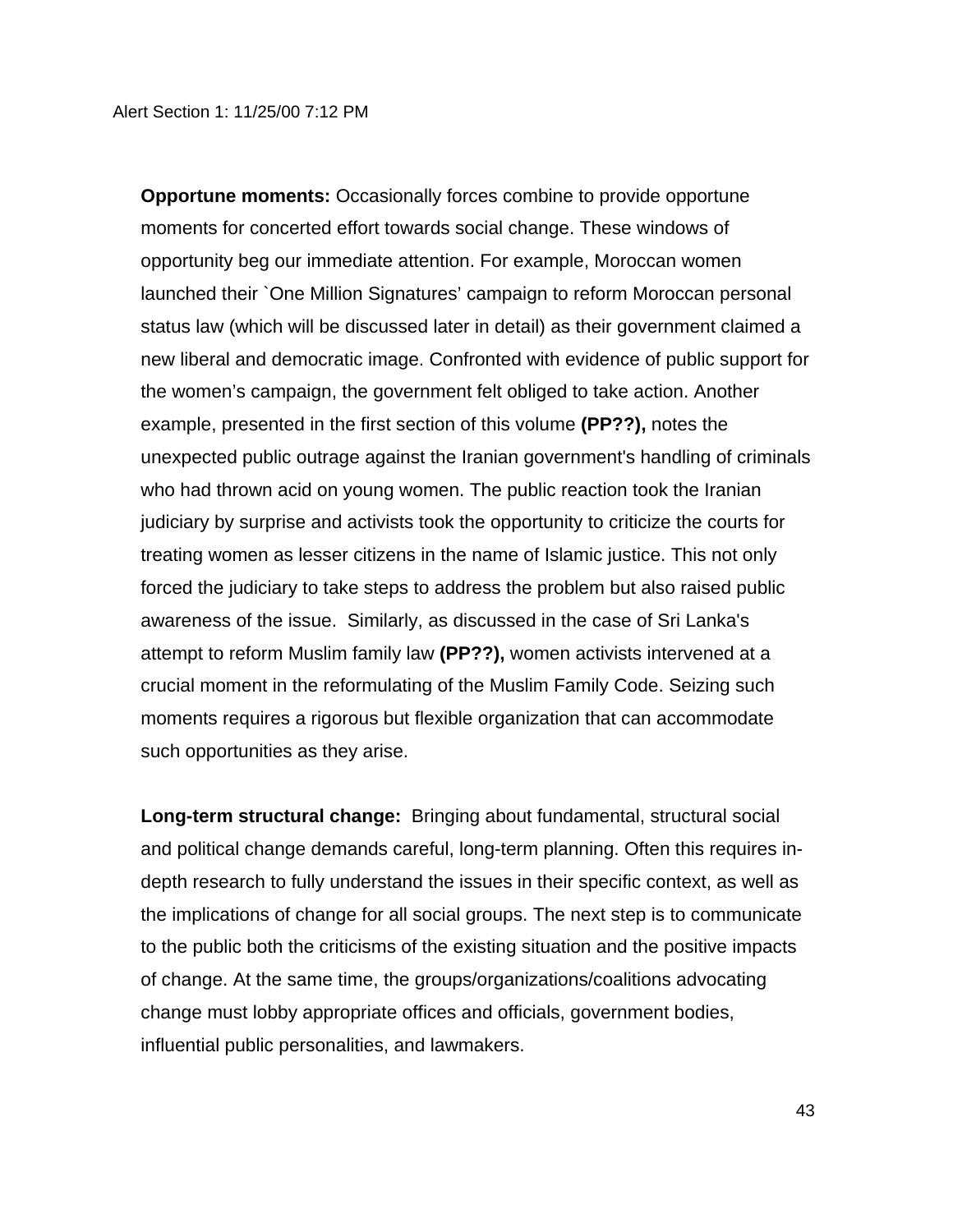The activities of the Women for Women's Human Rights(WWHR) campaigns in Turkey to reform the domestic violence law, discussed in the first section **(pp??)**, are a good example of this type of long-term action. Similarly, Ain O Salish Kendra (ASK), an NGO working to improve access to and understanding of the legal/justice system in Bangladesh, not only fights cases of injustice as they arise, but has introduced the Gender Justice Program. ASK works with rural leaders to prevent unfair trials of women by *salish* (village council), and to increase awareness of human rights and gender justice generally. Their most common strategy is to arrange meetings with local representatives and judiciary bodies to speak about gender-related justice issues, using local examples and concerns to help raise awareness about problems and possible reforms. Frequently in conjunction with these meetings, they organize workshops for local activists and organizations working on related topics, and invite local leaders to inaugurate the workshops and give opening speeches, if not participate in the entire workshop. In this manner ASK raises local awareness, educates and places issues on the local political agenda.

In Algeria, where reform of the family code remains a contentious issue, a coalition of Algerian women's organizations has begun a new awareness campaign to generate discussion, and is planning a signature campaign similar to the Moroccan initiative which we will describe shortly. This is, in part, a strategy to reinforce a collective position among women and generate solidarity between women's organizations. Each of these cases demands different lobbying and campaigning strategies, but all share basic common elements in terms of organization and procedure.

44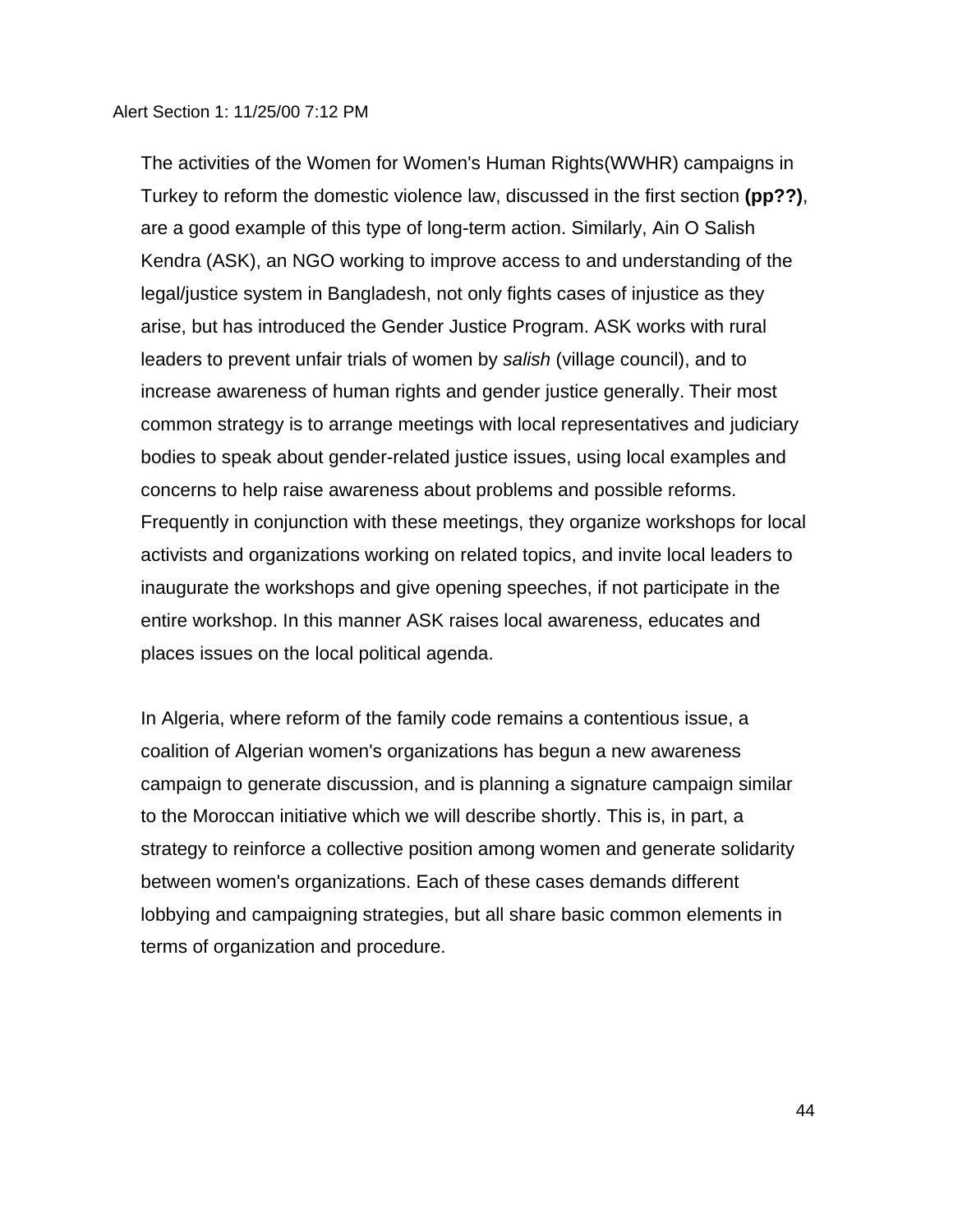#### **Responding to Crisis Situations: Alerts for Action**

Crises require swift action to galvanize support and generate immediate reaction. It is essential to have decided on the most effective form of action, whether demonstrations, Alerts for Action, postcard campaigns, media events, or a combination of activities. The choice of one or a combination of these strategies is influenced by the subject matter and the political context. Disseminating information, mobilizing the public, and attracting the media should occur simultaneously. Campaign organizers should prepare short, factual briefs, which include sources of information where possible. They must also **clearly outline exactly what they expect supporters and sympathizers to do** and explain why their support is essential. The **Alert for Action**, which is **essentially a written invitation to join a letter-writing campaign**, is increasingly one of the more effective and widely used ways of responding to crisis situations, so we will briefly review the basic guidelines for preparing an Alert for Action and sustaining an effective letter-writing campaign.

The Alert for Action is a simple way of mobilizing people by requesting their support through the political act of writing their own letters to authorities. An Alert for Action achieves several functions simultaneously. Firstly, the letters written in support of the Alert provide evidence that many citizens of the international community are concerned about the case, thus gaining the attention of the local authority. Secondly, an Alert raises general awareness about a particular problem, and may draw many more people into participating in achieving political and legal solutions to an unjust situation. Alerts are particularly effective because they allow individuals to take action without having to co-ordinate with others, as opposed to, for example, participating in demonstrations. Thirdly, an Alert disseminates information even among those who may not take action. Therefore, it is not surprising that Alerts for Action have become one of the most popular forms of galvanizing the public.

45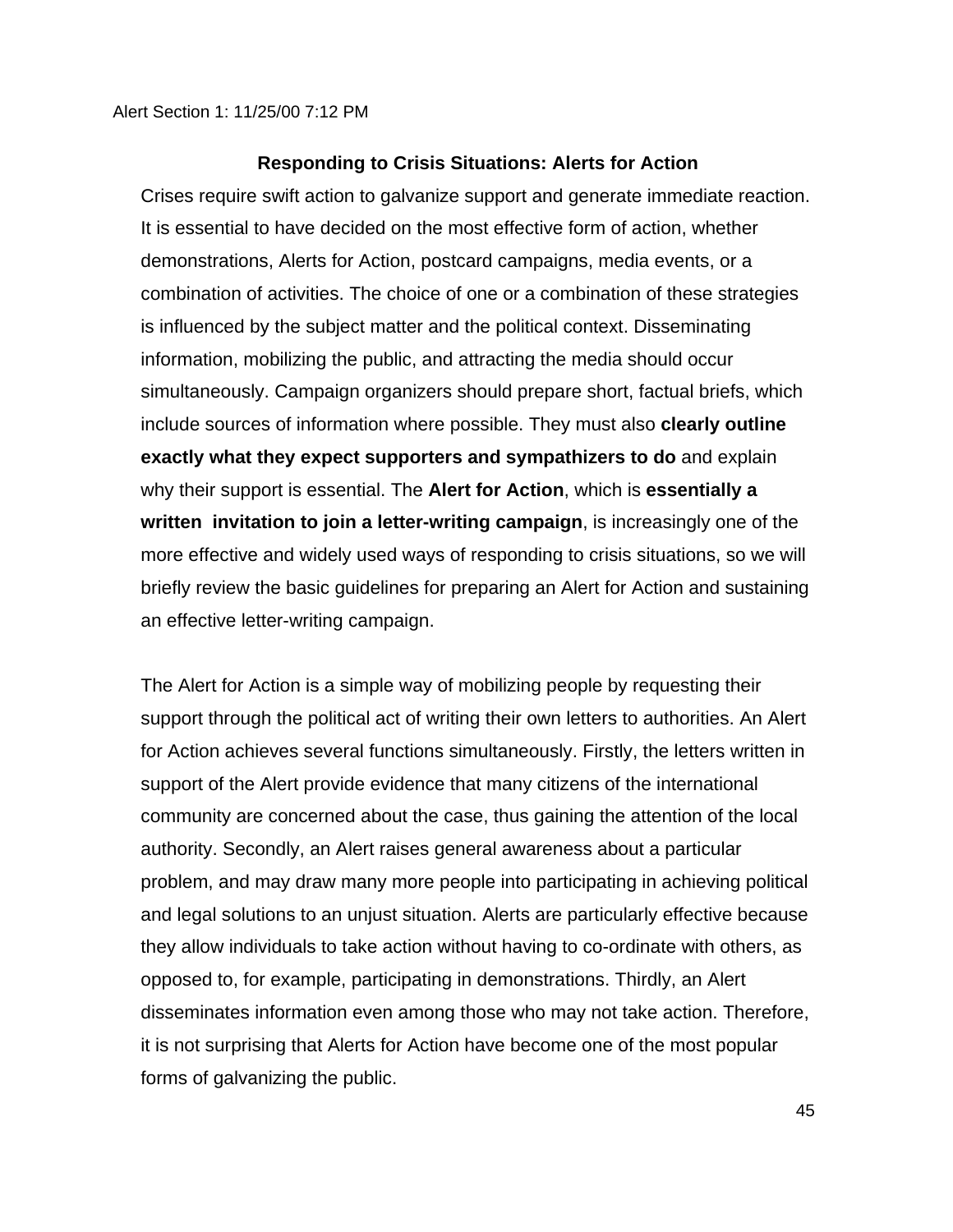**An Alert for Action is generally a one or two-page letter that describes the case/situation and provides factual information. It requests that individuals and organizations write letters of support and send them to the indicated addresses of authorities or designated offices**. It is simply common sense that an Alert for Action, requesting public support, should be politely and respectfully worded. Whether writing to request the action and support of others, or responding to a request from an individual or group to endorse a cause or object to a particular injustice, there are basic guidelines to follow. In the following we present some of the WLUML Network's experiences in writing and circulating Alerts for Action.

#### **Basic Guidelines for preparing and issuing an Alert for Action:**

The procedure used by the WLUML Network in preparing and circulating Alerts is simple and effective. Although these steps are developed for issuance of an international Alert for Action, it is important to refer carefully to these steps even for local campaigns. Generally, an individual or group at risk asks WLUML to launch an Alert; the exception being cases where individuals are incapacitated (for instance women who have been kidnapped and held against their will) and can not speak for themselves. Once WLUML's solidarity committee decides that a case might warrant an Alert the Network contacts a wider circle of informed individuals and groups to ensure that external support will not be counterproductive to the case. WLUML also tries to ensure, through consultation with its allied organizations and contacts, that the support generated through issuing an Alert will be channeled to maximum effect in the targeted community. WLUML also considers whether the network and all others involving themselves in the campaign are aware of, and prepared for the possible backlash resulting from an Alert. Alerts for Action and other types of campaigns demand time and resources; it is crucial that WLUML and those who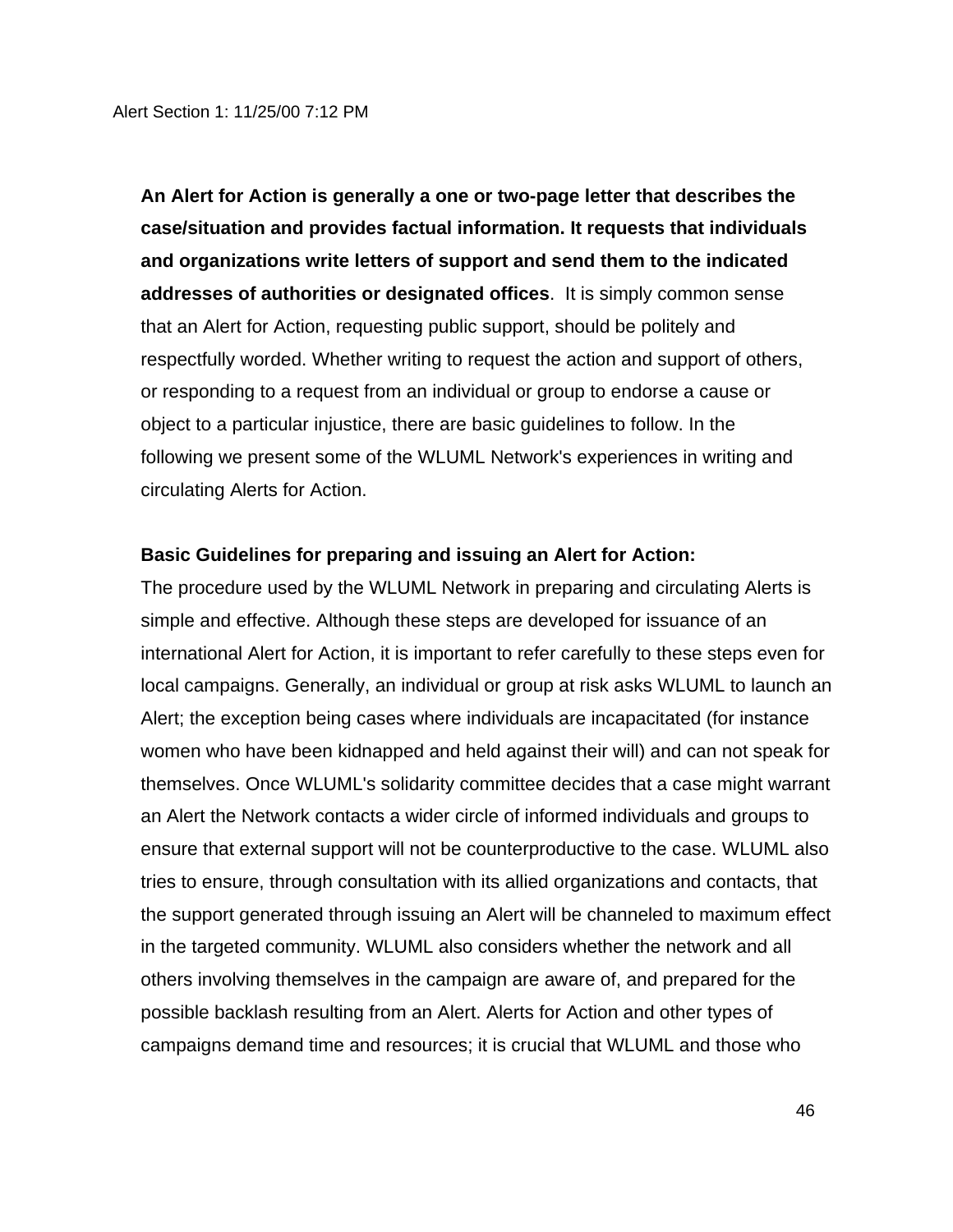support the initiative through letter-writing recognize and be prepared to deal with all foreseeable potential consequences and demands of this action.

Next, it is crucial to check the accuracy of all information and get the detailed background on the particular situation. This usually entails contacting various individuals and organizations familiar with the situation, to gain a sense of the issue and its urgency. If a decision is then made to issue an Alert, preparation involves the following steps:

a) **Ensuring accuracy**: Alerts for Action or any form of protest must be based on accurate information. People are not necessarily familiar with the context or details of a particular situation, especially if you are appealing for international support. Provide a short fact-sheet, written in clear, simple and accessible language, including a summary of the details of the case and relevant background information. (As the WLUML Network operates internationally, they often issue Alerts in several languages, however the procedure remains the same.) Always support any accusations, descriptions, and positions with solid, incontestable facts. Provide the sources of your information where possible and when it does not endanger the source.

b) **Specifying demands:** The next step is to identify what form of support the specific situation demands, and what is needed from the public. This must be stated in very clear language, so that readers know exactly what is requested of them. State what form of response you are seeking from supporters (such as faxes, emails, letters, or telephone calls).

c)**Directing the campaign:** Lead sympathizers to pressure the most appropriate institutions, individuals and officials, so that their efforts have maximum effectiveness. For instance, we recommend that people write to both the

47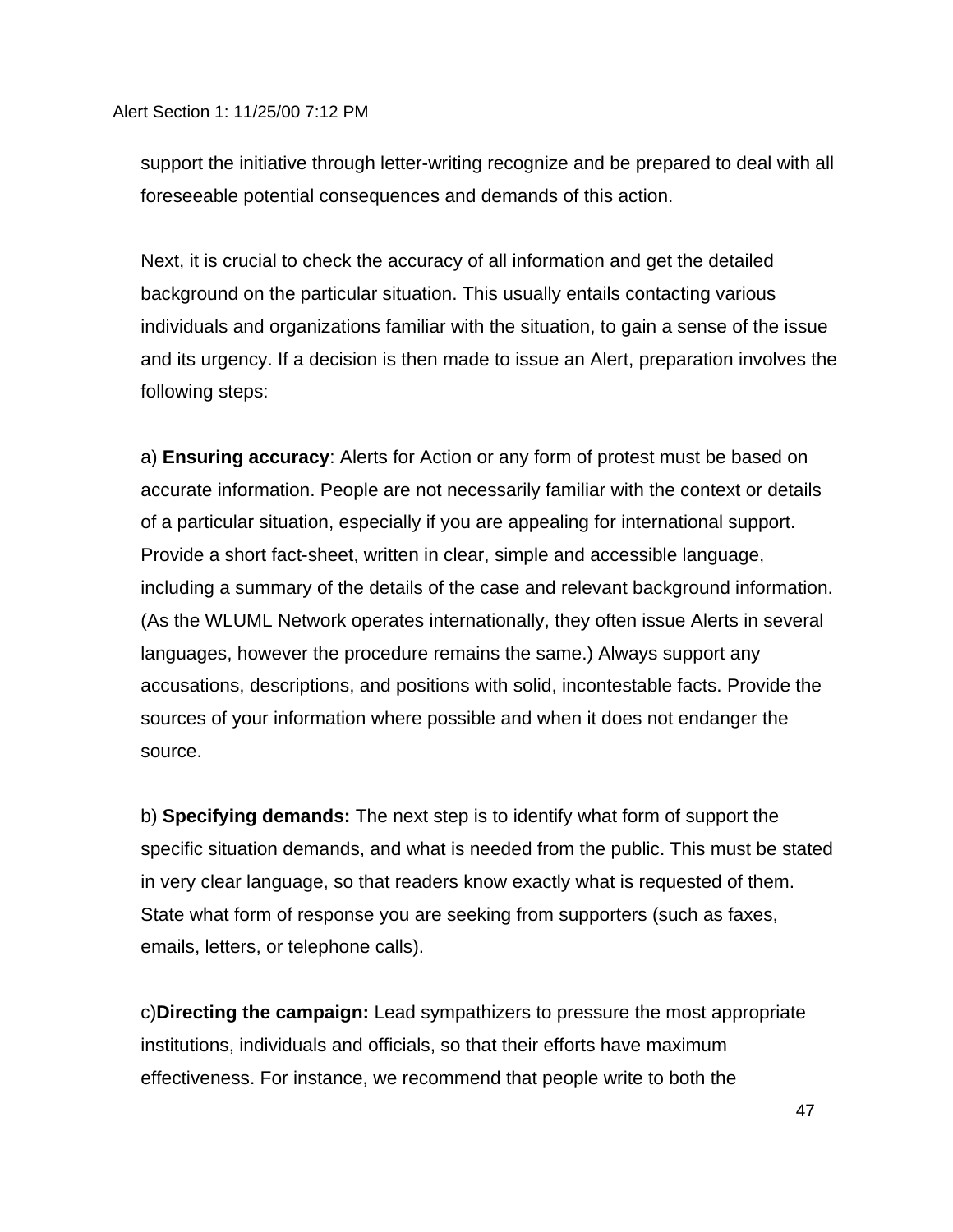government, including members of parliament and government ministers, and to the local judge, when requesting the immediate release of illegally held prisoners or convicts, or to stop certain laws and procedures that contravene international human rights conventions.

d)**Directing public support:** Provide accurate addresses and email addresses, fax and telephone numbers for those institutions and individuals identified to receive protest messages. Their titles and positions must be clearly indicated in the Alert. Though a decade ago most appeals of this sort were sent out through ordinary mail, increasingly fax messages and email are preferred for cost effectiveness and speed of delivery.

e) **Justifying the call for action:** It is very helpful when an Alert for Action identifies the national or international legal grounds for protest. When a law or international agreement has been broken and someone's life or well-being is in danger, we ask that the government take measures to bring the situation into compliance with the laws of the land. However, when local or national law has been respected but the situation nonetheless violates basic, international human rights, the situation is challenged under the Universal Declaration of Human Rights or other UN treaties. This is even more effective when the particular government being targeted is a signatory to the convention. This type of Alert is usually directed at both the particular government and the international community. For example, when the Chinese government crushed the student demonstration in Tiananmen Square in May 1989, many democratic organizations around the world successfully pressured their governments to suspend economic and diplomatic relations with China until its human rights record improved.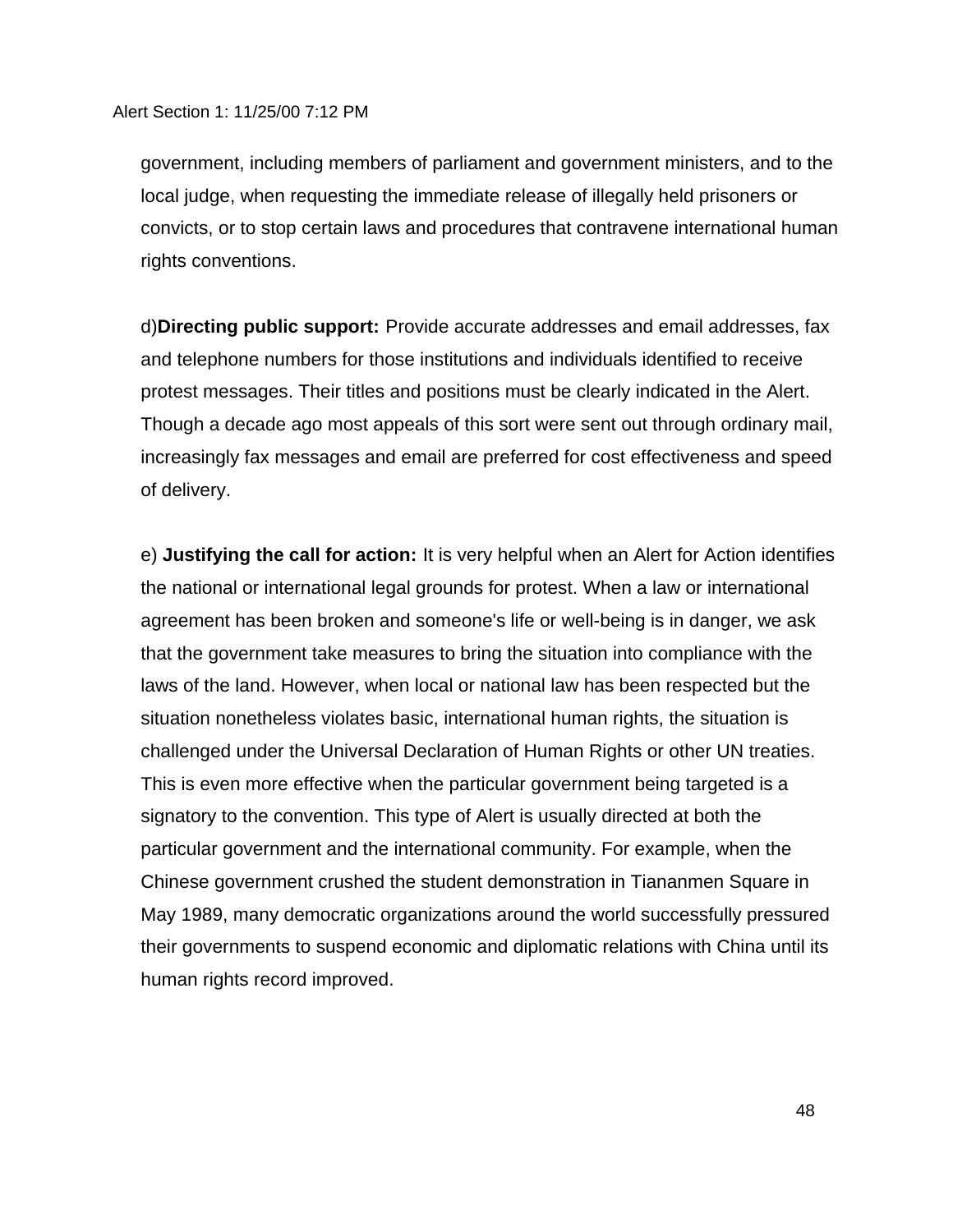f) **Spreading the word:** Specify whether supporters you are contacting through an Alert should circulate the Alert among other groups and organizations with whom they have contact.

g) **Requesting copies:** If you are asking supporters to send you copies of their letters as well, give your reasons. Explain that your group will be following up on the case and copies of letters of support in the case file provide additional ammunition in the fight for justice. However, keep in mind that, in politically repressive situations, people may wish to act anonymously. While they may be willing to write a letter of protest to officials, they may not want to be publicly linked to a specific organization.

h) **Security issues:** Some circumstances require great concern for safety. When a request for letters of support is circulated, it is very important to specify whether supporters should mention the name of the person or organization that requested the Alert. In some cases, identifying individuals or organizations may threaten their security. If this is the case, the phrase **"please DO NOT mention our name**" should figure prominently in the Alert. A common mistake of many who write letters of support is that **while they do not mention the name** of the organization or individual who issued the **Alert in their letter**, if a copy is being sent to the issuer, **inadvertently the issuing organization's address appears** (Cc.: xxx), giving away their identity. If you are sending your protest letter by email, and safety requires anonymity for the originator of the Alert, **send distinct copies to each recipient rather than using multiple addresses in the "To:" or "Cc:" fields**. Many email programs have a 'Bcc" option which makes the forwarding name/address invisible.

i)**Model letters**: Where possible, provide samples of the kind of letters you wish your supporters to write. This is particularly helpful if the Alert is issued internationally.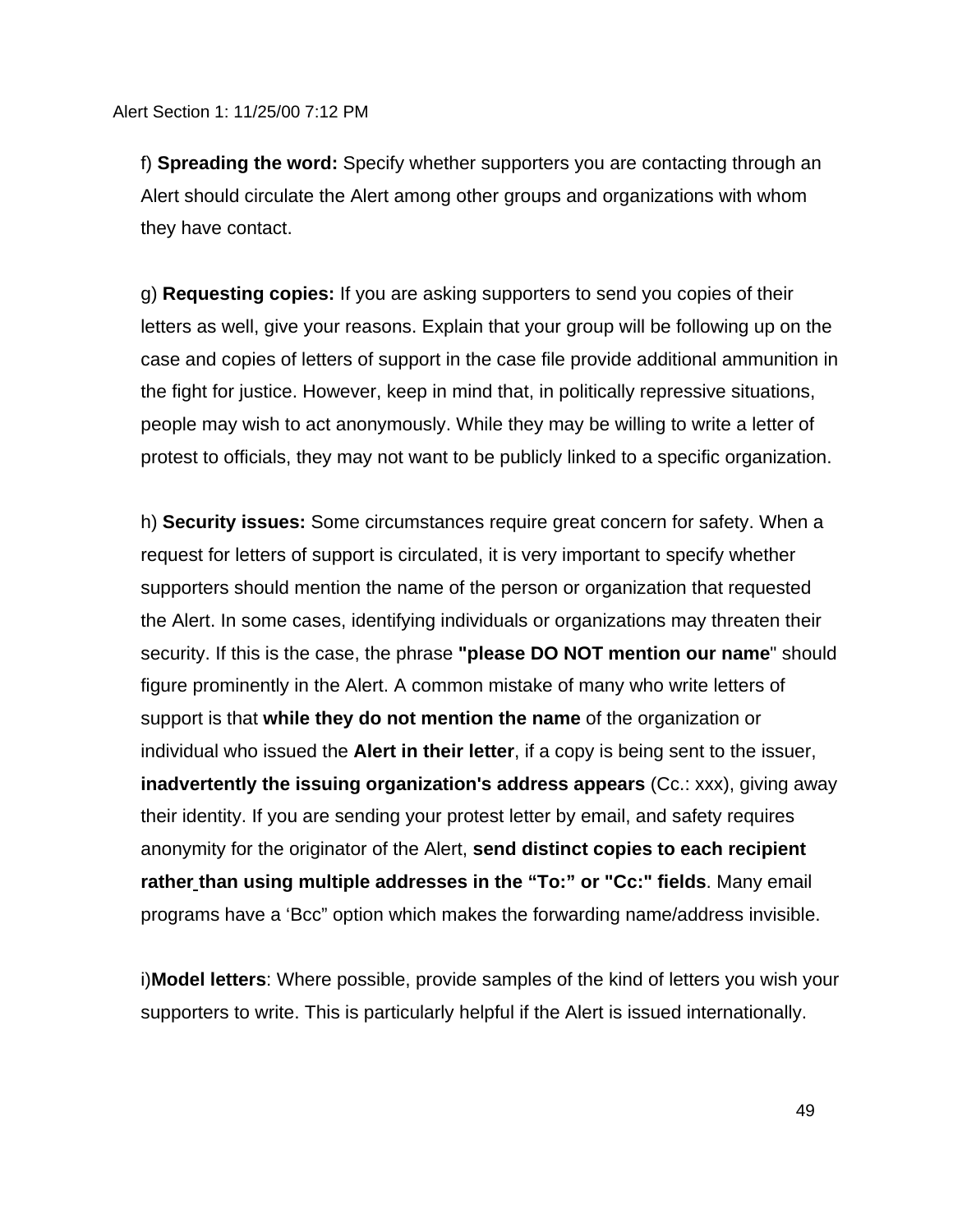j) **Date the Alert**: Always note the date of issue as well as a deadline for sending support or protest letters.

k)**Networking:** If you are circulating other organizations' Alerts, verify all information before sending it on. Prominently note in the Alert that you have received this request for support and believe it warrants action, and thus you are asking your members and supporters for their participation.

l) **Address bank:** It is essential for social solidarity activists to build a bank of names and addresses of supportive individuals and organizations, and to file information which will help identify potential supporters for relevant cases. This ensures that you send Alerts to the appropriate places, and increases the number of positive responses generated by the Alert. However, it is also very important to protect the address bank and not make it available to unknown sources.

m) **Providing updates:** Update all those who write letters of support or help mobilize support as a case evolves. Whenever possible, send a congratulatory note to the participants when a mobilization has been successful. This encourages people to take their political participation seriously, and recognizes the impact of their actions.

n) **Writing style:** As in any letter-writing campaign, Alerts for Action require writing that is straight-forward, free of slogans, and respectfully outlines the situation and what is needed. It is vitally important to request that supporters' letters do the same. Keep Alerts and letters short and to the point, with clear sentences explaining the issue. Keep to the basic facts - a cluttered letter is difficult to read - but provide all the essential information as concisely as possible; you cannot assume readers are familiar with the particular case. If you use abbreviations or acronyms, make sure to write them out in full at least once before using the short form, and try to avoid using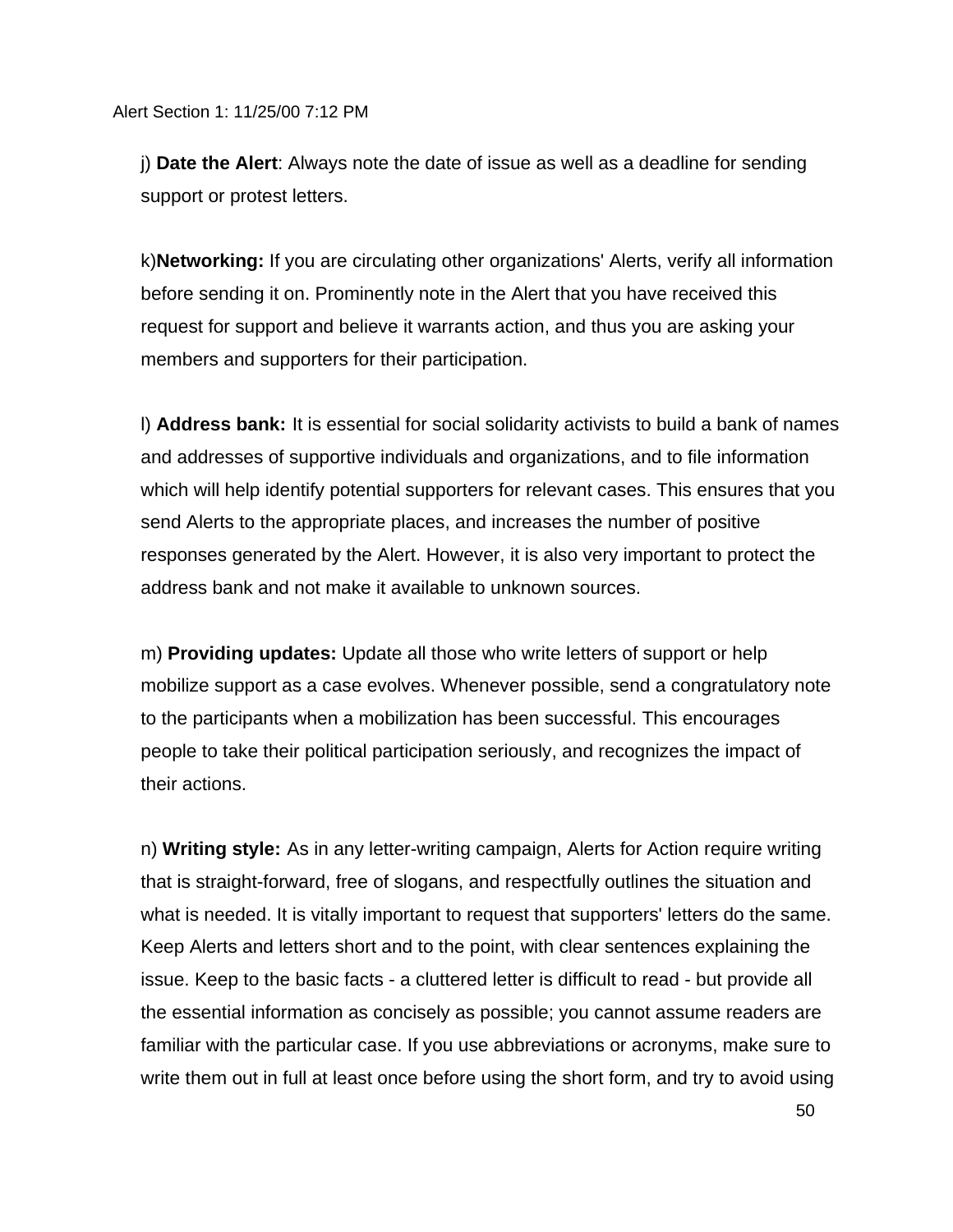them when encouraging an international response. It is crucial to be clear about what you expect others to do - both those whose active support you are requesting and those in power to whom you are directing your demands.

# **Alerts for Action: Some examples**

In October 1995, a Chadian journalist, Zara Yacoub, received a death fatwa (death threat based on a religious judgement) from the Chadian religious establishment, following the showing of her video on female genital mutilation. A group of Senegalese women brought the issue to the attention of the WLUML Network and other international organizations. The Network immediately mobilized to check the details through its contacts in the country and, ascertaining that Yacoub did want international support, an Alert for Action was issued.

The following Alert was issued by the WLUML office in Senegal with the support of the international office. This Alert highlights the importance of networking and building solidarity at an international level.

### **Alert for Action**

Appeal for Urgent Action Dakar, 29 October 1995 Fatwa Against Zara Mahamat Yacoub

Dear Friends,

We have just learnt that a fatwa has been pronounced against Zara Mahamat Yacoub, after the showing of her film Dilemme au Feminin (Feminine Dilemma). This film was made in November 1994. After its great success in Ouagadougou (Burkina Faso) and Montreal (Canada), the Chadian High Council of Communication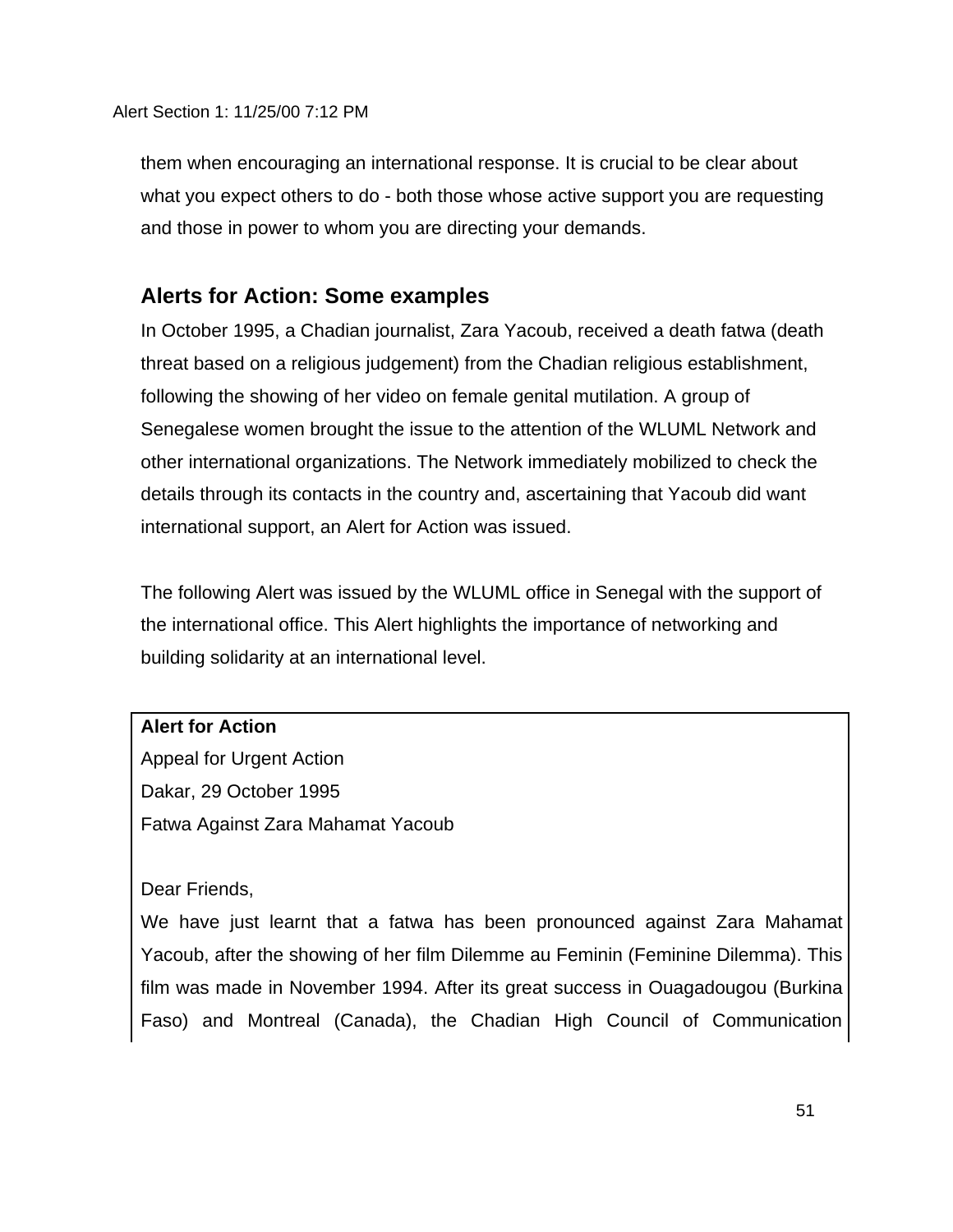authorized its showing via a letter addressed to the administration of television in Chad.

On Friday October 13, 1995, 13 days after the film was shown, by order of The High Council of Islamic Affairs and the Imam of the Grand Mosque of Ndjamena, the 15 mosques of the town of Ndjamena cursed, excommunicated and condemned Zara Yacoub in their sermons.

For showing a scene of an excision (i.e. the amputation of a female clitoris, and hence nudity) and an interview with the Chief Imam in her film, she is accused of an offence against the Muslim religion and of tarnishing the image of Chadian Muslims for having shown the film abroad.

We note that a fatwa is a verdict, usually by a high religious authority, who may or may not have official judicial powers, considering various issues of relevance to the Muslim community.

In a letter addressed to the Chadian people, an association calling itself the Union of Young Chadian Muslims has declared that the film is against good morals, human values and divine law. They have demanded that severe administrative sanctions be taken against Zara, and against the Director of the Television in Chad.

At present, Zara is receiving anonymous telephone calls and death threats. The principal actor in the film, a little girl aged 10, has also been threatened and her schooling interrupted.

Despite the gravity of the situation, there has been no official action taken. We ask you to react as soon as possible by writing to: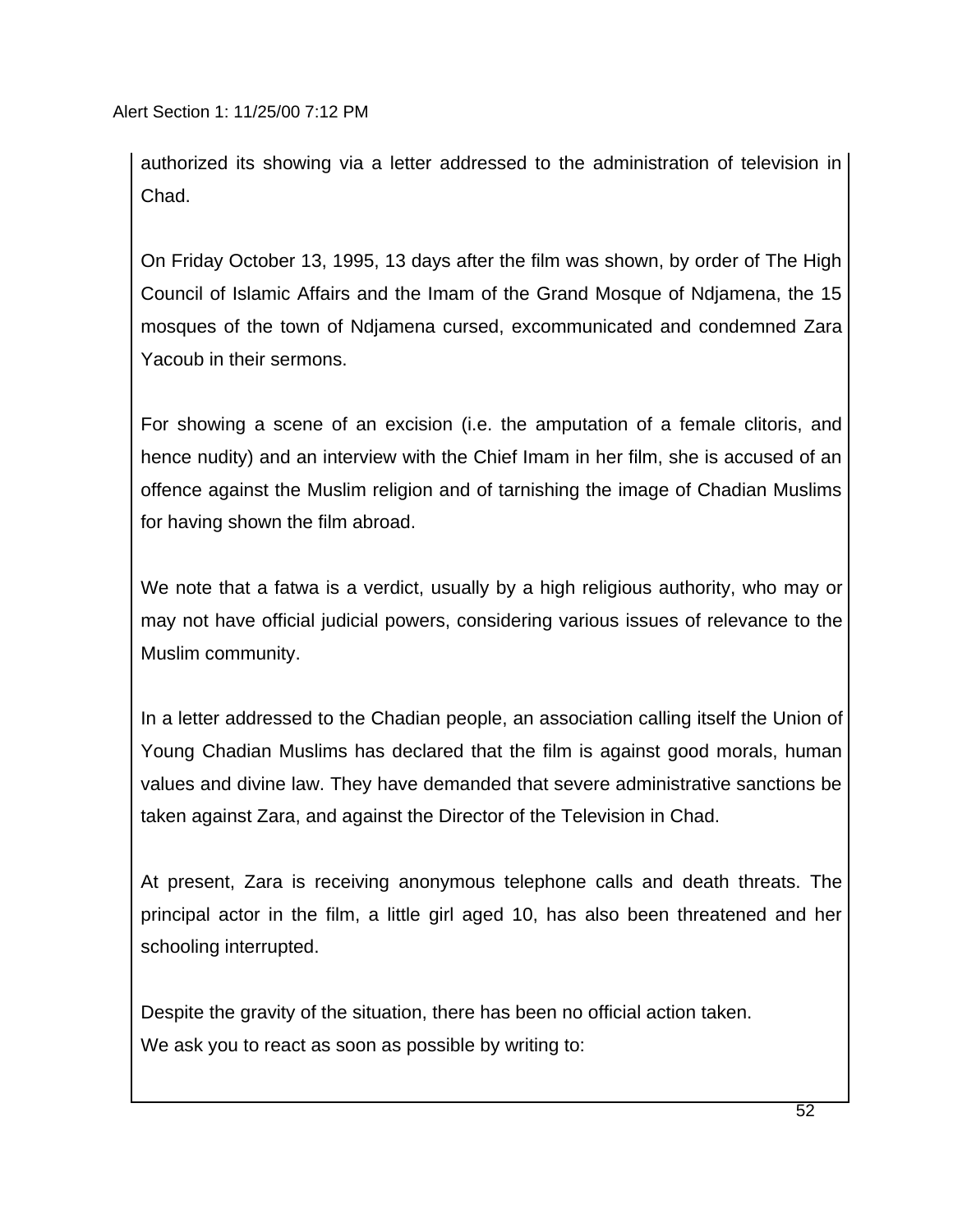His Excellency Monsieur Idris Deby President of the Republic of Chad B P 74, Ndjamena, Chad Fax: 235 51 45 01 235 51 46 53

Monsieur Noudjalbaye Minister of Public Security of Republic of Chad Fax: 235 52 58 85

Monsieur Maldome Bada Abass Minister of Justice of the Republic of Chad Fax: 235 52 58 85

Asking for the annulment of the fatwa against Zara by the High Council of Islamic Affairs, and official protection for Zara and the principal actress and others involved in the film or its diffusion. Pointing out that Zara has committed no offence, but has merely exercised her right to freedom of expression, one of the fundamental human rights recognized by the United Nation and the Constitution of the Republic of Chad. Pointing out also the importance of her work in protecting the rights of young girls and women against the painful and unnecessary brutality of female genital excision.

Asking for assurance that no sanctions will be administered against Zara or the authorities of the Chadian television.

And send copies to WLUML, BP 5339, Dakar Fann, Senegal or to wluml@mnet.fr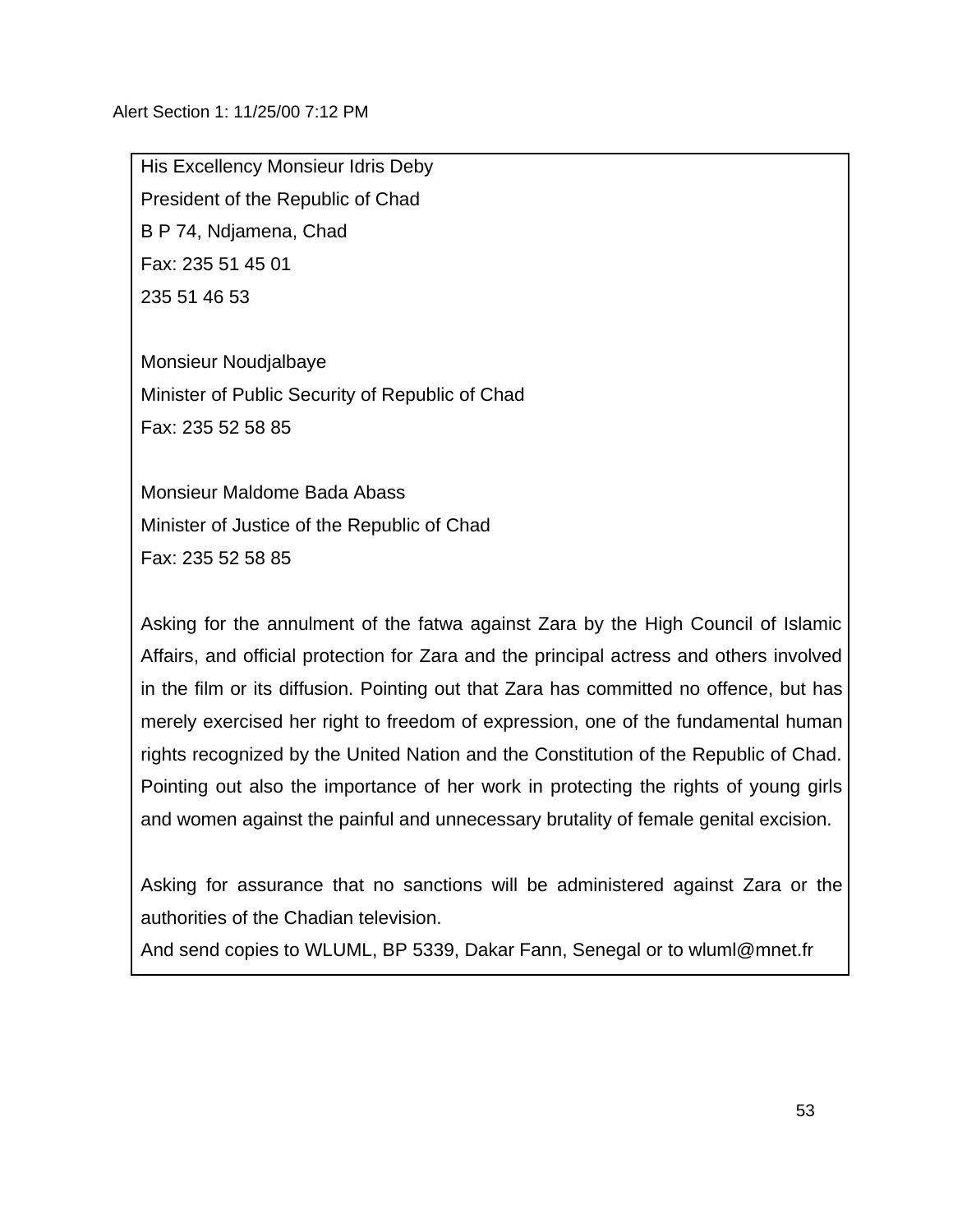Would you also write to Zara, indicating your support for her at Post Box [-], Ndjamena, Chad, Fax:  $\lceil - \rceil^3$ 

Hundreds of individuals and human rights organizations around the world and in particular from Muslim countries wrote to the Chadian government and the president of Chad demanding intervention and an end to such illegal harassment by conservative forces. President Deby was pressured to use his influence to have the case dropped and Zara Yacoub's life was saved. A year later the Network received a letter in which she wrote:

If you hadn't stepped in, there would have been no reaction, and God knows what would have happened to me by now...Your action has been very effective, there was no official reaction but the letters and faxes sent to the Chadian authorities after your call for action led the President of the Republic to tell the Imam to calm down and forget this case... Peoples' attitude have improved a lot, but there are still suspicious looks...The situation is now calm. The hardest is past, I have stopped taking [security] precautions and am trying to regain confidence**...It is time to say thank you to all the people who helped. I am still receiving support letters.**

In an interview with a Senegalese newspaper in March 1996, Yacoub described the situation she was facing when world-wide support began reaching her as result of the lobbying campaign - in part organized by Women Living Under Muslim Laws and other women's organizations.

Q: So, as you say, after a month, salvation came from Senegal?

i<br>L

 $3$  F or the purpose of this book the actual details of address were removed to protect Zara Jacoub's privacy.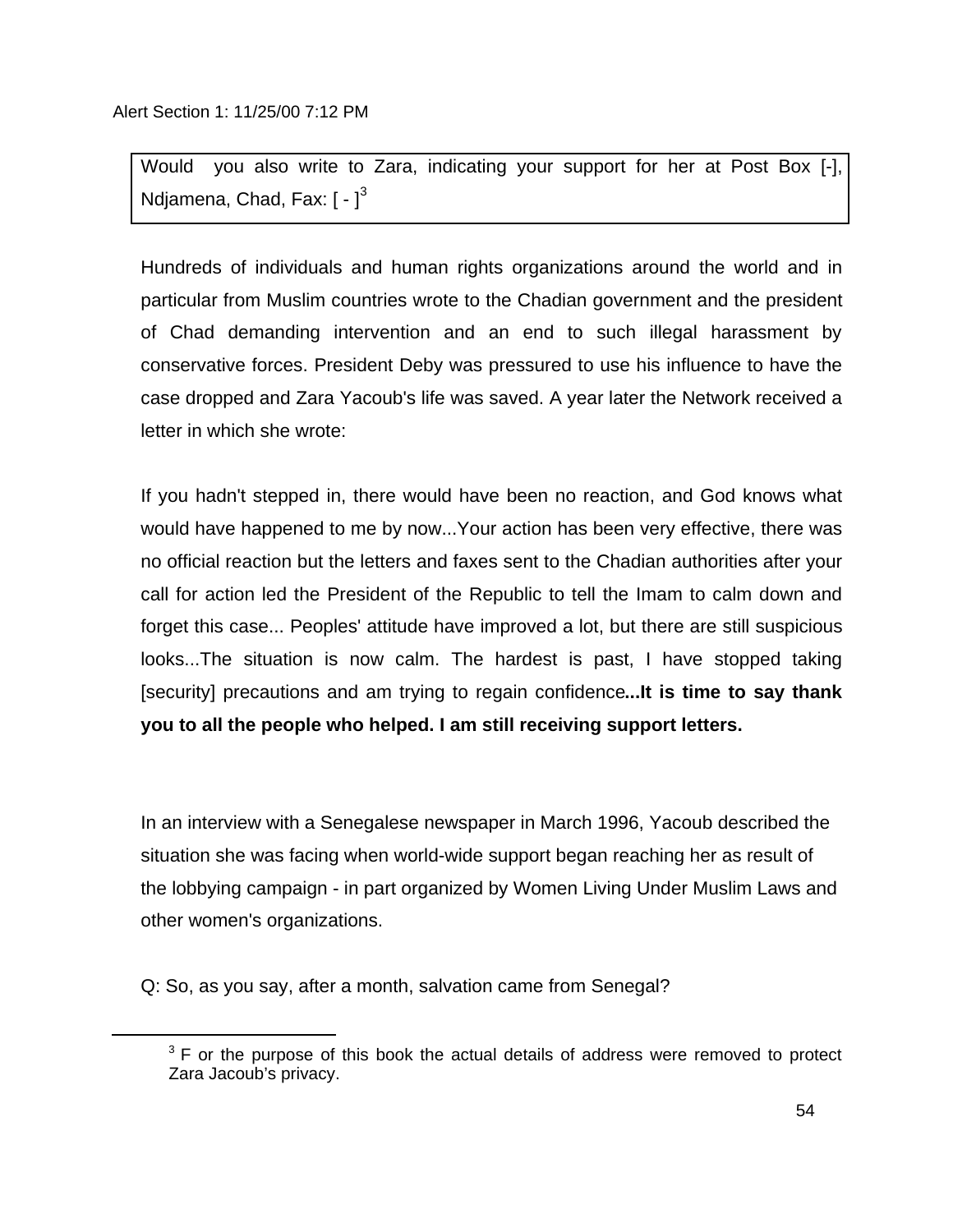A: Indeed, one day I received a phone call, during which I was told you are not wrong, you are not alone, we will do our best to help you, explaining that they would send me a fax explaining what actions could be taken in my defense.

### Q: Did you know them?

A: I have never known them. Today there are names that stay with me, that I will never forget. I try to put faces to them. When my family is asked who released Zara from "prison," they talk of these Senegalese women. I am very grateful to them, and I would like to go to Senegal to show my gratitude in person.

### Q: How did they act?

A: They called into play the international networks of women's or human rights associations of which they were part or of which they knew, to put pressure on the Chadian authorities. Thus I received letters of support, and as so did the Chadian authorities, in which they were asked to put an end to the persecutions I was victim of. The letters came from Africa, Europe, USA, from everywhere. They were sent to the President and the Ministry of Justice to tell them they were responsible for my safety. People in the Presidency have told me that, seeing all this, the President called in the Imam, and asked him to stop because the affair was getting out of hand.

### Q: How do you feel about this support?

A: You cannot imagine... All this came at a time when I could not hold on any longer. I was close to cracking up. If I am here today in Accra talking about it, I know to whom I owe it. Once at a conference in Bangkok I had received leaflets concerning this association WLUML, which launched all this. But I didn't pay any more attention to it than to any other leaflet*.* Today I am convinced that the struggle for women's rights is an issue beyond national boundaries.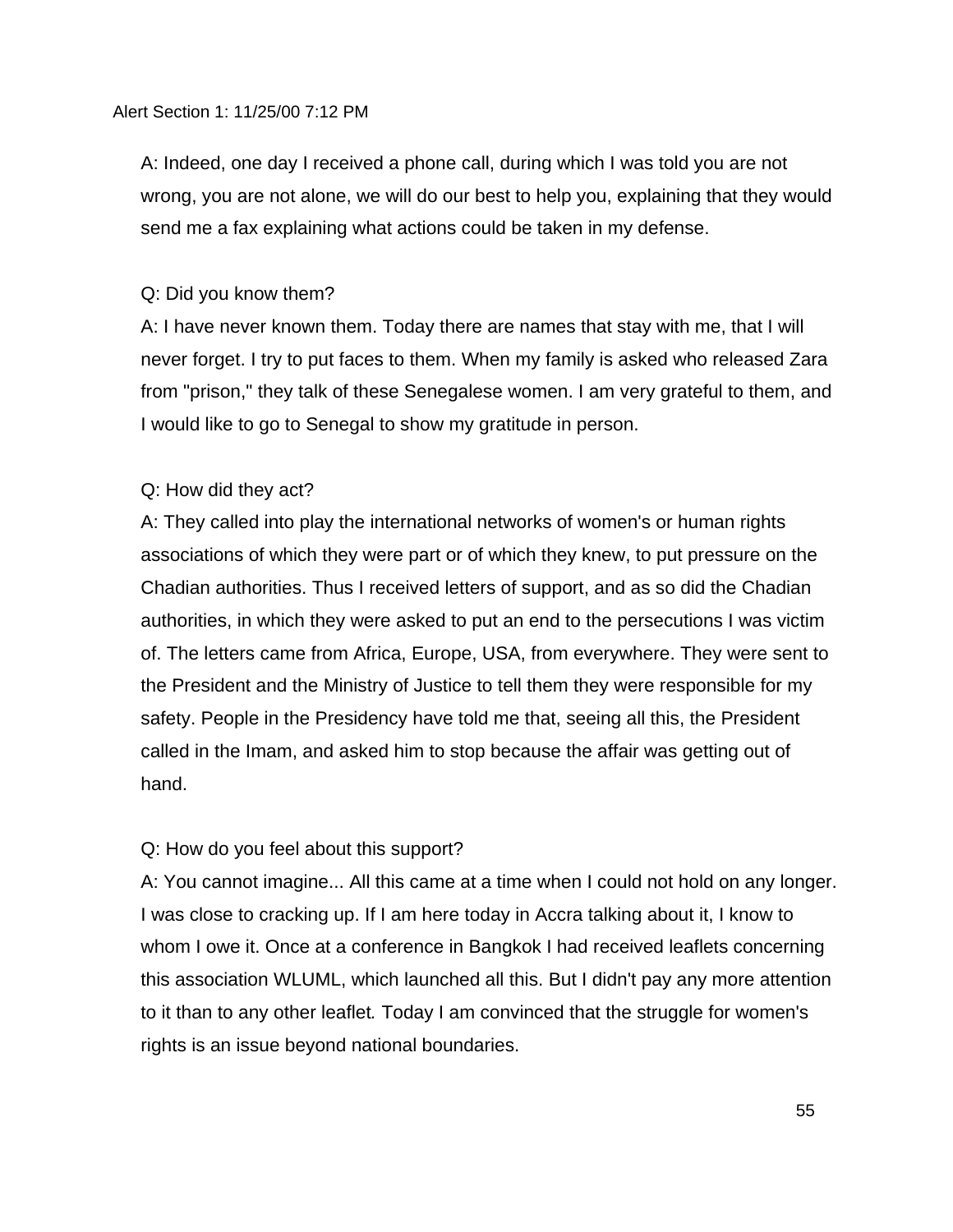Since its inception in 1984, the Network has initiated and circulated hundreds of Alerts. Some have been very successful, others less so. However, the "failures" have had positive impacts in the sense that even where Alerts have failed to generate support, they have increased awareness of various situations and issues, serving as tools for raising consciousness. Alerts also demonstrate to governments or organizations in breach of human rights that the international community is aware of these breaches. This in itself can work as a deterrent. For instance, despite the failure of the international effort described next to save the life of Filipino migrant worker Flor Contemplacion, who was sentenced to death in Singapore, it did create momentum for change. The protest received extensive coverage in the media, raising local, national and international awareness of the situation, and forcing the government of Singapore to explain its action. It also served to reinforce the efforts of both international and national organizations committed to empower migrant workers, and increased the commitment of the United Nations to improve the lot of such workers, considered by many social critics to be the slaves of the twentieth century. Here is a summary of the details of Flor Contemplacion's case. In 1995, a death sentence was carried out in Singapore in a murder case involving a domestic worker from the Philippines, Flor Contemplacion. Contemplacion, a 42-year-old mother of four, was charged with the doublemurder of another Filipino domestic worker named Maga, and the 3-year-old son of Maga's employer, in May 1991. Since the final judgement, new witnesses have testified that Contemplacion was innocent. Another domestic worker named Frenilla testified that she overheard a conversation indicating that Maga's employer strangled her for neglecting his son, Nicholas. Nicholas had banged his head on the tub and died after an epileptic seizure. Flor Contemplacion was visiting Maga when the incident occurred. When the employer realized that Flor had witnessed his assault on Maga, he threatened to kill her. Contemplacion fled back to the Philippines for safety, but was later returned to Singapore to stand trial for murder. Frenilla, back in the Philippines, expressed willingness to return

56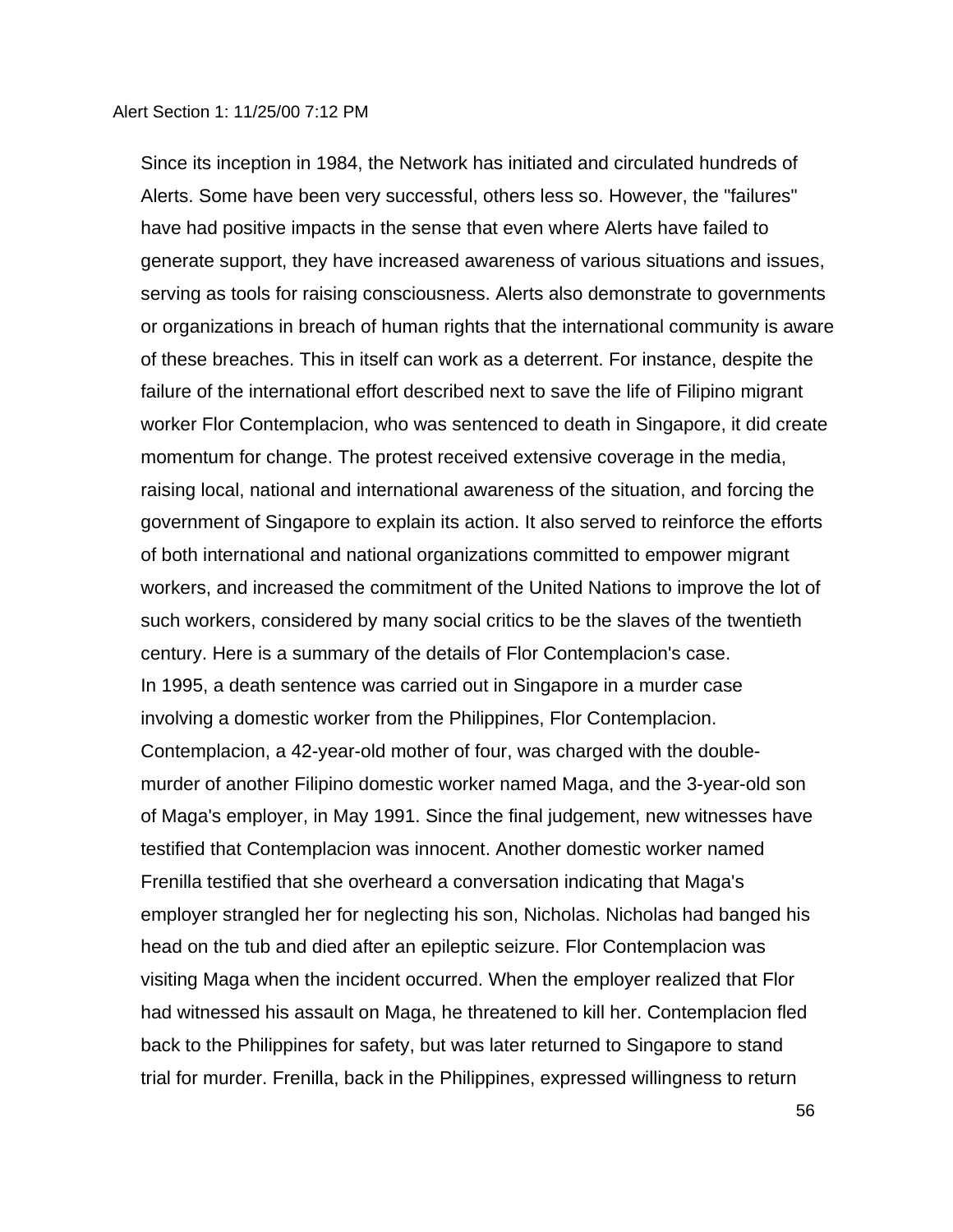to Singapore and testify in a retrial. Human rights organizations, including WLUML, expressed their discontent with the handling of the case and the international community sent hundred of letters to the Singaporean authorities. However, they refused to hear new testimony and Contemplacion's sentence was carried out without any further investigation or retrial.

## **Soliciting Support and Solidarity Campaigns:**

Writing letters to solicit national or international support from influential individuals or organizations for a local or regional cause requires particular attention. Such letters must familiarize the recipient with the case, its context and background, while conforming to the guidelines for writing Alerts noted earlier. The first paragraph must identify the writer and their request. The body provides details of the case, while the next paragraph points out how the case contravenes the law or basic human rights. The following paragraph should emphasize the importance of the reader's support and indicate that further information is available upon request. Here is a brief sketch of a particular case, followed by an example of such a letter.

In 1997 the Parliament of the Islamic Republic of Iran passed a bill segregating male and female medical facilities. This bill outraged many women activists as well as much of the medical community, because Iran had neither the financial nor professional resources to support two parallel medical systems. It was feared the bill would result in inadequate health services for women. A group of women issued the following letter to international women's organizations asking for the mobilization of international support to stop the bill.

TO: International Coordinator, Women Living Under Muslim Laws, International **Office** 

FROM: Women's Health Committee, Tehran, Iran.

SUBJECT: Bill to segregate medical facilities for men and women.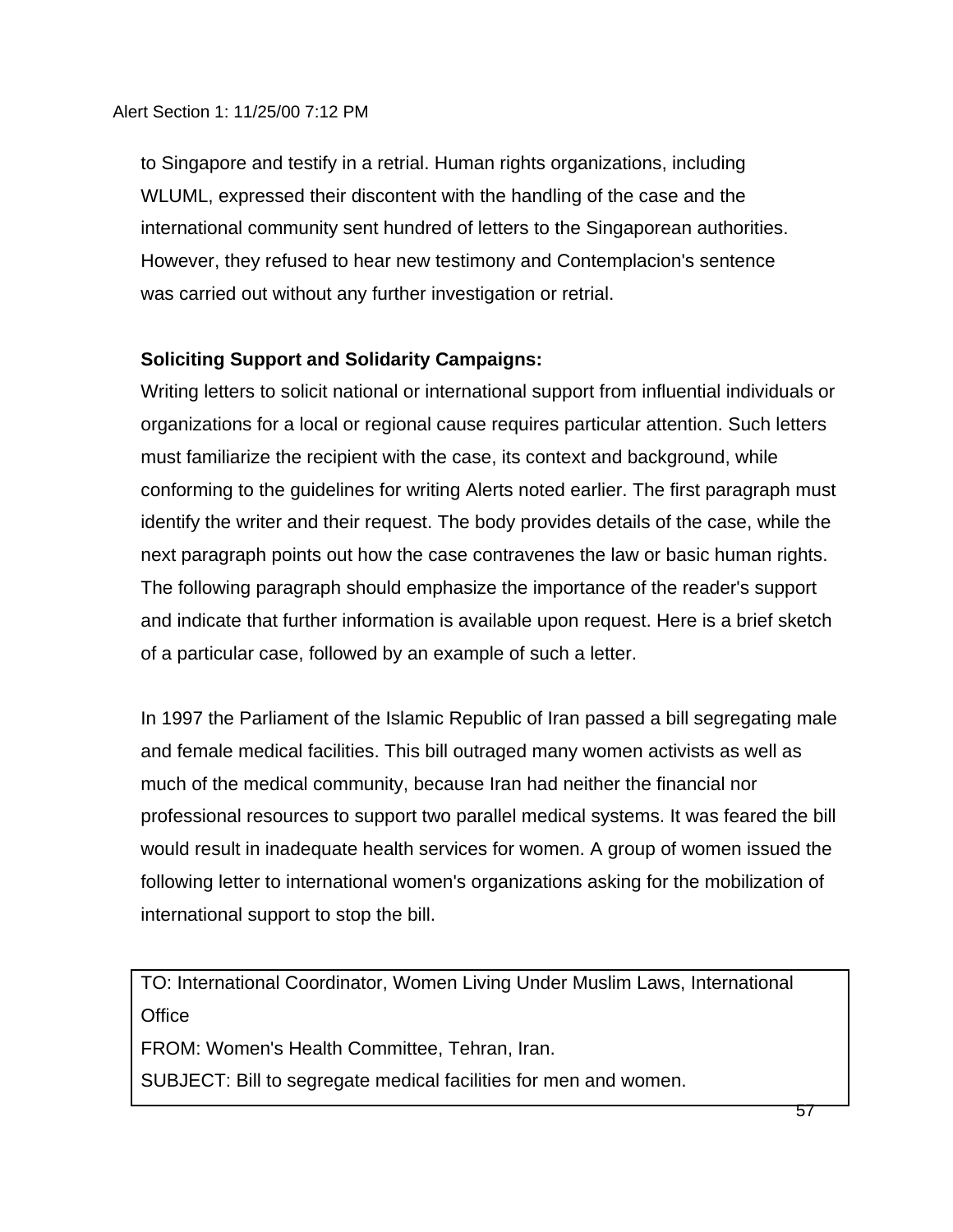Date: 12 May, 1998

Dear International Coordinator, (**It is best to find out the name of the person if you can)**

We are an ad hoc committee made up of medical doctors, lawyers, teachers, and sociologists who are trying to stop a new bill intended to segregate male and female medical facilities. We are writing to enlist your support and help to bring international pressure to bear on the Iranian government, the parliament and judiciary body to abort this unacceptable bill.

The parliament of the Islamic Republic has introduced a bill to Islamicize the country's medical facilities, which would mean total segregation, including separate hospitals for men and women. Please note that the hospital wards are already segregated and to the extent possible same-sex doctors and nurses are employed. The new bill would mean no female nurses in male facilities as well as no male doctors for female facilities. Given the fact that Iran does not currently have the medical resources to serve its population and lacks adequate hospital beds and equipment, as well as medical professionals, the implementation of such a bill would compromise the healthcare of all Iranians, and especially women, given the strong male bias of Iranian society as evidenced by various legal and other institutional inequities, including needing two female witnesses in a court of law to provide the equivalent testimony of one male witness.

In support of our letter and request we are enclosing a copy of the bill, and several articles and letters of protest from the Iranian medical community and other professionals. We are also enclosing summaries of the main points of each document in English and would be glad to translate full documents should you need them.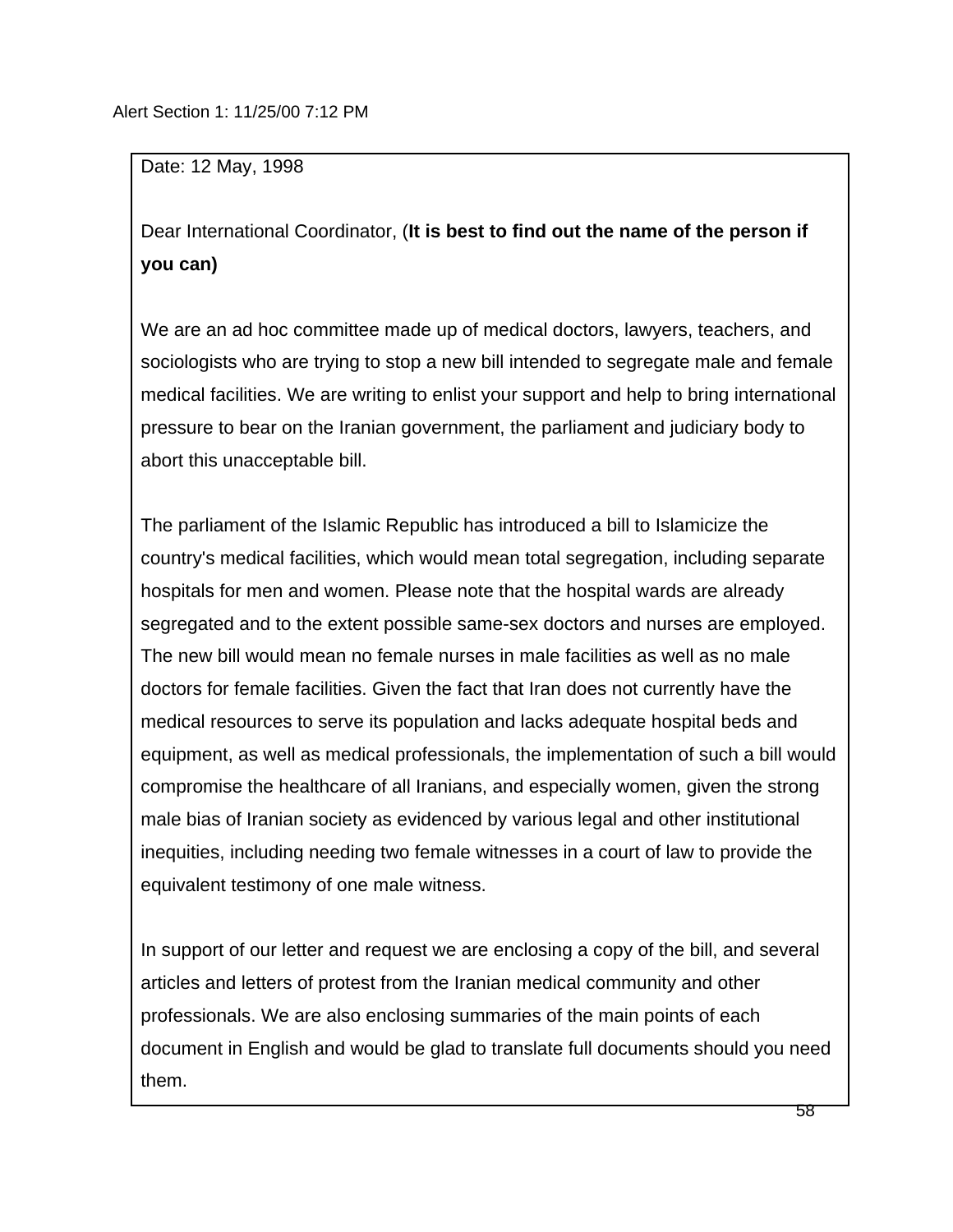We would like to enlist your help in publicizing our concerns internationally and in writing letters of support for our cause. These should be addressed to the speaker of the Iranian Parliament, Mr. Netegh Noury; to the spiritual leaders Ayatollah Khamenei; the president, Ayatollah Khatami; and Ayatollah Yazdi, the head of judiciary, asking them not to support this bill. Enclosed you will find all the necessary addresses and fax numbers. We would be pleased to provide you with any further information that you may require.  $4$ 

We hope you will support our cause. In Sisterhood! Iranian Women's Health Committee

i<br>L

Remember, it is crucial to provide documentation in support of your request, as well as providing the names, titles and co-ordinates of the officials whom should be addressed.

## **Responding to Alerts: Letters to Governments and Officials**

Writing to the government or members of parliament is a simple way of pressuring authorities, who, as representatives of society, have a responsibility to fulfil. Such letters need not demonstrate a sophisticated understanding of complex global issues, nor need they be long and meticulously detailed; however, they should have just enough information to demonstrate a basic understanding of the issue being addressed. Avoid political jargon and flowery language. All we need to do is to

<sup>&</sup>lt;sup>4</sup> WLUML and other organizations, in respose to these requests for solidarity, issued Alerts for Action publicizing the case and asking the international community to write to all rleevent officials. The pressure from the international community added weight to the thousands of letters from within the country clearly demonstrating unpopularity of such law. Despite the bill passing in the conservative dominated parliament, it never passed the other processes to qualify as law.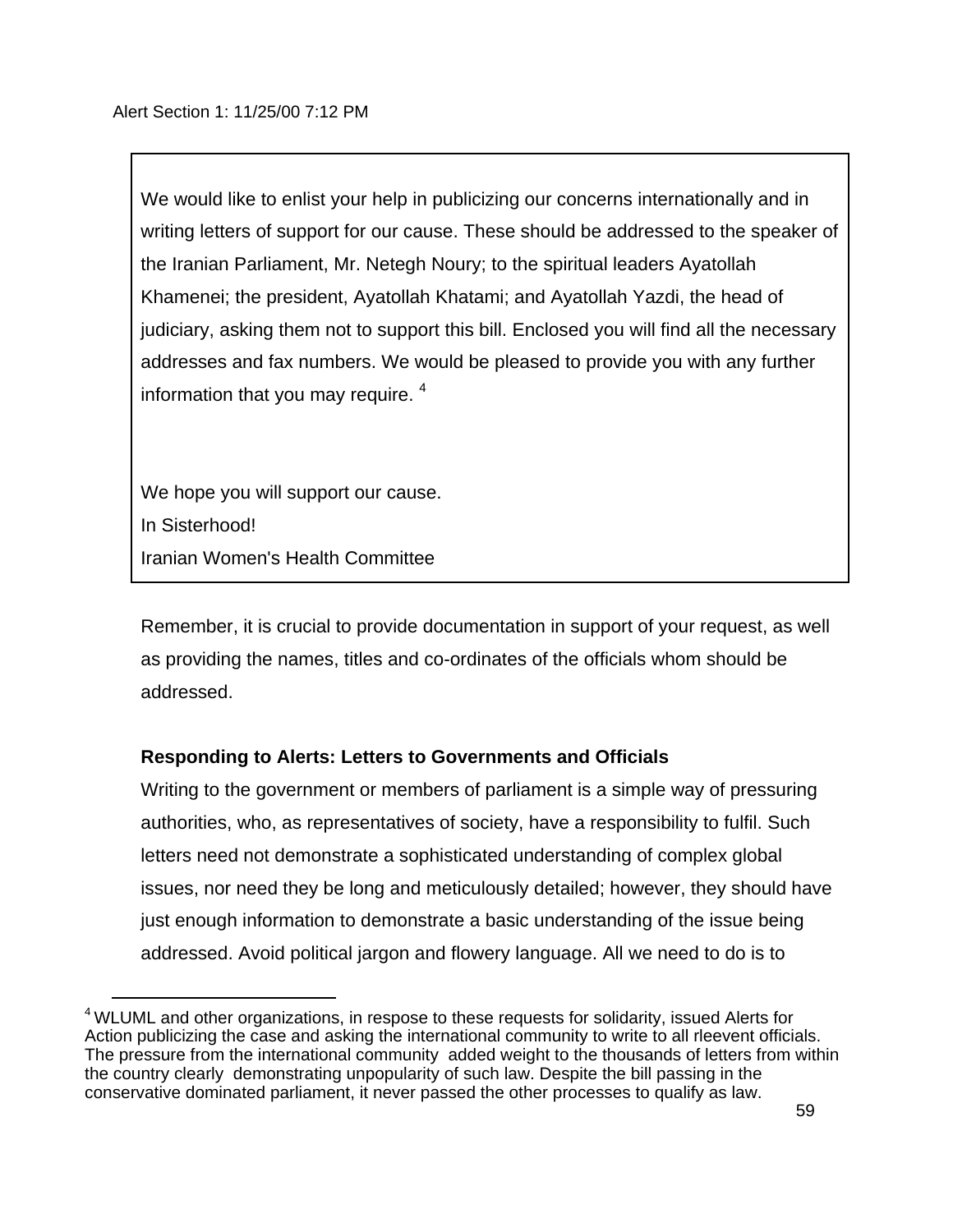express our concern about the situation that demands action and make that concern and request clear, in courteous and straightforward language. Being polite and respectful is generally more productive than hostility. Rude or confrontational letters are more easily dismissed. While signed letters are normally more effective, in politically oppressive or otherwise dangerous or threatening situations, anonymity is sometimes unavoidable as a security precaution.

It is useful to include other relevant information and supporting documents as a separate attachment to the letter. It is often effective to provide summaries of each document on the first page. Cases involving breach of human rights require, when possible, brief references to relevant articles of the Universal Declaration of Human Rights or other international statutes and conventions. We suggest these forms of address for government officials, based on a guide by Amnesty International:

| If you are writing to:            | start your letter:                                 |
|-----------------------------------|----------------------------------------------------|
| <b>Heads of State</b>             | Your Excellency,<br>Mr./Madam President            |
| Kings, queens, and other monarchs | <b>Your Majesty</b>                                |
| <b>Prime Ministers</b>            | Dear/Honorable Prime Minister                      |
| <b>Other Ministers</b>            | Dear Minister,                                     |
| Ambassadors                       | Your Excellency, or<br>Dear Mr./ Madame Ambassador |
| <b>Chief Justice</b>              | Dear Mr./Madame Justice                            |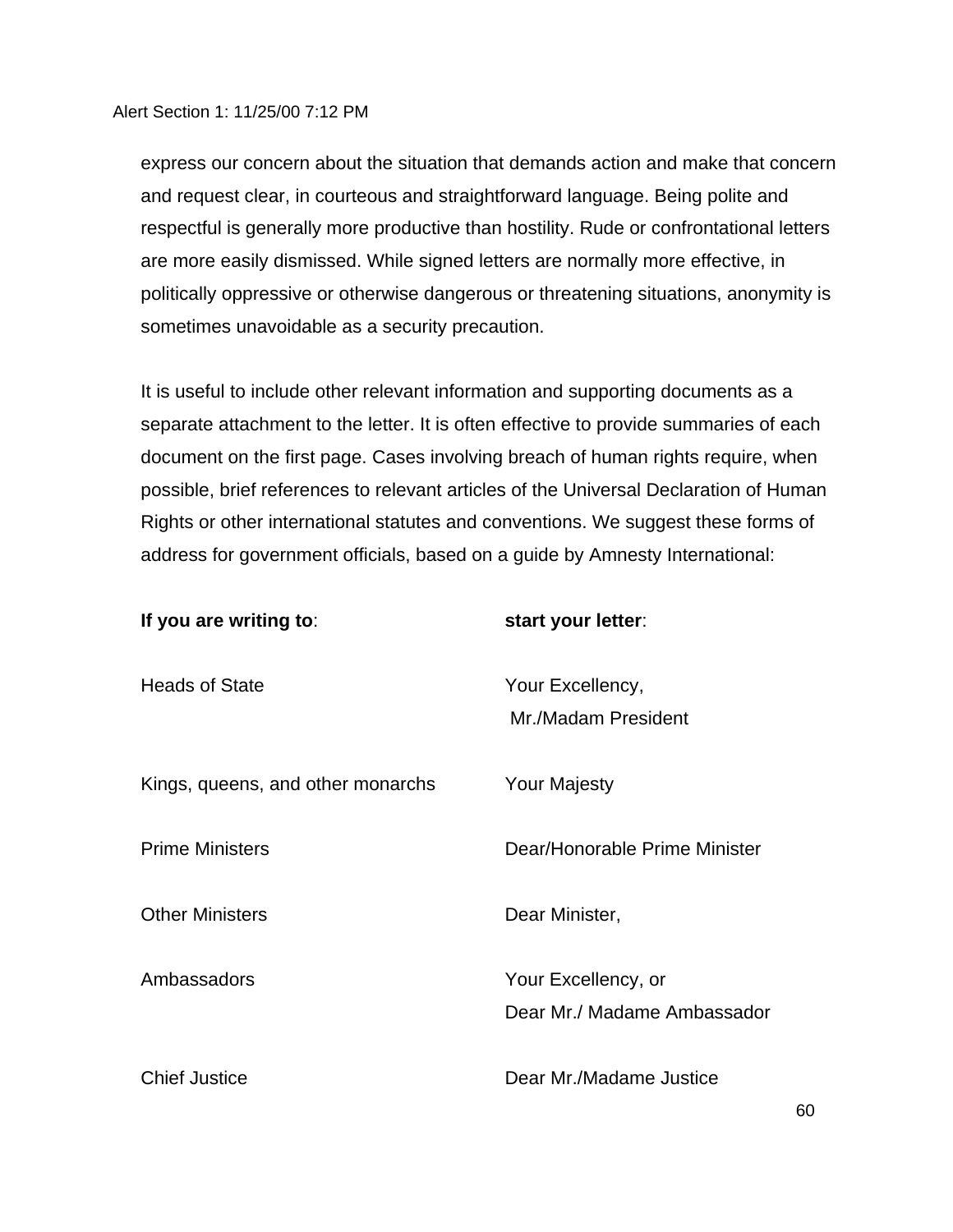Judges Your Honor

All letters can be signed "Yours Truly," "Sincerely," or "Respectfully."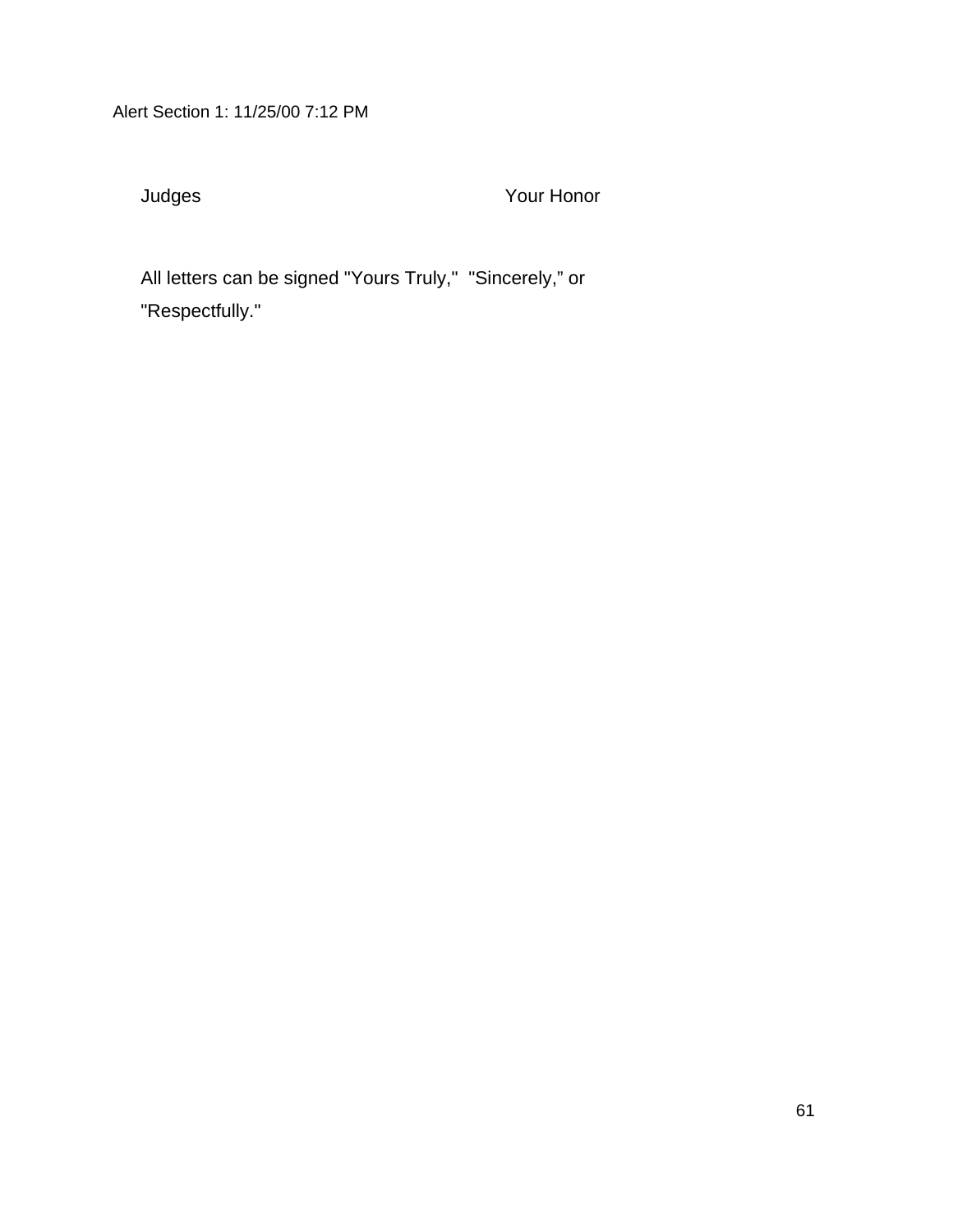Protest letters should be strongly worded without being offensive, threatening, or accusatory. Here are a few simple phrases that can help to start a letter.

I am deeply grieved by the injustice suffered by …", We are distressed by the circumstances surrounding …" I am gravely concerned by …" or "The situation of … is alarming… The urgency of this situation cannot be overstated…

Heads of state and ministers often state their commitment to human rights, democracy and promotion of civil society in general, but don't always put their words into action. We can politely remind them that such statements seem hypocritical and ask them to put their words into action. For example you can write:

"I know of your personal statements on behalf of women's equality and dignity, as well as your country's participation in CEDAW, and hence I believe that you must share my deep concern for the well-being of Ms X. I urgently request that you initiate a full inquiry into her arrest and take prompt action to ensure her health and well-being…"

We sometimes find that a government, bowing to international pressure, will sign a convention on human rights, and may even issue periodic statements in support of, for instance, women's human rights, but not act to support its rhetoric. Or it may be that the current political situation is not as supportive of democracy as it once was. Here is one example of approaching such a case:

Your government has signed [CEDAW, Charter of Human Rights, etc.] in demonstration of its commitment to the preservation of the dignity of all men and women. That is why I am asking that you…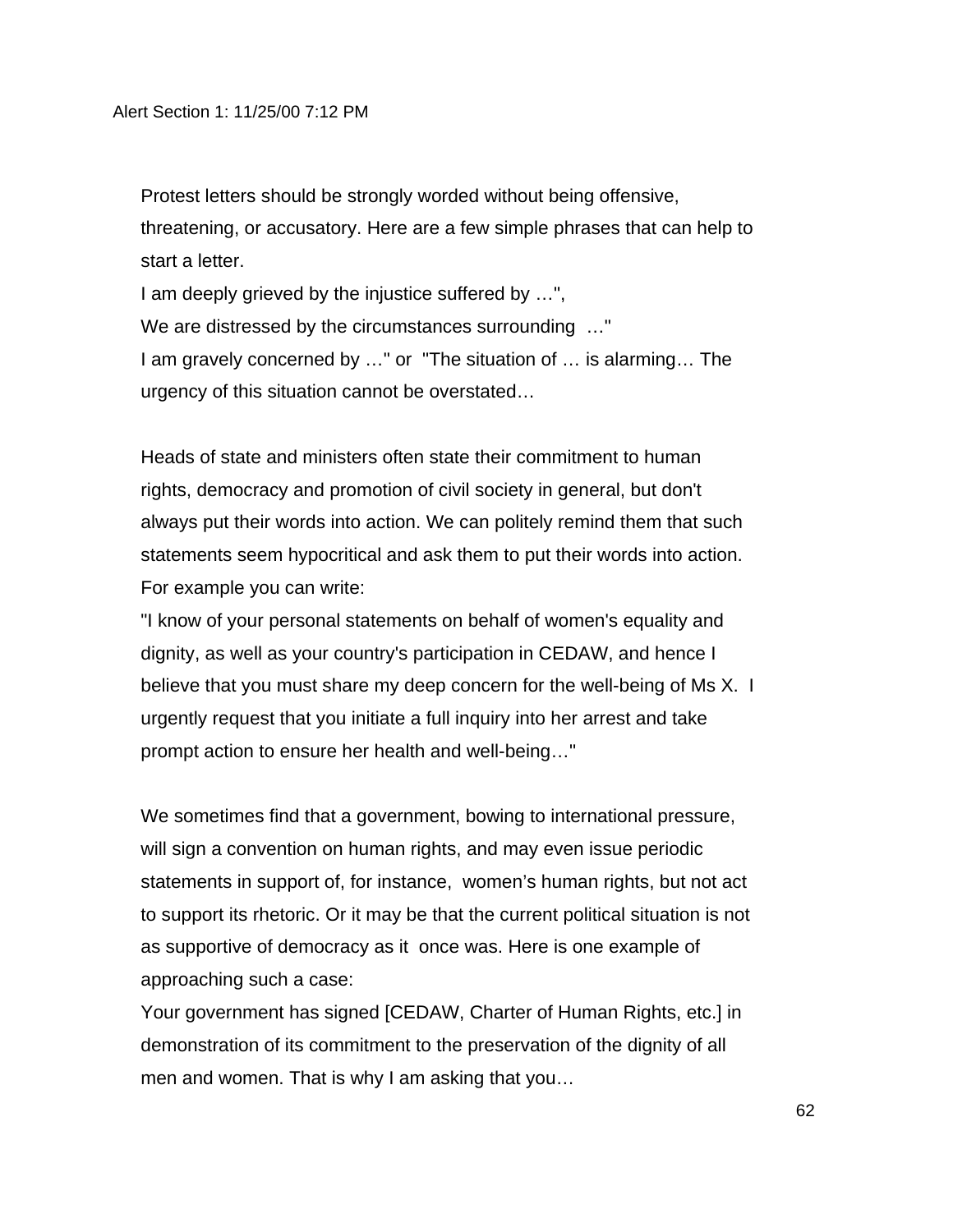As a general rule, keep a record of all letters that are sent. Such a file enables further communication in the event of a reply. A reply requires immediate and courteous acknowledgement. If there is no response within a reasonable period of time, a polite query following up on the first letter is in order.

Here are some sample letters addressed to government officials. Note the difference in style and approach of each letter. The first letter is lengthy. The writer is a member of a human rights group - Amnesty International - who refers to the organization in order to clarify her/his position regarding the issue. The second letter is brief and is an example of the kind of letter that might be written by any individual in any community. The third letter was written by a group of women from Senegal concerning the death threat against Zara Yacoub, the journalist from Chad mentioned earlier. Although each letter has its own approach, in all three the relevant facts are presented with politeness, simplicity, and clarity, regardless of style.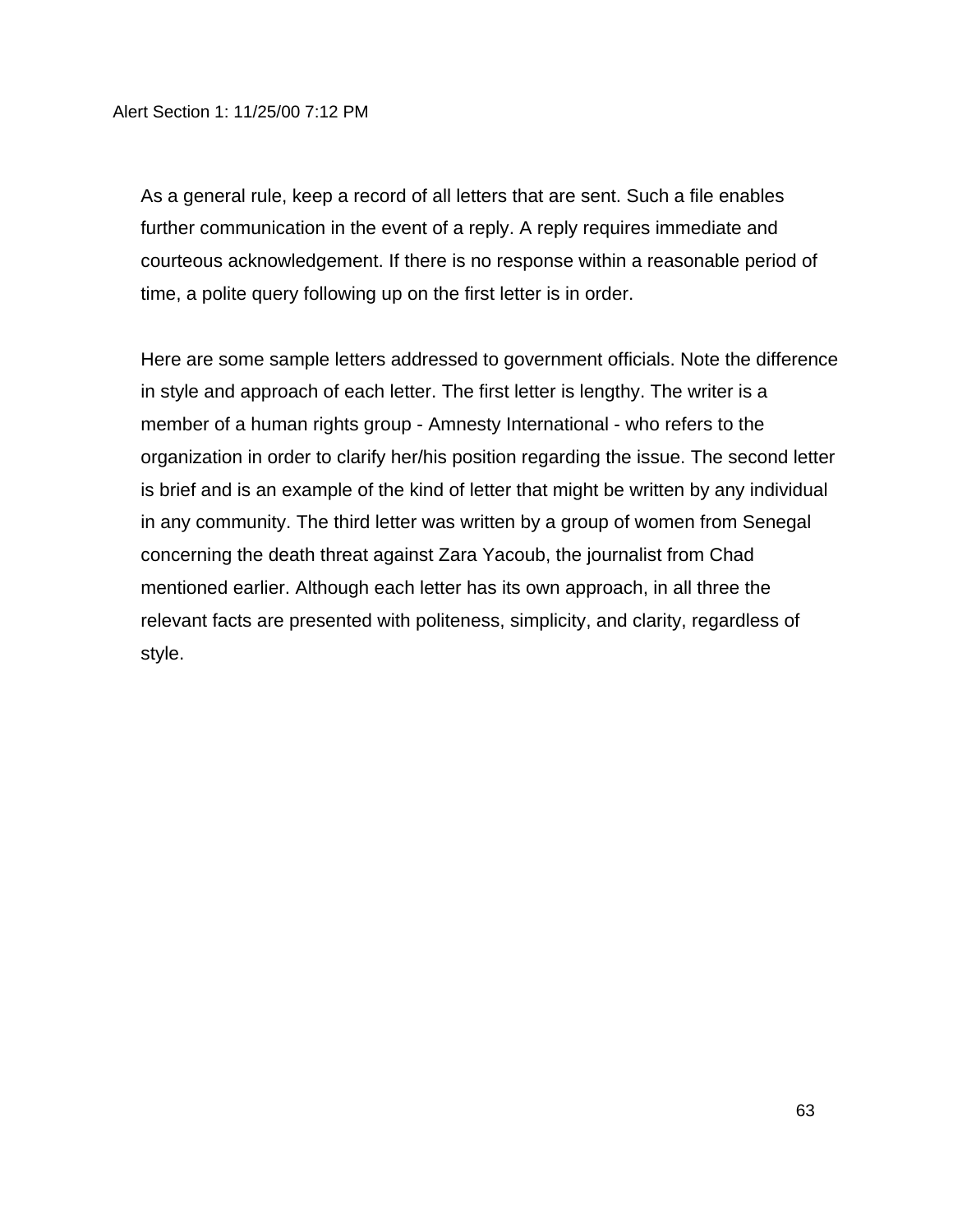## **Letter #1:**

A letter written by a teacher in one country to the president of a second country.

| <b>Address</b><br>Date                                                                                                                                                                                                                                                                                                                                                                                                                                                                                                                        |
|-----------------------------------------------------------------------------------------------------------------------------------------------------------------------------------------------------------------------------------------------------------------------------------------------------------------------------------------------------------------------------------------------------------------------------------------------------------------------------------------------------------------------------------------------|
| Your Excellency,<br>I am a teacher of history at our local school and a member of Amnesty<br>International, an independent organization working world-wide for the release of<br>prisoners of conscience, fair trials for political prisoners, and the abolition of<br>torture and executions. Amnesty International takes no stand for or against any<br>government or political system, but is concerned only with human rights. Today, I<br>write to you out of concern for ---------- a prisoner held under the Internal<br>Security Act. |
| In my profession, I have the pleasure of often reading about your country, and<br>have - I hope - gained some understanding of its current problems. According to<br>reports in our national newspapers, your officials have given no reason for the<br>detention of ---------------, who has never been charged with any crime. As you<br>know, the Universal Declaration of Human Rights to which your government is a<br>signatory, insists upon the fundamental right of every person to a fair and prompt<br>trial.                      |
| I urge you to take a personal interest in this case. Will you please assure the<br>international community that ------------will be either charged and tried fairly or<br>released from detention immediately?                                                                                                                                                                                                                                                                                                                                |
| I look forward to hearing from you about this important matter.                                                                                                                                                                                                                                                                                                                                                                                                                                                                               |
| Yours faithfully                                                                                                                                                                                                                                                                                                                                                                                                                                                                                                                              |
| Name-------------------                                                                                                                                                                                                                                                                                                                                                                                                                                                                                                                       |
| Signature                                                                                                                                                                                                                                                                                                                                                                                                                                                                                                                                     |

This letter (#1) is fairly long - it could be shortened and still make its point.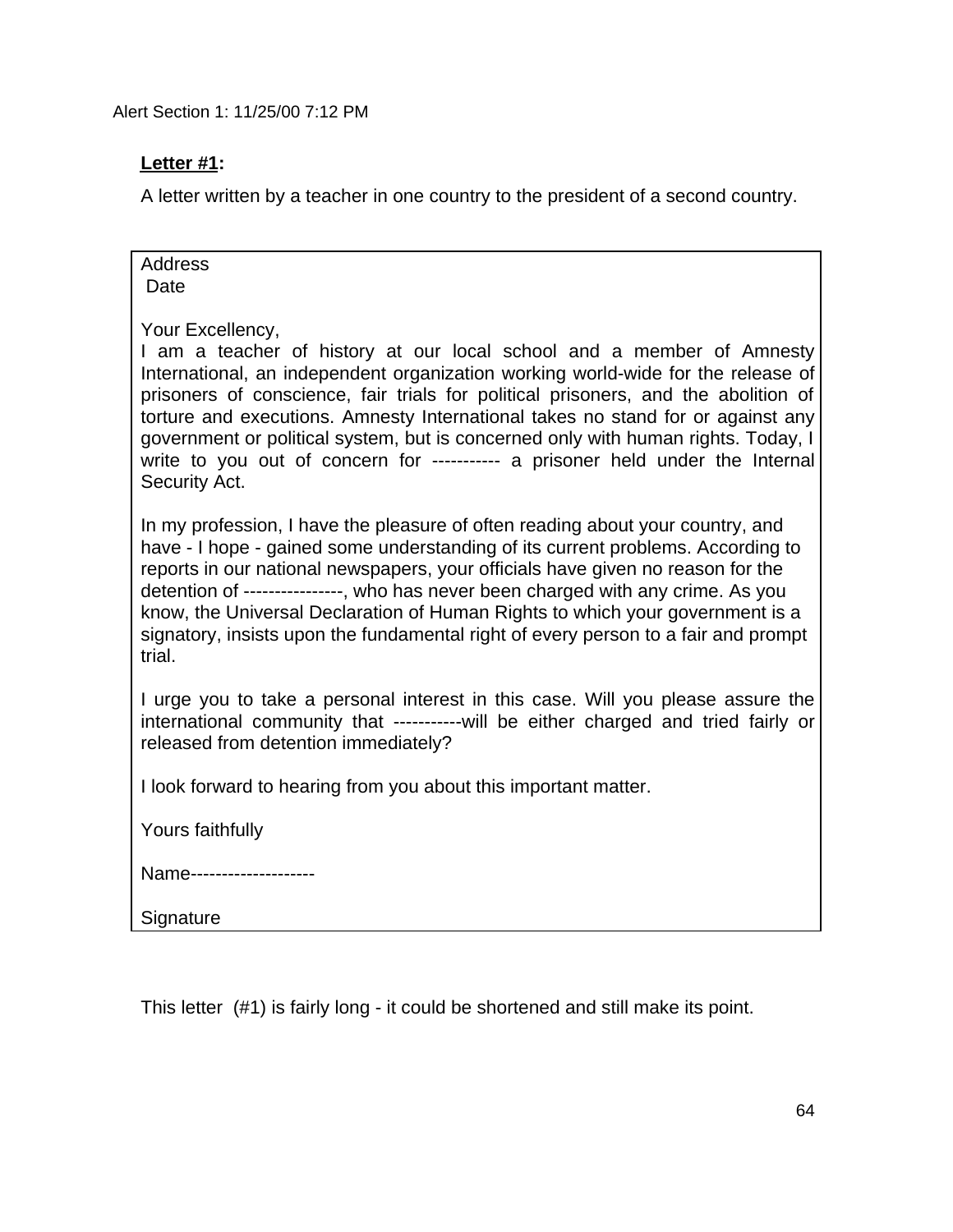### **Letter #2:**

Honorable Prime Minister Nawaz Sharif Prime Minister's Secretariat Islamabad, Pakistan 18 March, 1993

Dear Honorable Prime Minister Nawaz Sharif:

As coordinator of the Montreal Muslim women's study group, and a university professor I am writing to express our dismay concerning the case that has been brought against Dr. Akhtar Hameed Khan.

Dr. Akhtar Hameed Khan has been a shining example of devotion and faith to Muslims everywhere, and is recognized world-wide for his grand effort to fight poverty and homelessness in slums of Pakistan. Your government must act with justice to ensure that this case is dropped immediately and Dr. Khan's personal liberty and security are guaranteed.

The flimsy base of the legal suit against Dr. Akhtar Khan has already been recognized by the Federal Investigation Agency's report, which stated that the cases were false and motivated and should not be pursued. We ask you to see that this injustice is repaired without further delay, not only for the sake of Dr. Khan but also for the good of the international Muslim community whose reputation is sullied by such acts of prejudice and outrage. After a lifetime of service to the people of his country, he deserves to be honoured and lauded and not forced to stand trial on false charges.

I trust that you will act in all fairness to undo the harm that has been done to the esteemed Dr. Akhtar Khan.<sup>5</sup>

l.  $_5$  Dr. Akhtar Khan who at the time of the case was 80 years old and in bad health, has s Dr. Annan Miam who at the time of the case was 60 years old and in bad health<br>frequently been described as a legend and enjoys both national and international recognition. He had devoted his life to fight poverty and homelessness among the poor of Karachi. He himself has said that his lifework is religiously inspired by his in-depth study of Islam. However, some individuals with political motives, including a person with a history of embezzlement, accused him of blasphemy and launched a legal suit against him. This outraged the community, and many charity and non-governmental organizations nationally and internationally mobilized in his support. The case was dropped but it has raised questions about the nature of laws that allow such injustices to be inflicted. Dr. Khan is also known for his Islamic knowledge and profound scholarship of classical Islam. He is well versed in Arabic, Persian and his dedication to the poor, which is rooted in his Islamic perspective, is profound. He was much loved and respected in the communities he worked in.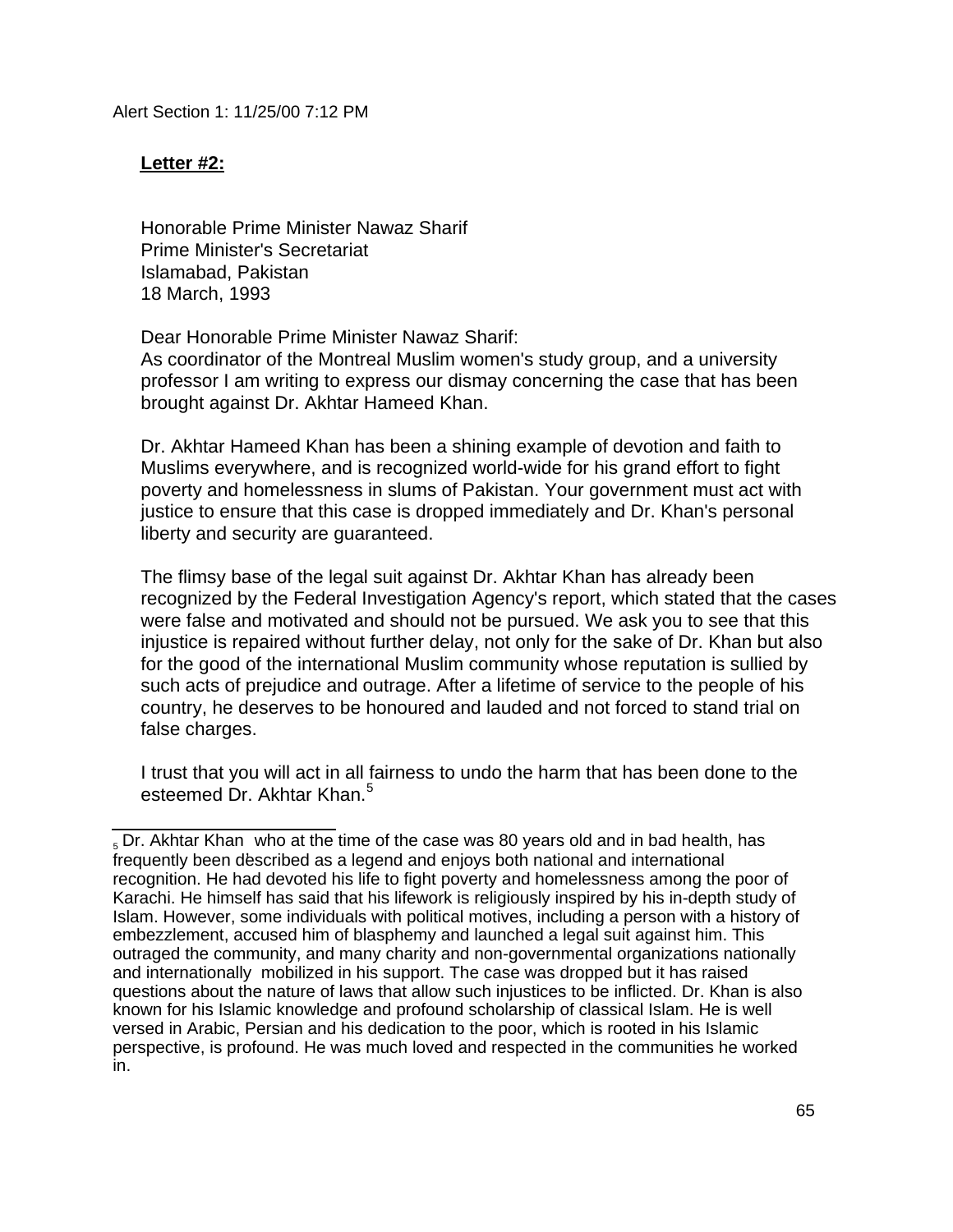Respectfully …………

Coordinator of Muslim Women's Study Group Montreal (Return address)

## **Letter# 3**

Dear Prime Minister:

Many people in our community are worried about a newspaper story we have read. We enclose a copy in this envelope.

It says that ten trade unionists were arrested in the capital city last week without any charges. Their whereabouts is not known. Police and security forces have refused to provide information to their families and the international community. We request that your office take appropriate action to ensure their safety and their right to an open, fair trial, should they be charged. However, if they are held without reason, we hope your office will facilitate their immediate release.

We look forward to your response. Sincerely,

The Middle East Study Group Ottawa, Canada **Signature** 

**Letter # 4**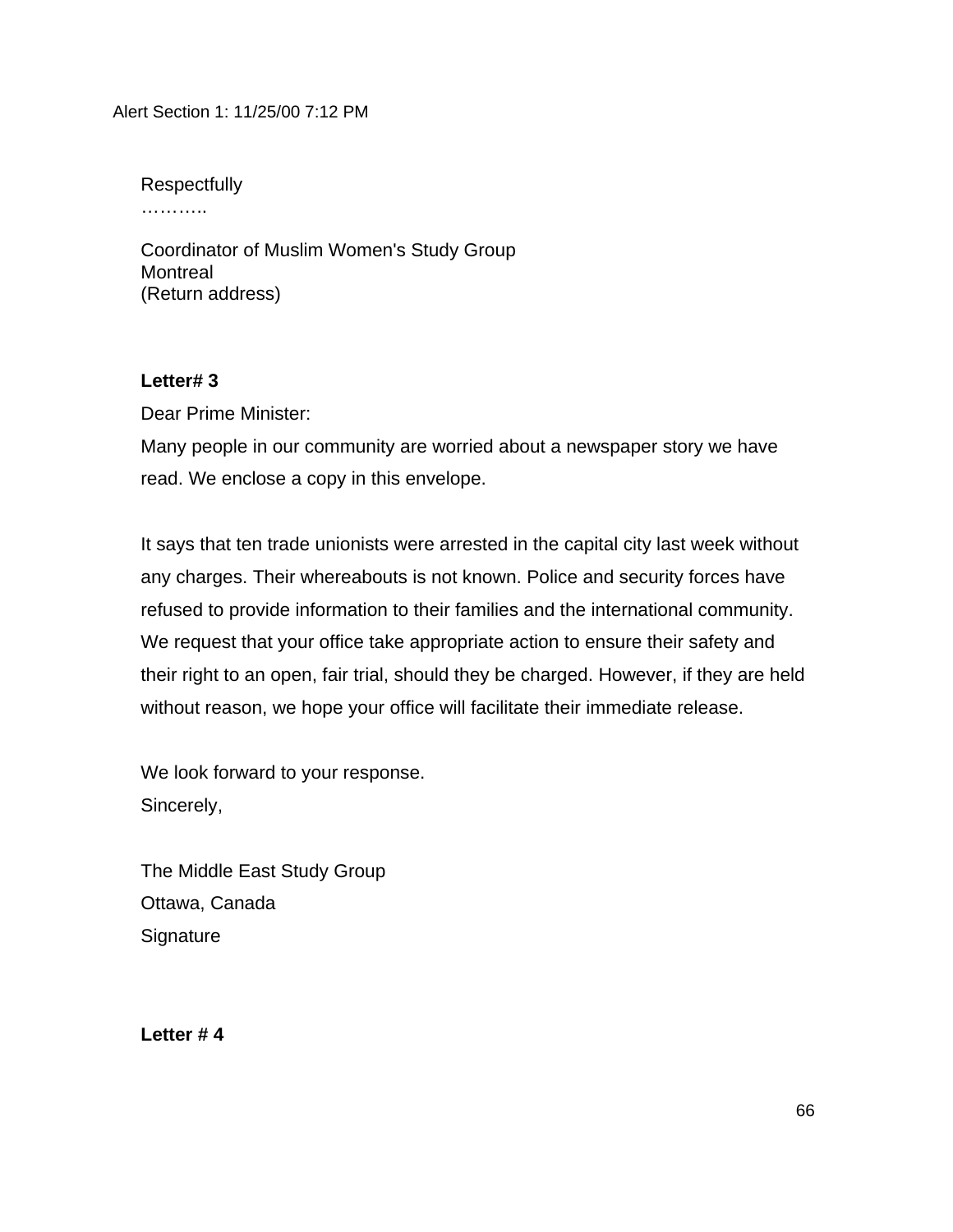Dr. Jack Lightstone Provost, Vice-Rector, Academic Concordia University

13 February, 1997

Dear Dr. Lightstone:

I was astonished to hear that the Simone de Beauvoir Institute is in danger of being closed by the university as a dubious strategy to save money. The Simone de Beauvoir Institute is an internationally recognized women's studies center and, as the first such institute to be established in North America (and one of the first in the world) it has historical significance. Although I had the opportunity to go to many other universities, I came as a fellow to Concordia University with my Population Council fellowship because I had read about the Simone de Beauvoir Institute and its reputation. Today, the Institute is home to many internationallyknown scholars who contribute to the academic life of the university (within and without the women's studies program), as well as enriching the life of the community as a whole by sharing their academic and research findings.

It is a pity that while the Institute has generated international recognition, the university has failed to appreciate the enormous value of the Institute to the university community, and has not provided adequate moral or financial support, while other women's studies programs all over North America have flourished and have attracted thousands of students and researchers who contribute financially and in terms of academic profile to university development. A decision to close the Institute would be an irreversible mistake and reflect badly on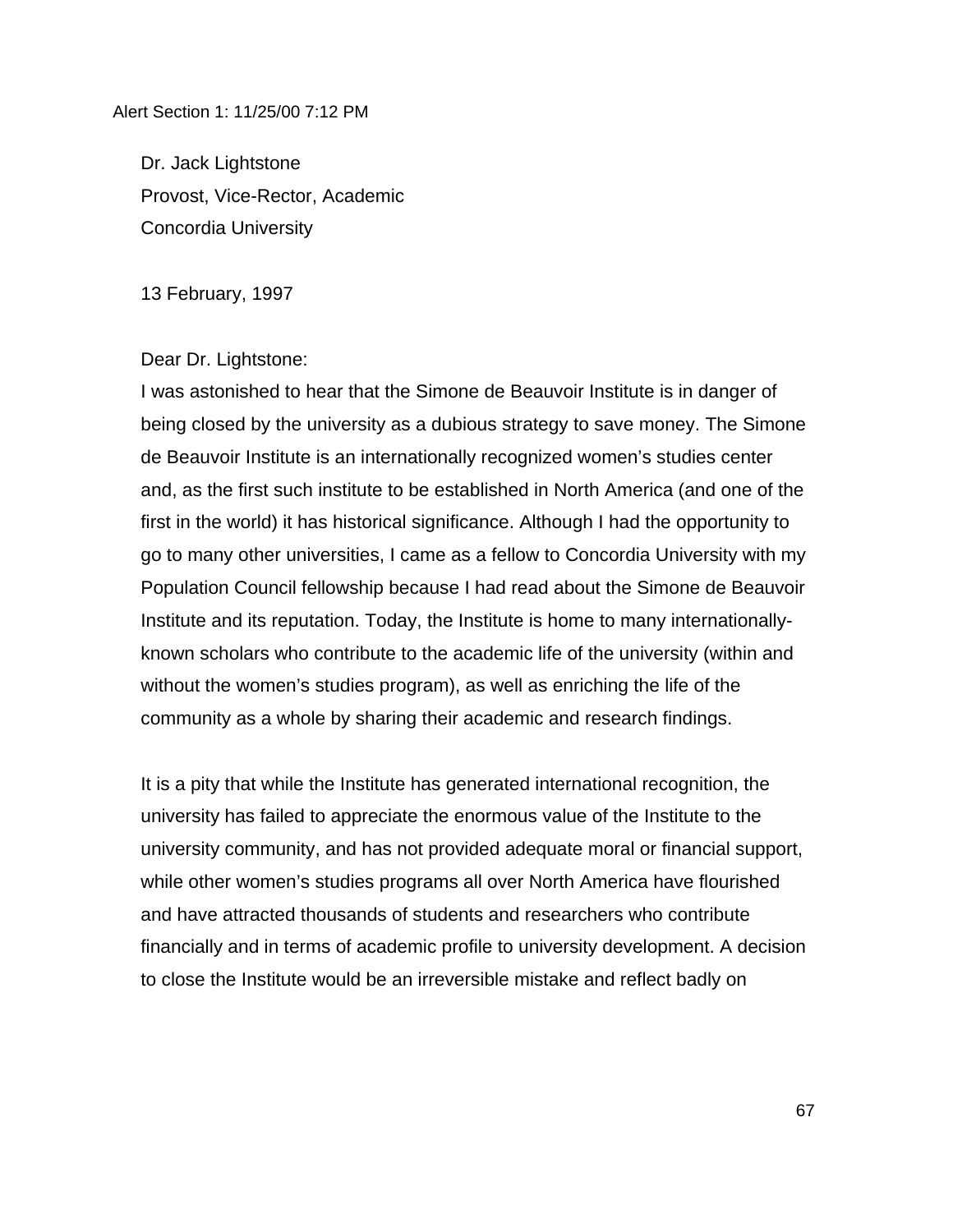Concordia as well as its sense of priorities. I strongly recommend that this proposal be reconsidered.<sup>6</sup>

Sincerely,

i<br>L

Homa Hoodfar Associate Professor of Anthropology

Cc.: Dean, Arts and Sciences Vice-Rector, International Relations Interim Principal, Simone de Beaivoir Institute

 $^6$ This letter was written in response to Concordia Univeristy's attampt to save money by closing some departments, including the Simone de beauvoir institute, which runs one of the lowest-cost programs at the University and has brought in many studentswithin a short period of time. Over 600 letters in support of the institute were sent to the rector and the influential London Times Educational Supplement printed a full-page article on the institute. Consequently the rector withdrew his proposal and realizing the support for the institute allocated it more resources.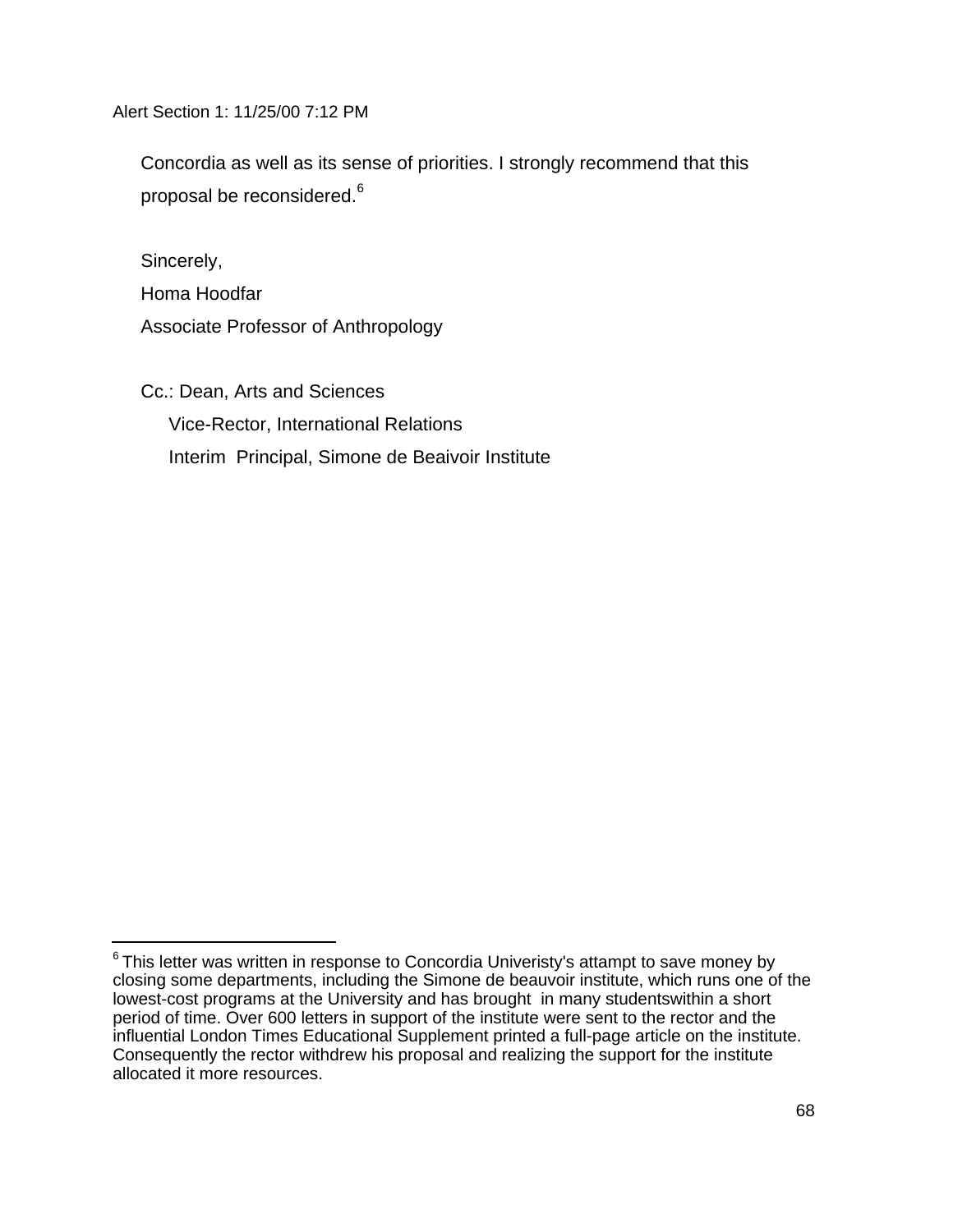### **Letter #5:**

H.E. Ong Teng Cheong Office of the President Istana, Orchard Road Republic of Singapore 0922 March 16, 1995

### **Reference:**

New evidence in the case of Mrs. Flor R. Contemplacion sentenced to hang in Singapore on March 17, 1995, for alleged double-murder.

#### Your Excellency,

It has come to our attention that new evidence has recently been put forth by two witnesses in the Philippines, which throws serious doubt on the judgement in the case of Mrs. Flor Contemplacion, a domestic worker from the Philippines, aged 42, and mother of four children.

Because of this new evidence, we respectfully request that there should be a stay of execution and a re-trial, so that the truth will be revealed. We trust that Your Excellency and the Singapore government will do all that is necessary to ensure that due course of justice will be upheld by the Singapore courts.

Yours respectfully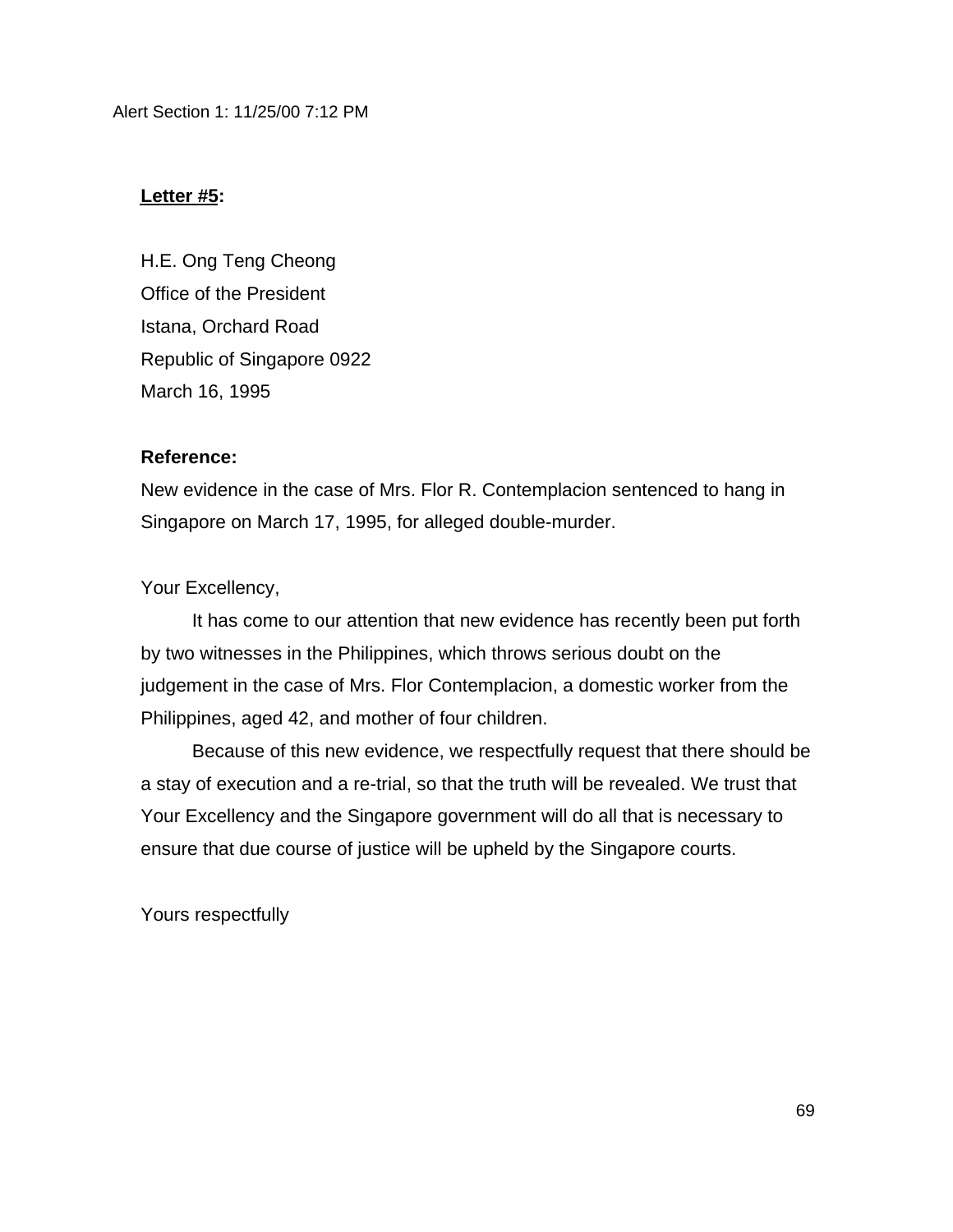## **Petitions and Signature Campaigns**

Signature campaigns or petitions are also effective methods of informing and mobilizing people. Not only can they be used in crisis situations, they are important tools in helping to initiate and reinforce long-term changes. Petitions and signature campaigns generally involve a larger segment of society than do Alerts for Action and letter-writing campaigns, thus they are particularly effective in countries where the government is concerned with its image and popularity. An elected government wanting to promote stability might more likely address the collective demand of a large group, articulated in the form of a petition, than respond to individual letters demanding change. A government concerned with popular support may honor a petition in order to appease its supporters, while governments which rule by force, and are not necessarily worried about their accountability to their citizens, will likely be less responsive to such popular petitions. Consider such factors before embarking on a petition campaign that could be time and energy consuming. There are no universal recipes for activism; each and every situation must be weighed according to specific factors and context.

A petition is a brief statement of appeal that bears, ideally, a large number of signatures as the mark of public support. It is a collective demand, which is presented to authorities to draw their attention to a particular issue. A petition is an easy way for people to voice their concerns, and the simple act of signing a petition can be the first step leading to long-term involvement in social change. Petitions, like other forms of solidarity action, also help raise public awareness, especially when the number of signatures is so large it attracts media attention. We will look at the Moroccan women's **One Million Signatures** campaign as an example.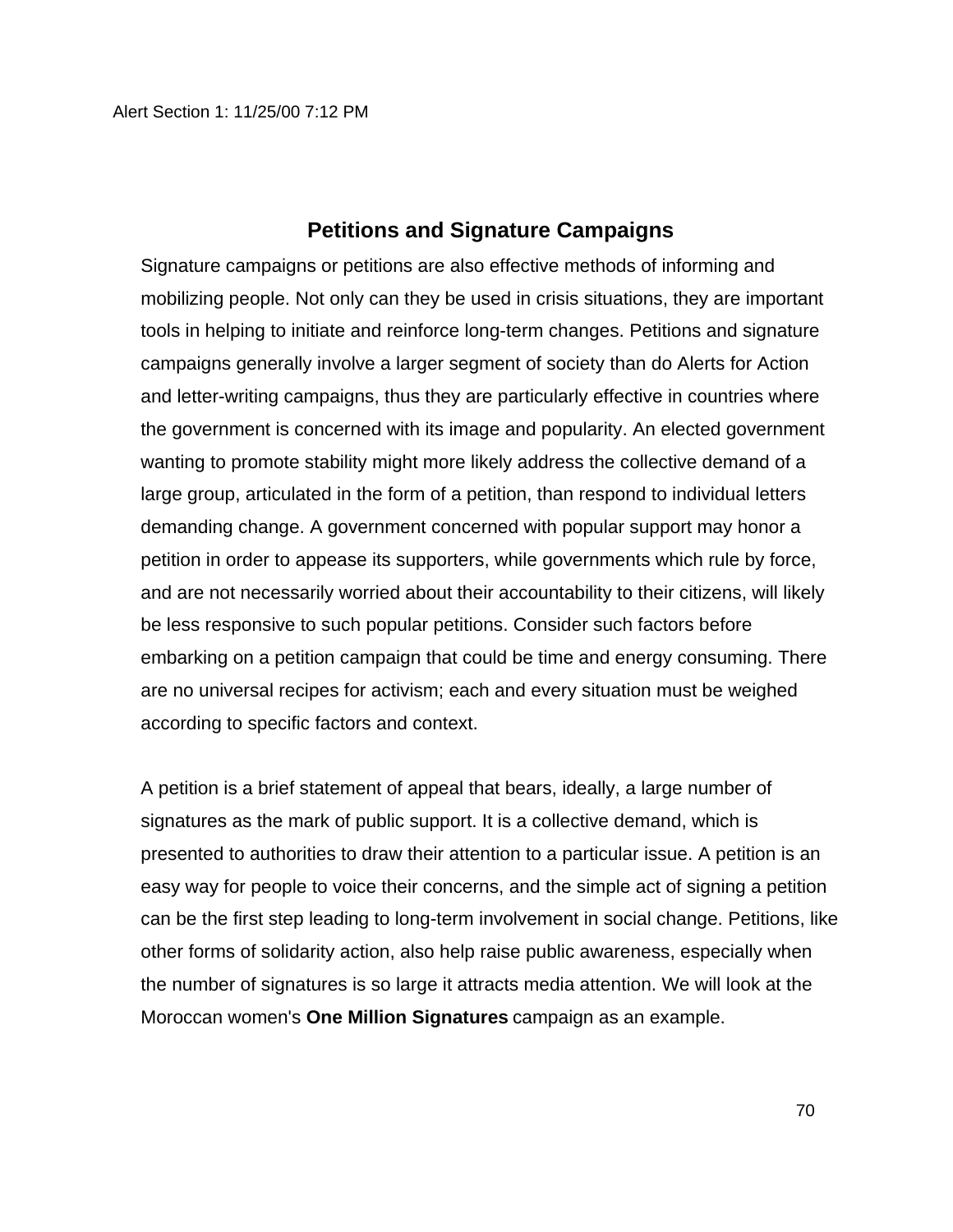#### **The Moroccan women's "One Million Signatures" campaign:**

In 1992 the UAF (Union d'action feminine), quickly joined by many other women's organizations, trade unions, and some political parties as well as human rights organizations, launched a campaign to amend Moroccan family law and ensure the rights of women. A petition was circulated calling for a wide range of reforms relating to women's right to divorce, banning of polygamy, changes in inheritance, the guardianship of children, and so on. These issues had been periodically discussed by the government, which acknowledged the need for reform, but a lack of political will precluded any changes. Women activists believed that public pressure, evidenced by the signatures of large numbers of people, would show the government how strongly the public desired such changes.

 In 1992, the Moroccan government was engaged in promoting itself as increasingly liberal, accountable, and responsive. There was talk of change and reform. The UAF recognized an opportune moment to press for reform of the Personal Status Law. The 1995 United Nation's fourth women's conference was approaching and many governments were eager to show they were taking steps to improve women's overall status in society. It was in this context that the UAF decided to launch a petition campaign and collect one million signatures. Through the petition, and by holding meetings, writing to newspapers and engaging the media, they hoped to mobilize the public behind their demands. With the support of other organizations and many activists, one million signatures were collected. The government acted quickly to open the debate on family law. Although the reform fell short of the demands of women's organizations, the campaign did result in some changes to personal status law and family law, after decades of government neglect of the matter.

While Moroccan women's organizations find the reforms less than satisfactory, and are campaigning for more profound changes, the most important outcome of the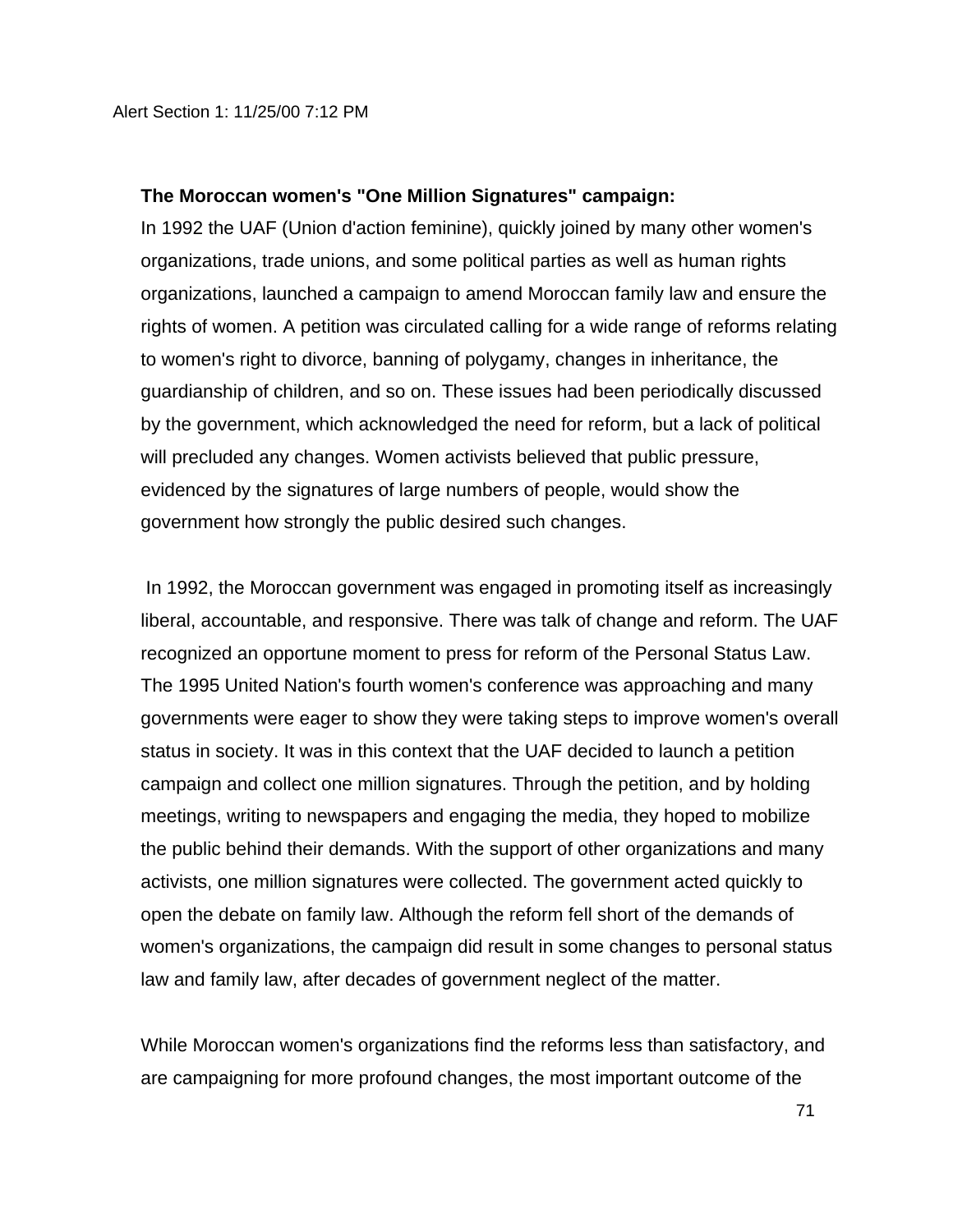One Million Signature campaign has been the revitalization of the women's movement in Morocco and the mobilization of large numbers of women, and of the public in general, behind women's rights issues.

The successful collection of one million signatures has been empowering and inspiring for other women's organizations around the world, but especially for activists in the Muslim world, who share many similar concerns and face similar limitations. On March 8, 1997, the Inter-Associative Work Group, an Algerian-based umbrella women's organization, launched a similar national petition campaign with the slogan "A million signatures for women's rights in the family." Although the situation of civil war in Algeria has posed problems and impeded the collection of signatures, the initiative has pushed the family law debate to the forefront of the public agenda.

## **Preparing a petition:**

Here are some simple guidelines for launching a petition campaign.

**a)** The major demand(s) of a petition should appear at the top of the page, with space for signatures (and other information if needed) below. The page should be copied and distributed.

**b)** A return address must be included so that the petition may be forwarded back to the organizers when it is full.

**c)** It is important to provide a separate sheet including facts and arguments concerning the demands of the petition for those who may want to know more.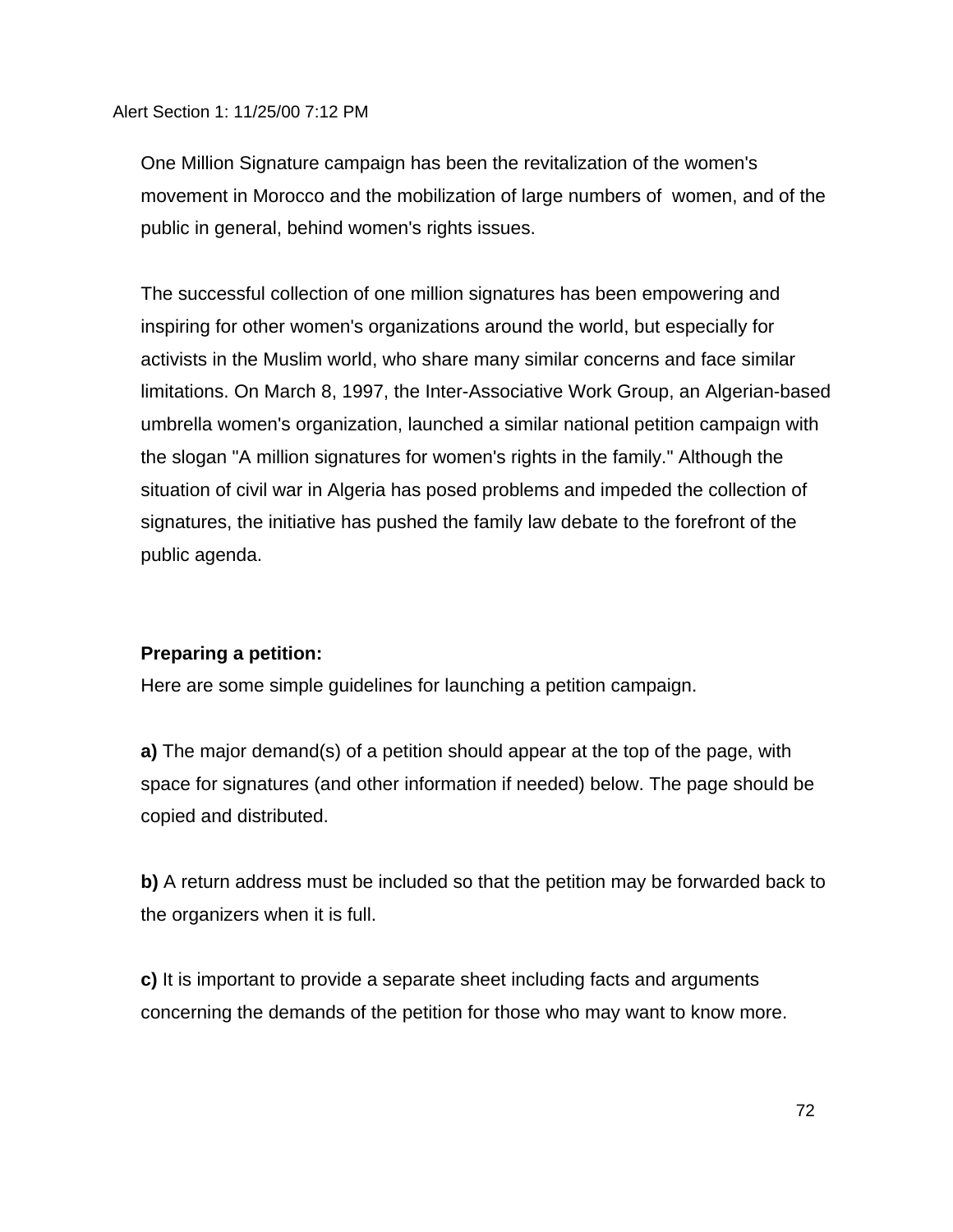**d)** Design and layout are important - make sure to leave sufficient space for signatures and related information.

**e)** A petition should be written clearly and simply so that the average person can easily understand it. Avoid academic language, rhetoric, political jargon and confusing language. Keep the message short so that people walking in a shopping center or any crowded public space find it easy to read and sign. People are less likely to take the time to read a lengthy explanation of the issue.

You may come across individuals who support the cause but won't sign because they don't agree with the wording of the petition. It may be useful to ask them to write their own version of the petition or to write a letter directly to authority concerned. There are contexts where individuals are not comfortable providing signatures or personal information such as addresses or telephone numbers, which are sometimes required along with a signature. This is more common under nondemocratic conditions, and campaigners must be sensitive to this. The ultimate goal of social activism is to enable people to exercise choice, not to impose participation, regardless of how well-justified one may think such involvement is.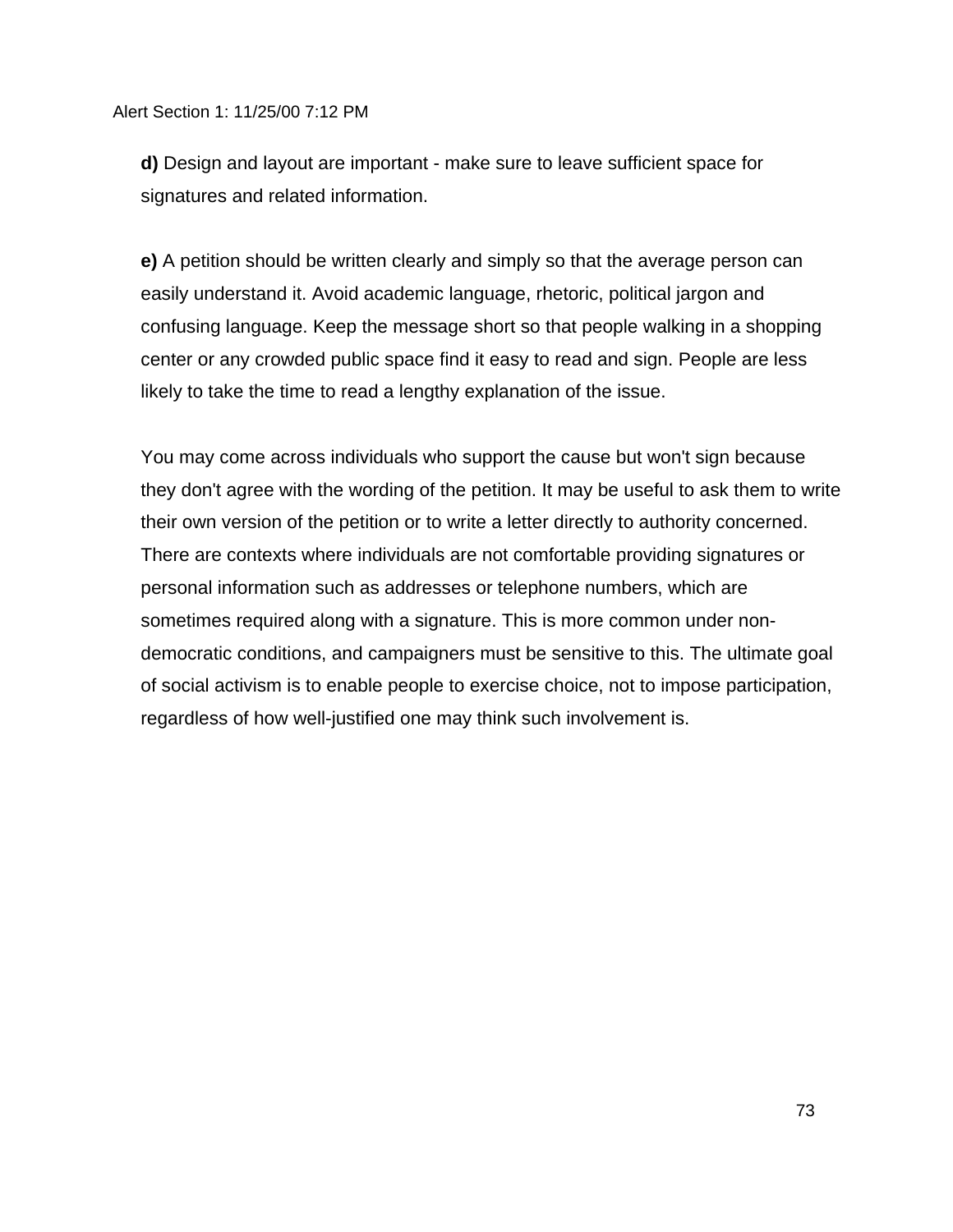### **Sample Petitions**

---

# **TO THE ATTENTION OF THE MEMBERS OF THE TURKISH NATIONAL ASSEMBLY AND THE JUSTICE COMMISSION**

Despite the proclamation of the Turkish Constitution guaranteeing women equal rights with men, the Turkish Civil Code contains articles which discriminate against women and which violate their rights.

A proposal to change these discriminatory laws has been "under consideration" by the Turkish National Assembly since 1984, and has yet to be approved. Most recently, a petition containing over 100,000 signatures was presented to the President of the National Assembly, Mr. Cindoruk, on February 17, 1994, urging the Justice Commission and the National Assembly to pass this proposal. Yet, the proposal is still being held up and there has been no discernible move to have it ratified and implemented.

In addition, the discriminatory articles of the Turkish Civil Code are in blatant contradiction with paragraphs 15 and 16 of the Convention on the Elimination of All Forms of Discrimination Against Women (CEDAW), which Turkey signed and ratified on July 24 1985. As is the case globally, the significant role that women play in Turkey's social, economic and political development cannot be denied. We therefore urge you to accept and implement, without further delay, the legal changes addressing the laws, which prevent women from fully contributing to, as well as benefiting from, this development process.

| <b>NAME</b> | <b>ADDRESS</b> | <b>OCCUPATION</b> | <b>SIGN</b> |
|-------------|----------------|-------------------|-------------|
|             |                |                   |             |
|             |                |                   |             |
|             |                |                   |             |
|             |                |                   |             |
|             |                |                   |             |

74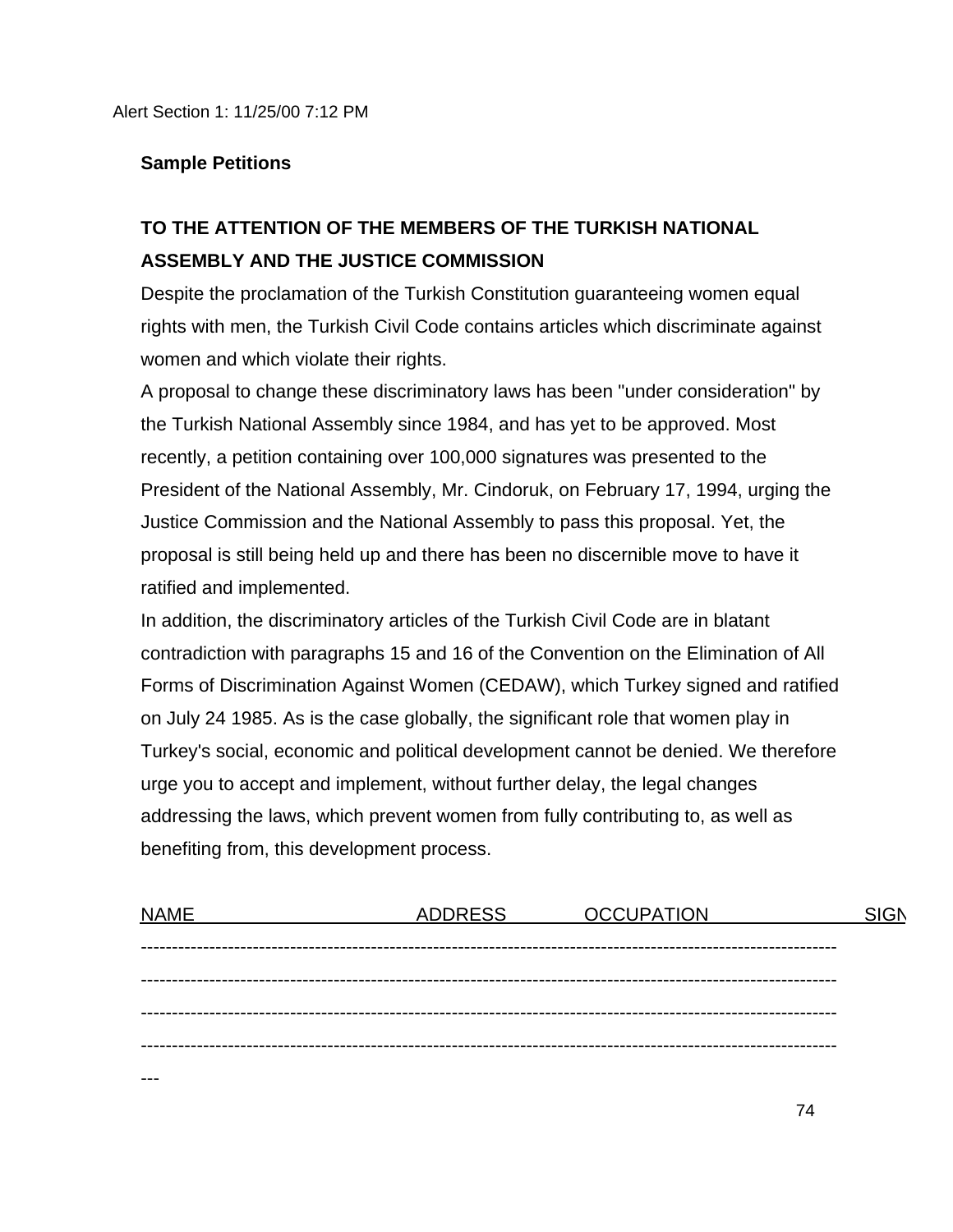Please Return To: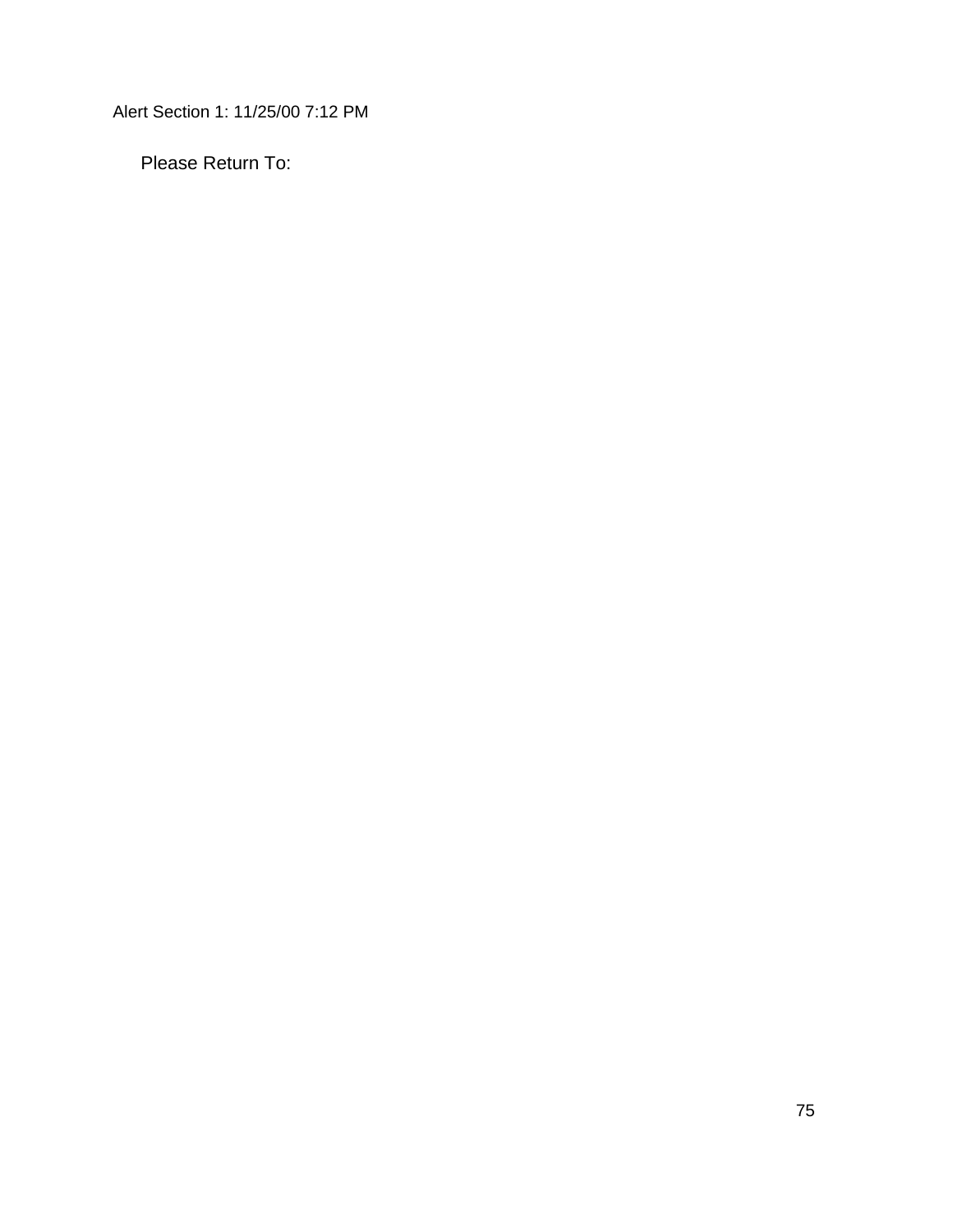At the height of the Bosnian crisis, a number of student activists at Stanford University formed a group called Students Against Genocide (SAGE). To mark the second anniversary of the war in Bosnia, SAGE launched an international signature campaign asking university and college students, staff and faculty world-wide to mark the day and sign the following petition. The petition was drafted to both articulate the demand of the group - which was to end the genocide - and to raise awareness about the atrocities being committed in Bosnia.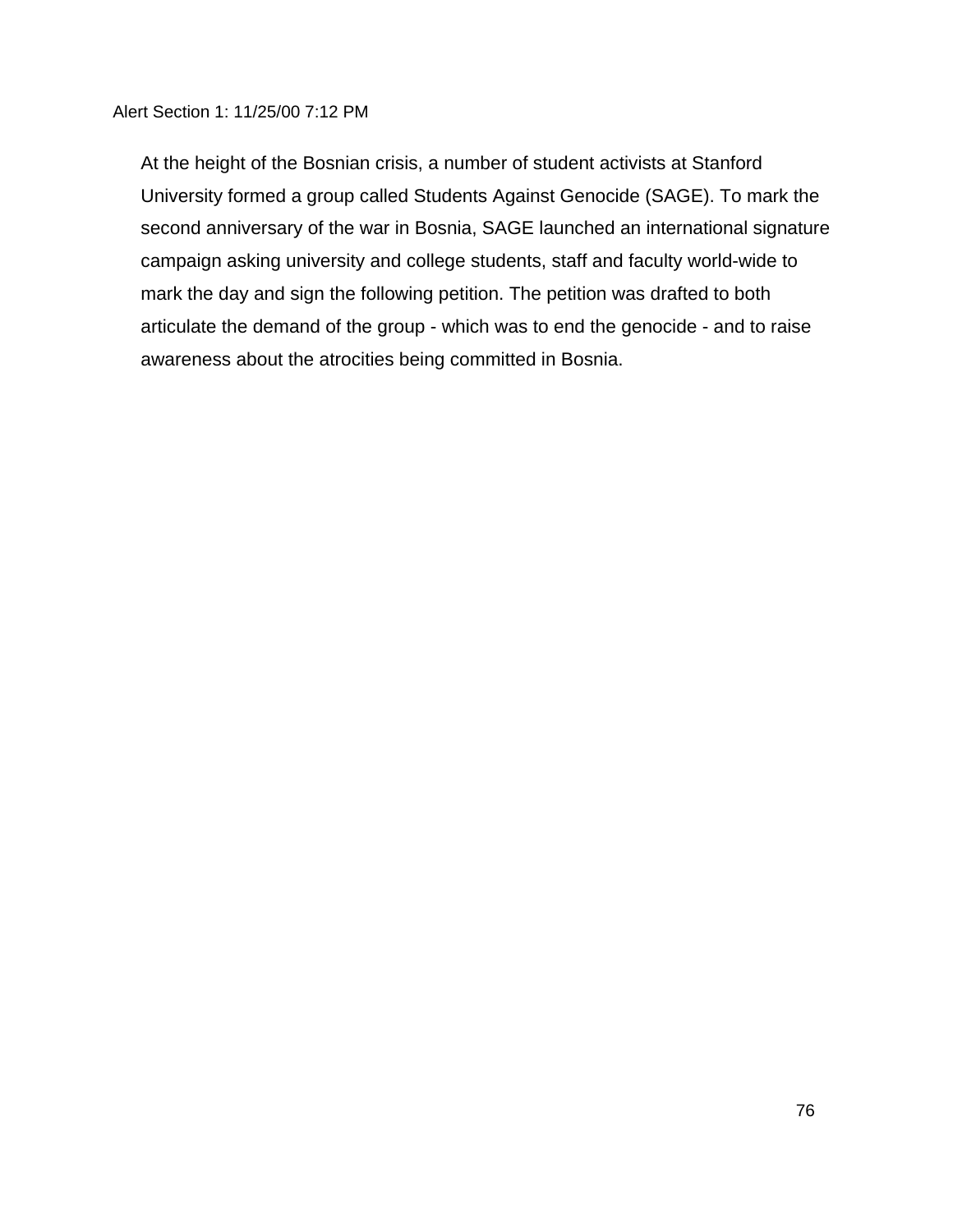# **PETITION TO COMMEMORATE THE SECOND ANNIVERSARY OF THE WAR IN BOSNIA**

We are students, faculty and staff at colleges and universities worldwide, and other concerned individuals. We have gathered here today to commemorate the second anniversary of the siege of Sarajevo and the brutal, Serb nationalist campaign of ethnic cleansing and rape as a means of genocide. We sign this petition to condemn the continuing genocide being committed against the people of Bosnia, to deplore the complicity of the United Nation and our political leaders in these crimes, and to insist our world leaders finally end the atrocities and bring a just peace to the Bosnian people. Only justice will bring durable peace to Bosnia.

Students Against Genocide (SAGE).

| <b>NAME</b>                   | <b>SIGNATURE</b> |  |
|-------------------------------|------------------|--|
| <b>ADDRESS</b>                |                  |  |
| ----------------------------- |                  |  |
|                               |                  |  |
|                               |                  |  |
|                               |                  |  |
|                               |                  |  |
|                               |                  |  |

------

**RETURN TO: STUDENT AGAINST GENOCIDE - P.O. BOX 9248, STANFORD, CA 94309 USA**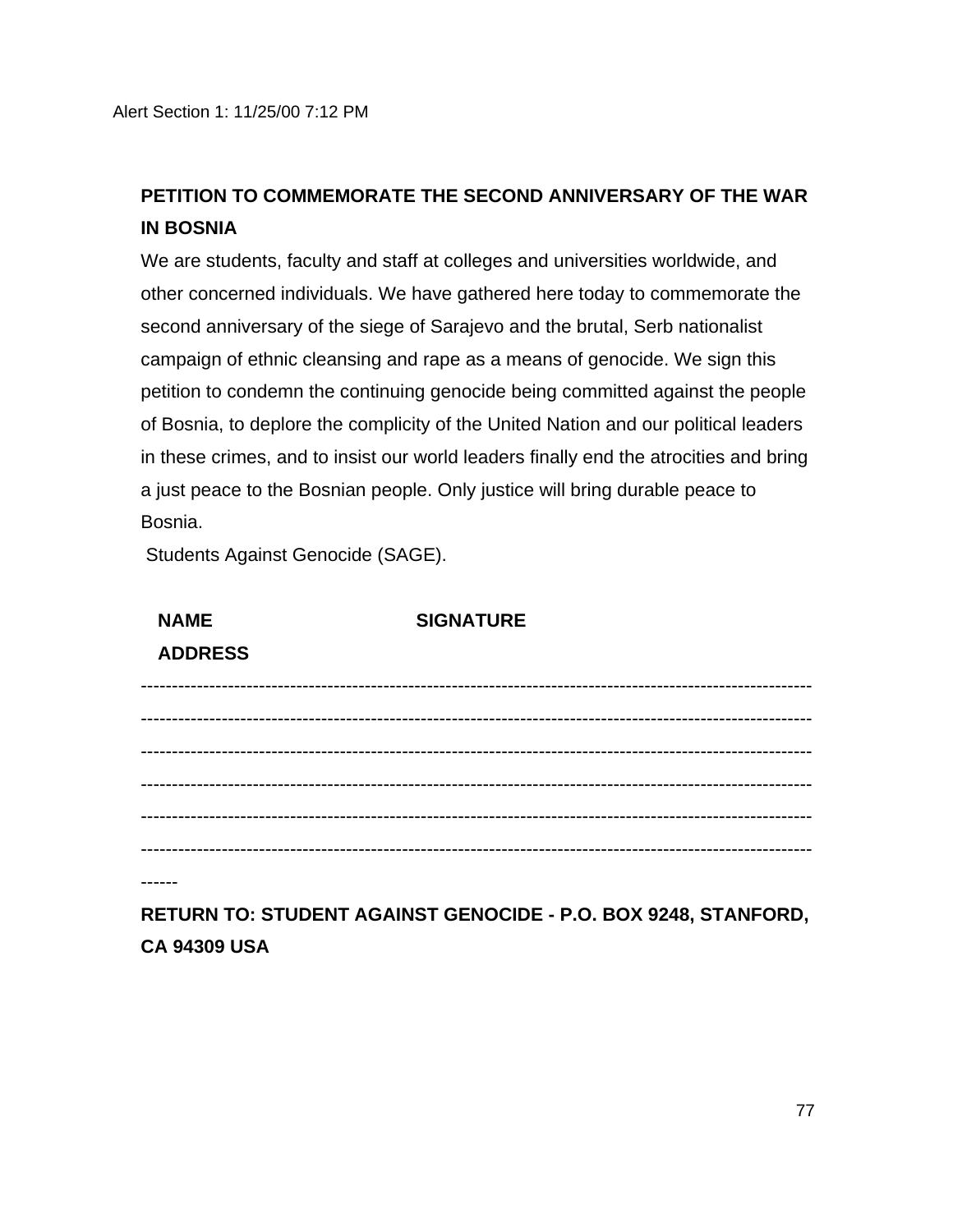## **Postcard Campaigns**

Like signature campaigns, postcard campaigns are effective means of raising awareness and gathering support. Successful postcard campaigns demonstrate widespread support for a cause, as bureaucrats and officials are inundated with stacks of mail. Postcards use graphics, images, and cartoons to convey ideas, and more easily draw people to their message than the printed word. Thus, attracting people to pick up a postcard and support a cause is often easier than getting them to sign a petition.

### **Guidelines for launching a postcard campaign:**

Provide information and contacts alongside the postcards for those wishing to learn more about the case or the situation. Because postcards take little time to read and sign, they are effective for demonstrating broad public awareness and support for your cause. For some, the cost of mailing a postcard may be too high, while others may simply keep the card because they like the picture. Nonetheless, postcard campaigns are effective for involving large numbers of people in public participation.

Petitions and postcard campaigns enable those who can't participate in rallies and meetings due to geographical or time constraints to express their views. Petitions and postcard campaigns are particularly effective at the international level.

There are various ways of organizing postcard campaigns. Generally, a postcard bearing an image, graphic or other visual message representing the issue is distributed to be signed and mailed by supporters. The postcard has already been addressed. Alternatively, an organization or individual simply publicizes an issue of great importance and asks others (national or international) to send them a postcard supporting their position. The collected postcards are then presented to the appropriate politician, administrator, business leader or policy-maker. This sends a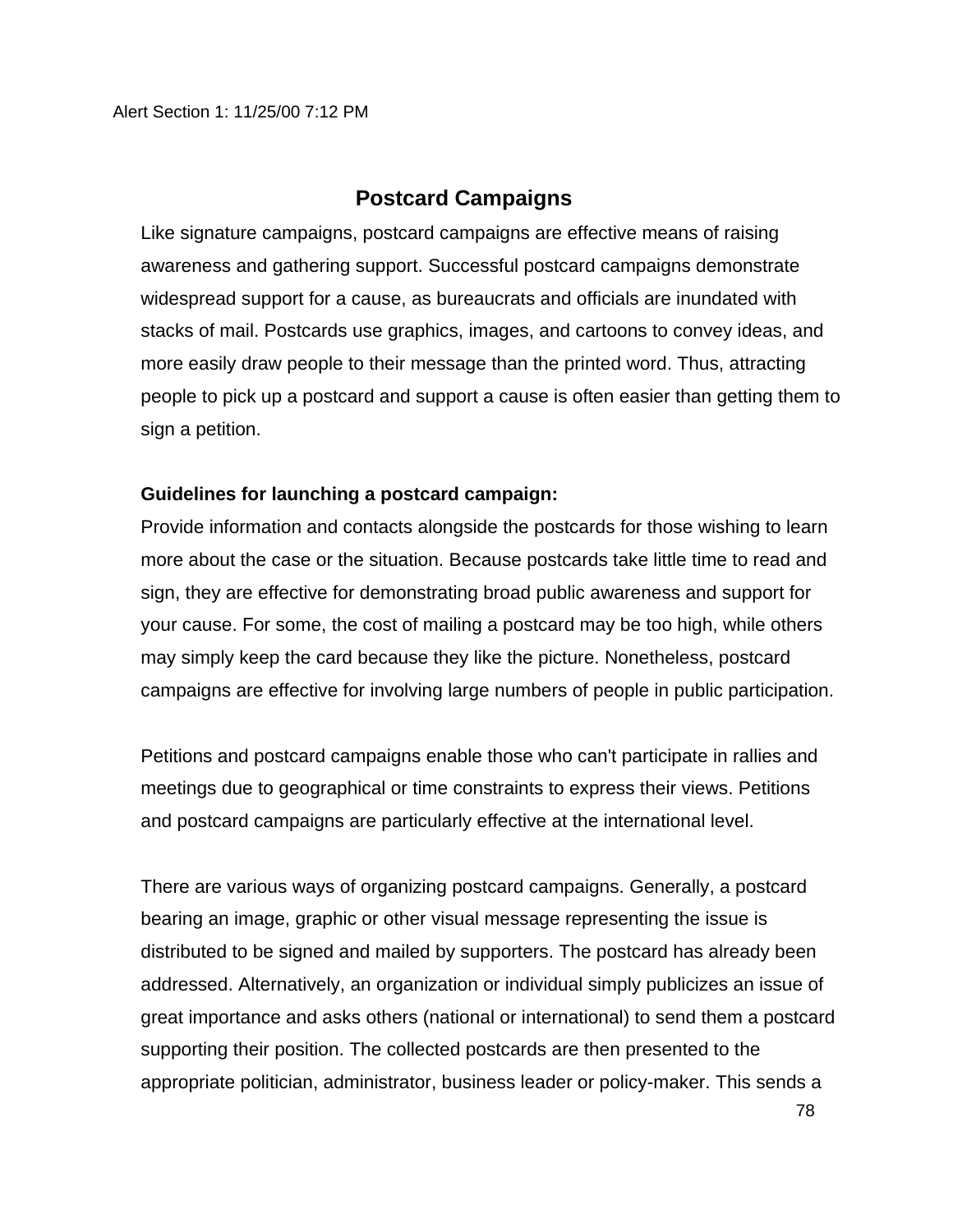powerful message that many members of the public are monitoring and assessing the actions and decisions of those in positions of power and influence.

### **The postcard campaign for women's rights in Afghanistan:**

In 1997, when the Taliban military forces captured the Afghan capital city of Kabul, women of that country lost all their basic rights, including health care and education; furthermore, women were restricted in many ways from participating in public life. Women have been unable to leave their homes unless accompanied by a male family member, cannot attend school, go to work, or even use public bathhouses. The Action Group for Afghan Women, a non-profit organization based in Canada, launched a postcard campaign demanding the international community's help to end this crisis. The campaign began in March 1998 and within two months the group had gathered hundreds of thousands of postcards from around the world. Many of the cards were sent to the United Nations High Commission for Human Rights in Geneva, which has officially acknowledged this massive lobby for the rights of women in Afghanistan. The campaign continues to raise awareness about the plight of Afghan women, and has also helped keep the issue on the international political agenda.

## **Example of postcard for women of Afghanistan**

### **[scanned the post card]**

### **Campaign of Conscience for the Iraqi Children:**

The `One Million Postcards' campaign to lift economic sanctions imposed on Iraq by the US and the United Nations also exemplifies the postcard strategy. Marwa and Kouthar Al-Rawi are daughters of an Iraqi father and an American mother who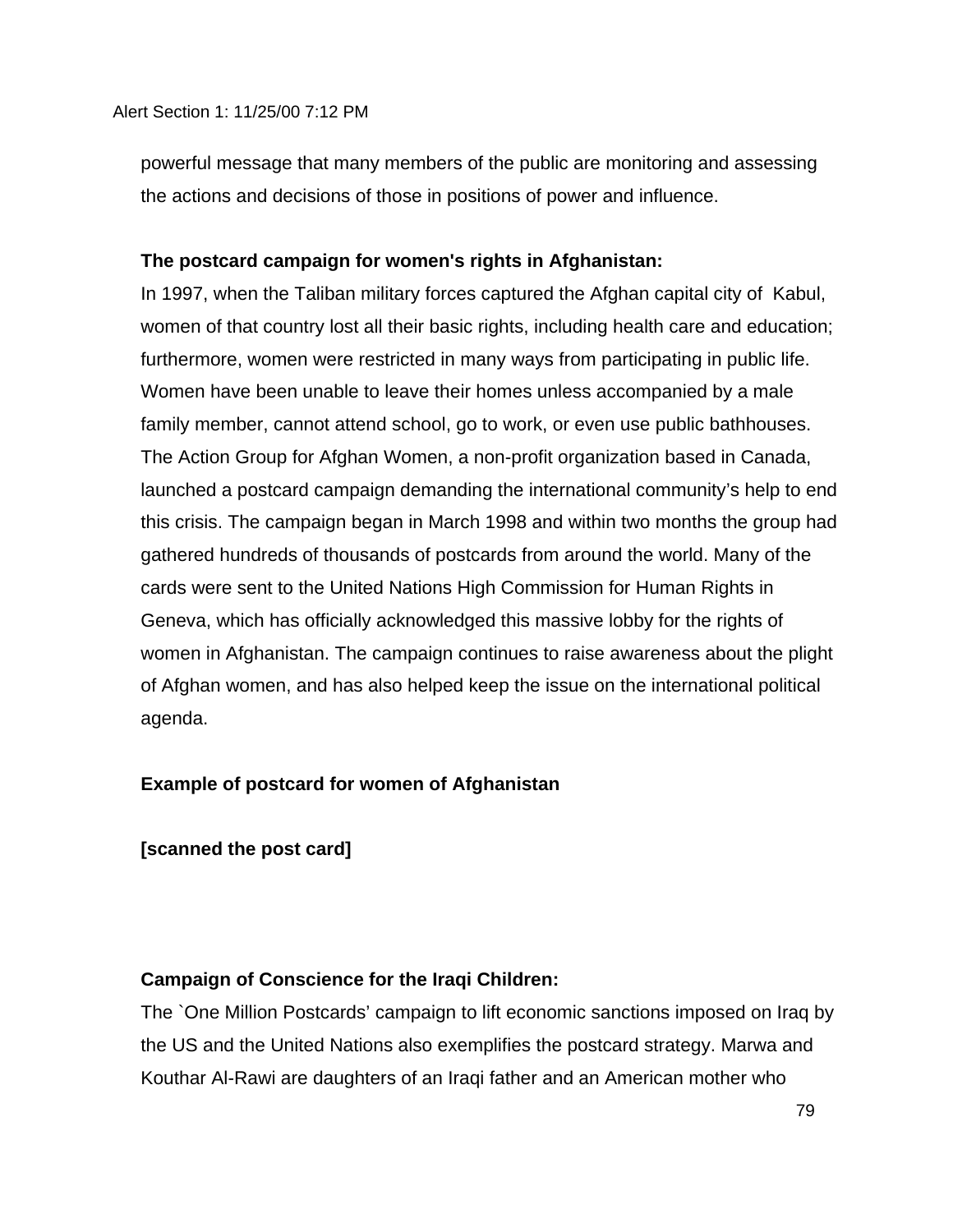explained to them, in 1997, that sanctions imposed following the 1991 Gulf War to allegedly punish Iraqi leader Sadam Hussien, in reality brought suffering to ordinary people and children in Iraq. Amidst all the other hardships, 4000 Iraqi children die each month due to lack of medicine. The two young girls (11 and 7) wanted to do something for the Iraqi children. They painted a picture and sent it to U.S. First Lady Hilary Clinton, explaining that they did not think the economic sanctions were the best or most peaceful way to deal with the situation. Then they asked other children to do the same. Ultimately they decided to ask children all over the world to join their campaign, requesting that everyone send them a postcard, preferably home-made and including a message, and they would present the collection of postcards to the White House. They arranged for a post office box. They also bought postcards for people to sign and mail. To raise funds for the project, they collected empty bottles to recycle, and secondhand clothes and goods and with the help of their mother organized garage sales. They asked their teachers and other adults to help them to set up a website and scanned some of the postcards. They kept a tally on the website of how many cards they received. They used an email address posted on the site to receive correspondence from other children and interested individuals. They decided to hold an exhibit of the children's postcards and messages before presenting them to the White House. They were invited to the local radio station and talked about what children can do to help to make the world better. Finally the American Friends Service Committee, a Quaker organization, asked award- winning documentary film-maker Joan Mandell to make a short film about the girls' efforts. These two children have demonstrated that youth is no obstacle to taking action and making a difference. Drawing in many children from around the globe to speak out against injustice, two small girls have shown the power of young voices to be heard on important issues.<sup>7</sup>

 7 To contact the sisters write to: Al-rawi, PO Box 1141, Sanperdro, CA 90733 USA. To send them an email write to  $Iraqikids@aol.com$ ; to visit their website go to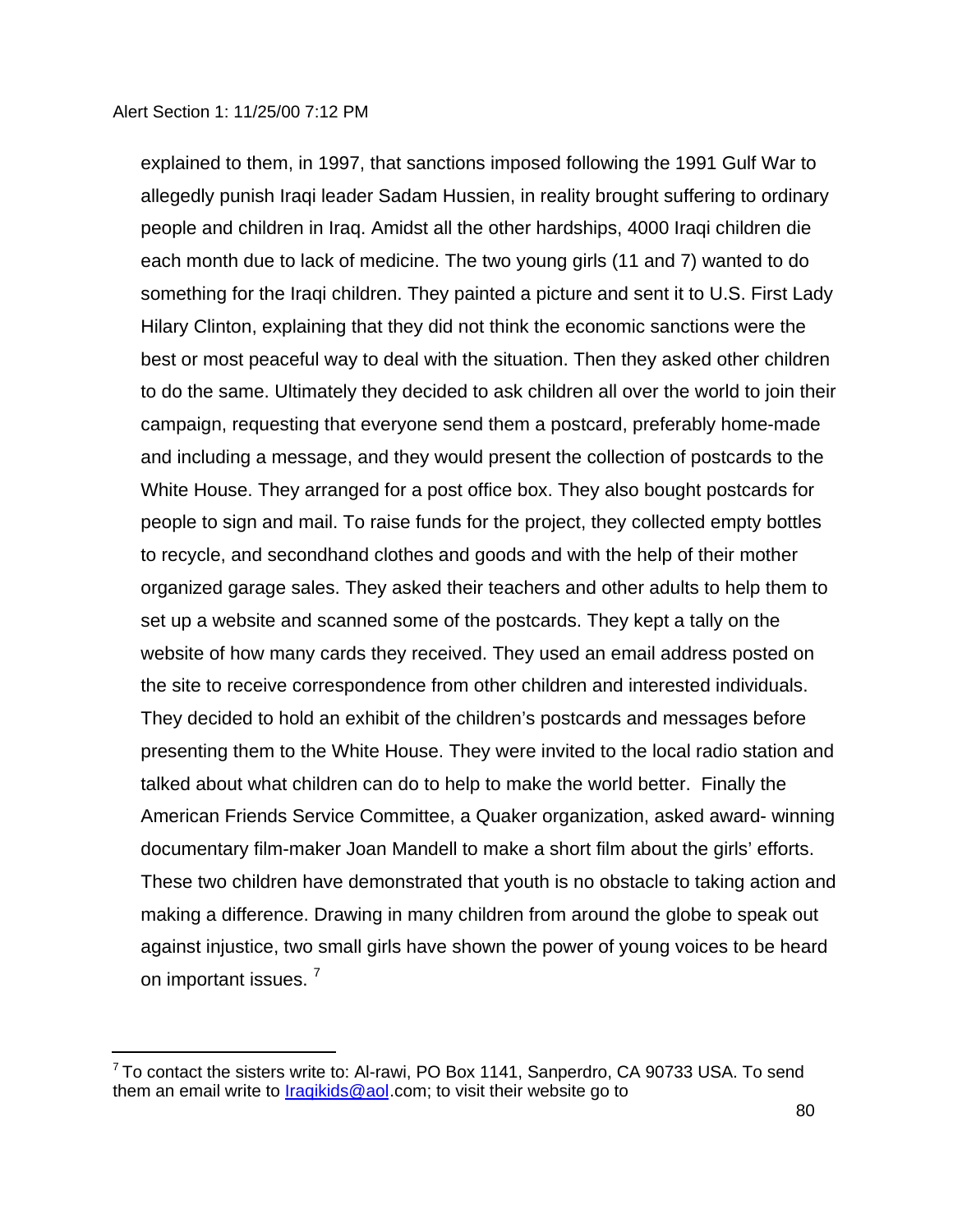### **Scan one of the post card**

### **Campaign to end the Civil War in the Sudan**:

Many peace loving people across the world are concerned that Sudan's civil war is being ignored by the international community. It is the bloodiest and longest in Africa's recorded history, with more than two million deaths and four million forced from their homes. There is concern, as well, that the income from international oil companies and other multi-nationals active in the Sudan has served to finance the military and thus prolong the war. The international NGO community launched a post card campaign to bring pressure on their own governments and, through them, on the international companies, to close down this funding of the Sudanese military. It was hoped that this would force the military to negotiate a peace agreement and stop the human tragedy. In Canada, it was Alternatives that took the initiative and launched the campaign**. 8**

## **Insert both side of the post card.**

ī

http://www.members.aol.com/hamzaha/iraqichildren. You can also reach them via askaboutiraq@afsc.org

<sup>8</sup> Alternatives, Action and communication Network for International Development, 3720 Parc Avenue, Suite 300, Montreal, Quebec, H2X 2J1, Canada. Toll-Free telephone1-800-982- 6646, Fax (514)982-6122, Website:WWW.alternatives.ca .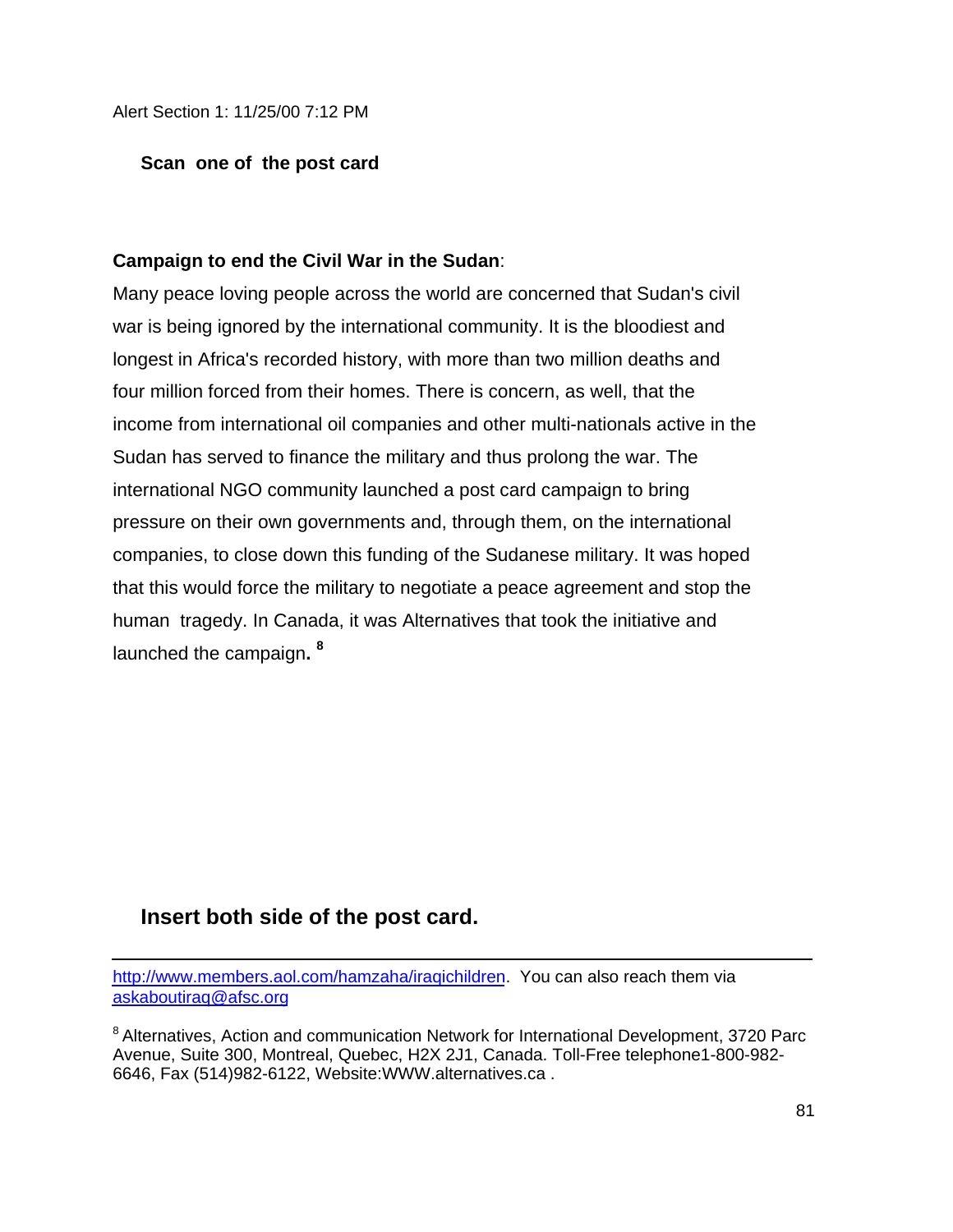### **An environmental postcard campaign: The Group of 21**

When a group of concerned citizens, NGOs, and environmentalists realized the lack of commitment on the part of industrialized nations to sign the recommended agreement to reduce CO2 emissions, a major cause of pollution, by 20% by the year 2005, they initiated a project**, The Group of 21,** and launched a post card campaign from Kyoto, Japan.<sup>9</sup> Through letters, a website, and networking, the project mobilized people internationally to demonstrate support by sending postcards, to be presented to Climate Conference delegates meeting in December 1997 in Kyoto. The intent was to pressure government delegates to the Third Conference on Climate Change to finalize the CO2 reduction agreement. Thousands of post cards from 51 countries were sent to the project, which were presented to delegates by 21 people, from infants to age 21, from all over the world. These young activists reminded delegates that the decisions they were about to make would effect the futures and lives of young people and the lives of future generations. The campaign was well covered by the media, in part because the youth of the participants attracted attention. The goal of the project was to educate the public as well as officials about a grave environmental issue, and especially to demonstrate to youth world-wide that the future of our home, our planet, lies in their hands.

J. <sup>9</sup> The Group of 21 is a project, not an organisation. It is non-profit and has no political, religious or corporate affiliations. The members of the group have volunteered their abilities, time and money toward achieving the project's stated goals. The activities of the group are limited to the Kyoto COP3 conference with the hope that these activities will have a positive effect on world thought and responsibilities reaching far beyond the conference. Their website address is http/www.envirolink.org.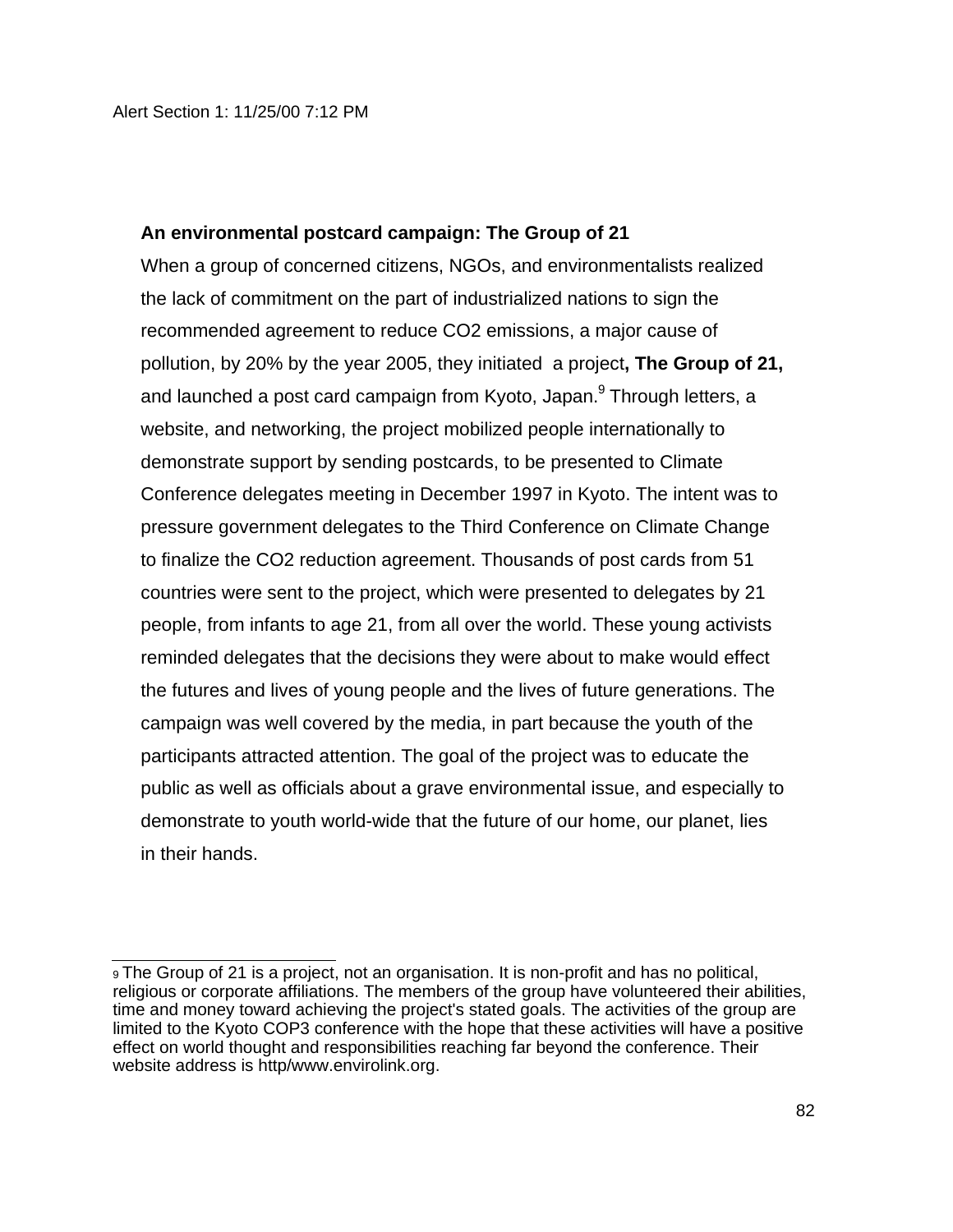The initiative was fairly successful and was widely supported. An important aspect of its success was the simplicity of the project design. The goals and message were clear, the address to send the post card to was prominent and easy to read, and participants could send any postcard they chose, in contrast to most postcard campaigns which pay for and provide a specific postcard, which requires printing and distribution. While conventional postcard campaigns educate the public and raise consciousness, they are costly and international distribution requires an extensive network to be in place.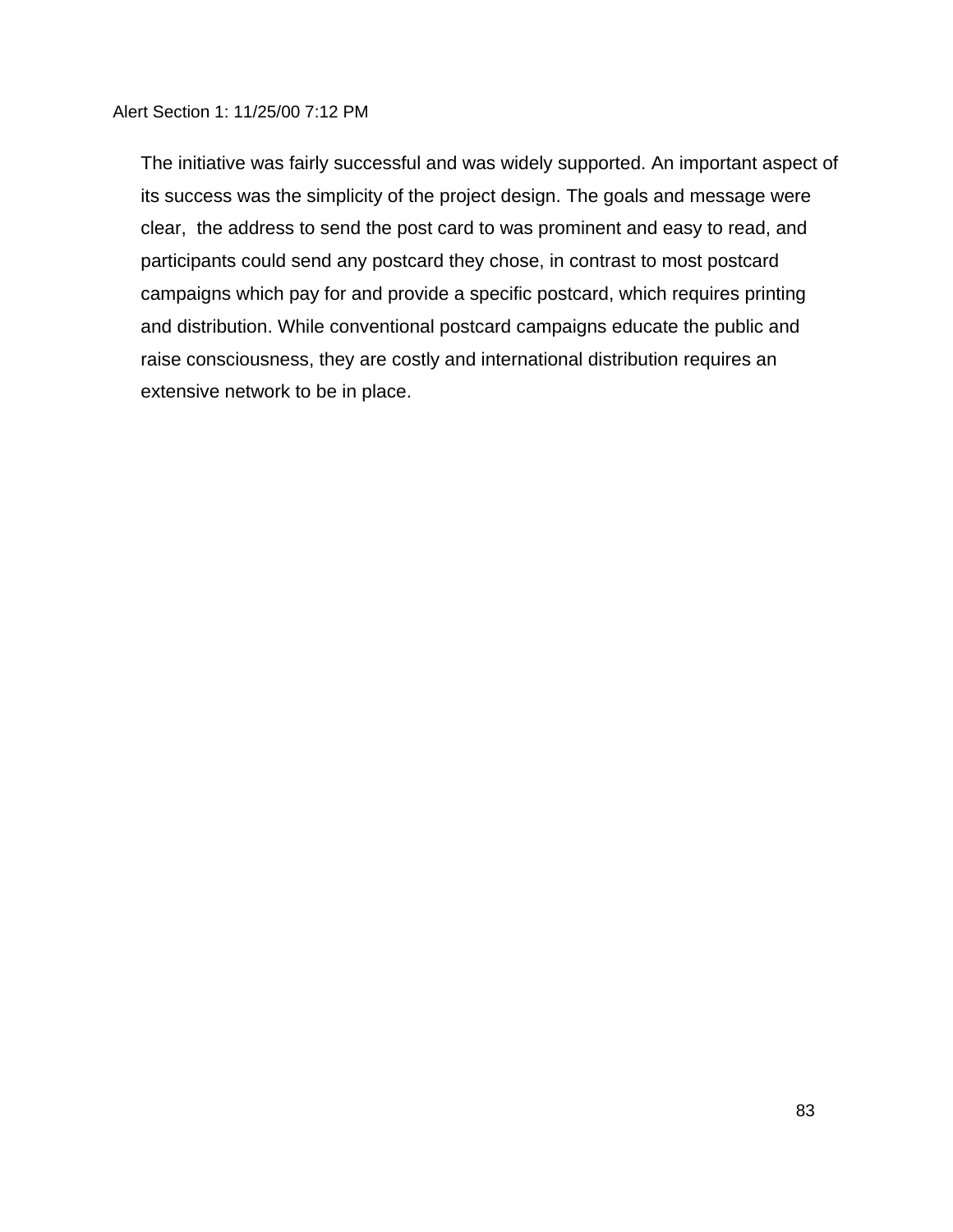## **Working with Mass Media**

### **Addressing the media:**

Engaging media attention for your cause is crucial; the media are part of almost everyone's daily life. The mass media are key to raising awareness about an issue and to mobilizing the public. Addressing the media effectively, and writing for media consumption require special attention; generally we are dealing with sharply limited amounts of time and space, as well as a widely varied audience. Here we briefly present some of the basic guidelines.

### **Writing to local/national newspapers - practical points:**

Here we are drawing on a short guide put out by the Council on American Islamic Relations (CAIR), a non-profit organization primarily concerned with issues of misrepresentation of Islam and Muslims in North America. However, many of the suggestions are applicable to other social and geographical contexts.

Most letters to the editor do not get published because they are either too long or their message is unclear. To increase your chances of publication:

**a)** Keep your letter to no more than 150-200 words. Time and space are at a premium in the mass media. Writing a brief but powerful letter is much more challenging than writing a long one, and always requires enormous editing to finally arrive at a concise and effective version of your position or your main concerns. **b)** Pick one main idea and resist the temptation to include other points. Since the letter must be short, you can't touch on every issue, regardless of how important they may be. Chose what you think is the most strategic one and concentrate on it.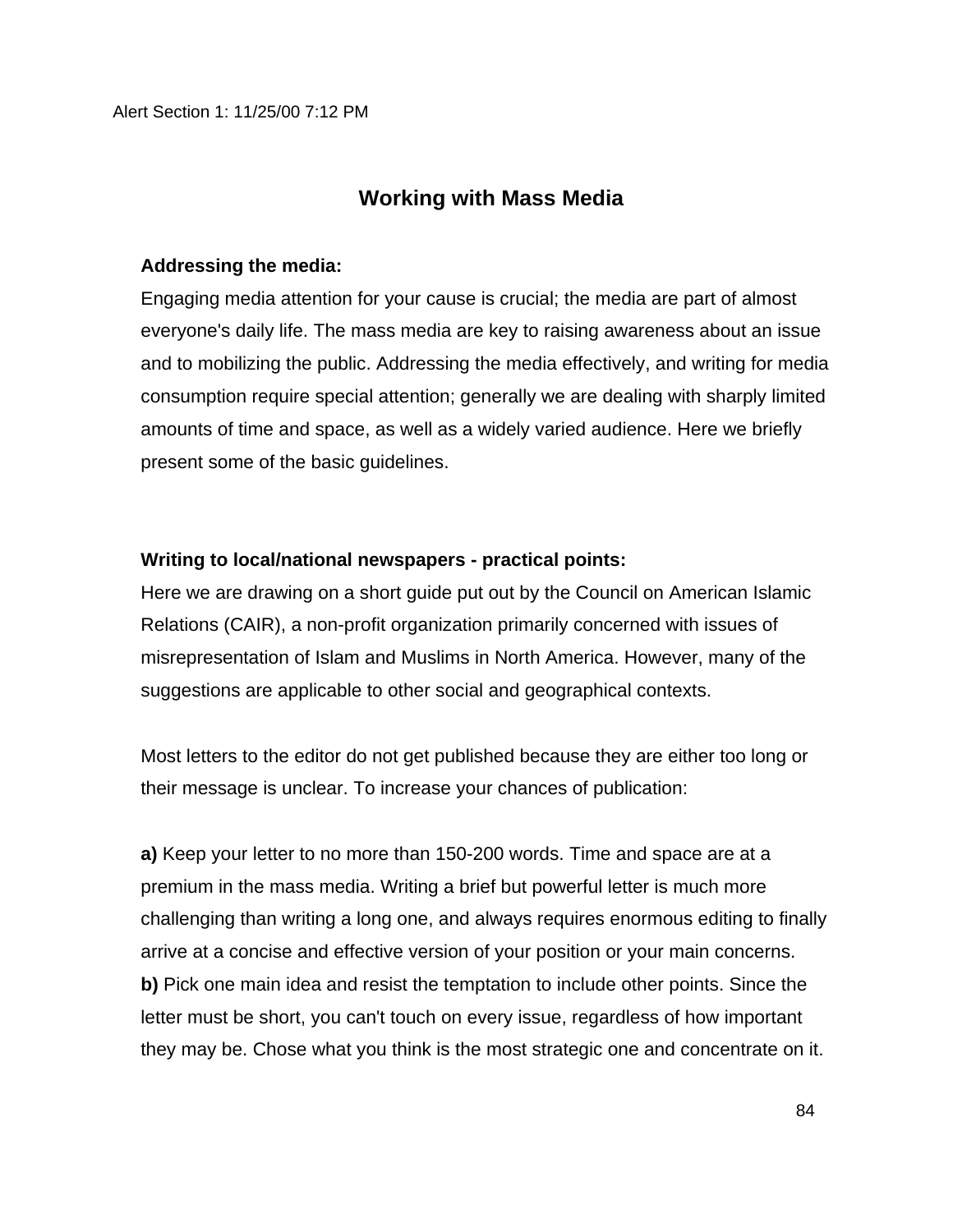**c)** Address your letter to the Letters Editor, which at least gets your message directly to the person who will ultimately decide whether it gets published. Your chances increase if your letter actually makes it to this editor's desk. However, do send copies to others at the media outlet, particularly if you name them.

**d)** Be passionate or even controversial, but avoid rhetoric and defamation. Rhetoric and slogans detract from the impact and credibility of your letter.

**e)** State the PURPOSE of the letter in the first sentence, in 25 words or less. The reader - including the editor - has to get your point right away or may lose interest in reading your letter altogether.

**f )** Give minimal but essential background information so that the reader can make sense of your letter.

**g)** Cite impartial sources. It is of utmost importance to back your claims with evidence, although this does not necessarily mean statistical or other "scientific" data. Your experiences and observations, properly contextualized, can be quite acceptable.

**h)** Offer a solution. There is no point in simply reviewing an obvious problem. Your letter should offer constructive criticism or possible solutions and useful suggestions. Here are some examples: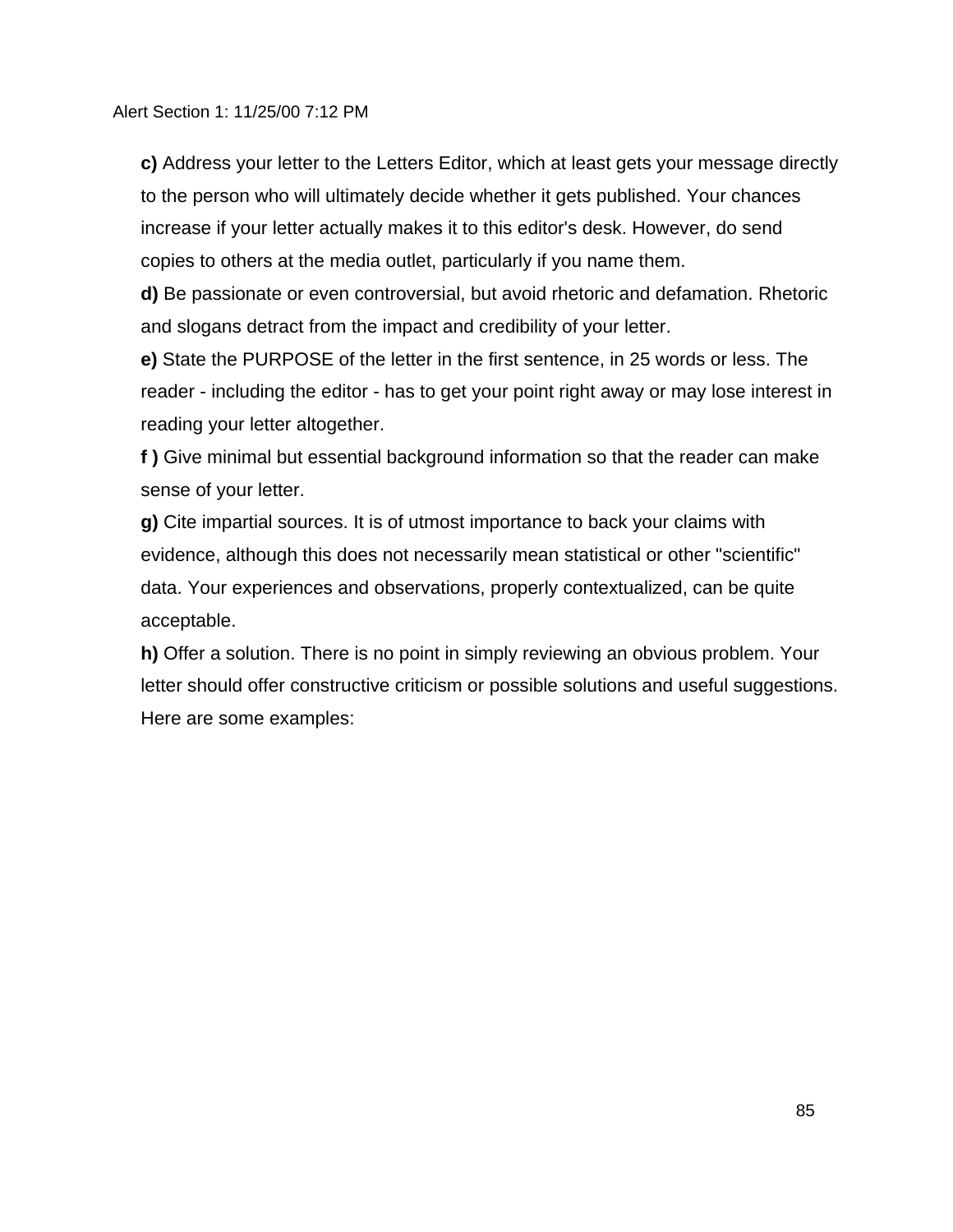### **Sample letters:**

Address

Date

Dear Editor,

Last issue's piece "The Middle East: Problems and Crisis," (date) by (name of the writer, reporter) depicts all Muslims as being terrorists. Such generalization is not only shoddy journalism, it is racist. It harms the large North American Muslim population and undermines inter-community understanding. As members of the Ottawa Muslim Association, we demand a public apology from the article's author. We further urge the newsletter to respect its readership, which is comprised in large part of Muslims. It is essential that your publication pay attention to the nuances and subtleties of the issues and exercise great caution so that there are no further distorted portrayals of any group or issue.

The Ottawa Muslim Association Return Address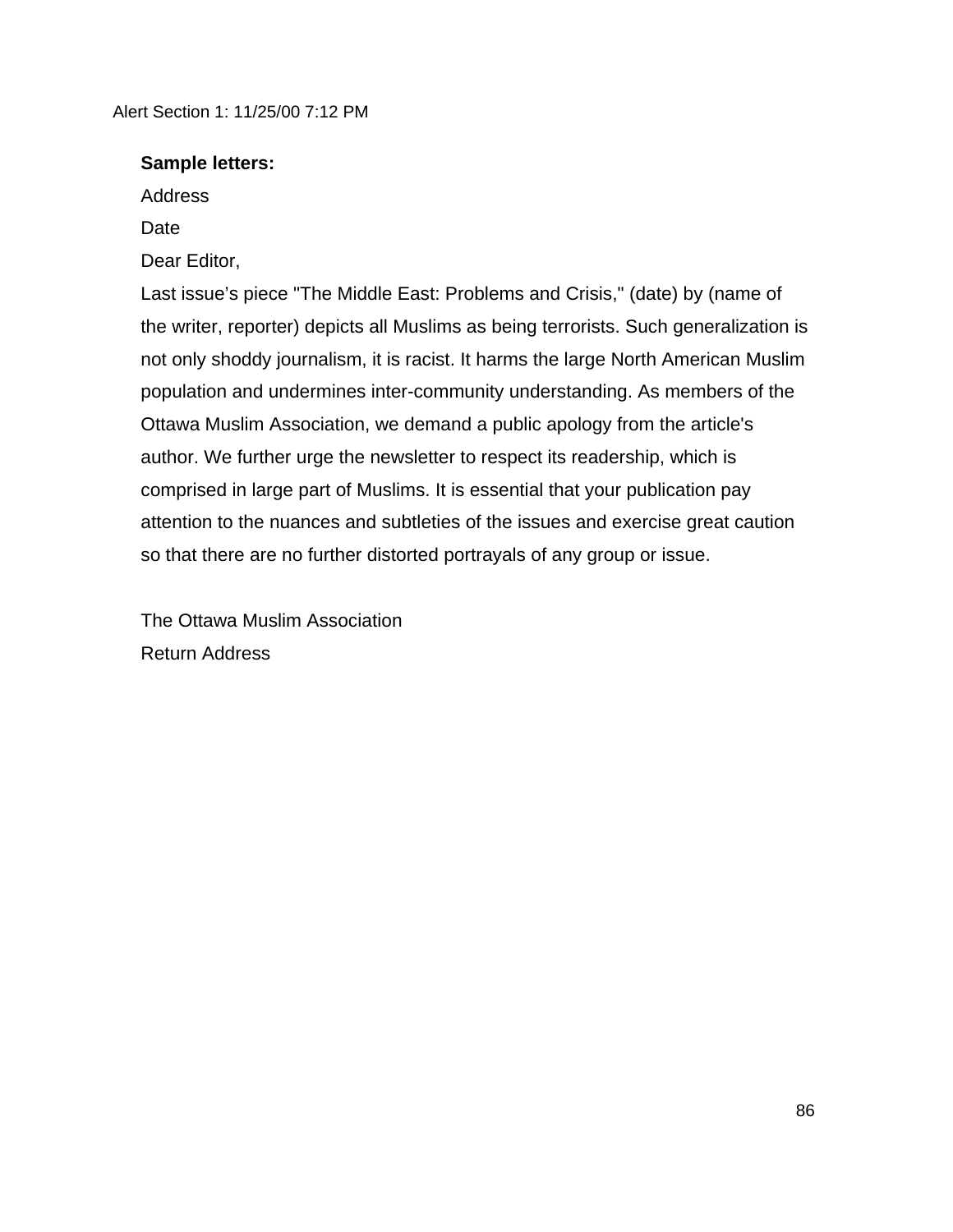Dear Editor,

As a Canadian citizen and university student, I was dismayed to read the article about Palestine you published on (date). The article depicts all Palestinians as terrorists. As a regular reader of your paper I generally find your coverage fair and accurate; however in this instance I was appalled to read that "(use quote if applicable)." You and the author owe all your readers an apology. Racist comments and portrayals cannot be tolerated in the media or elsewhere, and your paper has a grave responsibility to present unbiased coverage, as such inflammatory comments can have grave implications for all members of society.

Yours Truly, (name & signature) Return address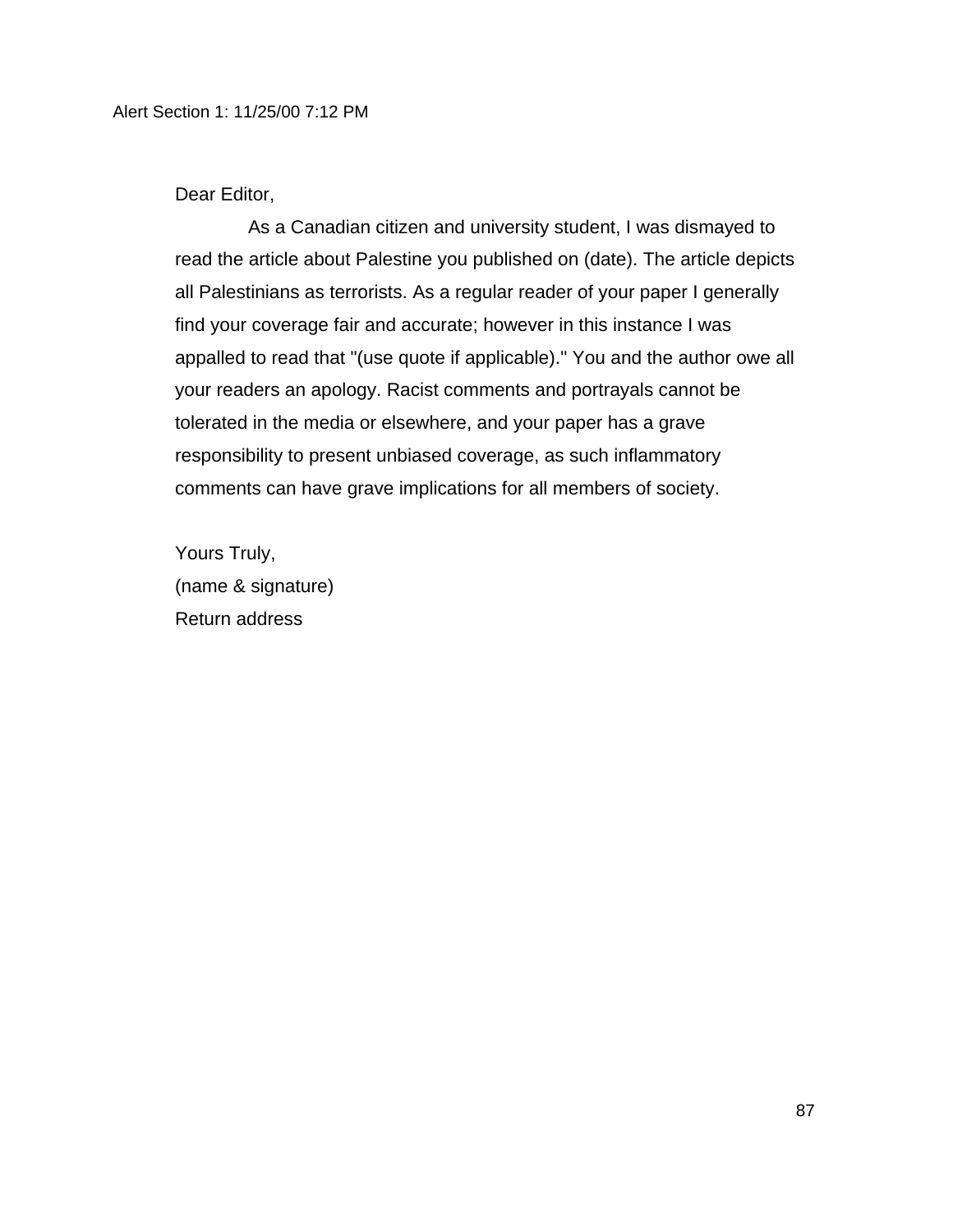### **Addressing radio and television:**

Access to radio and television is often limited, especially where government or a few corporations have a media monopoly. However, where access is possible, radio and television are important channels for reaching a large public. Strategic actions sometimes result in even the most closed or highly controlled system being forced to respond to, or reflect, the political and social concerns of the population.

In 1995 the Canadian Council of Muslim Women (CCMW) organized a workshop on media as part of its annual conference examining the concerns of Muslim women in the Canadian and international context. The CCMW has urged Muslims to respond to the gross misrepresentation of Islam and Muslim communities that frequently results in negative, public misperception. The workshop discussed ways of addressing local and national media portrayal of Muslims. The following points, presented during the workshop, are helpful directions for informing local and national broadcasters of your concerns. A member of the Council who is a journalist with an insider's view on how individuals and organizations can use media to mobilize support or promote a cause provided these guidelines.

**a)** It is preferable to appoint one person to act as your media liaison. This is important for cultivating a relationship between your organization and the media, and building a network of helpful media contacts. As reporters and editors get to know your organization's representative, they are more likely to be receptive to your proposals and initiatives.

**b)** It is critical to find out which programs are most appropriate showcases for your organization's interests. It is also very helpful to find out which reporters cover which issues - contacting a sports reporter to cover a demonstration for healthcare reforms will not likely have great results. A file noting which journalist covers each beat -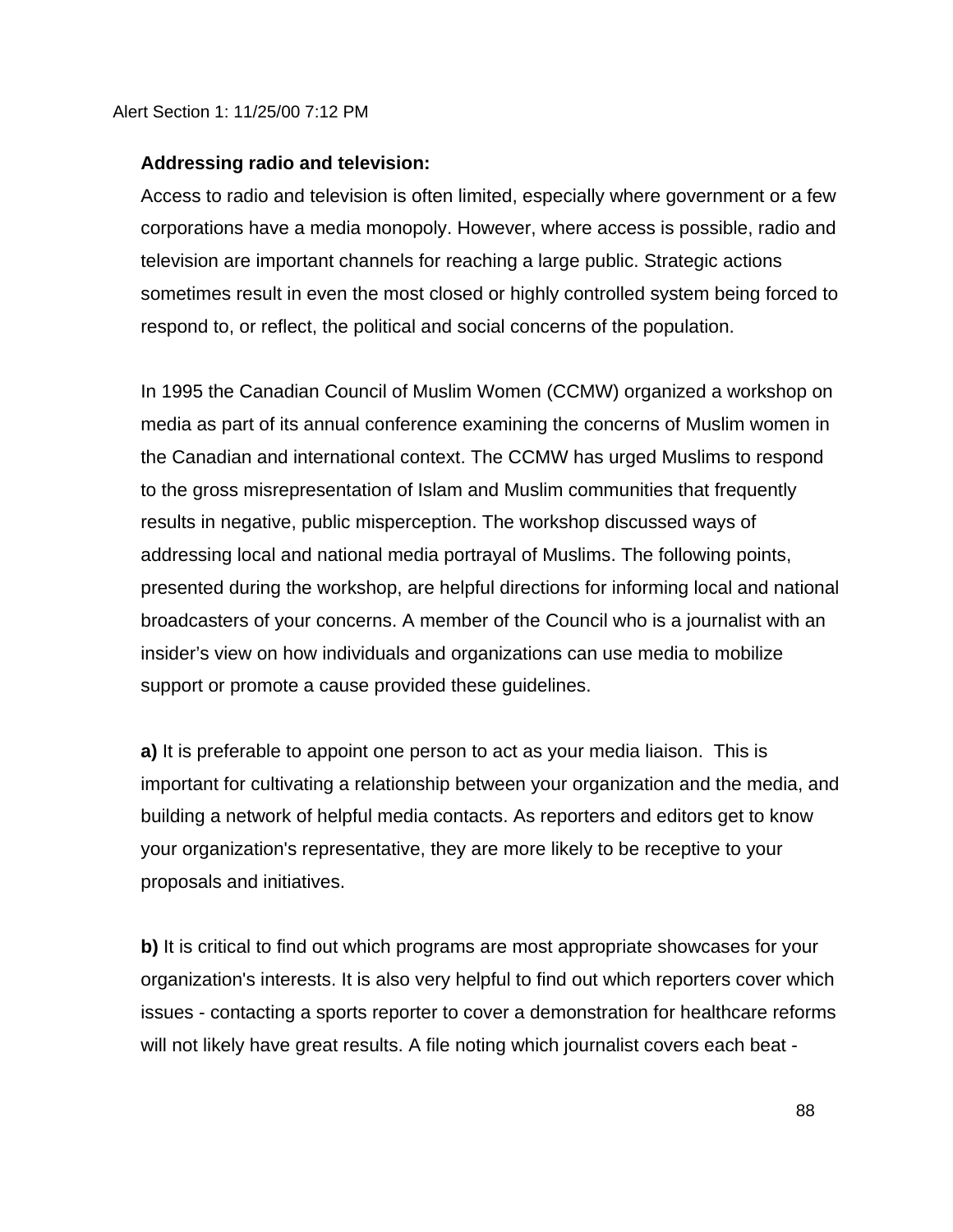social affairs, health, environment - makes it easier to contact the appropriate journalist before sending him/her your material.

**c)** Remember that often your press release or clip will be cut to fit the time available. Your message must be very brief and clear, and not easily twisted or manipulated. Be aware, reporters generally do not decide which issues get covered. Reporters suggest stories, while editors make the final decisions as to what gets covered. Thus it is important to learn the names of the producers and editors and send your material directly to them as well.

**d)** Clearly indicate who you are, who you represent or what your affiliation is; if you don't clearly define yourself, the media will define you. Clearly state your goals, particularly if you represent an advocacy group, information service, or counseling program. Develop and articulate clear positions on what your group stands for, not what it stands against.

**e)** It is very important to try and understand the media's mentality and constraints. Be engaging and persuasive, and don't consider rejection as the end of any potential media interest. Continue to contact and inform them. Remember the media is fickle, and media attention shifts quickly. They may not be interested in you this week, but may call three weeks later. While the media may not have the freedom to advocate a cause, they have a responsibility to be aware.

**f)** Respect media deadlines - always ask the reporter what her/his deadline is. Television newsrooms usually have a daily deadline, while radio reporters have hourly deadlines. Missing their deadline means you have missed the opportunity to air your view. It can also tarnish the reputation of your organization as unreliable and ineffective.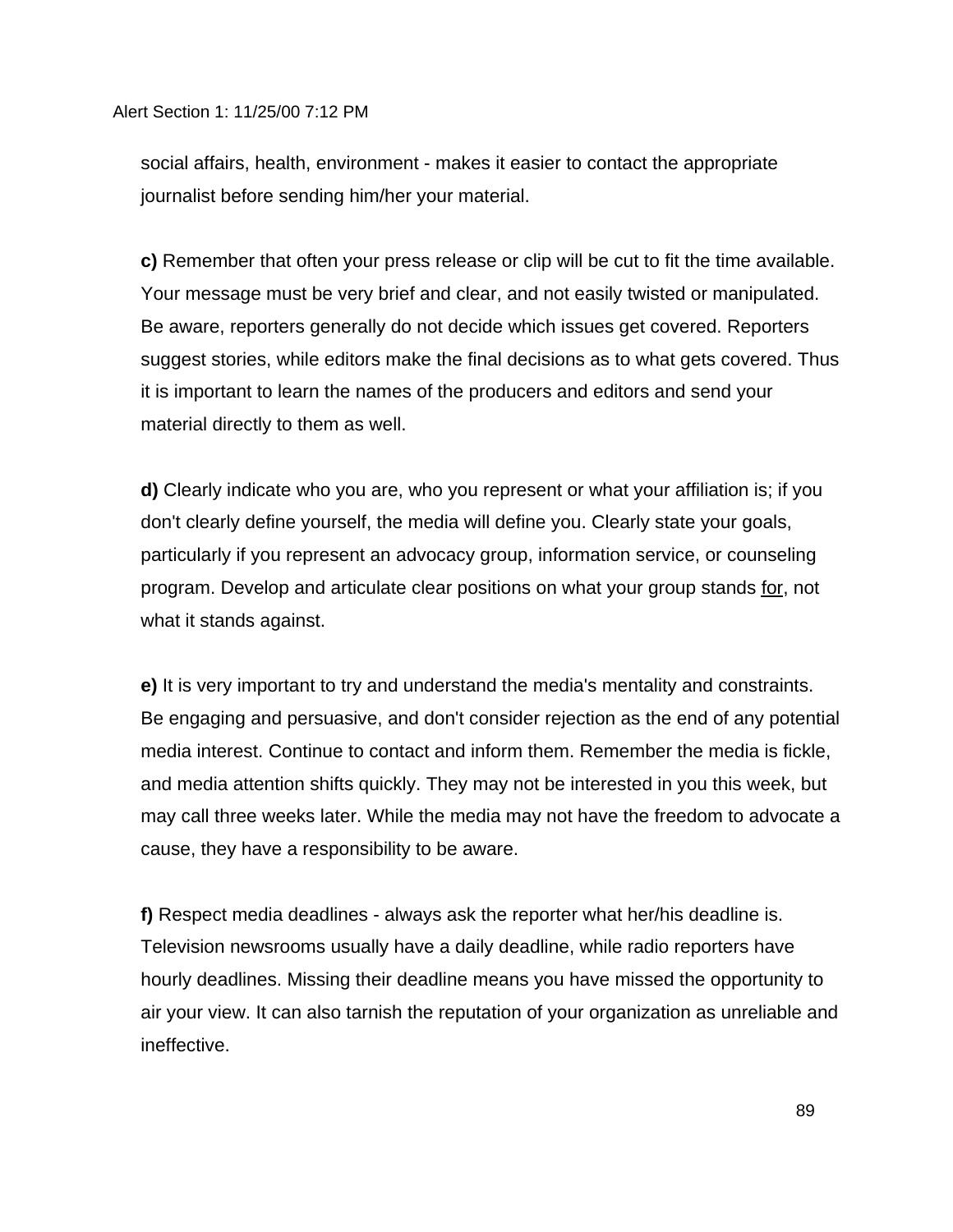### **A basic guide to writing press releases:**

A press release is a brief statement prepared for newspapers and other media describing an event or newsworthy situation. Press or news releases are a cheap and easy way of getting information about a development, concern, or public event to the media. The human rights group Amnesty International cites the following points for preparing an effective press release in its member's handbook:

**a)** The text should be brief - usually no more than two pages, and the style should be clear. A long, complicated document may be thrown away, or may be rewritten so much that the message will be lost.

**b)** Present the most important point in the opening sentence.

**c)** Emphasize the local angle. Mention any colorful event or prominent personality that may figure in the story.

**d)** Type and double-space the news release.

**e)** Make sure to include the name and telephone number of a contact person who is well informed about the subject of the press release and can answer any questions a reporter might have.

**f)** Continuously update your file of media contacts.

The following is an example of a press release issued by Shirkat Gah, a women's resource center in Pakistan. This was in response to a wave of opportunistic, negative sentiment expressed by **Qazi Hussain Ahmed**, a leader of Jamaat-e-Islami, a conservative and deeply patriarchal political group, directed at Non-Governmental Organizations (NGOs) which have been defending and promoting equity for women.

Shirkat Gah takes strong exception to the misleading and misinformed statements of Amir Jamaat-e-Islami **Qazi Hussein Ahmed**, in his on-going campaign against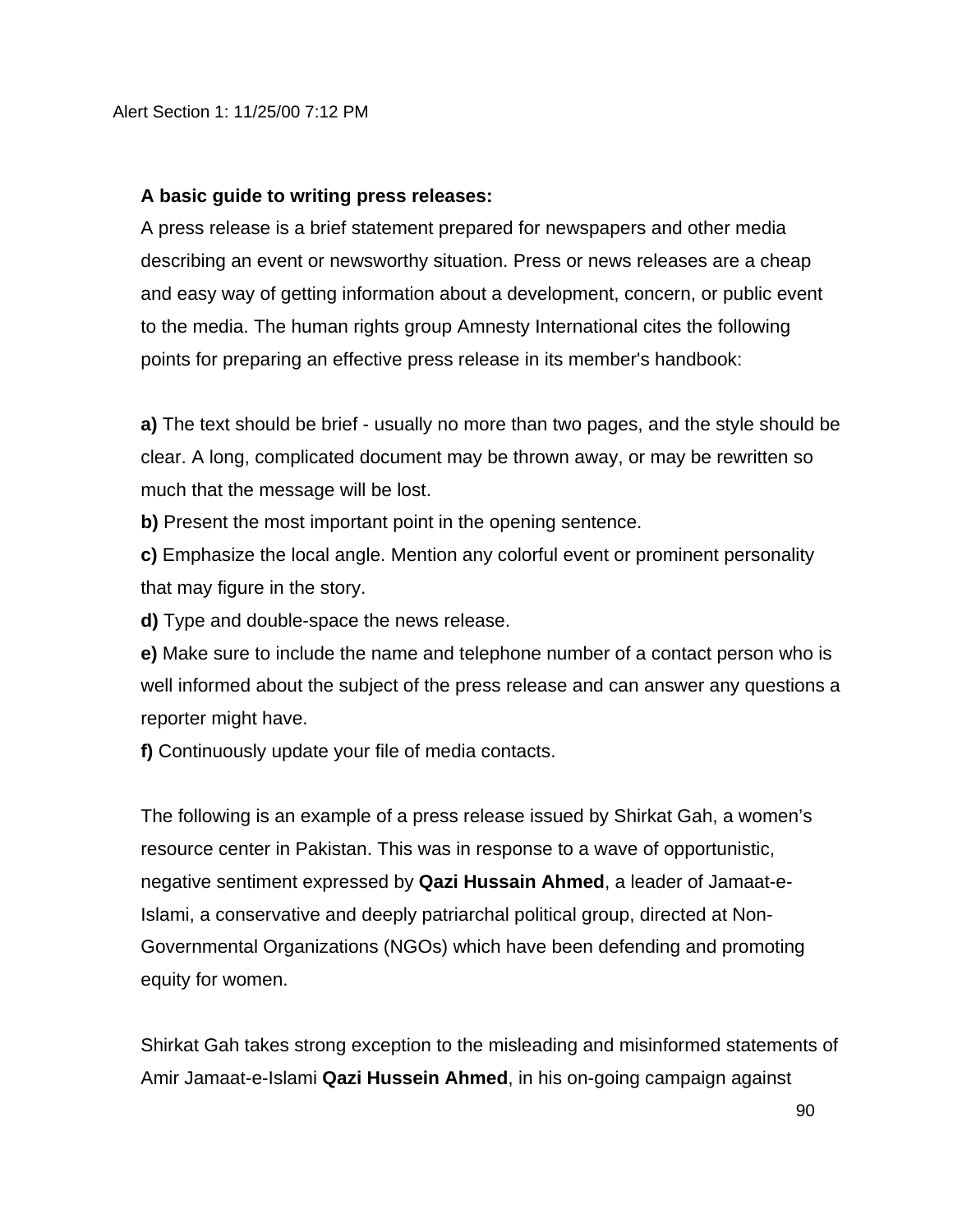NGOs which are making a significant and positive contribution to national development. The Jamaat Amir has now inexplicably singled out Shirkat Gah for a direct attack.

Contrary to his understanding, the Beijing platform for Action was signed by the government of Pakistan which has adopted a National Plan of Action (NPA) as the official blueprint for the implementation of the commitments it made at the UN Fourth World Conference on Women in Beijing. The NPA was drawn-up through a broadbased national consultative process involving hundreds of individuals and organizations, of which Shirkat Gah was only one.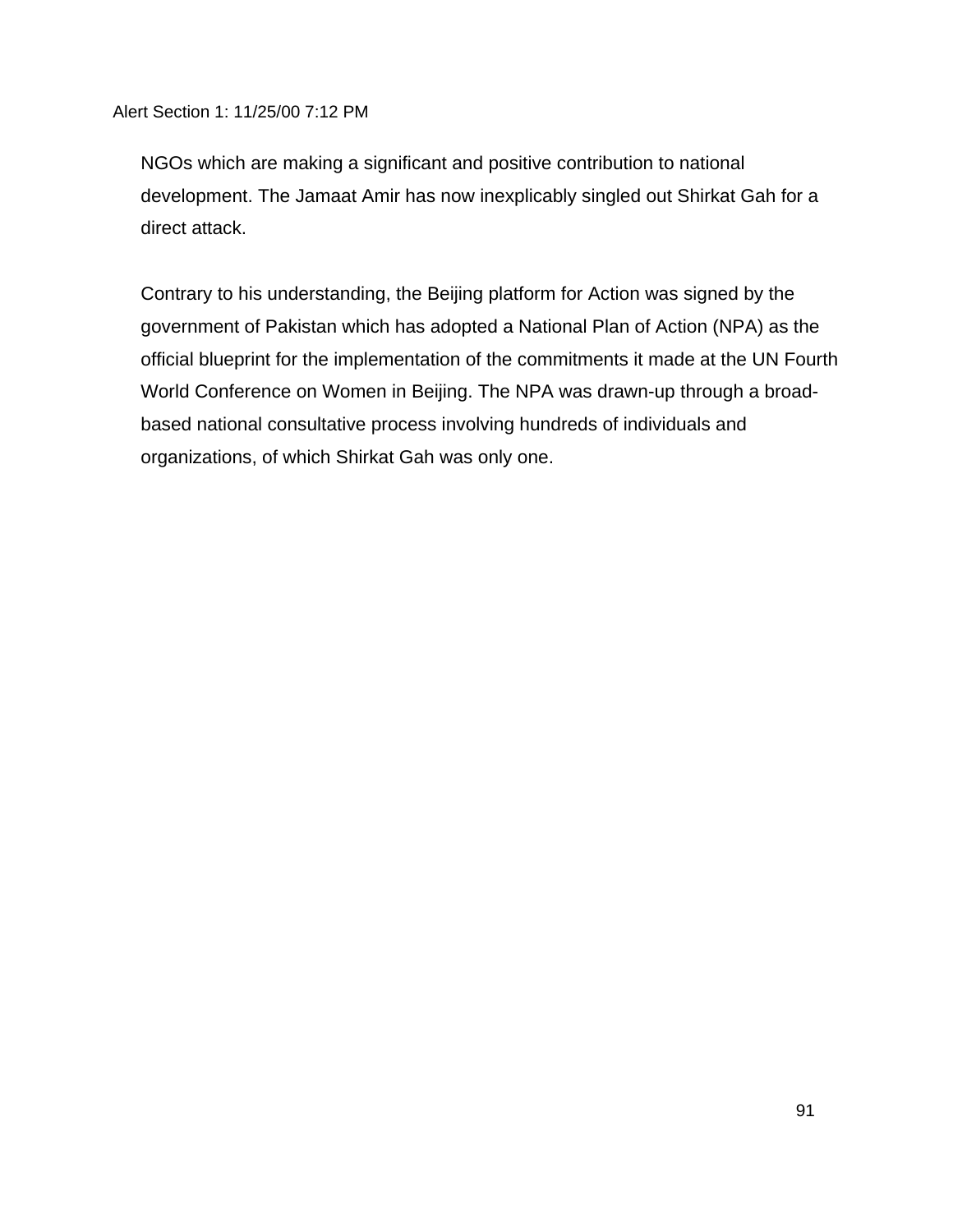Following is an example of a press release issued by Amnesty International:

#### **Amnesty International News Release**

For release: (date)

# AMNESTY INTERNATIONAL GROUP SETS UP CHINESE `WALL NEWSPAPER'

The local group of Amnesty International, the worldwide human rights movement, will set up a Chinese "wall newspaper" in front of City Hall this Saturday to mark the anniversary of the Tiananmen Square massacre.

In China, newspapers, radio, and television are controlled by the state. Events not covered by mainstream Chinese media, and information not seen as acceptable to print, were formerly made public through "wall newspapers" - notices posted on walls. They became an important means of communication for the Chinese Pro-Democracy Movement. These "wall newspapers" are now illegal.

Amnesty International's "wall newspaper" will display the names of hundreds of people imprisoned or executed by the Chinese authorities since 1989. Between 10:00 am and 6:00 p.m., local members of the organization will be at City Hall to circulate petitions and to distribute materials about the human rights situation in China.

For more information please contact:

Name and telephone #faxnumber #email address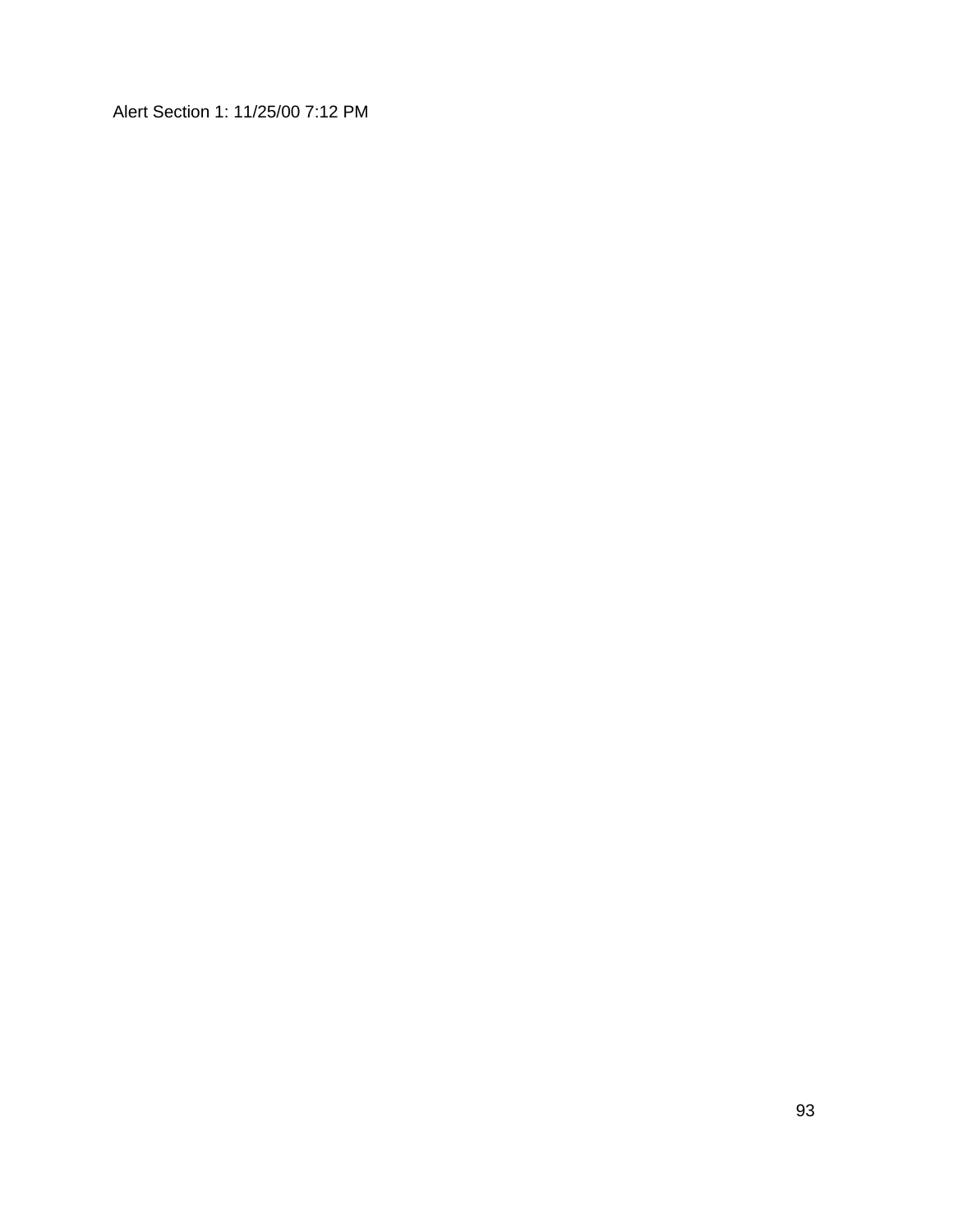## **Direct Lobbying**

Although what has been discussed so far could all be classified as lobbying, there is a specific form of public participation referred to as lobbying, whereby delegates from an organization or group meet with government officials to discuss an issue of concern. The group requests a meeting after extensive research, and presents its position armed with excellent data to support its position. Research and collection of factual information is essential for effective lobbying. A successful lobby rests on the art of convincing those in power of the accuracy and importance of your position. Limiting the discussion to a few focused points helps. Lobbyists must be able to field questions as well as articulate their position. Effective listening is key here. It is essential to have several pre-meetings within your organization to discuss and debate the subject prior to actually meeting with officials. To save time and work more efficiently, a prepared agenda or point summary should be circulated ahead of the meeting.

It is important that the issue and position lobbyists are promoting have gained sufficient support to convey their importance to the decision-makers. Lobbyists must be diplomatic and persuasive, with a firm grasp of protocol and an ability to network. It is always appropriate to send a thank-you note after the meeting, as a courtesy and a reminder of the issue. The work of Women for Women's Human Rights in Turkey, which as we discussed earlier **(pp.xx)** helped change Turkish law pertinent to domestic violence, and the participation of the Sri Lankan Women's Action and Research Group in the process of reforming the Muslim family code (**pp. xx)** are good examples of lobbying.

Lobbying works within the existing framework of a society to bring about long-term reform. Often, even after a goal is accomplished, the work of the lobby group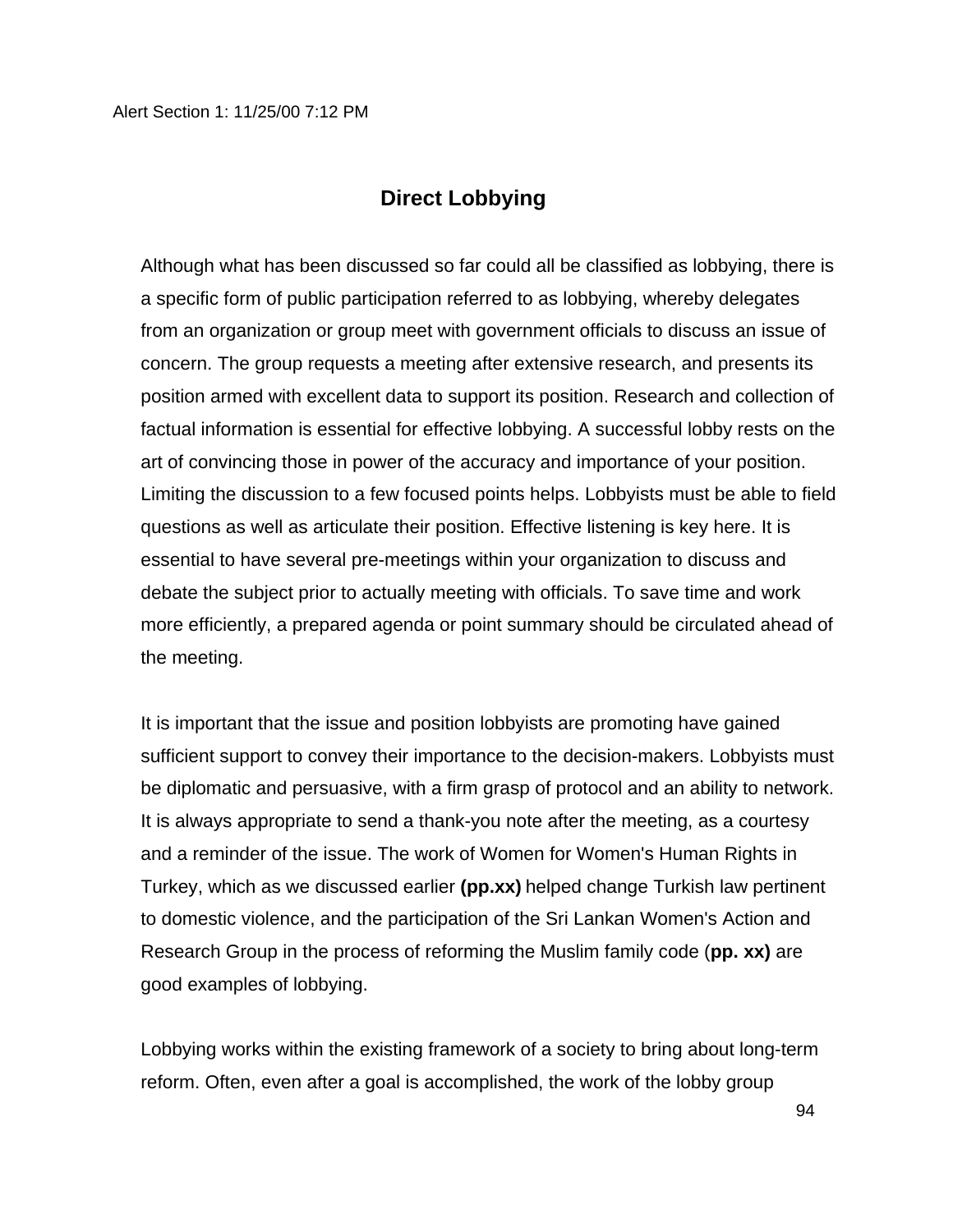continues, as the lobbyists monitor the reforms or continue to push for other changes. The work of a lobby group is more effective when it is able to build a network of supporters among ordinary citizens as well as among influential groups, organizations and personalities who will support its demands. Lobbying demands continued effort and a constant presence on public platforms as well as regular meetings with authorities and official bodies. Direct lobbying can be tedious and requires patience and perseverance, as change happens slowly.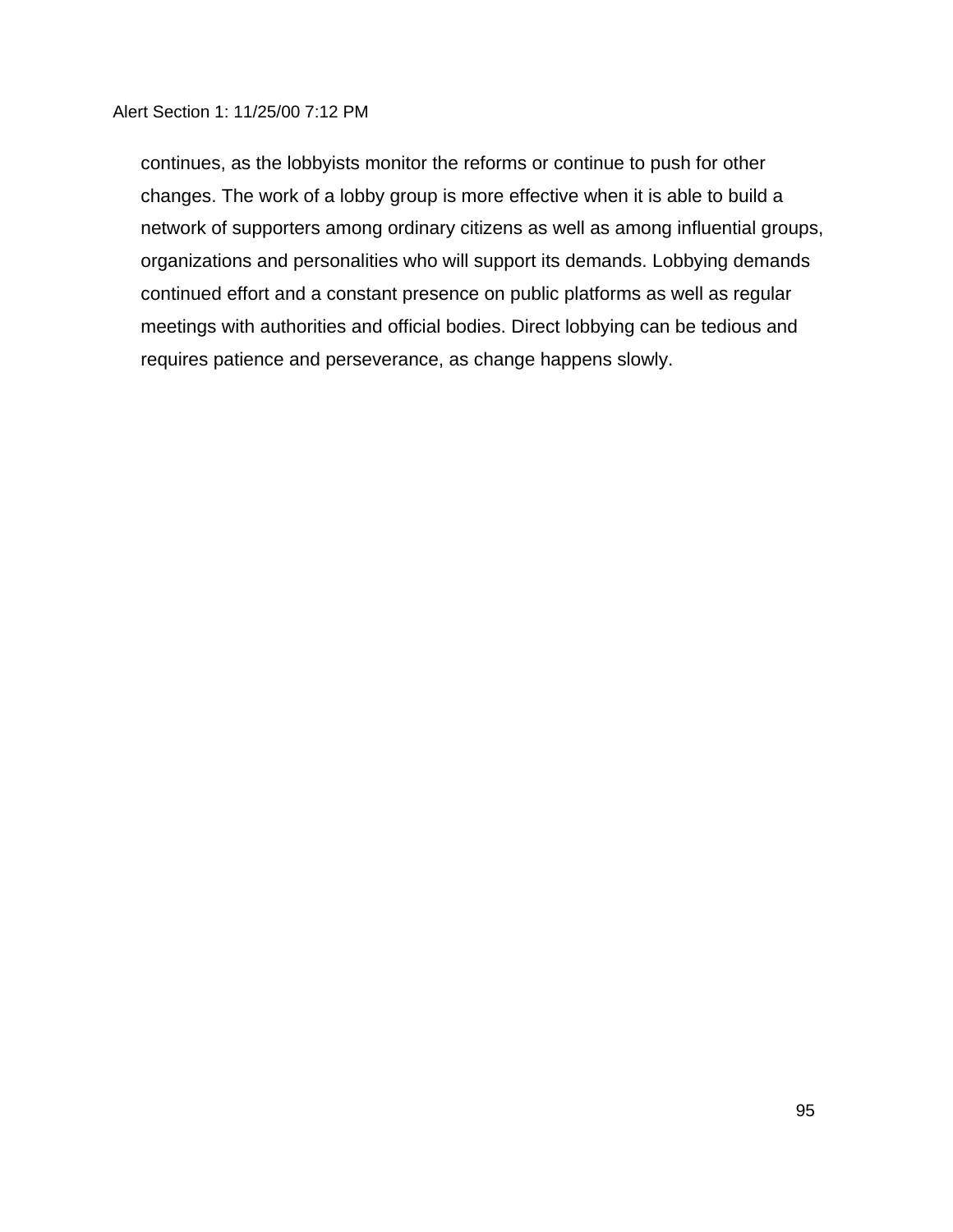# **Appendix 1**

# **Selected Centers Promoting Human Rights Including Women's Rights and Democracy**

Please note that this is only a selected list and does not reflect the considerable number and diversity of organizations that are active in one form or the other in promoting "Human Rights", democracy, gender equity, and peace. Many of the organizations listed here, can provide information and publications to those interested. As well, they are usually helpful in putting individuals in need of support in contact with relevent organizations.

### **Selected Addresses:**

UN High Commissioner for Human Rights, Office of the United Nations, CH 1211, Geneva 10, Switzerland; Tel: (41) 22-917-9000; Email: webadmin.hchr@unog.ch

UN Division for the Advancement of Women (DAW) 12th Floor DC-2 2 United Nations Plaza United Nations New York, NY 10017, USA T: 212-963-8766 ... F: 212-963-3463 Email: daw@undp.org Website: http://www.un.org/womenwatch/daw

 United Nations Development Fund for Women (UNIFEM) 304 East 45th Street, 6th Floor New York, NY 10017, USA Tel: 212-906-6400 Fax: 212-906-6705 Email: unifem@undp.org Website: http://www.unifem.undp.org

International Center For Human Rights and Democratic Development 63, Rue De Bresoles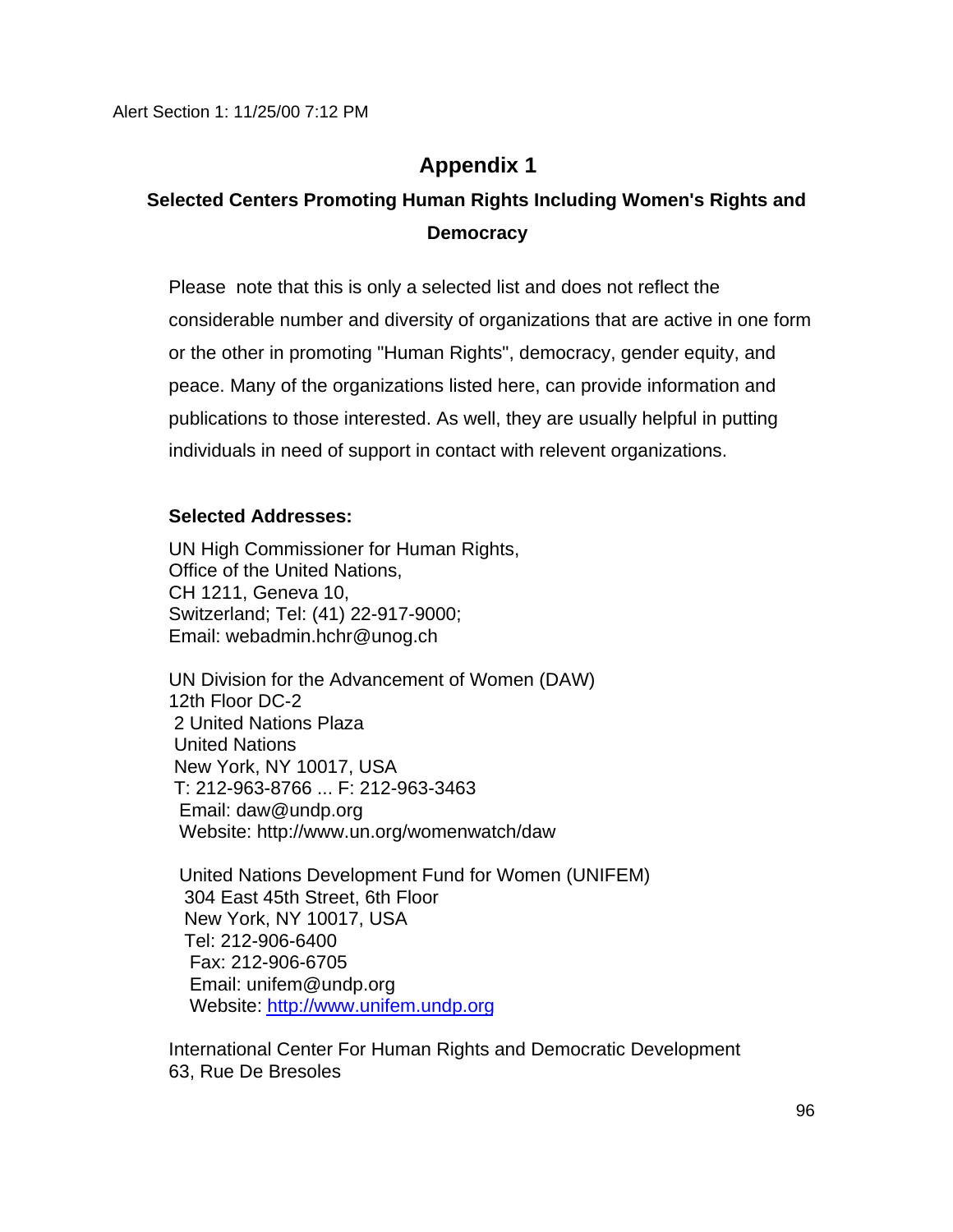Montreal, Quebec Canada, H2Y, IV7 Tel: (514) 283-6073 Fax: (514)283-3792 Email: ichrdd@ichrdd.ca Website: http://www.ichrdd.ca

Women Living Under Muslim Laws BP 20023, 84791 Grabels Cedex **France** Tel: 33-467-109166 Fax : 33-467-109167 Email: wluml@mnet.fr **I have to provide a new address later** Web: WWW.wluml.org

Shirkat Gah Women's Resource Center/ Women Living Under Muslim Laws 68 Tipu Block New Garden Town Lahore, Pakistan

Tel: 92-42-583-6554/583-8815/5832448 Fax: 92-42-586-0185 Email: sgah@lhr.comsats.net.pk & sgah@sgah.brain.net.pk

BAOBAB/ Women Living Under Muslim Laws Flat 1, 25 Musa Yar Adua Street P.O. Box 73630, Victoria Island Lagos, Nigeria Tel/Fax: 234-1-baob.com.ng Email:baobab@baobab.com.ng

Muslim Women's Research and Action Forum 21/25, Polhengoda Gardens Colombo-5 Sir Lanka Tel./Fax :074-405902 Email: mwraf@pan.ik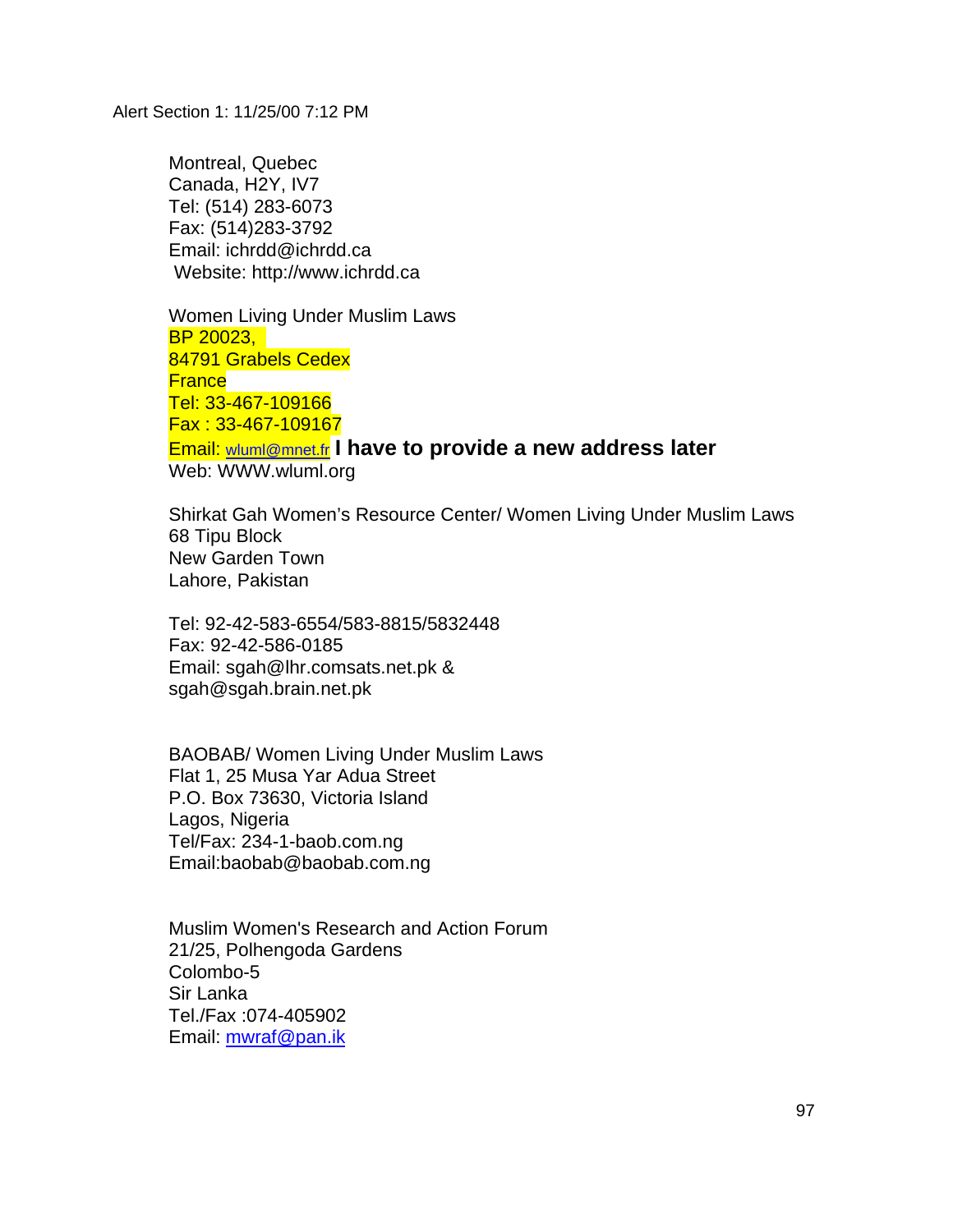Ain O Salish Kendra (Ask) 26/3 Purana Paltan Line Dhaka, Bangladesh 1000 Tel: 8802-835851 Fax: 8802-838561

WOMEN FOR WOMEN'S HUMAN RIGHTS/ NEW WAYS Inonu Cad. No: 37 /6 Saadet apt. Gumussuyu 80090 Istanbul - TURKEY Tel: (90) 212 - 251 0029 Fax: (90) 212 - 251 0065 Email: wwhrist@superonline.com

International Women's Rights Action Watch Asia-Pacific (IWRAW Asia-Pacific) 2nd Floor, Block F Anjung Felda Jalan Maktab 5400 Kuala Lumpur, Malaysia Tel: 603-291-3292 Fax: 603-292-9958 Email: iwraw@po.jaring.my

Isis International, Manila PO Box 1837 Quezon City Main Quezon City 1100, Philippines Tel/Fax: (632) 435-3408 Email: Isis@mnl.sequel.net

ISIS Women's International Cross-Cultural Exchange (Isis-WICCE) P.O. Box 4934 Kampala Uganda, East Africa Tel: 256-41-266007/8 F: 256-41-268676 Email: isis@starcom.co.ug

Human Rights Watch 350 Fifth Avenue, 34th Floor New York, NY 10108-3299, USA Tel: 212-290-4700 Fax: 212-736-1300 Email: hrwnyc@hrw.org Website: http://www.hrw.org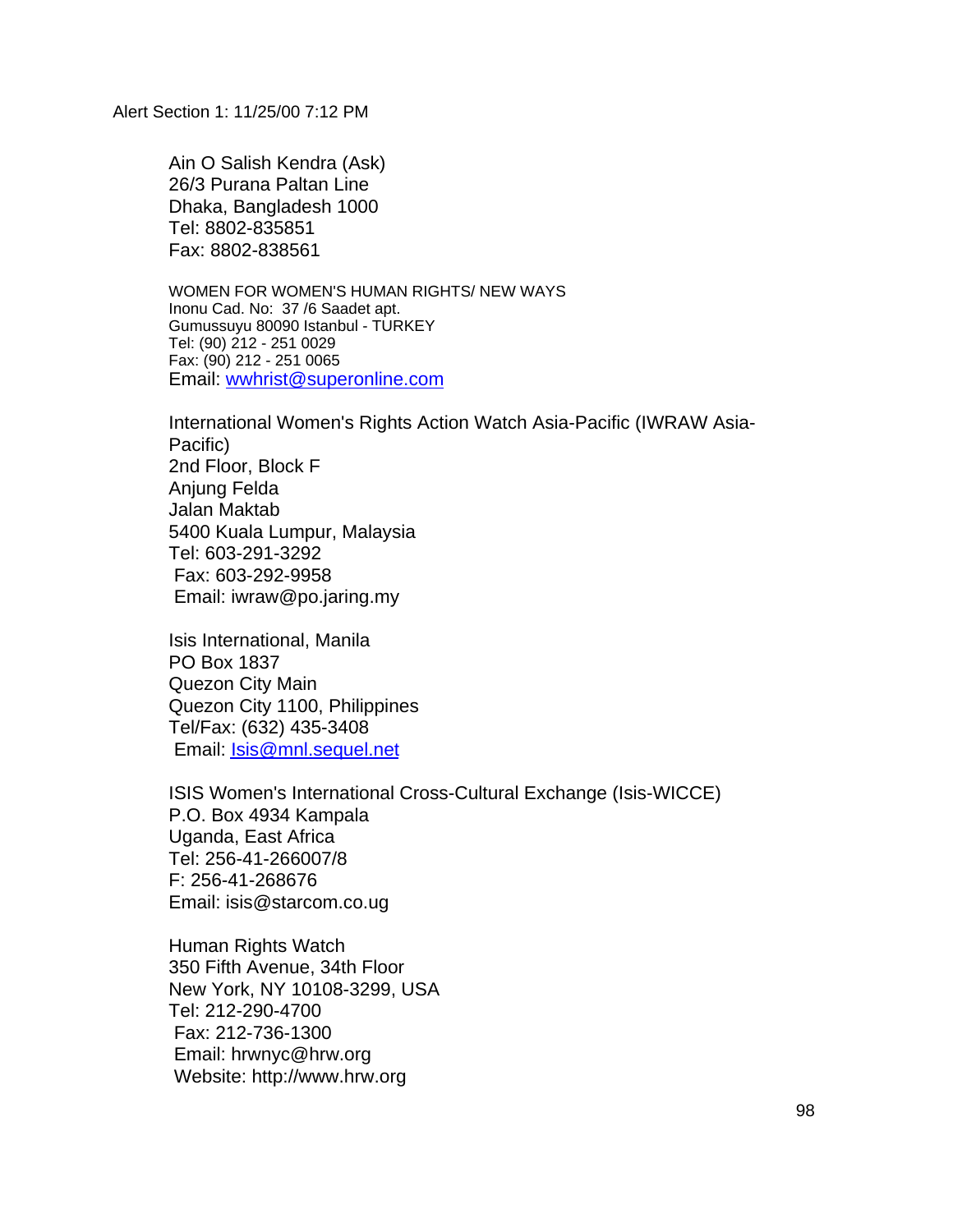International Women's Tribune Centre (IWTC) 777 United Nations Plaza New York, NY 10017, USA Tel.: 212-687-8633 Fax: 212-661-2704 Email: iwtc@igc.apc.org

Amnesty International USA (Headquarters) 322 8th Avenue New York, NY 10001, USA Tel: 212-633-4200 Fax: 212-463-9193 Website: http://www.amnesty.org Or 304 Pennsylvania Avenue, S.E. Washington, D.C. 20003, USA Tel: 202-544-0200 Fax: 202-546-7142 Or International Secretariat 1 Easton Street London WCIX 8DJ, United Kingdom Tel: (44 171) 413-5500 Fax: (44 171) 956-1157 E-Mails: International Secretariat: amnestyis@amnesty.org USA: admin-us@aiusa.org Palestine: amnestypal@hotmail.com Bangladesh: admin-bd@amnesty.org Pakistan: amnesty@cyber.net.pk

Women for women international 733 15<sup>th</sup> Street NW11, Suite 310 Washington, DC 2005 Phone: (202)737-7705 Phone: (202)737-7709 Info@womenforwomen.org

All Women's Action Society 11 Jalan 7/2, Jalan Bulit Menteri Selatan, 46050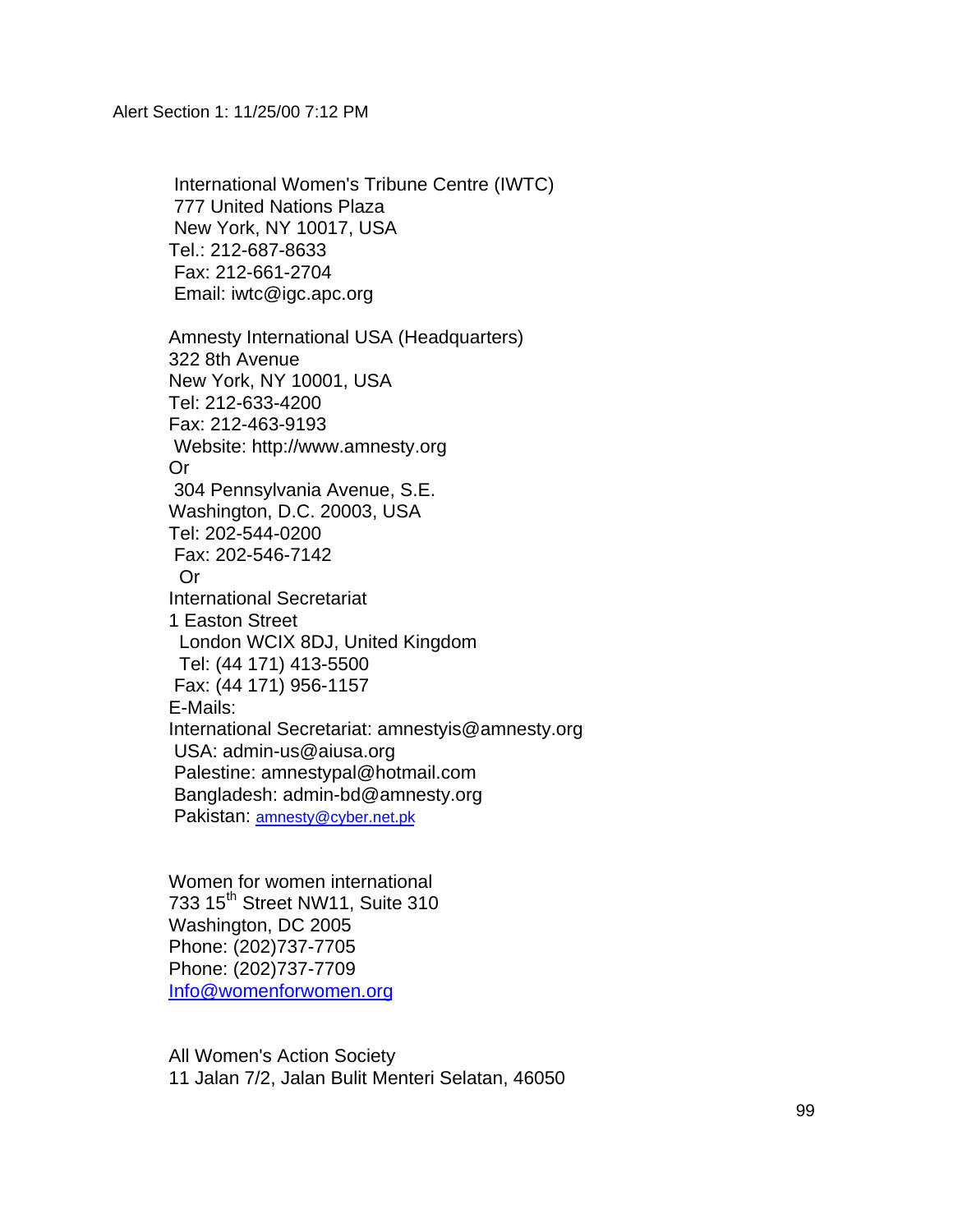Petaling Jaya Selangor, Malaysia Fax: 603-7573312

Sisterhood Is Global Institute - Jordan (SIGI/J) 5 Nadim Al-Mallah Street Jebel El-Lweibdeh Amman, Jordan Tel/Fax: 962-6-462-3773 Email: sigi@firstnet.com.jo Web: http://www.sigi.org/Programs/KPP/kppjordn.htm

Sisterhood is Global (canada, International office) 1200 Atwater #2 Montreal, Quebec, Canada H3Z 1X4 Tel.: (514)846,9366 Fax: (514)846,9066 Email:Sigi@qc.abin.com Web.: www.sigi.org

 Feminist Majority Foundation 1600 Wilson Boulevard, Suite 801 Arlington, Virgina, 22209 USA Tel: (703) 522-2214 Fax: (703) 522-2219 femmaj@feminist.org

Asian Centre for Women's Human Rights (ASCENT) Suite 306 MJB Building 220 Tomas Morato Avenue Quezon City, Philippines Tel: (63-2) 928-4973 Fax: (63-2) 911-0513 Telefax: (63-2) 533-0452 Email: ascent@mnl.cyberspace.com.ph

 Association for Community Development H-41 Sagarpara Rajshahi, Bangladesh Forum Against Oppression of Women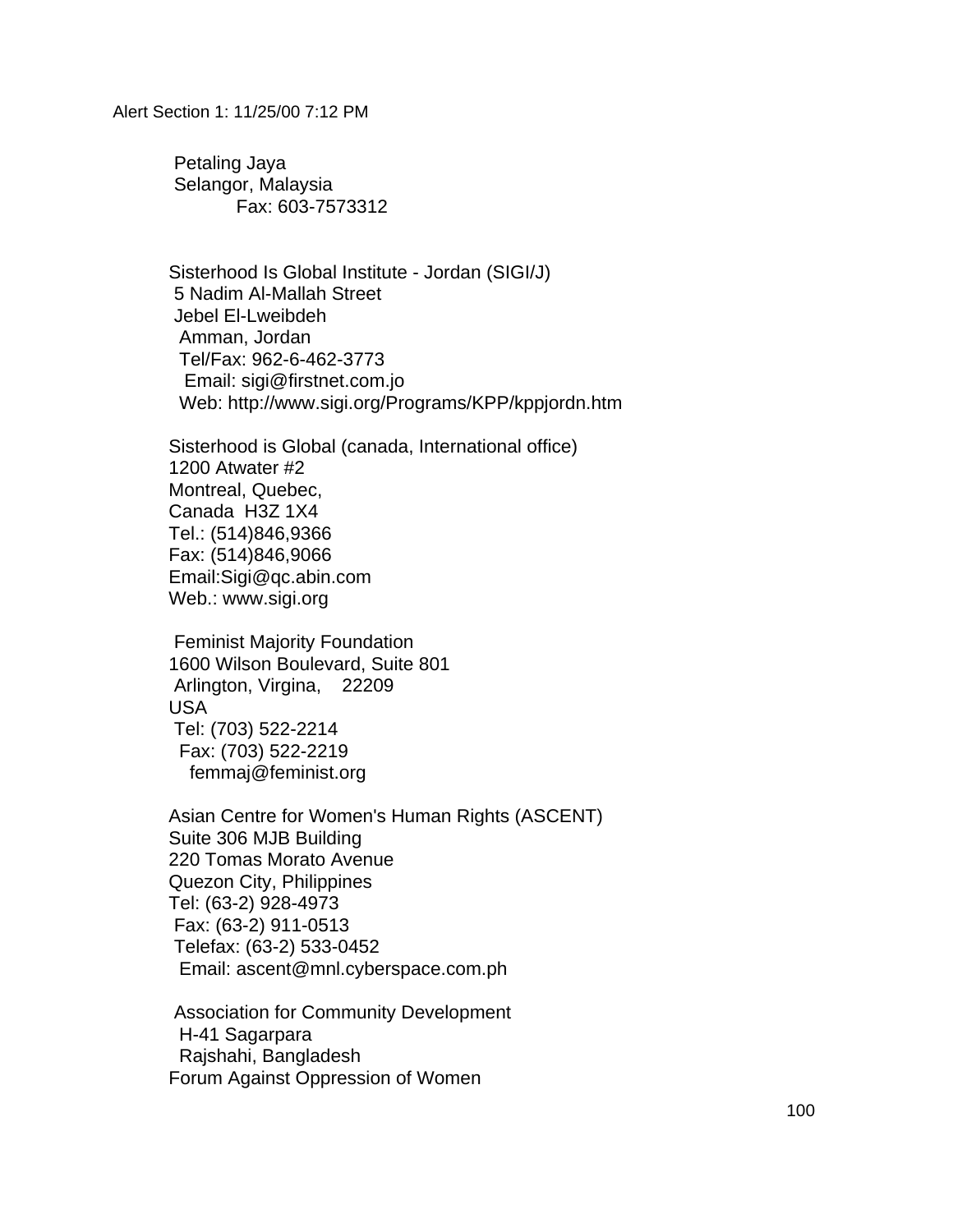29, Bhatia Bhavan Babrekar Marg Dadar, Bombay 400028 India Tel: 91-22-422-2436 Email: admin@faow.ilbom.ernet.in swatija@faow.ilbom.ernet.in

 Simorgh Women's Resource and Publication Centre P.O. Box 3328, Gulberg - II Lahore, Pakistan T: 92-42-575-7195

 Sisters in Islam JKR No. 851 Jalan Lapangan Terbang Lama 50460 Kuala Lumpur, Malaysia T/F: (603) 242-6121 Email: sis@sisfora.po.my

 Women in Need (WIN) No. 7 Afred House Avenue Colombo 3, Sri Lanka

Women's Aid Organization PO Box 493 Jalan Sultan 46760 Petaling Jaya Selangor, Malaysia Tel: 60-3-7563488, 603-7554426 Fax: 60-3-7563237 Email: wao@po.jaring.my

Human Rights Forum for Women's Rights PO Box 921687 Amman, Jordan Telefax: 859873

 Jordanian Women's Union PO Box 960723 Amman, Jordan Fax: 96-2-66-87-061

The Legal Research and Resource Center for Human Rights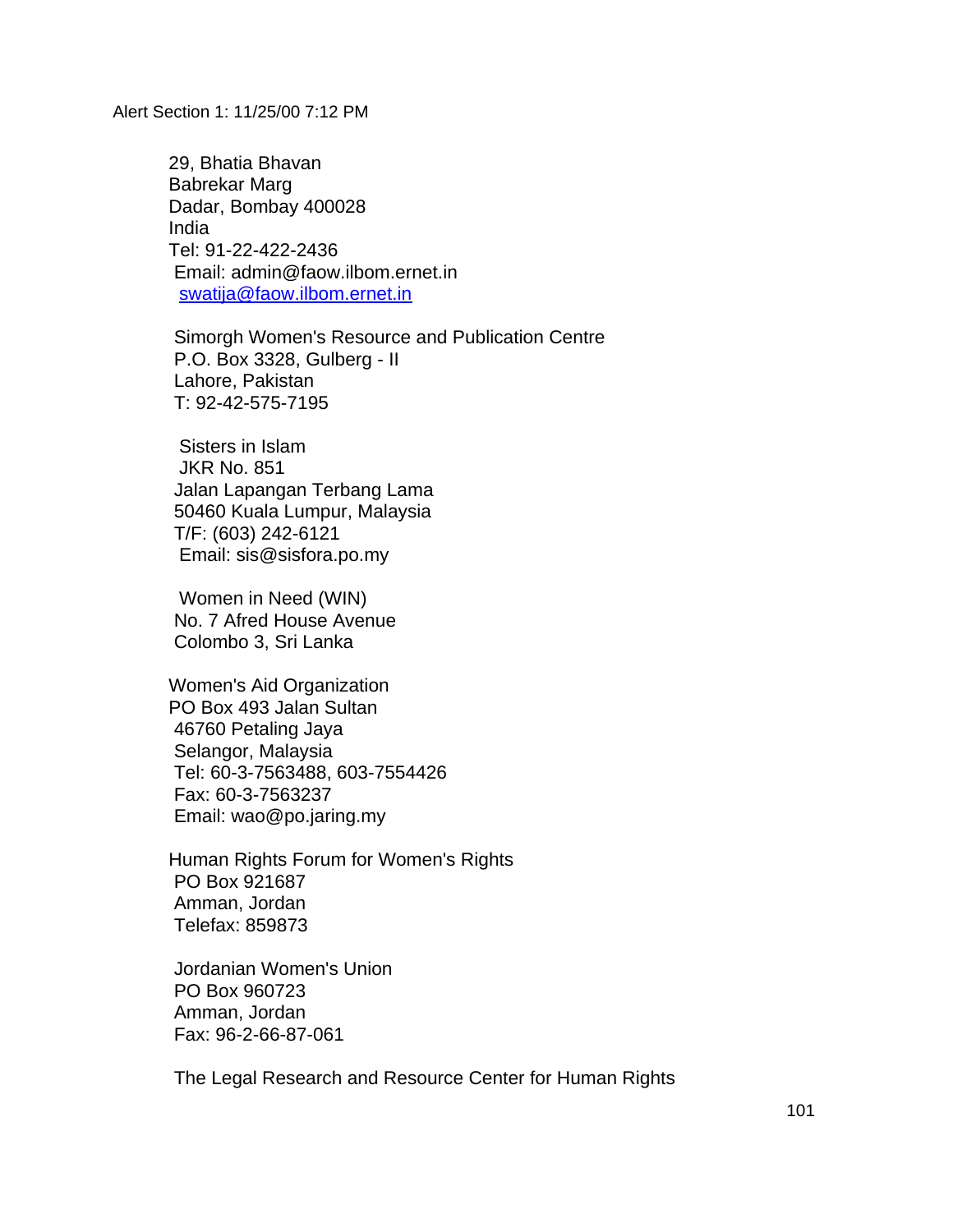7 Al Higaz Street, Roxi Heliopolis Cairo, Egypt Tel: 011-202-259-6622 Fax: 011-202-452-0977 Email: lrrc@frco.eun.eg Website: http://www.geocities.com/~lrrc/

The Permanent Arab Court To Resist Violence Against Women League of Lebanese Women's Rights Wata Mousseitbe Beirut, Lebanon P.O. Box 14/5140 Tel/Fax: 961-1-817820

Yemeni Federation of Women's Organizations Center for Empirical Research and Women's Studies Sana`a` University Dr. Raufa Al-Sharqi P.O. Box 1802 Sana`a` ROY, Republic of Yemen Tel: 967-01-219339 Fax: 967-01-219341

 Babikir Badri Association for Research on Women Ahfad University for Women P.O. Box 167 Omdurman, Sudan

Tunisian Association of Democratic Women 6, Rue de Liban Tunis, Tunisia T: 216-794-131

 Commission Internationale pour l'Abolition des Mutilations Sexuelles (CAMS) [International Commission for the Abolition of Sexual Mutilation] B.P. 811 Dakar, Senegal

 Inter-African Committee on Traditional Practices Affecting the Health of Women and Children (IAC) 147 Rue de Lausanne CH-1202, Geneva, Switzerland